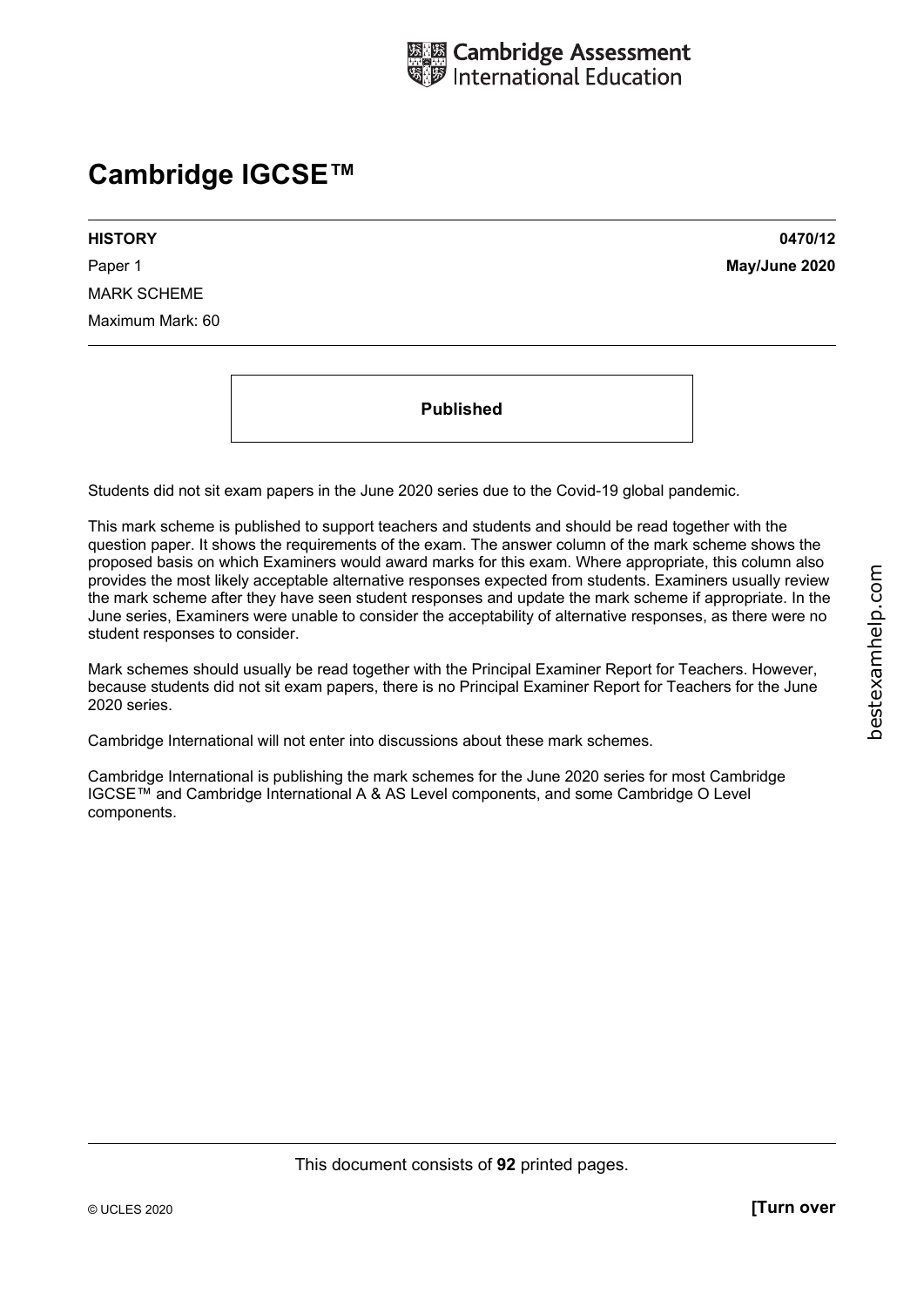# **Generic Marking Principles**

These general marking principles must be applied by all examiners when marking candidate answers. They should be applied alongside the specific content of the mark scheme or generic level descriptors for a question. Each question paper and mark scheme will also comply with these marking principles.

GENERIC MARKING PRINCIPLE 1:

Marks must be awarded in line with:

- the specific content of the mark scheme or the generic level descriptors for the question
- the specific skills defined in the mark scheme or in the generic level descriptors for the question
- the standard of response required by a candidate as exemplified by the standardisation scripts.

GENERIC MARKING PRINCIPLE 2:

Marks awarded are always **whole marks** (not half marks, or other fractions).

GENERIC MARKING PRINCIPLE 3:

Marks must be awarded **positively**:

- marks are awarded for correct/valid answers, as defined in the mark scheme. However, credit is given for valid answers which go beyond the scope of the syllabus and mark scheme, referring to your Team Leader as appropriate
- marks are awarded when candidates clearly demonstrate what they know and can do
- marks are not deducted for errors
- marks are not deducted for omissions
- answers should only be judged on the quality of spelling, punctuation and grammar when these features are specifically assessed by the question as indicated by the mark scheme. The meaning, however, should be unambiguous.

GENERIC MARKING PRINCIPLE 4:

Rules must be applied consistently e.g. in situations where candidates have not followed instructions or in the application of generic level descriptors.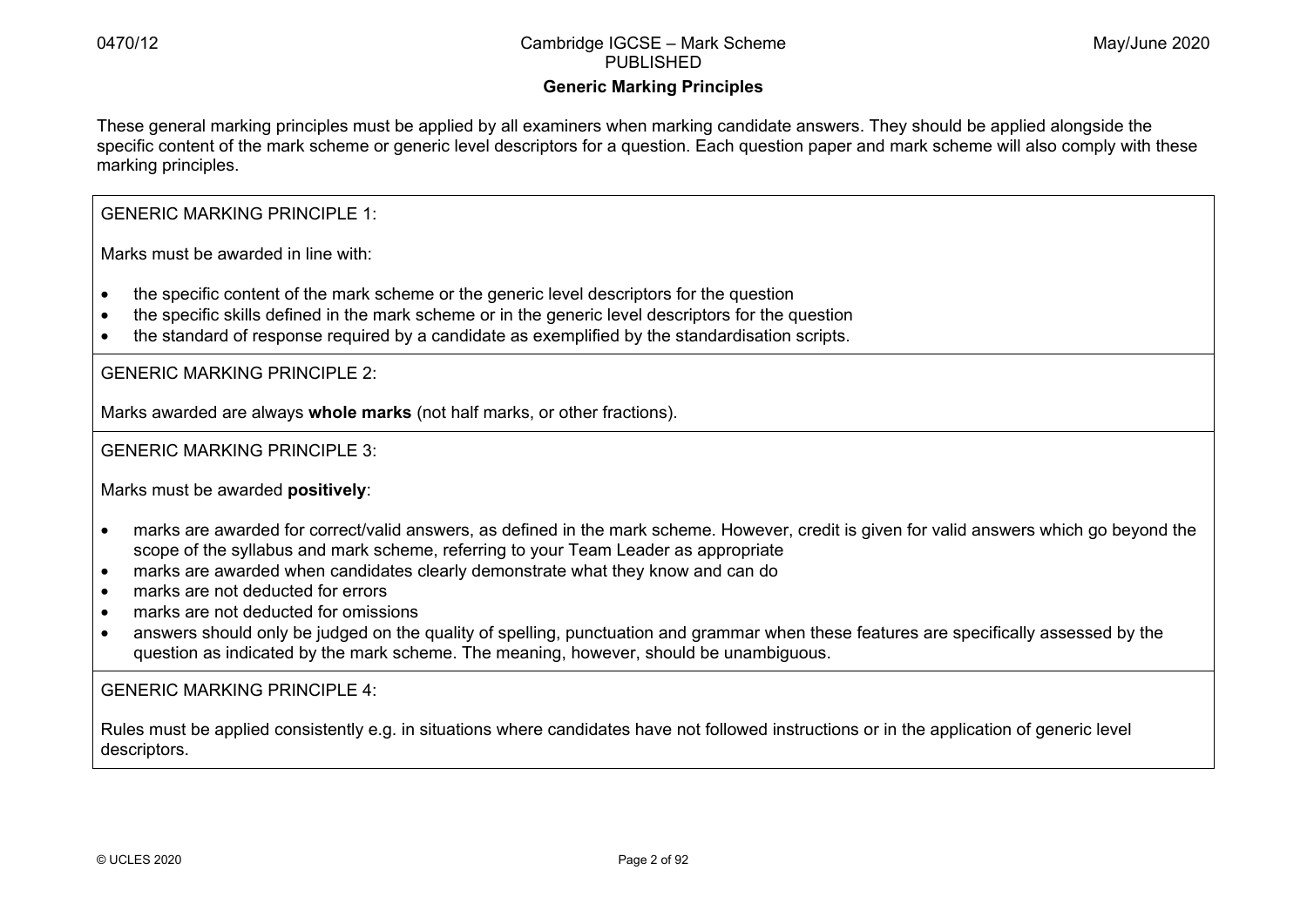# GENERIC MARKING PRINCIPLE 5:

Marks should be awarded using the full range of marks defined in the mark scheme for the question (however; the use of the full mark range may be limited according to the quality of the candidate responses seen).

# GENERIC MARKING PRINCIPLE 6:

Marks awarded are based solely on the requirements as defined in the mark scheme. Marks should not be awarded with grade thresholds or grade descriptors in mind.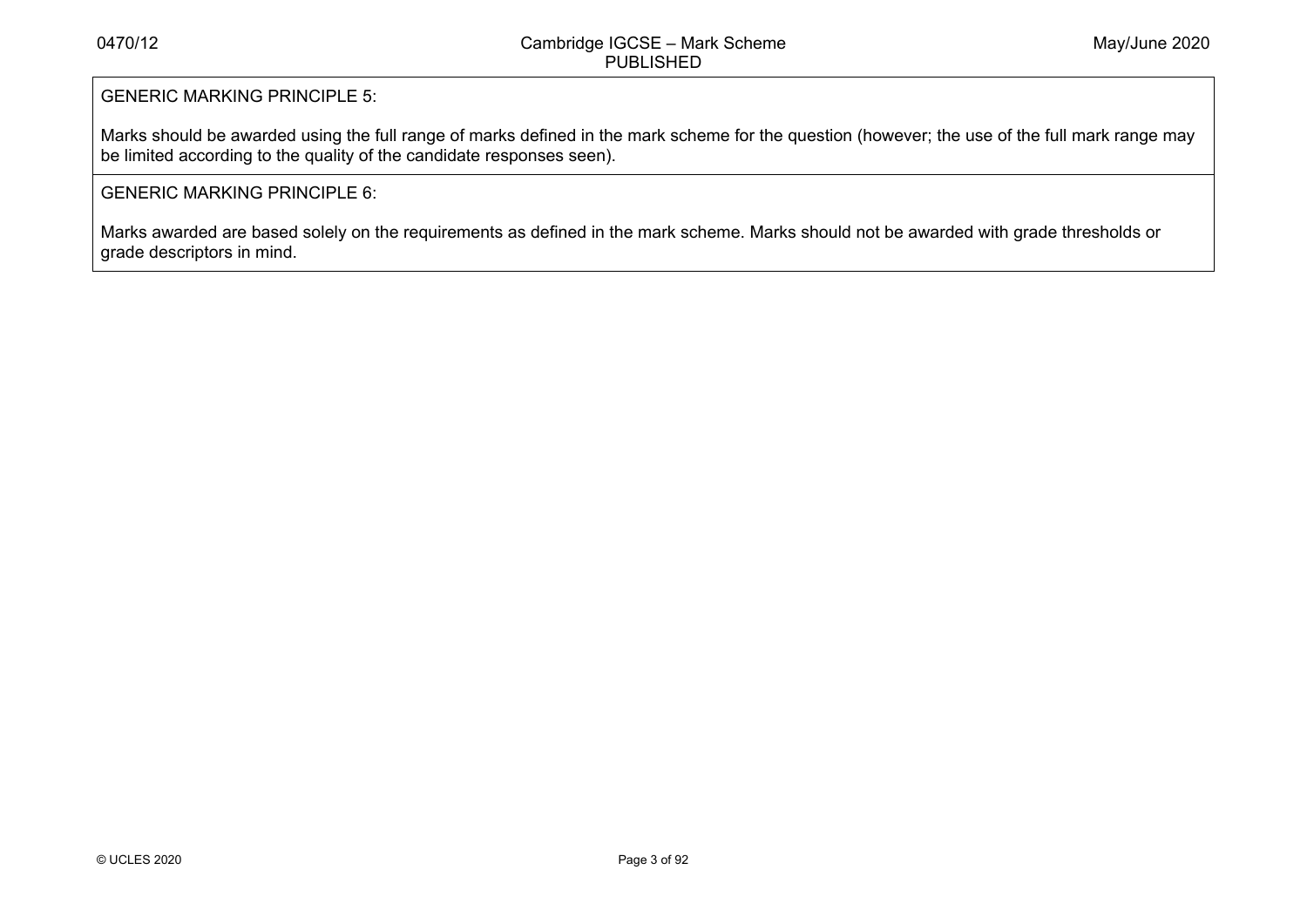# **GENERAL INSTRUCTIONS**

# **Applying the Mark Scheme**

- When marking a response the overall criteria to be considered should be 'How good is this response to this question?'
- The 'Level Descriptor' should be used to decide the Level into which the quality of the answer fits.
- Exhaustive lists of possible facts are not given in the mark scheme, as there is often a choice of factual knowledge that candidates may use.
- • **WHERE EXAMPLES OF RESPONSES ARE GIVEN, THESE ARE NOT PRESCRIPTIVE, BUT ARE INTENDED AS A GUIDE.** It is not possible to cover every possible type of response within a levels of response mark scheme and examiners are expected to use their professional judgement at all times in ensuring that responses are placed in the correct levels and given an appropriate mark within that level. If you cannot resolve the issue please contact your team leader.
- Marking must be positive. Marks must not be deducted for inaccurate or irrelevant parts of answers. In itself, poor use of historical terminology, spelling, grammar or handwriting does not affect the mark. The overall quality of the answer to the question should be judged.
- If a candidate reaches a particular level s/he must be rewarded with a mark within that level. It is not necessary to work through the levels.
- The full range of marks should be used. Do not be afraid to award full marks or no marks. Failure to do this will seriously affect the distribution of marks. Be prepared to reward candidates who show any level of understanding. The mark scheme starts from basic acceptable response. Where a band of marks is indicated for a level these marks should be used with reference to the development of the answer within that level.

# **Assessment Objectives**

- (a) recall, description
- (b) recall, explanation
- (c) recall, explanation and analysis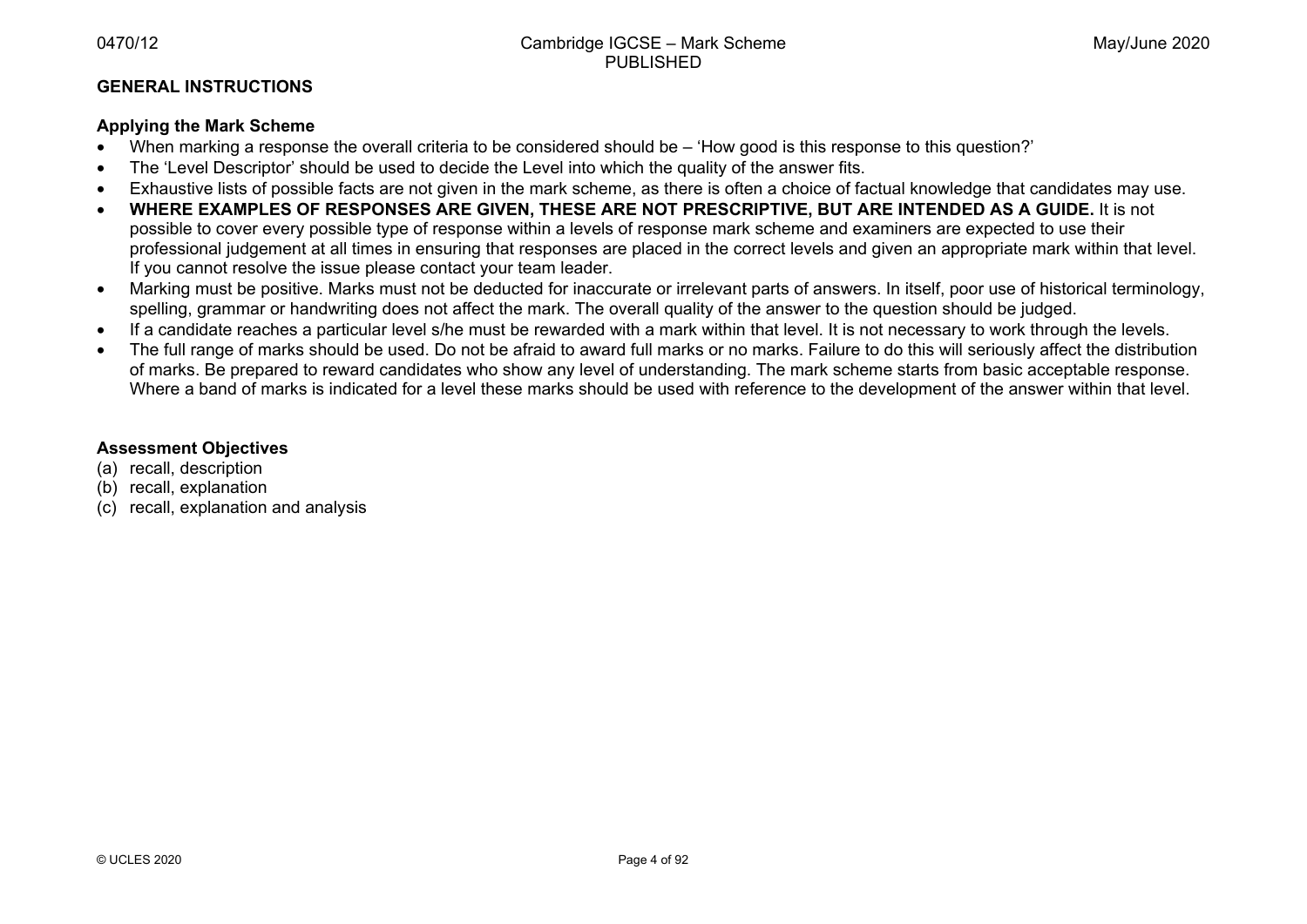| Question | <b>Answer</b>                                                                                                                                                                                                                                                                                                     |         | <b>Marks</b> |
|----------|-------------------------------------------------------------------------------------------------------------------------------------------------------------------------------------------------------------------------------------------------------------------------------------------------------------------|---------|--------------|
| 1(a)     | Describe how Piedmont was reformed during the 1850s.                                                                                                                                                                                                                                                              |         |              |
|          | Level 1 One mark for each relevant point; additional mark for supporting detail                                                                                                                                                                                                                                   | $1 - 4$ |              |
|          | e.g. 'The Siccardi laws controlled the powers of the Church.'<br>'Civil marriage was introduced.'<br>'Piedmont was industrialised.'<br>'Cavour had a railway built.'<br>'The running of the Piedmont army was modernised and the army strengthened.'<br>'Cavour made free-trade treaties with several countries.' |         |              |
|          | Level 0 No evidence submitted or response does not address the question                                                                                                                                                                                                                                           | 0       |              |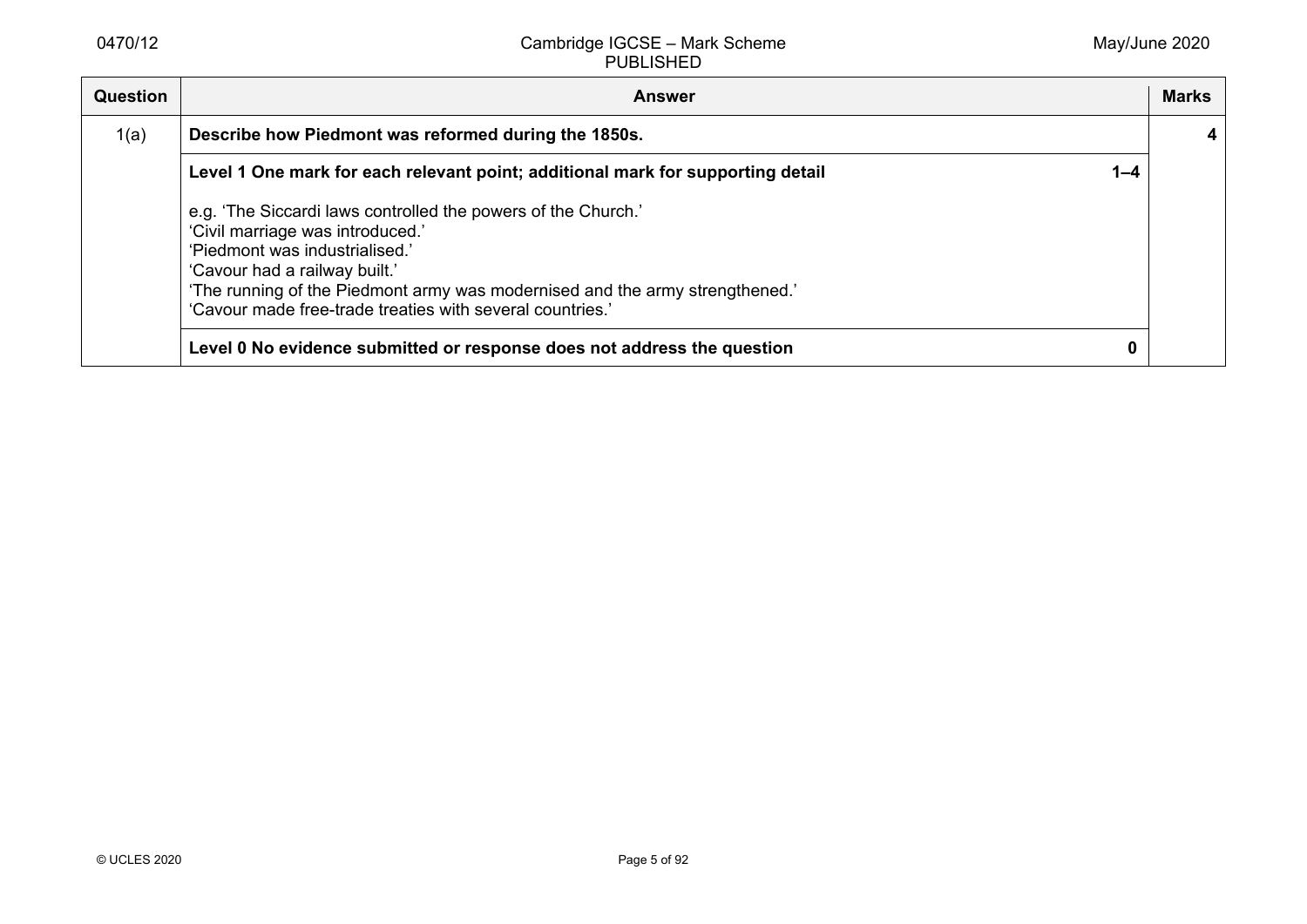| <b>Question</b> | <b>Answer</b>                                                                                                                                                                                                                                                                                                                                                                                                              | <b>Marks</b> |
|-----------------|----------------------------------------------------------------------------------------------------------------------------------------------------------------------------------------------------------------------------------------------------------------------------------------------------------------------------------------------------------------------------------------------------------------------------|--------------|
| 1(b)            | Why were Garibaldi's actions in 1860 important to Italian unification?                                                                                                                                                                                                                                                                                                                                                     | 6            |
|                 | <b>Level 4 Explains TWO reasons</b><br>6                                                                                                                                                                                                                                                                                                                                                                                   |              |
|                 | <b>Level 3 Explains ONE reason</b><br>$4 - 5$                                                                                                                                                                                                                                                                                                                                                                              |              |
|                 | (Four marks for one explanation, five marks for full explanation)                                                                                                                                                                                                                                                                                                                                                          |              |
|                 | e.g. 'In 1860 Garibaldi's Thousand defeated the Neapolitans and won control of Sicily. This was a major step towards<br>unification. Sicily had been taken from the King of Naples and would later be annexed by Piedmont. It gave Garibaldi a base<br>from which he could next launch an attack on mainland Italy. Basically, Garibaldi destroyed the Kingdom of Naples which was<br>a massive move towards unification.' |              |
|                 | Level 2 Identifies AND / OR describes reasons<br>$2 - 3$                                                                                                                                                                                                                                                                                                                                                                   |              |
|                 | (One mark for each identification/description)                                                                                                                                                                                                                                                                                                                                                                             |              |
|                 | e.g. 'He defeated the Neapolitan army on Sicily.'<br>'He took control of Sicily.'<br>'He took control of the city of Naples.'<br>'Garibaldi handed over Sicily and Naples to Victor Emmanuel.'<br>'He destroyed the power of the Kingdom of Naples.'<br>'He made the first moves towards unification when Cavour was not ready to act.'                                                                                    |              |
|                 | Level 1 General answer lacking specific contextual knowledge                                                                                                                                                                                                                                                                                                                                                               |              |
|                 | e.g. 'They were important because he changed a lot and took Italy towards unification.'                                                                                                                                                                                                                                                                                                                                    |              |
|                 | Level 0 No evidence submitted or response does not address the question<br>0                                                                                                                                                                                                                                                                                                                                               |              |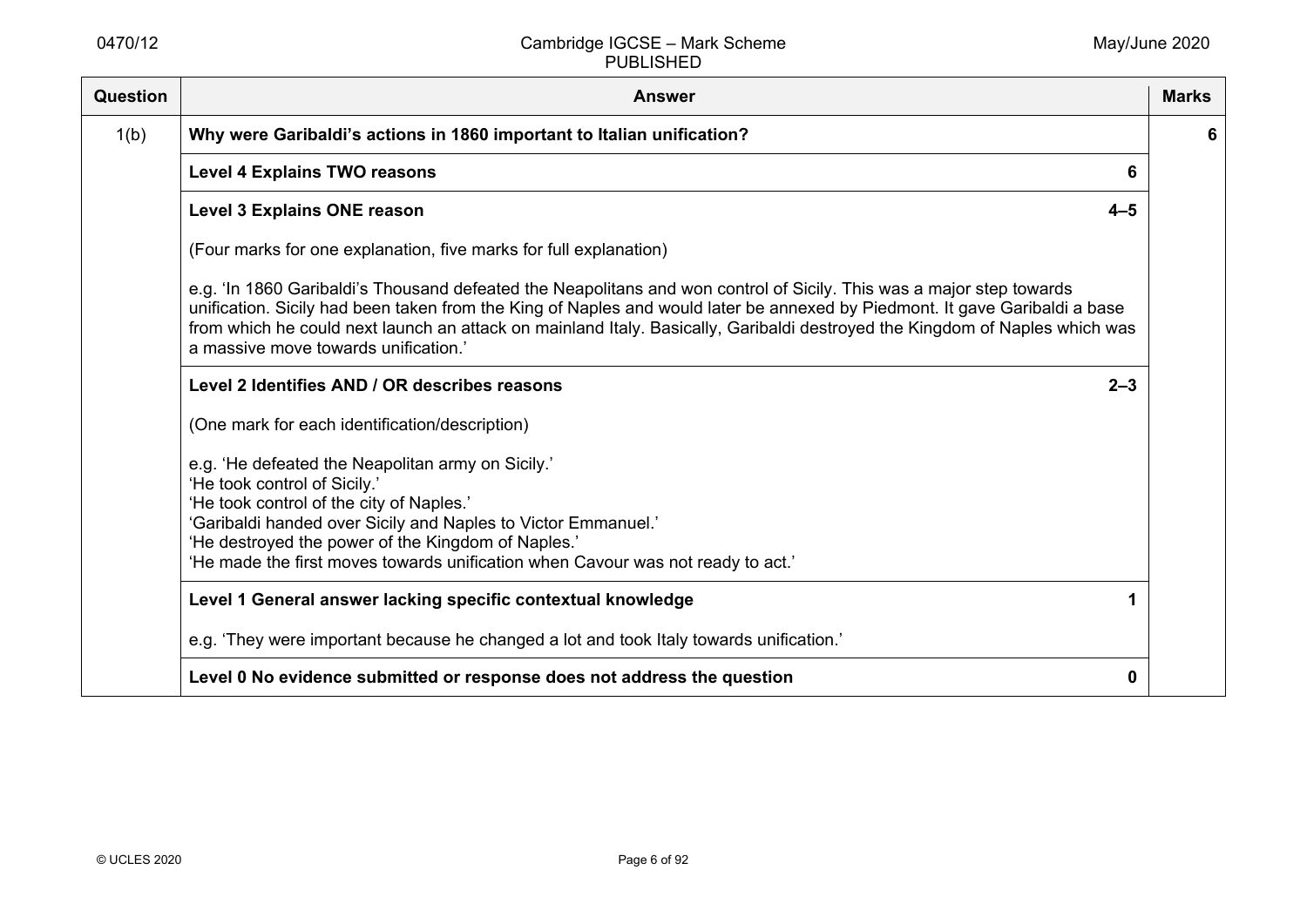| <b>Question</b> | <b>Answer</b>                                                                                                                                                                                                                                                                                                                                                                                                                                                                                                                                                                                                                           | <b>Marks</b> |
|-----------------|-----------------------------------------------------------------------------------------------------------------------------------------------------------------------------------------------------------------------------------------------------------------------------------------------------------------------------------------------------------------------------------------------------------------------------------------------------------------------------------------------------------------------------------------------------------------------------------------------------------------------------------------|--------------|
| 1(c)            | Did Napoleon III help or hinder the cause of Italian unification? Explain your answer.                                                                                                                                                                                                                                                                                                                                                                                                                                                                                                                                                  | 10           |
|                 | Level 5 Explains with evaluation of 'did Napoleon III help or hinder'<br>10                                                                                                                                                                                                                                                                                                                                                                                                                                                                                                                                                             |              |
|                 | As Level 4 plus evaluation.                                                                                                                                                                                                                                                                                                                                                                                                                                                                                                                                                                                                             |              |
|                 | <b>Level 4 Explanation of both sides</b><br>$7 - 9$                                                                                                                                                                                                                                                                                                                                                                                                                                                                                                                                                                                     |              |
|                 | A L4 answer will have a minimum of three explanations (2 on one side; 1 on the other.) This will be worth a mark of 7.<br>Fuller explanation of one issue to be given two marks.<br>An answer which only has one explanation on one side of the argument cannot be awarded more than 8.                                                                                                                                                                                                                                                                                                                                                 |              |
|                 | Level 3 One sided explanation OR one explanation of both sides 5 to 6 marks<br>$4 - 6$                                                                                                                                                                                                                                                                                                                                                                                                                                                                                                                                                  |              |
|                 | More detailed explanation of one issue to be given two marks.                                                                                                                                                                                                                                                                                                                                                                                                                                                                                                                                                                           |              |
|                 | e.g. 'Napoleon helped Italian unification because without him Austria would not have been defeated. Austrian power in Italy<br>was the great obstacle in the way of unification, but Piedmont could not defeat it by itself. Cavour and Napoleon made a<br>secret agreement to provoke Austria into a war. The French helped Piedmont defeat the Austrians and drive them from<br>Lombardy. As a result, Lombardy was given to Piedmont. This was the beginning of the end of Austrian power in Italy and an<br>important step towards unification as it led to uprisings in Italy and to Garibaldi's actions.'                         |              |
|                 | <b>OR</b>                                                                                                                                                                                                                                                                                                                                                                                                                                                                                                                                                                                                                               |              |
|                 | e.g. 'Napoleon was not all that interested in Italian unification. He wanted to gain Savoy and Nice. He was horrified by the<br>killing in the battle of Solferino and worried that Piedmont was taking more land than had been agreed. Because of this he<br>brought the war against Austria to an early end by agreeing an armistice. Piedmont was very disappointed because Austria<br>had not been driven from Italy as Venetia was still under Austrian control. The Pope also still ruled Rome and central Italy.<br>This shows that Napoleon was more interested in gaining Savoy and Nice than in helping Italian unification.' |              |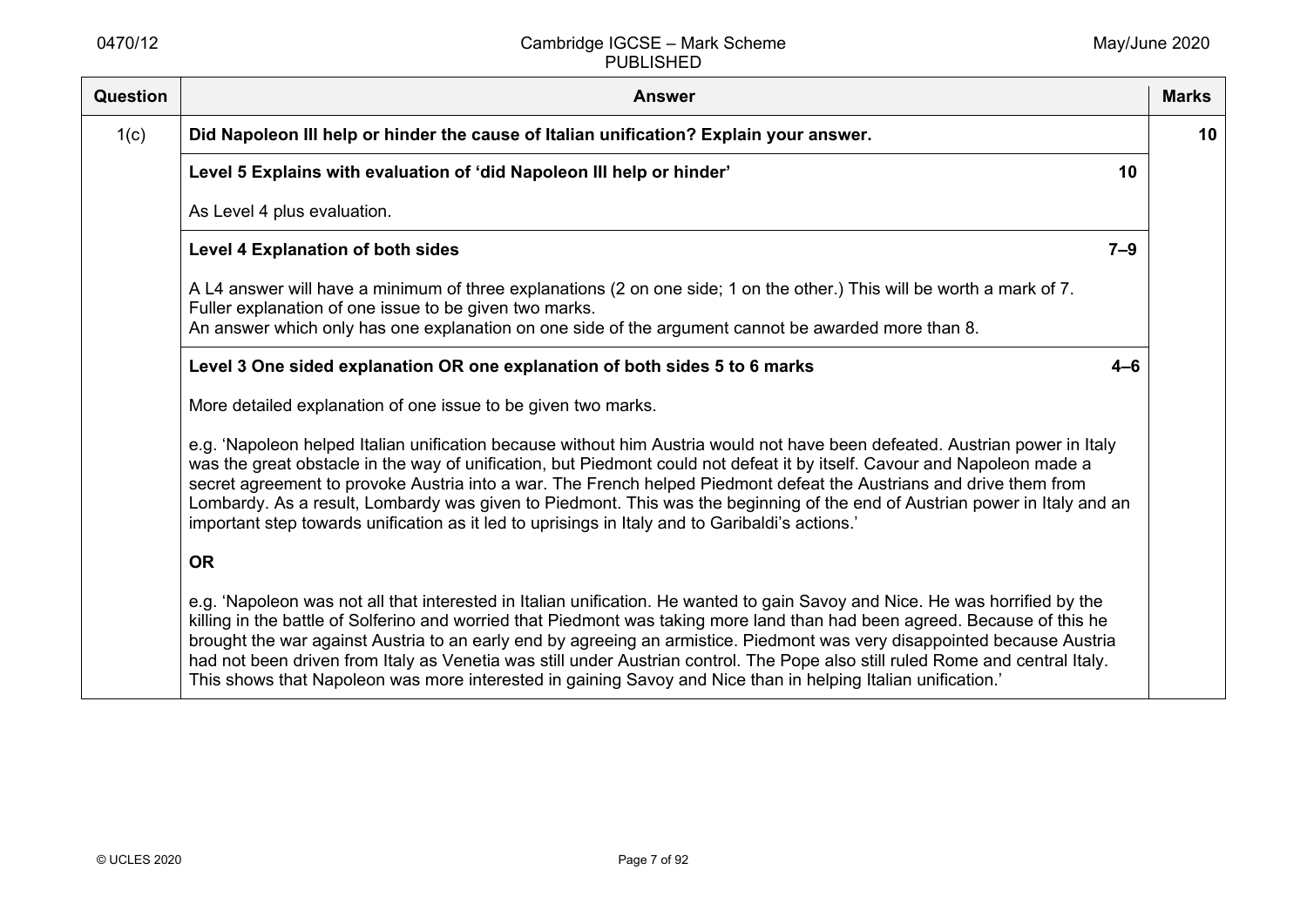| Question | <b>Answer</b>                                                                                                                                                                                                                                                                                                                                                                                                                                                                                                                                                                                                                                           |         | <b>Marks</b> |
|----------|---------------------------------------------------------------------------------------------------------------------------------------------------------------------------------------------------------------------------------------------------------------------------------------------------------------------------------------------------------------------------------------------------------------------------------------------------------------------------------------------------------------------------------------------------------------------------------------------------------------------------------------------------------|---------|--------------|
| 1(c)     | Level 2 Identifies AND/OR describes                                                                                                                                                                                                                                                                                                                                                                                                                                                                                                                                                                                                                     | $2 - 3$ |              |
|          | One mark for each point.                                                                                                                                                                                                                                                                                                                                                                                                                                                                                                                                                                                                                                |         |              |
|          | e.g. 'He helped defeat the Austrians at Magenta and Solferino.'<br>'He helped Piedmont defeat the Austrians and win Lombardy.'<br>'His victories with Piedmont over Austria started a process of unification that could not be stopped.'<br>'He prevented Austria from being driven from Italy by agreeing an armistice with the Austrians in June 1859.'<br>'He made peace with Austria when it was on its knees and could have been completely defeated.'<br>'Napoleon was only interested in what was good for France - winning Savoy and Nice.'<br>'Napoleon was only interested in replacing Austrian influence over Italy with French influence.' |         |              |
|          | Level 1 General answer lacking specific contextual knowledge                                                                                                                                                                                                                                                                                                                                                                                                                                                                                                                                                                                            |         |              |
|          | e.g. 'Napoleon did not really help Italian unification.'                                                                                                                                                                                                                                                                                                                                                                                                                                                                                                                                                                                                |         |              |
|          | Level 0 No evidence submitted or response does not address the question                                                                                                                                                                                                                                                                                                                                                                                                                                                                                                                                                                                 |         |              |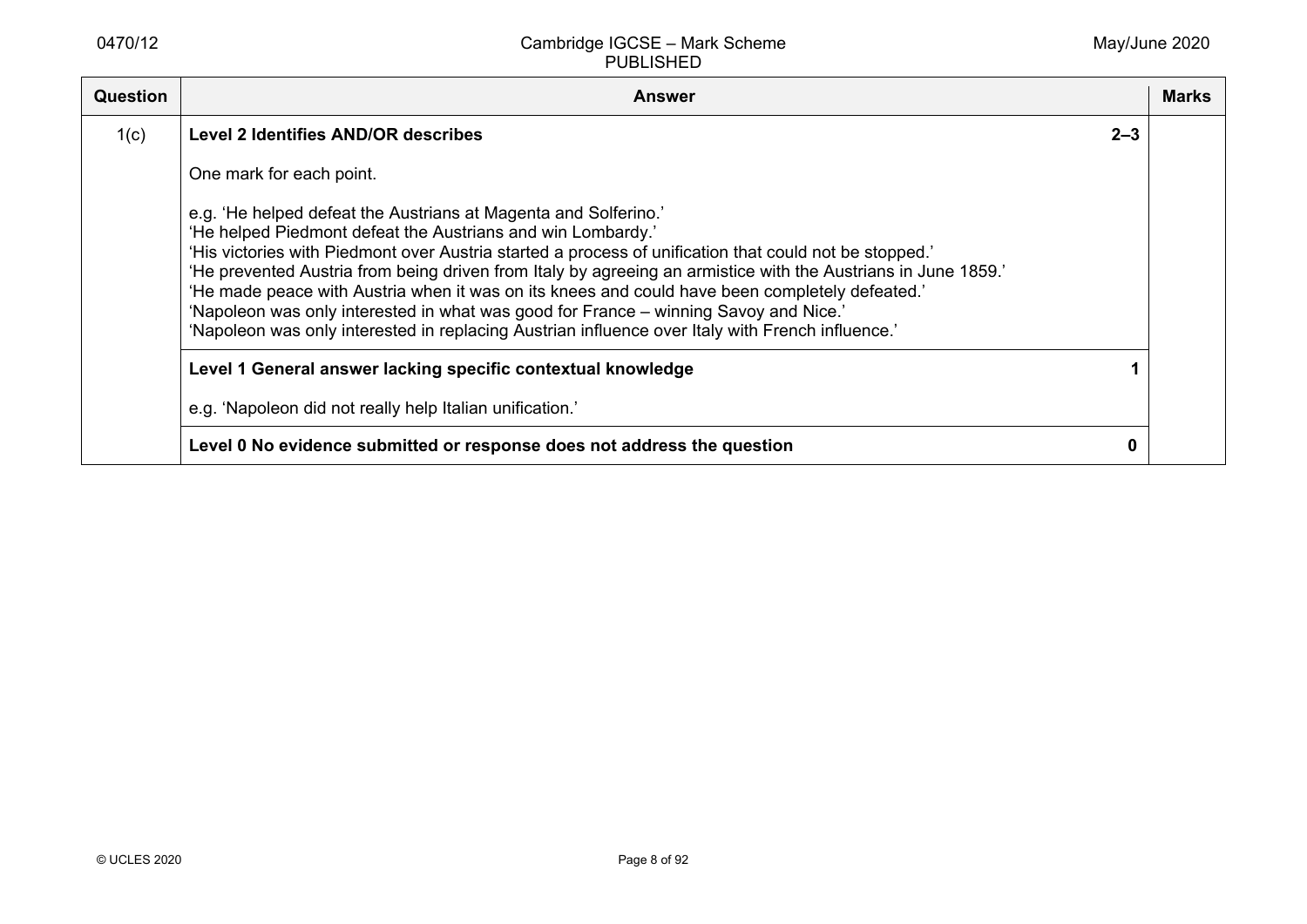| Question | <b>Answer</b>                                                                                                                                                                                                                                               |         | <b>Marks</b> |
|----------|-------------------------------------------------------------------------------------------------------------------------------------------------------------------------------------------------------------------------------------------------------------|---------|--------------|
| 2(a)     | What were the aims of the revolutionaries in Berlin in March in 1848?                                                                                                                                                                                       |         |              |
|          | Level 1 One mark for each relevant point; additional mark for supporting detail                                                                                                                                                                             | $1 - 4$ |              |
|          | e.g. 'Parliamentary elections.'<br>'A constitution.'<br>'Freedom of the press.'<br>'Their demands included the division of the large estates of the rich amongst the poor.'<br>'Social reforms.'<br>'Better education for the poor.'<br>'A united Germany.' |         |              |
|          | Level 0 No evidence submitted or response does not address the question                                                                                                                                                                                     | 0       |              |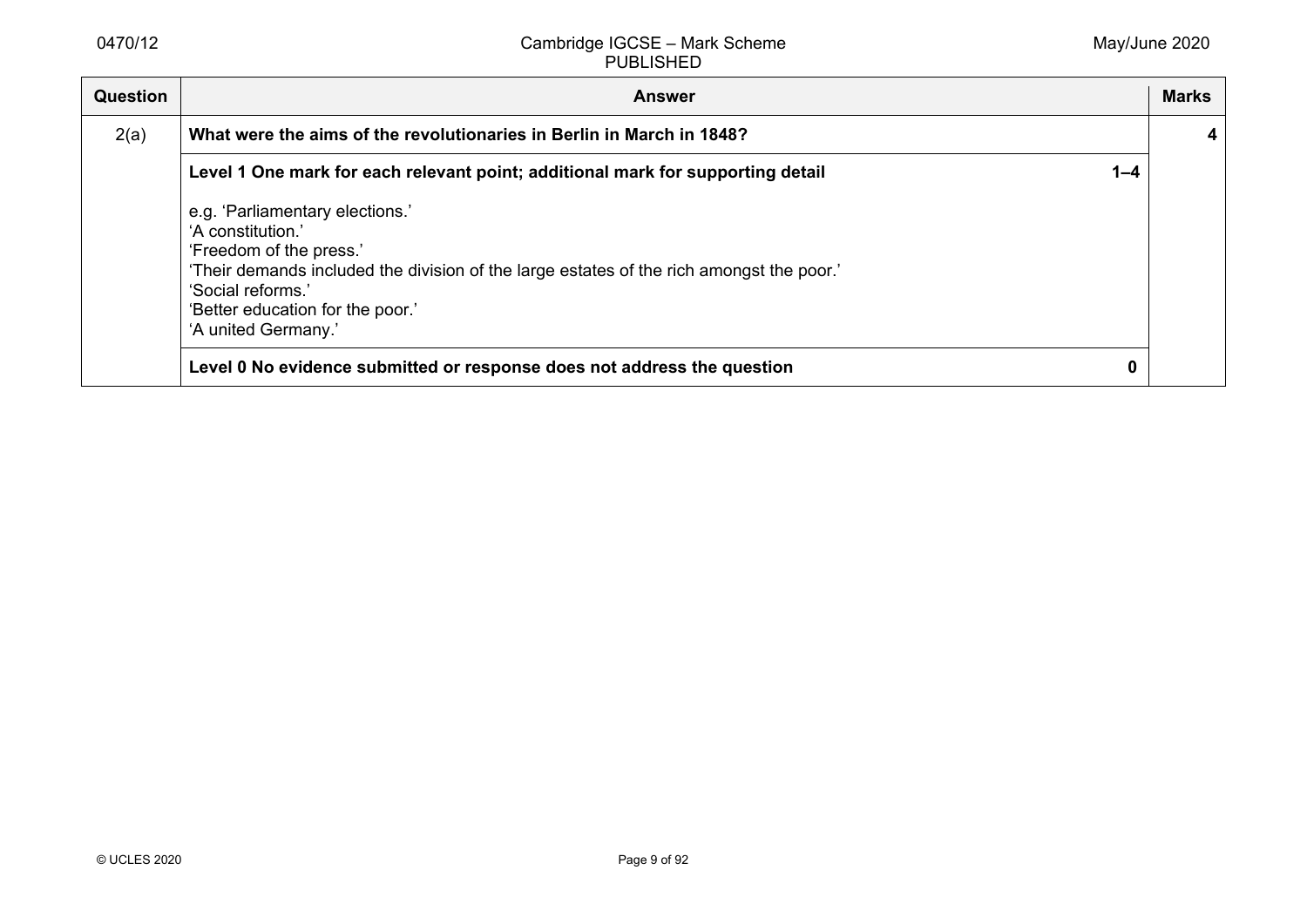| Question | <b>Answer</b>                                                                                                                                                                                                                                                                                                                                                                                                                                                                                             | <b>Marks</b> |
|----------|-----------------------------------------------------------------------------------------------------------------------------------------------------------------------------------------------------------------------------------------------------------------------------------------------------------------------------------------------------------------------------------------------------------------------------------------------------------------------------------------------------------|--------------|
| 2(b)     | Why was the Frankfurt Parliament important?                                                                                                                                                                                                                                                                                                                                                                                                                                                               | 6            |
|          | <b>Level 4 Explains TWO reasons</b>                                                                                                                                                                                                                                                                                                                                                                                                                                                                       |              |
|          | <b>Level 3 Explains ONE reason</b><br>$4 - 5$                                                                                                                                                                                                                                                                                                                                                                                                                                                             |              |
|          | (Four marks for one explanation, five marks for full explanation)                                                                                                                                                                                                                                                                                                                                                                                                                                         |              |
|          | e.g. 'The Frankfurt Parliament was important because it represented the first real serious effort to plan a united German state.<br>It suggested a constitution for a united Germany as a federal union with an elected diet and an emperor. It even went as far<br>as offering Frederick William of Prussia the position of emperor. Although it failed, it brought the issue of a united Germany to<br>the forefront, making sure the issue would not disappear.'                                       |              |
|          | $2 - 3$<br>Level 2 Identifies AND / OR describes reasons                                                                                                                                                                                                                                                                                                                                                                                                                                                  |              |
|          | (One mark for each identification/description)                                                                                                                                                                                                                                                                                                                                                                                                                                                            |              |
|          | e.g. 'It was the first freely elected parliament for all of Germany.'<br>'It produced a constitution for a united Germany.'<br>'It offered Frederick William the office of emperor of a united Germany.'<br>'It was an important step towards a united Germany.'<br>'It put the idea of a united Germany firmly on the agenda. It now would not go away.'<br>'It represented the German people from all parts of Germany.'<br>'Its failure was important because it led to a Prussian dominated Germany.' |              |
|          | Level 1 General answer lacking specific contextual knowledge                                                                                                                                                                                                                                                                                                                                                                                                                                              |              |
|          | e.g. 'The Frankfurt Parliament was important because it was a real change and led to other changes.'                                                                                                                                                                                                                                                                                                                                                                                                      |              |
|          | Level 0 No evidence submitted or response does not address the question<br>0                                                                                                                                                                                                                                                                                                                                                                                                                              |              |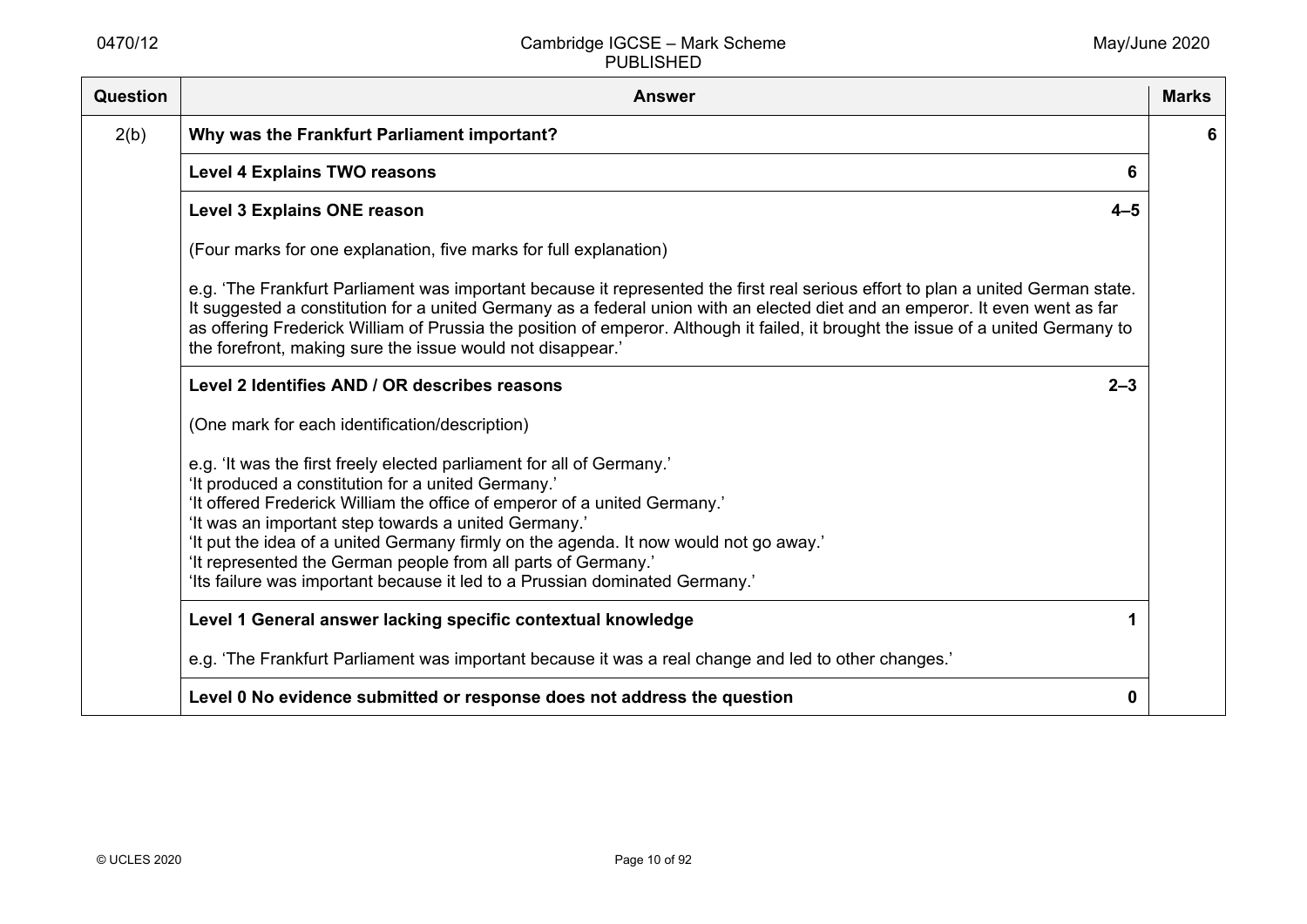| Question | <b>Answer</b>                                                                                                                                                                                                                                                                                                                                                                                                                                                                                                                                                                            | <b>Marks</b> |
|----------|------------------------------------------------------------------------------------------------------------------------------------------------------------------------------------------------------------------------------------------------------------------------------------------------------------------------------------------------------------------------------------------------------------------------------------------------------------------------------------------------------------------------------------------------------------------------------------------|--------------|
| 2(c)     | 'The main reason why Bismarck was able to achieve German unification was his use of diplomacy.' How far do you<br>agree with this statement? Explain your answer.                                                                                                                                                                                                                                                                                                                                                                                                                        | 10           |
|          | Level 5 Explains with evaluation of 'how far'<br>10                                                                                                                                                                                                                                                                                                                                                                                                                                                                                                                                      |              |
|          | As Level 4 plus evaluation.                                                                                                                                                                                                                                                                                                                                                                                                                                                                                                                                                              |              |
|          | <b>Level 4 Explanation of both sides</b><br>$7 - 9$                                                                                                                                                                                                                                                                                                                                                                                                                                                                                                                                      |              |
|          | A L4 answer will have a minimum of three explanations (2 on one side; 1 on the other.) This will be worth a mark of 7.<br>Fuller explanation of one issue to be given two marks.<br>An answer which only has one explanation on one side of the argument cannot be awarded more than 8.                                                                                                                                                                                                                                                                                                  |              |
|          | Level 3 One sided explanation OR one explanation of both sides 5 to 6 marks<br>$4 - 6$                                                                                                                                                                                                                                                                                                                                                                                                                                                                                                   |              |
|          | More detailed explanation of one issue to be given two marks.                                                                                                                                                                                                                                                                                                                                                                                                                                                                                                                            |              |
|          | e.g. 'Bismarck's diplomacy was very important in achieving German unification. One big obstacle to unification was France, so<br>Bismarck knew that France had to be defeated so that it was too weak to stop unification. Therefore, he used diplomacy to<br>trick France into declaring war. He changed a telegram from William I to the French, making it look as if William had<br>humiliated the French, and sent it to the newspapers for publication. In reply the French declared war giving Bismarck his<br>opportunity.'                                                       |              |
|          | <b>OR</b>                                                                                                                                                                                                                                                                                                                                                                                                                                                                                                                                                                                |              |
|          | 'I think it was the Prussian army that achieved unification for Bismarck. The army defeated Denmark, Austria and France.<br>These military victories were essential for unification. The Prussian army had been reformed so it was better trained and well-<br>armed. Although the Austrian army was bigger, the Prussians quickly defeated it by using the new breech-loading needle gun<br>which fired five times faster than anything the Austrians had. This victory meant that Austria was no longer a contender for<br>leading a unified Germany. Only Prussia could now do that.' |              |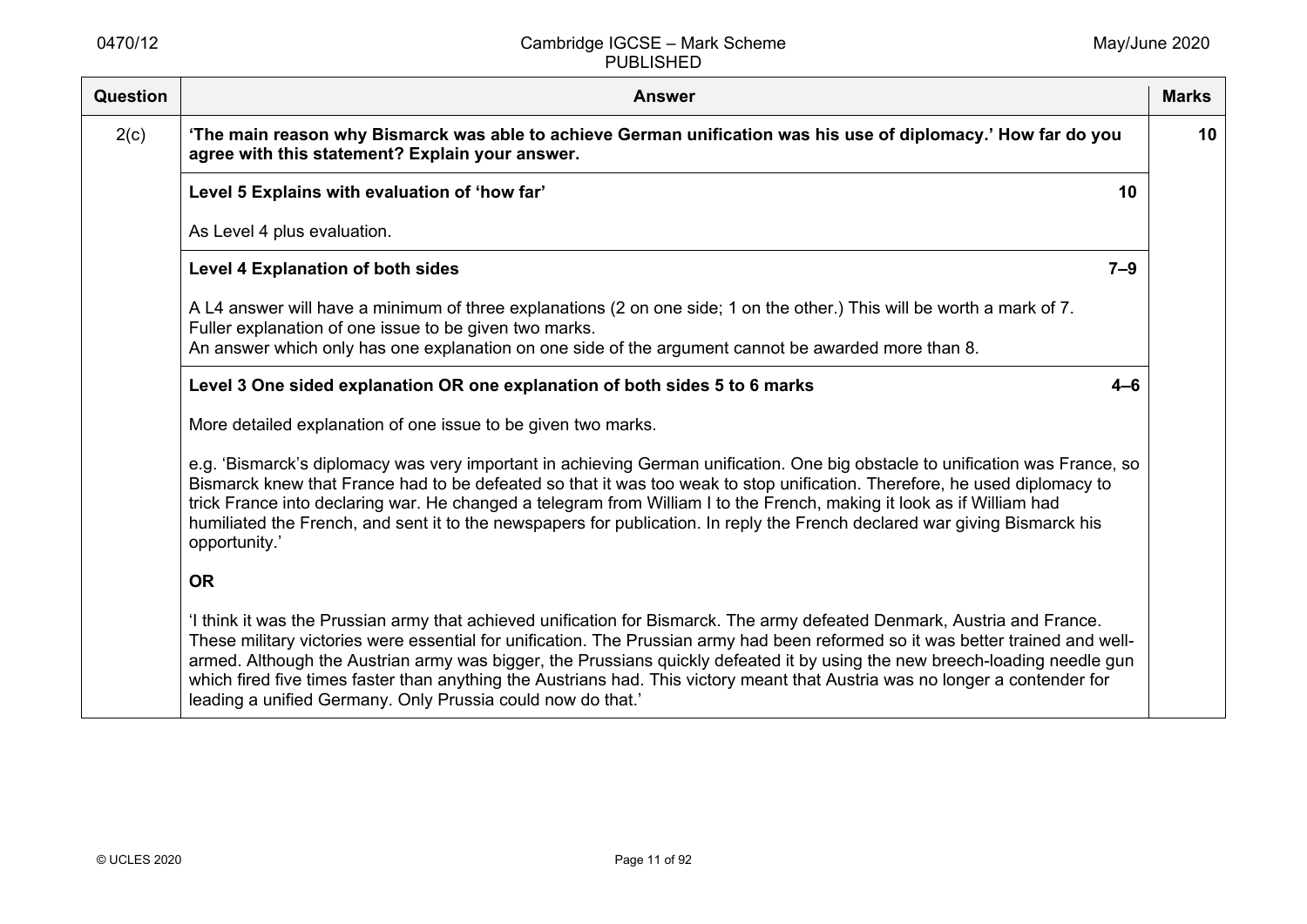| <b>Question</b> | <b>Answer</b>                                                                                                                                                                                                                                                                                                                                                                                                                                                                                                                                                                                                                                                                                                                                                                                                                                                                                                                                                                                                                                 |         | <b>Marks</b> |
|-----------------|-----------------------------------------------------------------------------------------------------------------------------------------------------------------------------------------------------------------------------------------------------------------------------------------------------------------------------------------------------------------------------------------------------------------------------------------------------------------------------------------------------------------------------------------------------------------------------------------------------------------------------------------------------------------------------------------------------------------------------------------------------------------------------------------------------------------------------------------------------------------------------------------------------------------------------------------------------------------------------------------------------------------------------------------------|---------|--------------|
| 2(c)            | <b>Level 2 Identifies AND/OR describes</b>                                                                                                                                                                                                                                                                                                                                                                                                                                                                                                                                                                                                                                                                                                                                                                                                                                                                                                                                                                                                    | $2 - 3$ |              |
|                 | One mark for each point.                                                                                                                                                                                                                                                                                                                                                                                                                                                                                                                                                                                                                                                                                                                                                                                                                                                                                                                                                                                                                      |         |              |
|                 | e.g. 'German unification was achieved because Bismarck manipulated the crisis over Schleswig Holstein.'<br>'Bismarck made the most of the mistakes made by others like those by the French over the Hohenzollern candidature.'<br>'Bismarck used opportunities like over the Ems telegram.'<br>'Bismarck used the situation at the time to draw the French into war.'<br>'Bismarck used the situation over Holstein to manufacture a war with Austria.'<br>'The Prussian army was reformed with new weapons.'<br>'Unification was achieved by defeating the Austrians.'<br>'Unification was achieved by defeating the French.'<br>'Unification was achieved because of the war with Denmark.'<br>'Unification was achieved because of the strength of the Prussian army.'<br>'Prussian economic strength gave it the resources to challenge Austria and France.'<br>'Bismarck was able to achieve unification because of the growth of German nationalism.'<br>'German unification was only possible because of Prussia's economic strength.' |         |              |
|                 | Level 1 General answer lacking specific contextual knowledge                                                                                                                                                                                                                                                                                                                                                                                                                                                                                                                                                                                                                                                                                                                                                                                                                                                                                                                                                                                  |         |              |
|                 | e.g. 'Bismarck achieved German unification because he was more successful than anyone else.'                                                                                                                                                                                                                                                                                                                                                                                                                                                                                                                                                                                                                                                                                                                                                                                                                                                                                                                                                  |         |              |
|                 | Level 0 No evidence submitted or response does not address the question                                                                                                                                                                                                                                                                                                                                                                                                                                                                                                                                                                                                                                                                                                                                                                                                                                                                                                                                                                       | 0       |              |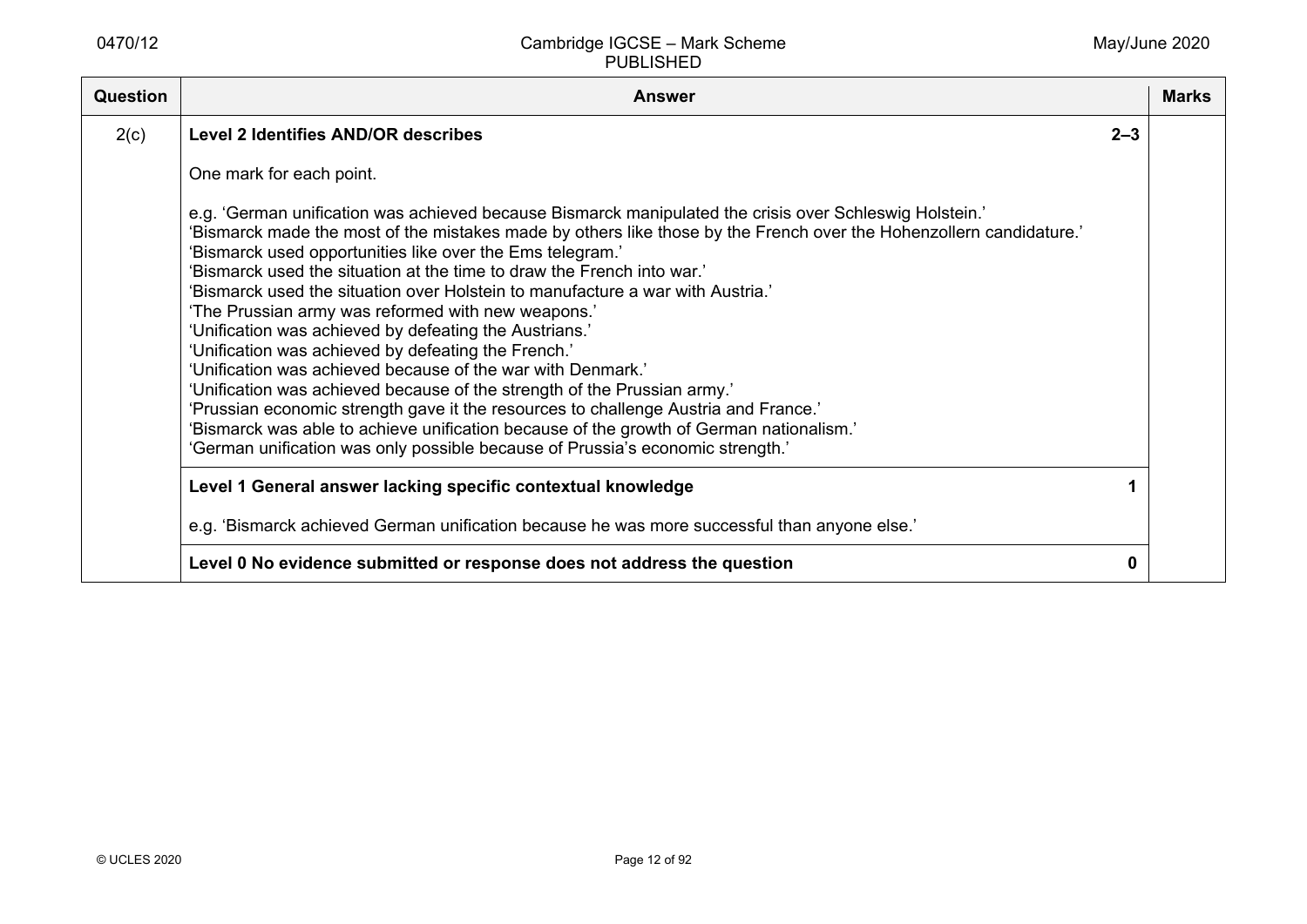| <b>Question</b> | <b>Answer</b>                                                                                                                                                                                                                                                                                                                                                                                                                                                                                                                                                            | <b>Marks</b> |
|-----------------|--------------------------------------------------------------------------------------------------------------------------------------------------------------------------------------------------------------------------------------------------------------------------------------------------------------------------------------------------------------------------------------------------------------------------------------------------------------------------------------------------------------------------------------------------------------------------|--------------|
| 3(a)            | Describe the actions of 'carpetbaggers' after the Civil War.                                                                                                                                                                                                                                                                                                                                                                                                                                                                                                             | 4            |
|                 | Level 1 One mark for each relevant point; additional mark for supporting detail<br>$1 - 4$                                                                                                                                                                                                                                                                                                                                                                                                                                                                               |              |
|                 | e.g. 'They exploited people in the South.'<br>'They supported Republican policies.'<br>'They supported the right of black Americans to vote.'<br>'They bought plantations in the South.'<br>'They bought people's votes so they would support their business schemes.'<br>'They planned to make money out of cotton.'<br>'They wanted to reform the South to make it more like the North.'<br>'They worked at the Freedman's Bureau.'<br>'They invested in the South hoping to make lots of money.'<br>'They made money from the South while it was in a weak position.' |              |
|                 | Level 0 No evidence submitted or response does not address the question<br>0                                                                                                                                                                                                                                                                                                                                                                                                                                                                                             |              |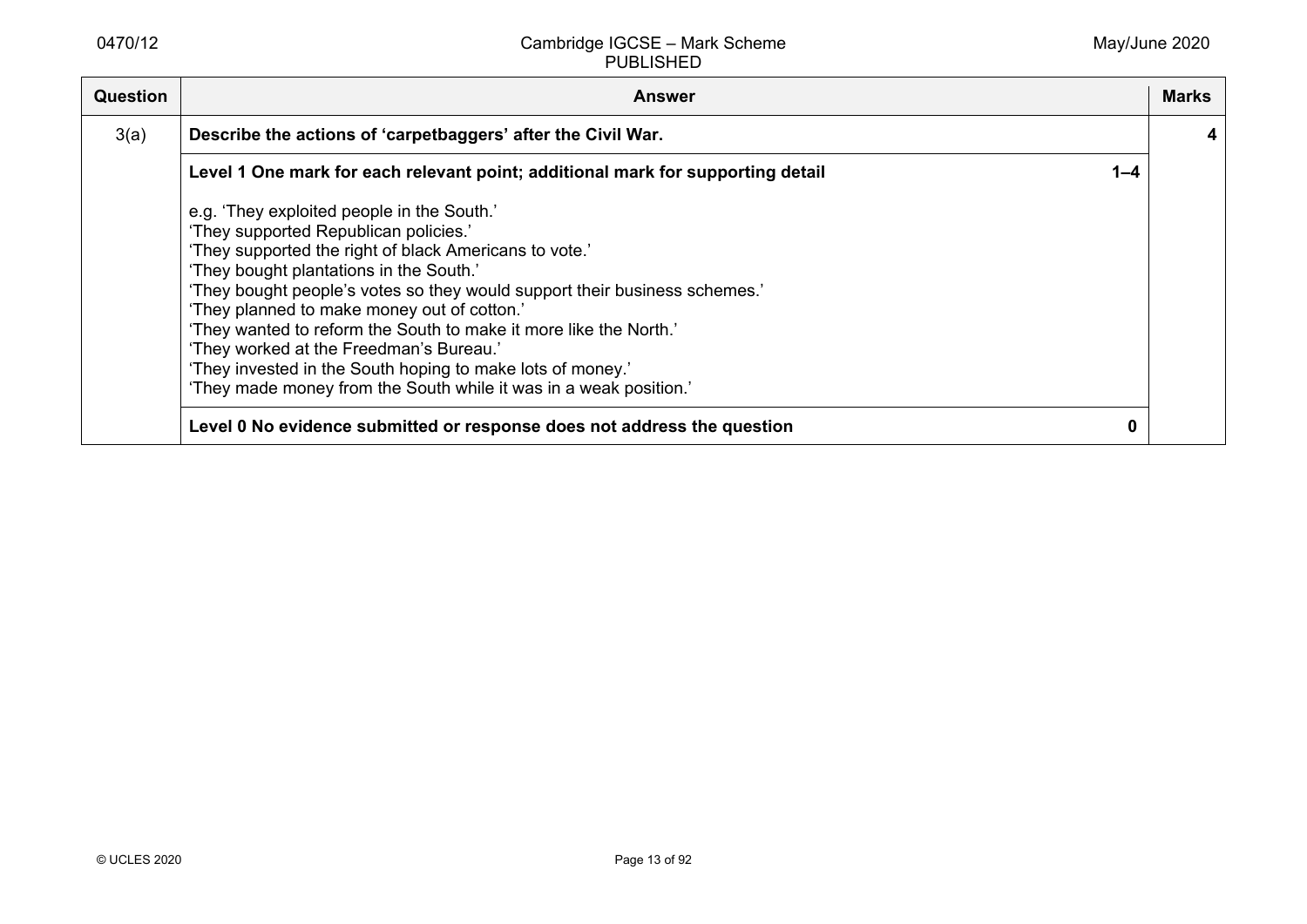| Question | <b>Answer</b>                                                                                                                                                                                                                                                                                                                                                                                                                                                                                                                        | <b>Marks</b> |
|----------|--------------------------------------------------------------------------------------------------------------------------------------------------------------------------------------------------------------------------------------------------------------------------------------------------------------------------------------------------------------------------------------------------------------------------------------------------------------------------------------------------------------------------------------|--------------|
| 3(b)     | Why was there so much violence in Kansas in the years 1854 to 1861?                                                                                                                                                                                                                                                                                                                                                                                                                                                                  | 6            |
|          | <b>Level 4 Explains TWO reasons</b><br>6                                                                                                                                                                                                                                                                                                                                                                                                                                                                                             |              |
|          | $4 - 5$<br><b>Level 3 Explains ONE reason</b>                                                                                                                                                                                                                                                                                                                                                                                                                                                                                        |              |
|          | (Four marks for one explanation, five marks for full explanation)                                                                                                                                                                                                                                                                                                                                                                                                                                                                    |              |
|          | e.g. 'There was so much violence because of the issue of slavery. The disagreement was over whether Kansas should<br>become a slave state or a free state. The Kansas-Nebraska Act said that this should be decided by popular vote in Kansas,<br>and people on both sides of the argument moved into Kansas to gain the right to vote on the issue. Pro-slavers from Missouri<br>flocked across the border to sway elections. In response, Northern abolitionists moved into Kansas, leading to violence<br>between the two sides.' |              |
|          | Level 2 Identifies AND / OR describes reasons<br>$2 - 3$                                                                                                                                                                                                                                                                                                                                                                                                                                                                             |              |
|          | (One mark for each identification/description)                                                                                                                                                                                                                                                                                                                                                                                                                                                                                       |              |
|          | e.g. 'This was because of slavery.'<br>'There was disagreement over whether Kansas would allow or outlaw slavery.'<br>'Border Ruffians moved into Kansas to support slavery.'<br>'Abolitionists moved into Kansas to ensure it became a free state.'<br>'Both sides were armed.'<br>'Both sides raised their own armies.'<br>'John Brown stirred up much of the trouble.'                                                                                                                                                            |              |
|          | Level 1 General answer lacking specific contextual knowledge                                                                                                                                                                                                                                                                                                                                                                                                                                                                         |              |
|          | e.g. 'There was so much violence because people disagreed with each other very strongly.'                                                                                                                                                                                                                                                                                                                                                                                                                                            |              |
|          | Level 0 No evidence submitted or response does not address the question<br>0                                                                                                                                                                                                                                                                                                                                                                                                                                                         |              |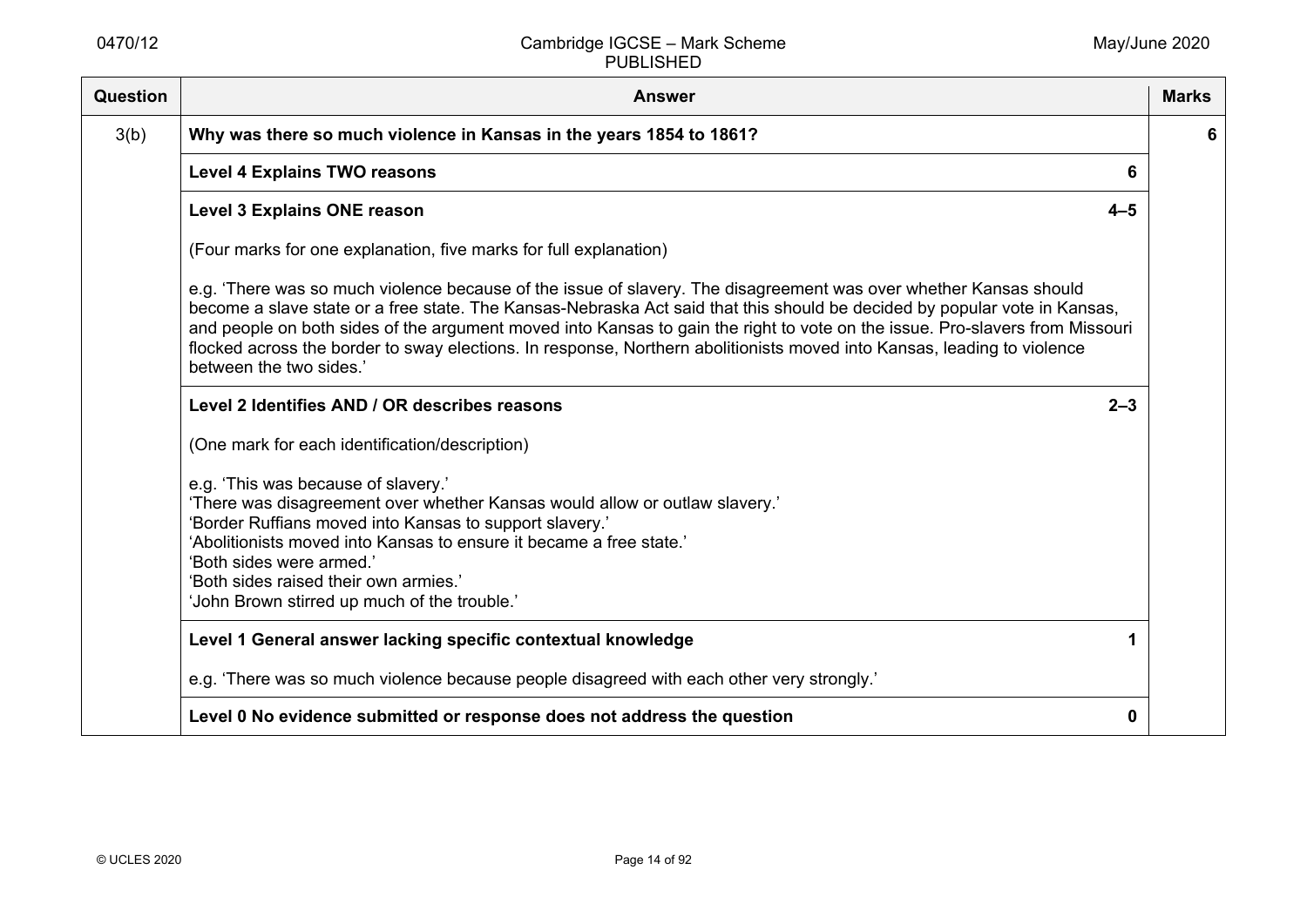| Question | <b>Answer</b>                                                                                                                                                                                                                                                                                                                                                                                                                                                                                                                     | <b>Marks</b> |
|----------|-----------------------------------------------------------------------------------------------------------------------------------------------------------------------------------------------------------------------------------------------------------------------------------------------------------------------------------------------------------------------------------------------------------------------------------------------------------------------------------------------------------------------------------|--------------|
| 3(c)     | 'How far was Lincoln responsible for the North's victory in the Civil War? Explain your answer.                                                                                                                                                                                                                                                                                                                                                                                                                                   | 10           |
|          | Level 5 Explains with evaluation of 'how far'<br>10                                                                                                                                                                                                                                                                                                                                                                                                                                                                               |              |
|          | As Level 4 plus evaluation.                                                                                                                                                                                                                                                                                                                                                                                                                                                                                                       |              |
|          | Level 4 Explanation of both sides.<br>$7 - 9$                                                                                                                                                                                                                                                                                                                                                                                                                                                                                     |              |
|          | A L4 answer will have a minimum of three explanations (2 on one side; 1 on the other.) This will be worth a mark of 7.<br>Fuller explanation of one issue to be given two marks.<br>An answer which only has one explanation on one side of the argument cannot be awarded more than 8.                                                                                                                                                                                                                                           |              |
|          | Level 3 One sided explanation OR one explanation of both sides 5 to 6 marks<br>$4 - 6$                                                                                                                                                                                                                                                                                                                                                                                                                                            |              |
|          | More detailed explanation of one issue to be given two marks.                                                                                                                                                                                                                                                                                                                                                                                                                                                                     |              |
|          | e.g. 'I think Lincoln was very important to the victory of the North. He was a great leader and speaker, and this made sure that<br>Northerners stayed loyal to the North and did not join the South. His election victory in 1864 showed the support he had in the<br>war. He used all his skill to keep the border states on his side and managed to unite the North. He was also very clever in<br>issuing the Emancipation Proclamation which ensured the support of black people in the South and gave him lots of support.' |              |
|          | <b>OR</b>                                                                                                                                                                                                                                                                                                                                                                                                                                                                                                                         |              |
|          | 'I don't think Lincoln had much to do with it. The North was simply stronger. For example, it had a stronger navy and was able<br>to establish a naval blockade of Southern ports. This meant that supplies of essential goods could not get through to the<br>Confederate Army, and the South could not sell its valuable cotton. These financial problems were made worse by the small<br>population of the South, since they were unable to raise enough taxes to fund the Confederate army.'                                  |              |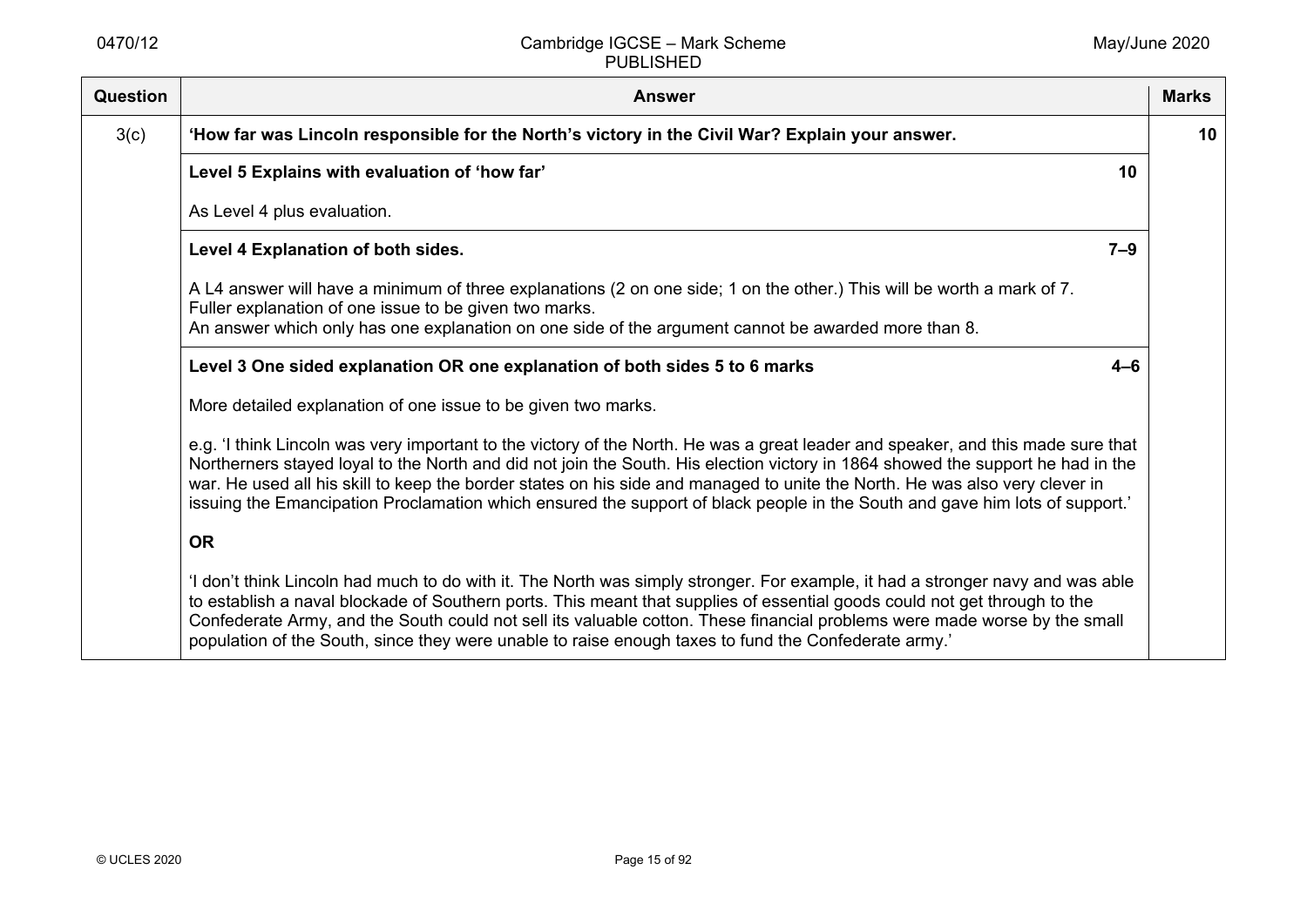| Question | <b>Answer</b>                                                                                                                                                                                                                                                                                                                                                                                                                                                                                                                                                                                                                                                                                                                                                                                                                                                                                                                                                                                                                                                                                                                                                                              |         | <b>Marks</b> |
|----------|--------------------------------------------------------------------------------------------------------------------------------------------------------------------------------------------------------------------------------------------------------------------------------------------------------------------------------------------------------------------------------------------------------------------------------------------------------------------------------------------------------------------------------------------------------------------------------------------------------------------------------------------------------------------------------------------------------------------------------------------------------------------------------------------------------------------------------------------------------------------------------------------------------------------------------------------------------------------------------------------------------------------------------------------------------------------------------------------------------------------------------------------------------------------------------------------|---------|--------------|
| 3(c)     | <b>Level 2 Identifies AND/OR describes</b>                                                                                                                                                                                                                                                                                                                                                                                                                                                                                                                                                                                                                                                                                                                                                                                                                                                                                                                                                                                                                                                                                                                                                 | $2 - 3$ |              |
|          | One mark for each point.                                                                                                                                                                                                                                                                                                                                                                                                                                                                                                                                                                                                                                                                                                                                                                                                                                                                                                                                                                                                                                                                                                                                                                   |         |              |
|          | e.g. 'Lincoln managed to unite the North.'<br>'Lincoln won the support of black people in the South.'<br>'Lincoln's speeches won the North a lot of support.'<br>'Lincoln led his generals in a decisive way and made them obey his orders.'<br>'Lincoln forced his generals to be more assertive and ruthless.'<br>'Lincoln's vision of saving the Union united the North.'<br>'The South lost because of a lack of manpower.'<br>'The North was able to blockade the South.'<br>'The North won because its industry was able to make weapons.'<br>'The South had little industry and was mainly agricultural.'<br>'The South lacked money. Its population was small and so taxes did not raise much.'<br>'The North had a stronger navy.'<br>'The North won because of its extensive railroad system.'<br>'The longer the war went on the more likely the South was going to lose because of its lack of resources.'<br>'Many slaves fled the South to join the Union armies, making them stronger.'<br>'Lee's offensive approach led to high casualties destroying a large part of the Confederate army.'<br>'The Battle of Gettysburg was a turning point and made the South retreat.' |         |              |
|          | Level 1 General answer lacking specific contextual knowledge                                                                                                                                                                                                                                                                                                                                                                                                                                                                                                                                                                                                                                                                                                                                                                                                                                                                                                                                                                                                                                                                                                                               |         |              |
|          | e.g. 'Lincoln was a great leader that helped the North win the war.'                                                                                                                                                                                                                                                                                                                                                                                                                                                                                                                                                                                                                                                                                                                                                                                                                                                                                                                                                                                                                                                                                                                       |         |              |
|          | Level 0 No evidence submitted or response does not address the question                                                                                                                                                                                                                                                                                                                                                                                                                                                                                                                                                                                                                                                                                                                                                                                                                                                                                                                                                                                                                                                                                                                    | 0       |              |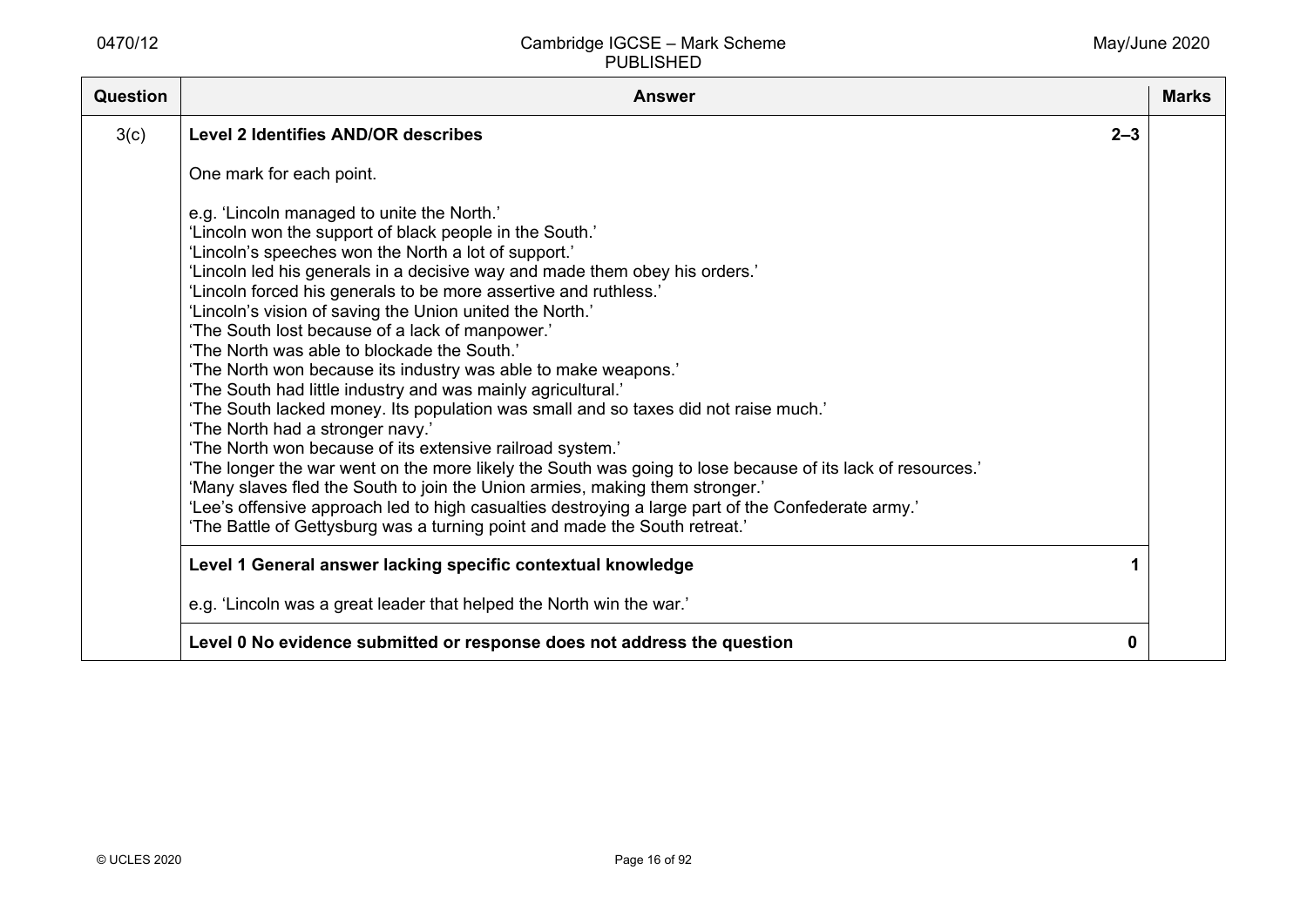| <b>Question</b> | <b>Answer</b>                                                                                                                                                                                                                                                                                                                                                                                                                                                                                                                                                             |         | <b>Marks</b> |
|-----------------|---------------------------------------------------------------------------------------------------------------------------------------------------------------------------------------------------------------------------------------------------------------------------------------------------------------------------------------------------------------------------------------------------------------------------------------------------------------------------------------------------------------------------------------------------------------------------|---------|--------------|
| 4(a)            | Describe how Britain's system of indirect rule worked in Nigeria.                                                                                                                                                                                                                                                                                                                                                                                                                                                                                                         |         |              |
|                 | Level 1 One mark for each relevant point; additional mark for supporting detail                                                                                                                                                                                                                                                                                                                                                                                                                                                                                           | $1 - 4$ |              |
|                 | e.g. 'It was run by Lugard.'<br>'It meant ruling through the local rulers that had been defeated by the British.'<br>'The emirs kept their positions if they accepted British authority.'<br>'The emirs were responsible to the British district officers who had the final authority.'<br>'This system required only a small number of British colonial officers.'<br>'All orders from the high commissioners were transmitted through the emirs so they kept their authority with the locals.'<br>'Most of the activities of government were carried out by the emirs.' |         |              |
|                 | Level 0 No evidence submitted or response does not address the question                                                                                                                                                                                                                                                                                                                                                                                                                                                                                                   |         |              |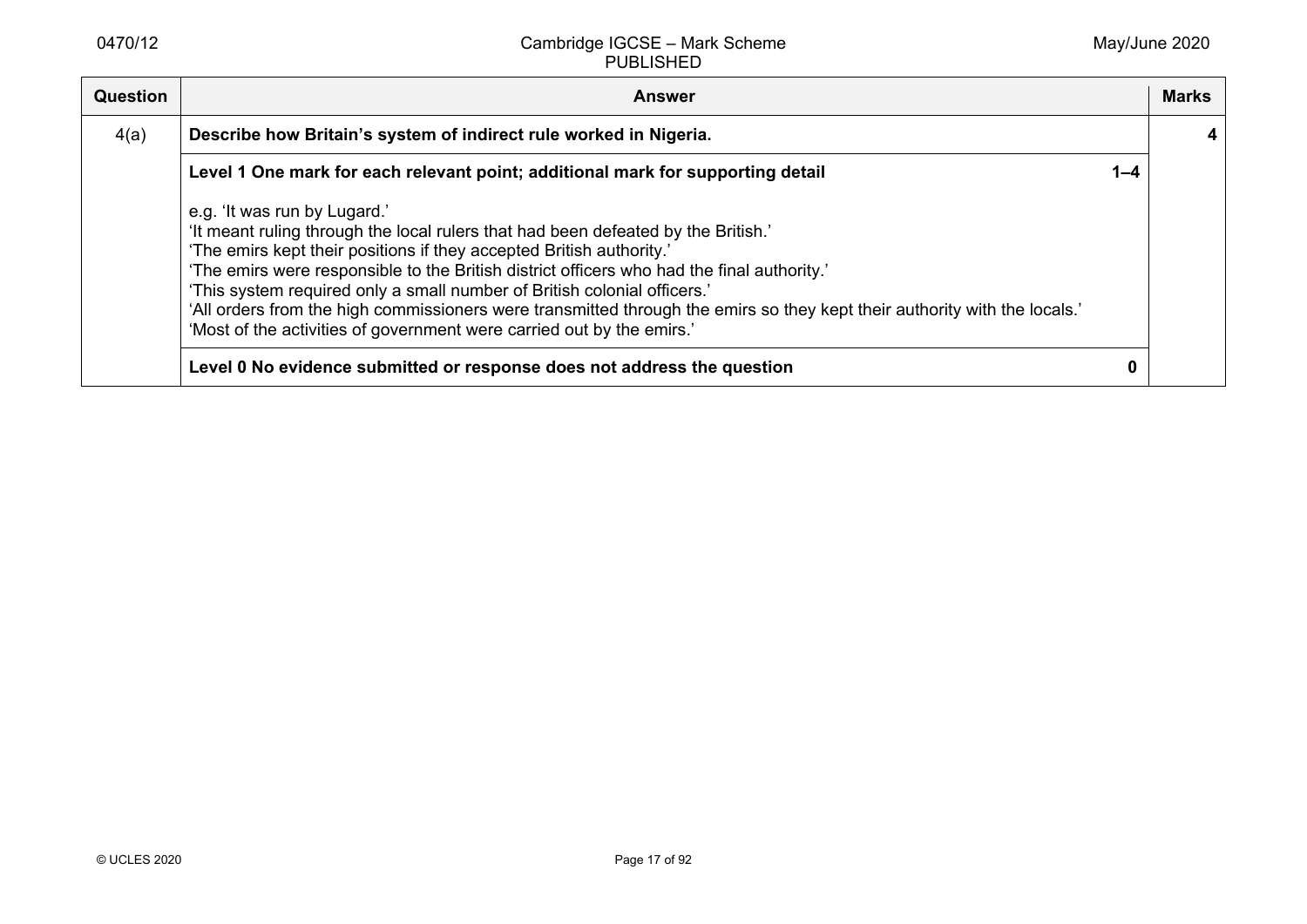| Question | <b>Answer</b>                                                                                                                                                                                                                                                                                                                                                                                                                              | <b>Marks</b> |
|----------|--------------------------------------------------------------------------------------------------------------------------------------------------------------------------------------------------------------------------------------------------------------------------------------------------------------------------------------------------------------------------------------------------------------------------------------------|--------------|
| 4(b)     | Why did Leopold II want to acquire the Congo?                                                                                                                                                                                                                                                                                                                                                                                              | 6            |
|          | <b>Level 4 Explains TWO reasons</b><br>6                                                                                                                                                                                                                                                                                                                                                                                                   |              |
|          | <b>Level 3 Explains ONE reason</b><br>$4 - 5$                                                                                                                                                                                                                                                                                                                                                                                              |              |
|          | (Four marks for one explanation, five marks for full explanation)                                                                                                                                                                                                                                                                                                                                                                          |              |
|          | e.g. 'Leopold believed that acquiring overseas colonies was essential if a country was to be seen as great. He had seen other<br>European countries like Britain gain colonies and he thought that Belgium was being left behind. He had already tried to get<br>the Philippines from Spain. When he failed to gain a colony for Belgium he acquired the Congo as a private citizen. This<br>shows how desperate he was to gain a colony.' |              |
|          | Level 2 Identifies AND / OR describes reasons<br>$2 - 3$                                                                                                                                                                                                                                                                                                                                                                                   |              |
|          | (One mark for each identification/description)                                                                                                                                                                                                                                                                                                                                                                                             |              |
|          | e.g. 'He believed that overseas colonies were essential to a country being great.'<br>'He thought he could make a lot of money from the ivory and rubber in the Congo.'<br>'He had failed to gain other colonies.'<br>'He thought that once he had the Congo he could win influence in other areas in Africa such as Sudan.'<br>'This was a time of colonial expansion by European powers.'                                                |              |
|          | Level 1 General answer lacking specific contextual knowledge                                                                                                                                                                                                                                                                                                                                                                               |              |
|          | e.g. 'He wanted the Congo to make himself much stronger.'                                                                                                                                                                                                                                                                                                                                                                                  |              |
|          | Level 0 No evidence submitted or response does not address the question<br>0                                                                                                                                                                                                                                                                                                                                                               |              |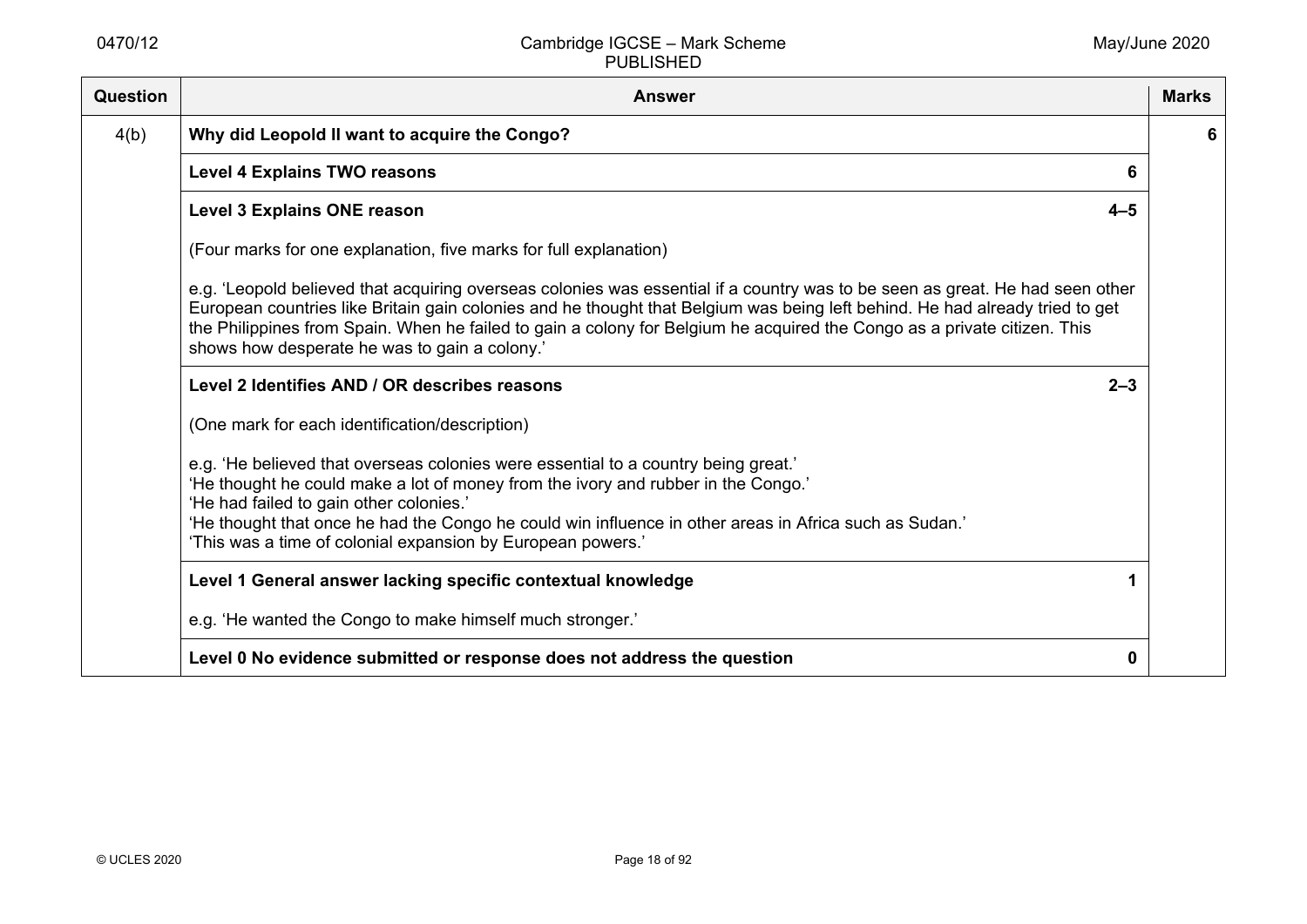| <b>Question</b> | <b>Answer</b>                                                                                                                                                                                                                                                                                                                                                                                                                                                                                                                                                                                                                                                                                                                                                                                                                      | <b>Marks</b> |
|-----------------|------------------------------------------------------------------------------------------------------------------------------------------------------------------------------------------------------------------------------------------------------------------------------------------------------------------------------------------------------------------------------------------------------------------------------------------------------------------------------------------------------------------------------------------------------------------------------------------------------------------------------------------------------------------------------------------------------------------------------------------------------------------------------------------------------------------------------------|--------------|
| 4(c)            | 'The main reason for the Opium War was the growth of opium addiction in China.' How far do you agree with this<br>statement? Explain your answer.                                                                                                                                                                                                                                                                                                                                                                                                                                                                                                                                                                                                                                                                                  | 10           |
|                 | 10<br>Level 5 Explains with evaluation of 'how far'                                                                                                                                                                                                                                                                                                                                                                                                                                                                                                                                                                                                                                                                                                                                                                                |              |
|                 | As Level 4 plus evaluation.                                                                                                                                                                                                                                                                                                                                                                                                                                                                                                                                                                                                                                                                                                                                                                                                        |              |
|                 | $7 - 9$<br><b>Level 4 Explanation of both sides</b>                                                                                                                                                                                                                                                                                                                                                                                                                                                                                                                                                                                                                                                                                                                                                                                |              |
|                 | A L4 answer will have a minimum of three explanations (2 on one side; 1 on the other.) This will be worth a mark of 7.<br>Fuller explanation of one issue to be given two marks.<br>An answer which only has one explanation on one side of the argument cannot be awarded more than 8.                                                                                                                                                                                                                                                                                                                                                                                                                                                                                                                                            |              |
|                 | Level 3 One sided explanation OR one explanation of both sides 5 to 6 marks<br>$4 - 6$                                                                                                                                                                                                                                                                                                                                                                                                                                                                                                                                                                                                                                                                                                                                             |              |
|                 | More detailed explanation of one issue to be given two marks.                                                                                                                                                                                                                                                                                                                                                                                                                                                                                                                                                                                                                                                                                                                                                                      |              |
|                 | e.g. 'I think it was the main reason. The East India Company had been making enormous amounts of money by smuggling<br>opium into China for many years. By the 1830s other countries like the USA were also smuggling it into China and making<br>vast profits. The result was that millions of Chinese were addicted to opium and this was doing a lot of harm to the country.<br>The Chinese government tried to stop this by passing laws against the trade but they had little effect. The Emperor even<br>wrote to Queen Victoria asking for the trade to stop. In desperation the Emperor ordered the opium to be seized and ordered<br>a blockade of foreign ships. In return the British sent troops to China. So it is clear that the war started because of the<br>addiction in China which the Chinese wanted to stop.' |              |
|                 | <b>OR</b>                                                                                                                                                                                                                                                                                                                                                                                                                                                                                                                                                                                                                                                                                                                                                                                                                          |              |
|                 | e.g. 'The Opium Wars were caused by the British wanting to increase profits. The British bought lots of goods like tea from<br>China but the Chinese were not buying any British goods in return. So, the British began to sell opium in China to balance<br>things up. Its merchants made enormous profits from the trade. When the Chinese tried to stop the trade the British reacted<br>with force to protect the enormous profits that were being made.'                                                                                                                                                                                                                                                                                                                                                                      |              |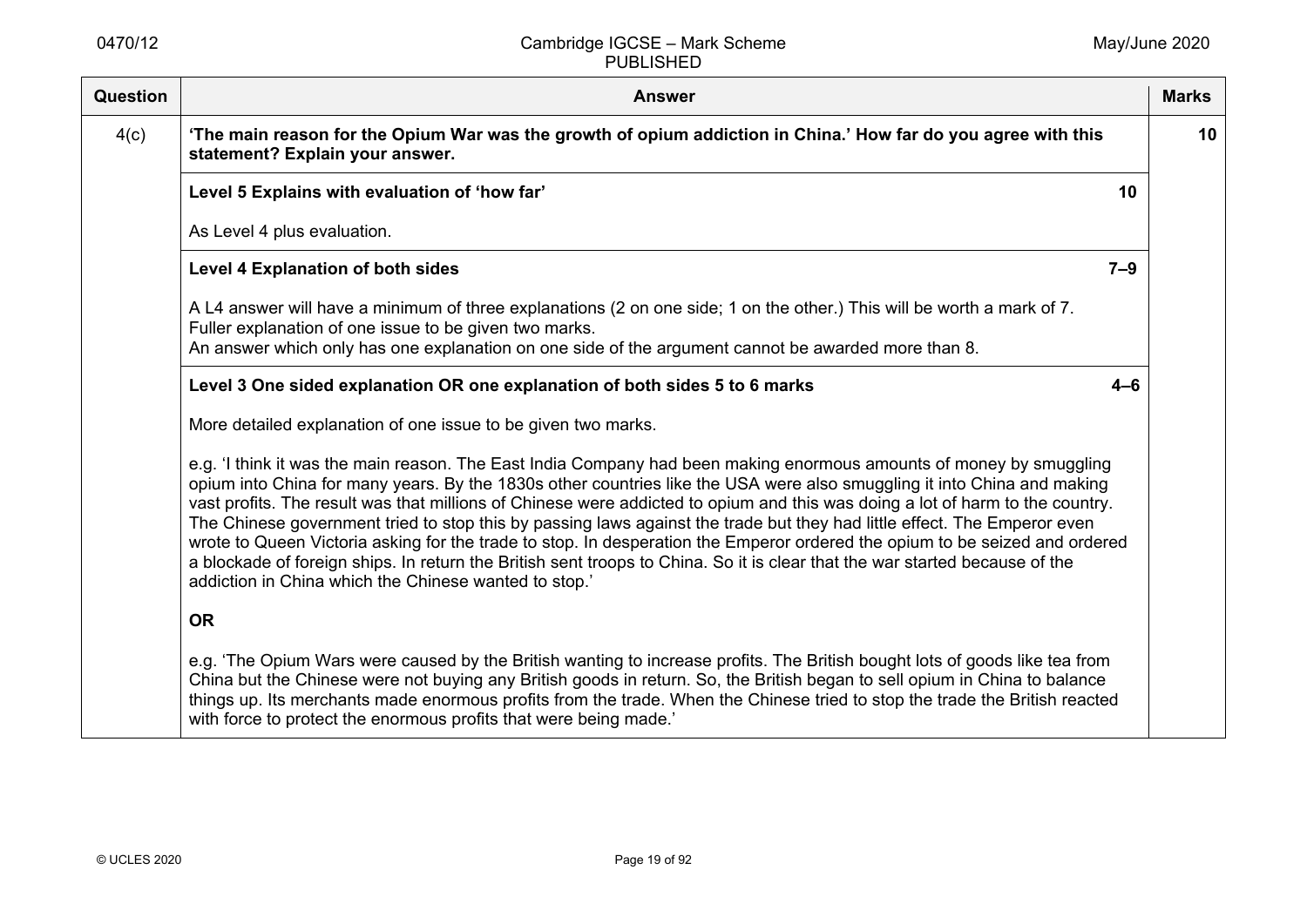| <b>Question</b> | <b>Answer</b>                                                                                                                                                                                                                                                                                                                                                                                                                                                                                                                                                                              |         | <b>Marks</b> |
|-----------------|--------------------------------------------------------------------------------------------------------------------------------------------------------------------------------------------------------------------------------------------------------------------------------------------------------------------------------------------------------------------------------------------------------------------------------------------------------------------------------------------------------------------------------------------------------------------------------------------|---------|--------------|
| 4(c)            | Level 2 Identifies AND/OR describes                                                                                                                                                                                                                                                                                                                                                                                                                                                                                                                                                        | $2 - 3$ |              |
|                 | One mark for each point.                                                                                                                                                                                                                                                                                                                                                                                                                                                                                                                                                                   |         |              |
|                 | e.g. 'Millions of Chinese people were addicted and this was harming the country.'<br>'The Emperor was worried about the addiction and wanted to stop it.'<br>'The Chinese Emperor seized the opium and tried to stop foreign ships bringing it into China.'<br>'The British sent troops when the Chinese tried to stop the opium trade.'<br>'The British wanted to open China up to more trade.'<br>'The British went to war with China to protect the profits they were making from the opium trade.'<br>'The British were annoyed that they could only trade through one port in China.' |         |              |
|                 | Level 1 General answer lacking specific contextual knowledge                                                                                                                                                                                                                                                                                                                                                                                                                                                                                                                               |         |              |
|                 | e.g. 'People can become addicted to opium, and I think this was probably an important reason.'                                                                                                                                                                                                                                                                                                                                                                                                                                                                                             |         |              |
|                 | Level 0 No evidence submitted or response does not address the question                                                                                                                                                                                                                                                                                                                                                                                                                                                                                                                    | 0       |              |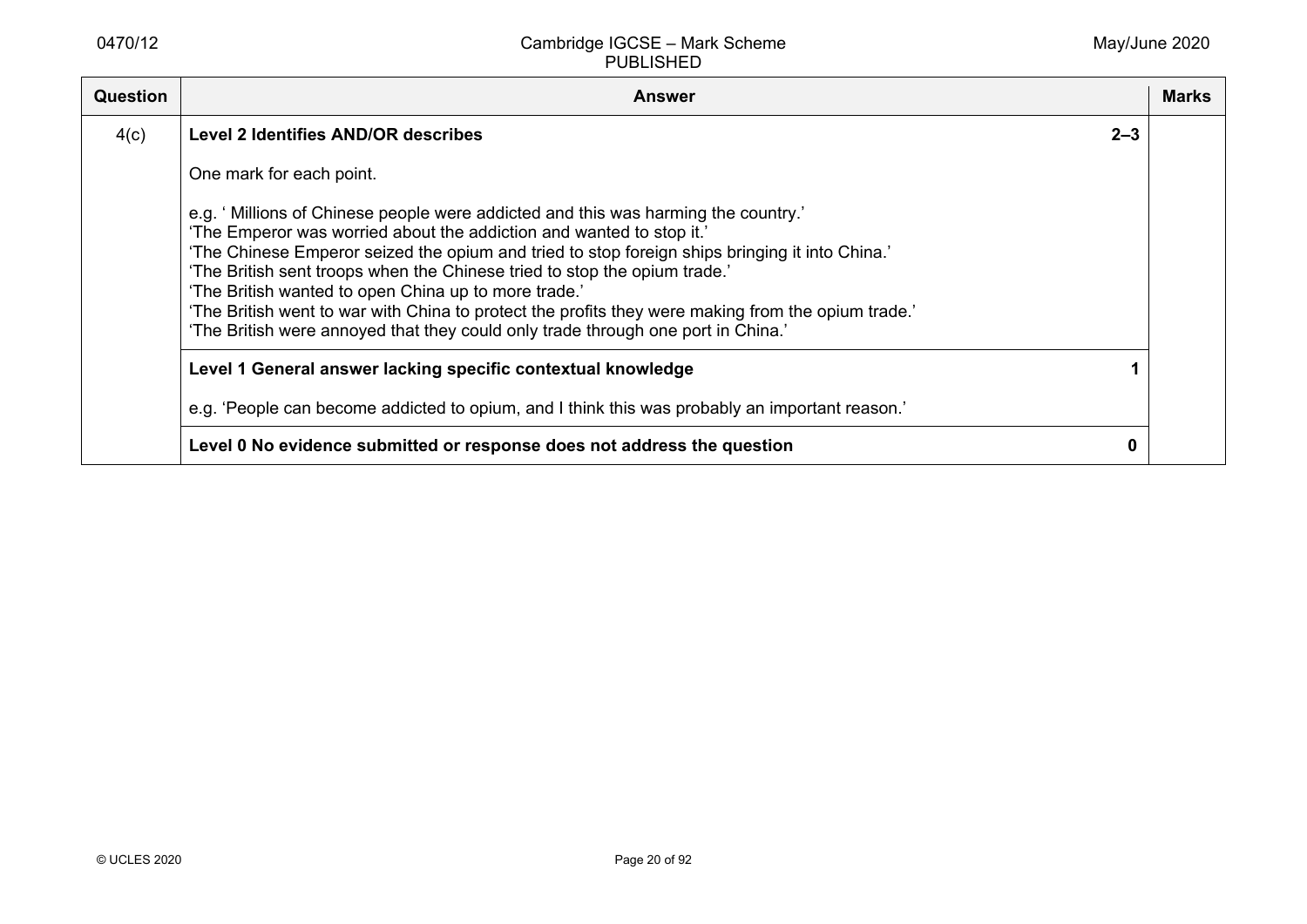| <b>Question</b> | <b>Answer</b>                                                                                                                                                                                                                                                                      | <b>Marks</b> |
|-----------------|------------------------------------------------------------------------------------------------------------------------------------------------------------------------------------------------------------------------------------------------------------------------------------|--------------|
| 5(a)            | What territory did Germany lose in the Treaty of Versailles?                                                                                                                                                                                                                       | 4            |
|                 | Level 1 One mark for each relevant point; additional mark for supporting detail                                                                                                                                                                                                    |              |
|                 | e.g. 'Alsace-Lorraine.'<br>'The Saarland was handed over to the League of Nations for 15 years.'<br>'Germany lost the city of Danzig.'<br>'Posen and the Polish corridor were given to Poland.'<br>'All German colonies were taken.'<br>'Eupen and Malmedy were given to Belgium.' |              |
|                 | 'Parts of Schleswig were given to Denmark.'<br>'Germany lost Memel.'<br>'Czechoslovakia was given the Hultschin district.'<br>Level 0 No evidence submitted or response does not address the question<br>0                                                                         |              |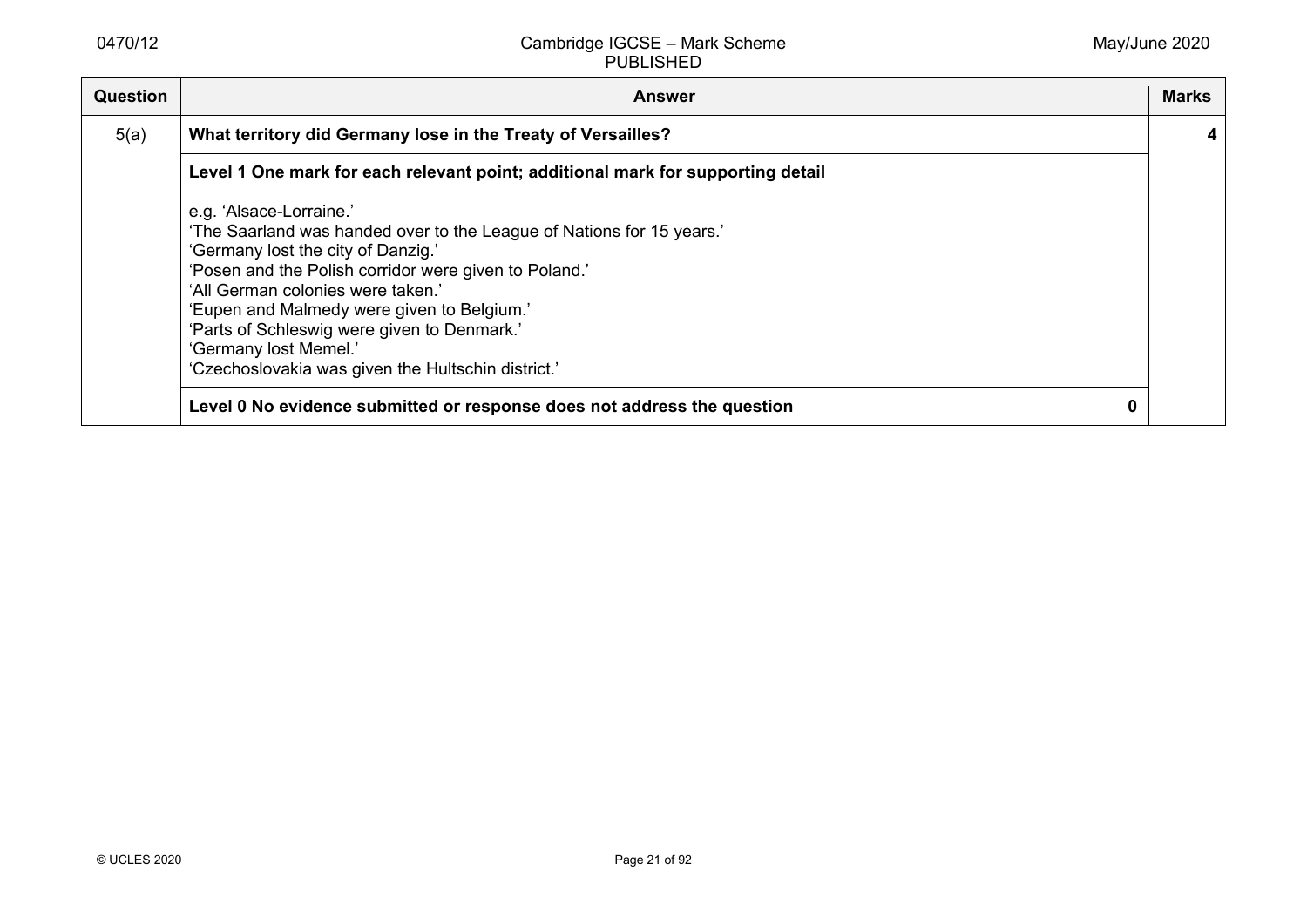| Question | <b>Answer</b>                                                                                                                                                                                                                                                                                                                                                                                                                                                                                                   | <b>Marks</b> |
|----------|-----------------------------------------------------------------------------------------------------------------------------------------------------------------------------------------------------------------------------------------------------------------------------------------------------------------------------------------------------------------------------------------------------------------------------------------------------------------------------------------------------------------|--------------|
| 5(b)     | Why did the Treaty of Sevres have to be renegotiated?                                                                                                                                                                                                                                                                                                                                                                                                                                                           | 6            |
|          | <b>Level 4 Explains TWO reasons</b><br>6                                                                                                                                                                                                                                                                                                                                                                                                                                                                        |              |
|          | <b>Level 3 Explains ONE reason</b><br>$4 - 5$                                                                                                                                                                                                                                                                                                                                                                                                                                                                   |              |
|          | (Four marks for one explanation, five marks for full explanation)                                                                                                                                                                                                                                                                                                                                                                                                                                               |              |
|          | e.g. 'It had to be renegotiated because of the emergence of a new, modern Turkey. Many people in Turkey thought that the<br>treaty was far too severe on them. The Ottoman Empire had been cut up and destroyed and they wanted to create a new<br>modern Turkish state. There was a Turkish War of independence led by Turkish nationalists. When they set up the Republic<br>of Turkey they rejected the Treaty of Sevres and negotiated the Treaty of Lausanne which recognised the new state of<br>Turkey.' |              |
|          | Level 2 Identifies AND / OR describes reasons<br>$2 - 3$                                                                                                                                                                                                                                                                                                                                                                                                                                                        |              |
|          | (One mark for each identification/description)                                                                                                                                                                                                                                                                                                                                                                                                                                                                  |              |
|          | e.g. 'The treaty was far more severe than the Treaty of Versailles.'<br>'It was rejected by the Turkish national movement.'<br>'It had to be renegotiated because of the emergence of a new Turkey.'<br>'The Turks thought they had been punished too harshly.'<br>'The Turks wanted to get the Greeks out of Smyrna.'                                                                                                                                                                                          |              |
|          | Level 1 General answer lacking specific contextual knowledge                                                                                                                                                                                                                                                                                                                                                                                                                                                    |              |
|          | e.g. 'This had to be done because the treaty was no good and would not work.'                                                                                                                                                                                                                                                                                                                                                                                                                                   |              |
|          | Level 0 No evidence submitted or response does not address the question<br>0                                                                                                                                                                                                                                                                                                                                                                                                                                    |              |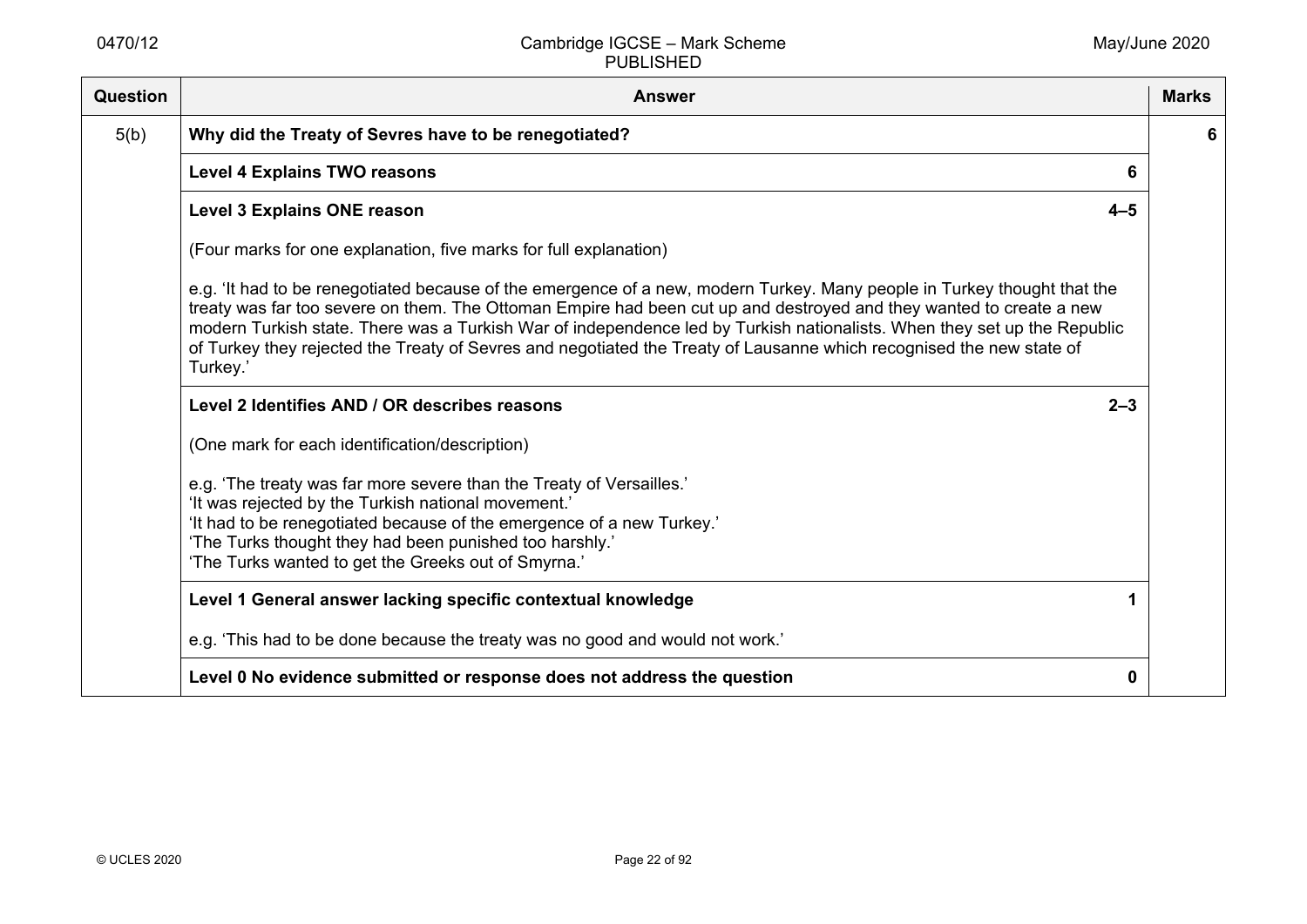| Question | <b>Answer</b>                                                                                                                                                                                                                                                                                                                                                                                                                                                                                                                                                                                                                                                                                            | <b>Marks</b> |
|----------|----------------------------------------------------------------------------------------------------------------------------------------------------------------------------------------------------------------------------------------------------------------------------------------------------------------------------------------------------------------------------------------------------------------------------------------------------------------------------------------------------------------------------------------------------------------------------------------------------------------------------------------------------------------------------------------------------------|--------------|
| 5(c)     | How satisfied were the French with the Treaty of Versailles? Explain your answer.                                                                                                                                                                                                                                                                                                                                                                                                                                                                                                                                                                                                                        | 10           |
|          | Level 5 Explains with evaluation of 'how satisfied'<br>10                                                                                                                                                                                                                                                                                                                                                                                                                                                                                                                                                                                                                                                |              |
|          | As Level 4 plus evaluation.                                                                                                                                                                                                                                                                                                                                                                                                                                                                                                                                                                                                                                                                              |              |
|          | Level 4 Explanation of both sides<br>$7 - 9$                                                                                                                                                                                                                                                                                                                                                                                                                                                                                                                                                                                                                                                             |              |
|          | A L4 answer will have a minimum of three explanations (2 on one side; 1 on the other.) This will be worth a mark of 7.<br>Fuller explanation of one issue to be given two marks.<br>An answer which only has one explanation on one side of the argument cannot be awarded more than 8.                                                                                                                                                                                                                                                                                                                                                                                                                  |              |
|          | Level 3 One sided explanation OR one explanation of both sides 5 to 6 marks<br>$4 - 6$                                                                                                                                                                                                                                                                                                                                                                                                                                                                                                                                                                                                                   |              |
|          | More detailed explanation of one issue to be given two marks.                                                                                                                                                                                                                                                                                                                                                                                                                                                                                                                                                                                                                                            |              |
|          | e.g. 'The French were happy with a lot of the measures in the Treaty of Versailles. They were glad to get Alsace-Lorraine<br>back which they regarded as French as it had been taken by Germany after the Franco-Prussian War in 1871. They were also<br>glad that Germany was being punished by the reparations. Much of the war had been fought in France, and French industry<br>had been destroyed. The French therefore felt that it was only right that Germany should pay for all this to be put right. The<br>reduction of the German military would help to protect France from a future attack, and so France was satisfied by the<br>territorial, economic and military terms of the Treaty.' |              |
|          | <b>OR</b>                                                                                                                                                                                                                                                                                                                                                                                                                                                                                                                                                                                                                                                                                                |              |
|          | e.g. 'The French were not all that happy. They wanted to completely cripple Germany so that it could never threaten France<br>again. Some had wanted to weaken Germany by breaking it up into smaller states, but this did not happen. Overall, the treaty<br>was not harsh enough for the French, and this can be seen by the fact that Clemenceau was voted out of office in 1920. The<br>French thought that the Rhineland should have been taken away from Germany which would have made it harder for<br>Germany to threaten France. Overall, the French felt that it did not provide the security from a future German attack that they<br>had wanted.'                                            |              |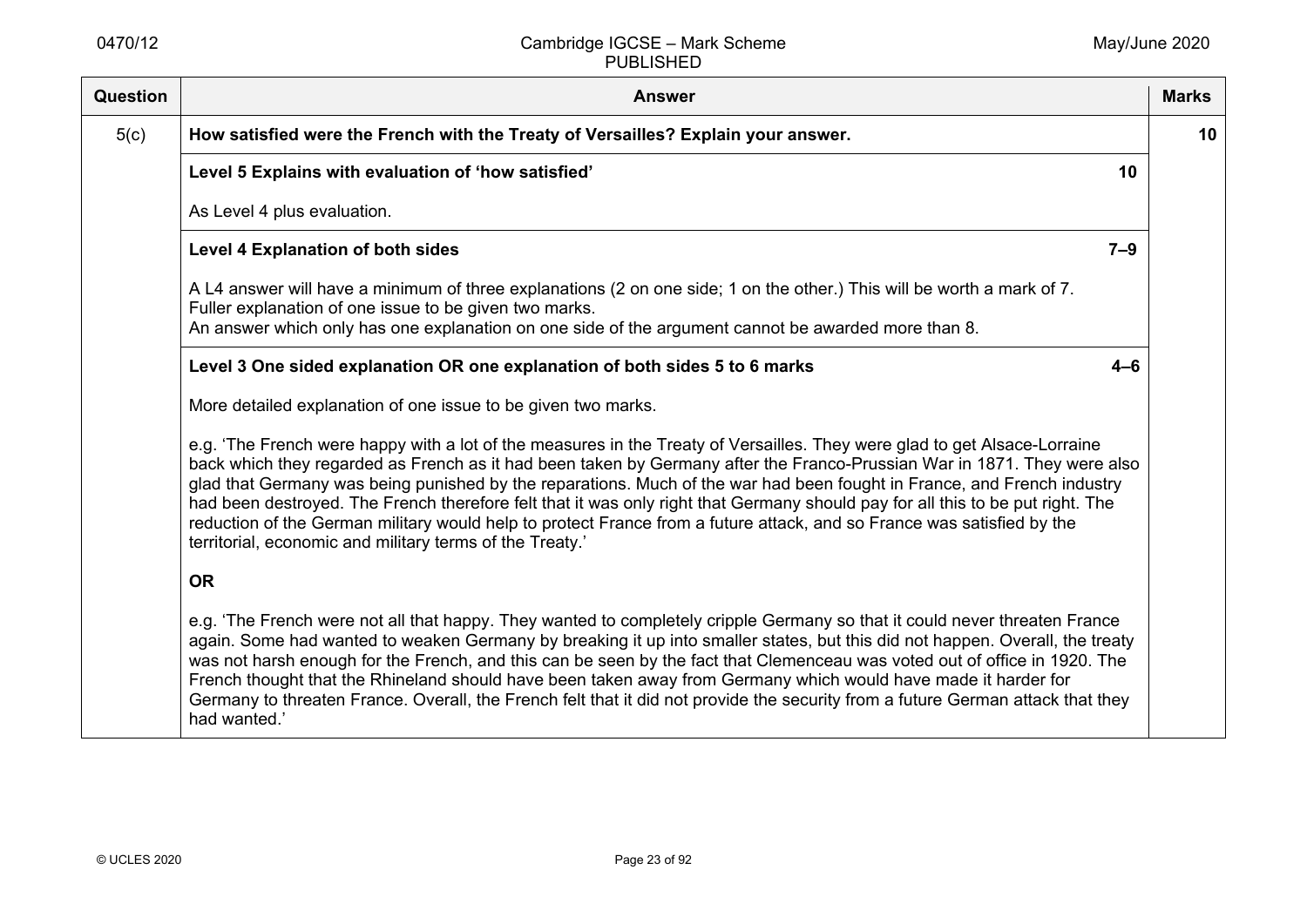| Question | <b>Answer</b>                                                                                                                                                                                                                                                                                                                                                                                                                                                                                                                                                                                                                                                                                                                     |         | <b>Marks</b> |
|----------|-----------------------------------------------------------------------------------------------------------------------------------------------------------------------------------------------------------------------------------------------------------------------------------------------------------------------------------------------------------------------------------------------------------------------------------------------------------------------------------------------------------------------------------------------------------------------------------------------------------------------------------------------------------------------------------------------------------------------------------|---------|--------------|
| 5(c)     | <b>Level 2 Identifies AND/OR describes</b>                                                                                                                                                                                                                                                                                                                                                                                                                                                                                                                                                                                                                                                                                        | $2 - 3$ |              |
|          | One mark for each point.                                                                                                                                                                                                                                                                                                                                                                                                                                                                                                                                                                                                                                                                                                          |         |              |
|          | e.g. 'They liked the reduction of the German armed forces which made it harder for Germany to be a threat to France.'<br>'They were happy about the war guilt clause that blamed Germany for the war.'<br>'They liked the reparations which made Germany pay for war damage.'<br>'The French did not think that the League of Nations would protect them against Germany because it was powerless.'<br>'The French wanted an independent Rhineland, not a de-militarised and German one.'<br>'They wanted the Rhineland to be broken into small independent states.'<br>'The French wanted the treaty to be harsher and to punish Germany more.'<br>'They were angry that France only got the Saar coalfields for fifteen years.' |         |              |
|          | Level 1 General answer lacking specific contextual knowledge                                                                                                                                                                                                                                                                                                                                                                                                                                                                                                                                                                                                                                                                      |         |              |
|          | e.g. 'The French were on the whole happy although there were things about it that they did not like."                                                                                                                                                                                                                                                                                                                                                                                                                                                                                                                                                                                                                             |         |              |
|          | Level 0 No evidence submitted or response does not address the question                                                                                                                                                                                                                                                                                                                                                                                                                                                                                                                                                                                                                                                           |         |              |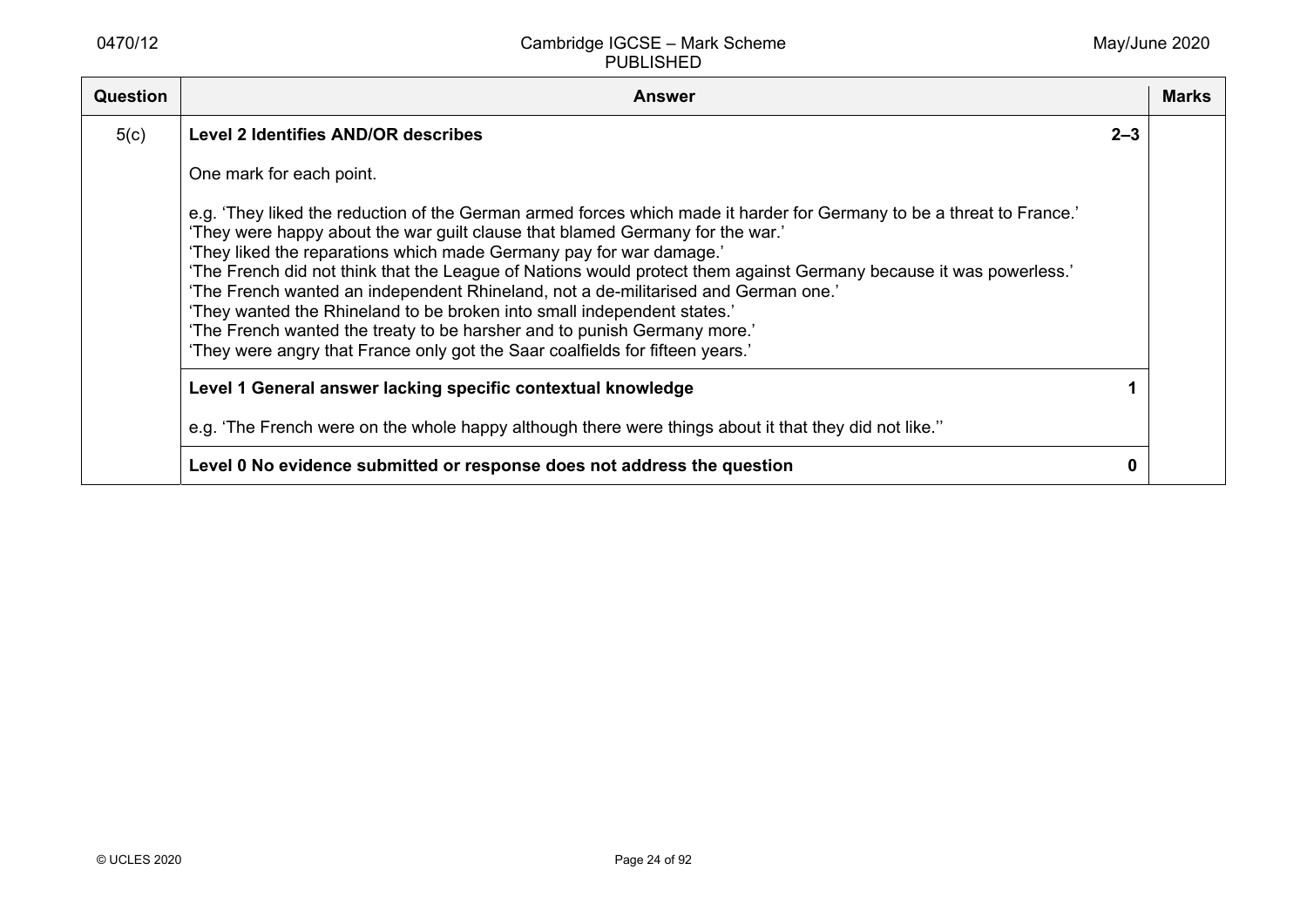| <b>Question</b> | <b>Answer</b>                                                                                                                                                                                                                                                                                                                                                                                                                                                                                  |         | Marks |
|-----------------|------------------------------------------------------------------------------------------------------------------------------------------------------------------------------------------------------------------------------------------------------------------------------------------------------------------------------------------------------------------------------------------------------------------------------------------------------------------------------------------------|---------|-------|
| 6(a)            | <b>What was the Nazi-Soviet Pact?</b>                                                                                                                                                                                                                                                                                                                                                                                                                                                          |         |       |
|                 | Level 1 One mark for each relevant point; additional mark for supporting detail                                                                                                                                                                                                                                                                                                                                                                                                                | $1 - 4$ |       |
|                 | e.g.<br>'Germany and the Soviet Union would not go to war with each other.'<br>'It was a non-aggression pact.'<br>'Neither country would ally itself to an enemy of the other party.'<br>'The Pact had a secret protocol to divide Eastern Europe into Nazi and Soviet spheres of influence.'<br>'Germany and the Soviet Union agreed to divide Poland up between the two of them.'<br>'It was signed in August 1939.'<br>'It meant that Germany would not have to fight a war on two fronts.' |         |       |
|                 | Level 0 No evidence submitted or response does not address the question                                                                                                                                                                                                                                                                                                                                                                                                                        | 0       |       |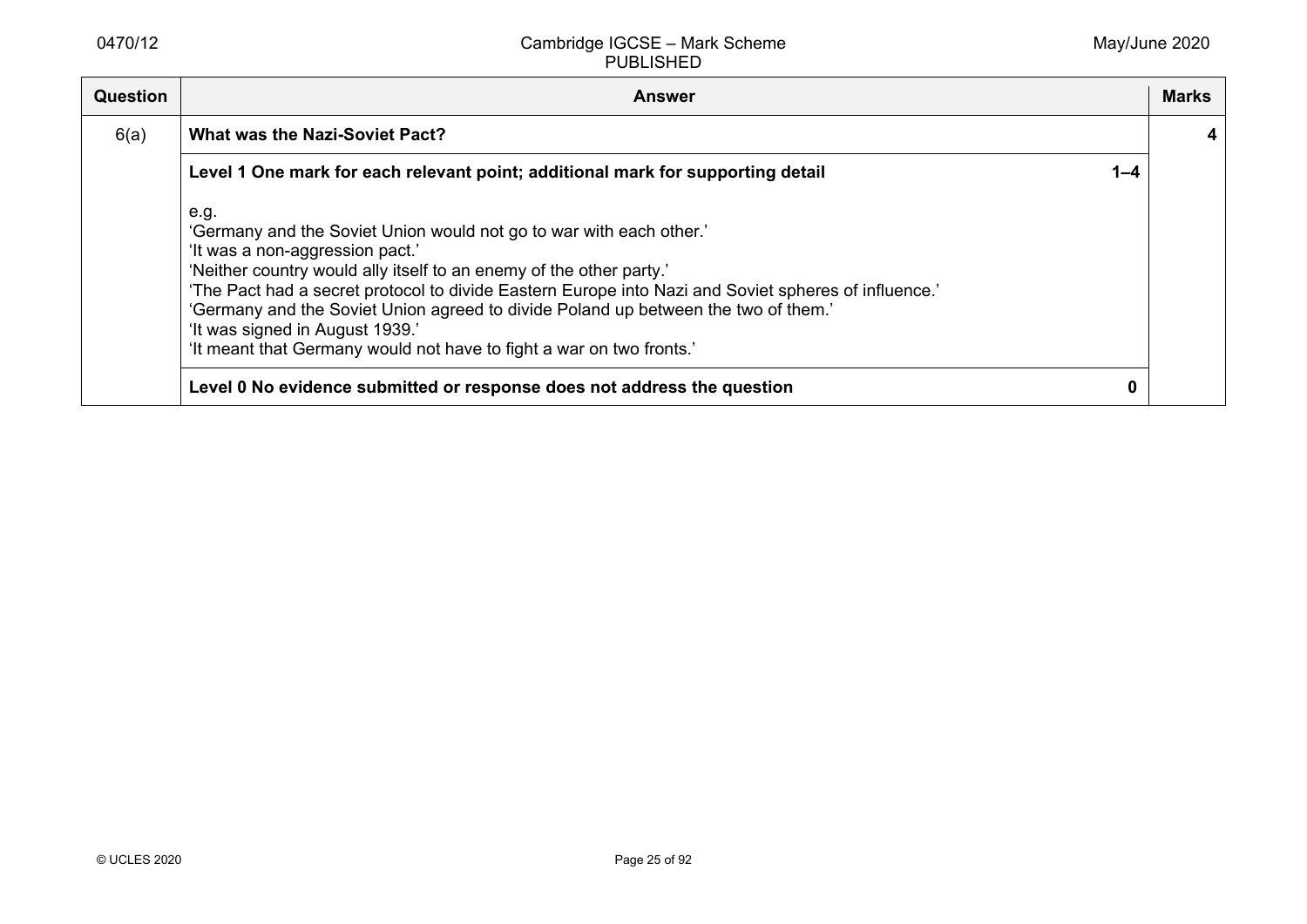| Question | <b>Answer</b>                                                                                                                                                                                                                                                                                                                                                                                                                                                                               | <b>Marks</b> |
|----------|---------------------------------------------------------------------------------------------------------------------------------------------------------------------------------------------------------------------------------------------------------------------------------------------------------------------------------------------------------------------------------------------------------------------------------------------------------------------------------------------|--------------|
| 6(b)     | Why was Mussolini's support over Anschluss important to Hitler?                                                                                                                                                                                                                                                                                                                                                                                                                             | 6            |
|          | <b>Level 4 Explains TWO reasons</b><br>6                                                                                                                                                                                                                                                                                                                                                                                                                                                    |              |
|          | <b>Level 3 Explains ONE reason</b><br>$4 - 5$                                                                                                                                                                                                                                                                                                                                                                                                                                               |              |
|          | (Four marks for one explanation, five marks for full explanation)                                                                                                                                                                                                                                                                                                                                                                                                                           |              |
|          | e.g. 'Mussolini's support was crucial because he had a big interest in what was happening in Austria. In 1934 Hitler had tried<br>to take over Austria but it was Mussolini who had stopped him. Mussolini was worried that Hitler would demand the return of<br>Italian territories that had once been ruled by Austria. If anyone could stop Anschluss it was Mussolini, so his support was<br>important. If he did not object then the way was open for Hitler with no one to stop him.' |              |
|          | Level 2 Identifies AND / OR describes reasons<br>$2 - 3$                                                                                                                                                                                                                                                                                                                                                                                                                                    |              |
|          | (One mark for each identification/description)                                                                                                                                                                                                                                                                                                                                                                                                                                              |              |
|          | e.g. 'Mussolini had stopped Anschluss in 1934.'<br>'Only Mussolini could stop Anschluss in 1938.'<br>'Mussolini's support showed Hitler that he could get away with other aspects of his foreign policy.'<br>'It showed that the Anti-Comintern Pact was working for Hitler.'<br>'If Italy did nothing then Britain and France certainly would not do anything about it.'                                                                                                                   |              |
|          | Level 1 General answer lacking specific contextual knowledge                                                                                                                                                                                                                                                                                                                                                                                                                                |              |
|          | e.g. 'Mussolini's support was very important because Hitler had few friends at this time.'                                                                                                                                                                                                                                                                                                                                                                                                  |              |
|          | Level 0 No evidence submitted or response does not address the question<br>0                                                                                                                                                                                                                                                                                                                                                                                                                |              |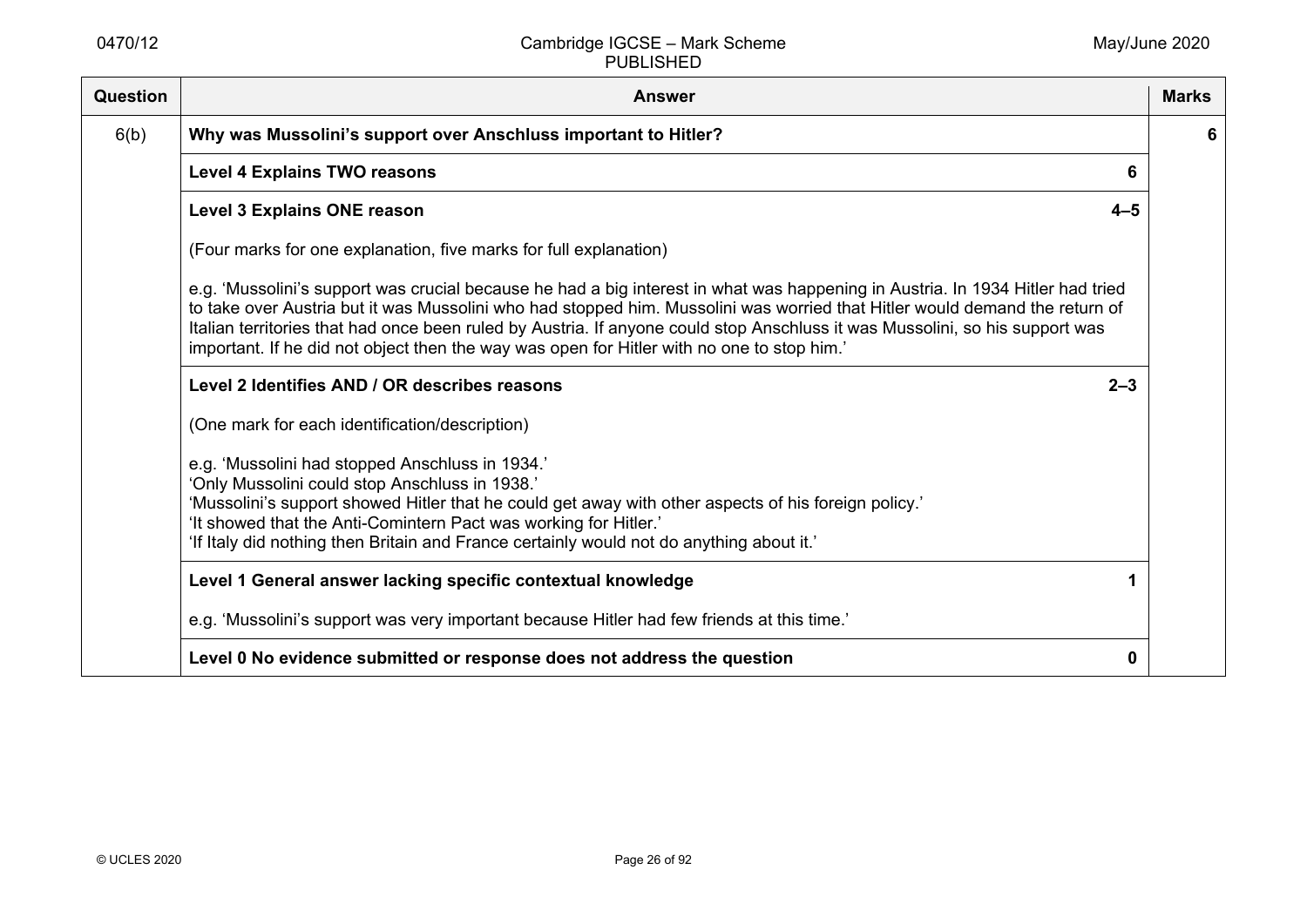| Question | <b>Answer</b>                                                                                                                                                                                                                                                                                                                                                                                                                                                                                                                                                                                                                                                 | <b>Marks</b> |
|----------|---------------------------------------------------------------------------------------------------------------------------------------------------------------------------------------------------------------------------------------------------------------------------------------------------------------------------------------------------------------------------------------------------------------------------------------------------------------------------------------------------------------------------------------------------------------------------------------------------------------------------------------------------------------|--------------|
| 6(c)     | 'The Munich Agreement made war more, not less, likely.' How far do you agree with this statement? Explain your<br>answer.                                                                                                                                                                                                                                                                                                                                                                                                                                                                                                                                     | 10           |
|          | Level 5 Explains with evaluation of 'how far'<br>10                                                                                                                                                                                                                                                                                                                                                                                                                                                                                                                                                                                                           |              |
|          | As Level 4 plus evaluation.                                                                                                                                                                                                                                                                                                                                                                                                                                                                                                                                                                                                                                   |              |
|          | Level 4 Explanation of both sides<br>$7 - 9$                                                                                                                                                                                                                                                                                                                                                                                                                                                                                                                                                                                                                  |              |
|          | A L4 answer will have a minimum of three explanations (2 on one side; 1 on the other.) This will be worth a mark of 7.<br>Fuller explanation of one issue to be given two marks.<br>An answer which only has one explanation on one side of the argument cannot be awarded more than 8.                                                                                                                                                                                                                                                                                                                                                                       |              |
|          | Level 3 One sided explanation OR one explanation of both sides 5 to 6 marks<br>$4 - 6$                                                                                                                                                                                                                                                                                                                                                                                                                                                                                                                                                                        |              |
|          | More detailed explanation of one issue to be given two marks.                                                                                                                                                                                                                                                                                                                                                                                                                                                                                                                                                                                                 |              |
|          | e.g. 'It made war more likely. The agreement showed Hitler that the European countries were not going to stand up to him. He<br>could continue to demand more and powers like Britain and France would give in every time. This encouraged him to invade<br>the rest of Czechoslovakia and then in September 1939 he invaded Poland. Britain and France had said they would declare<br>war on Germany if Poland was invaded. Hitler did not believe them because of the way they gave in over the Munich<br>Agreement. When they did declare war Hitler was shocked. As a result of the Munich Agreement, Hitler thought he would get<br>away with anything.' |              |
|          | <b>OR</b>                                                                                                                                                                                                                                                                                                                                                                                                                                                                                                                                                                                                                                                     |              |
|          | e.g. 'I think it made war less likely. Hitler was ready to invade Czechoslovakia and take the Sudetenland. War seemed<br>imminent Trenches were even being dug in Hyde Park in London in preparation for a war. The agreement meant that war was<br>averted at this point since Hitler had got what he wanted. Chamberlain said the agreement had brought 'peace in our time',<br>and others agreed with him. It is clear that the agreement made war less likely.'                                                                                                                                                                                           |              |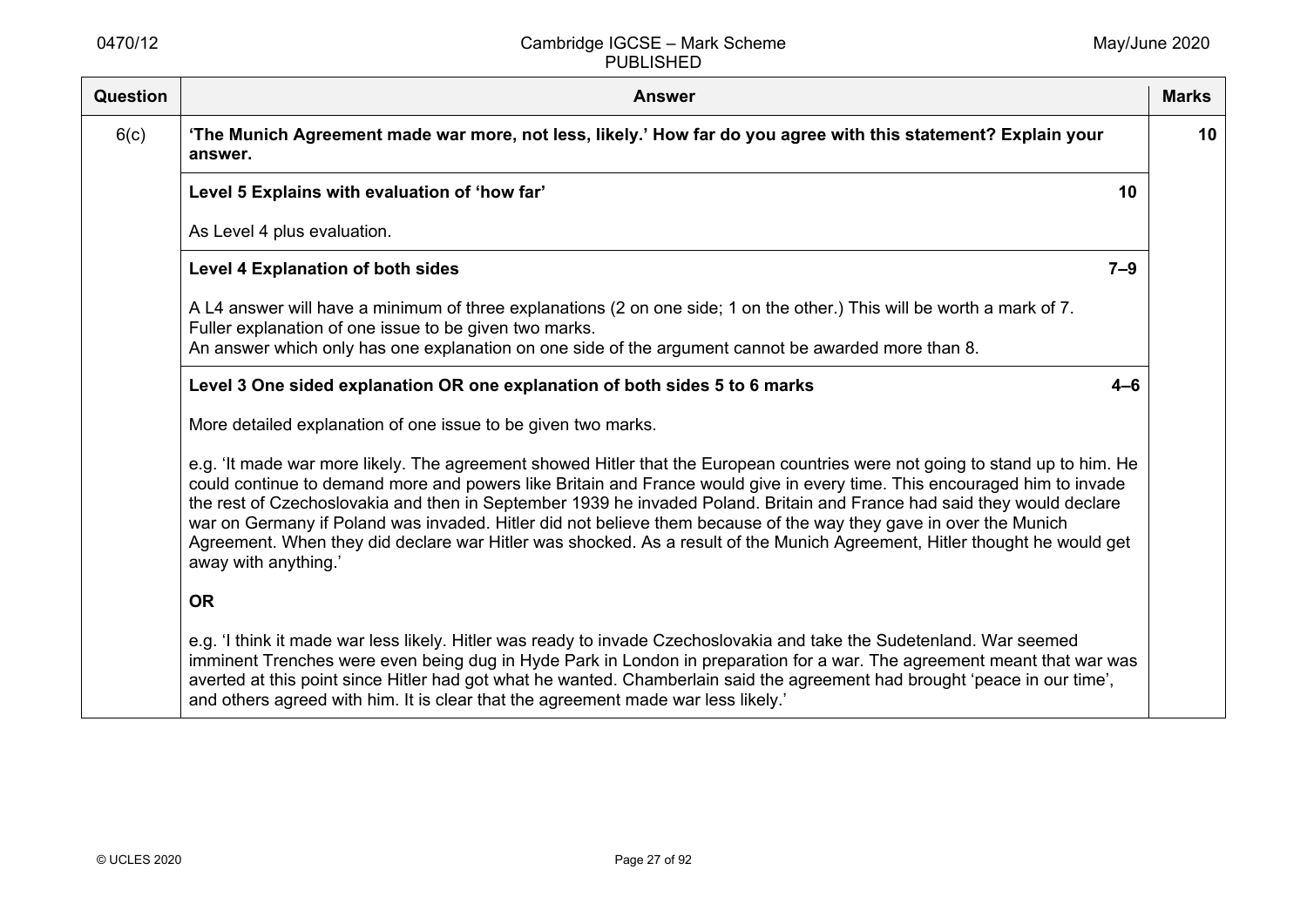| <b>Question</b> | <b>Answer</b>                                                                                                                                                                                                                                                                                                                                                                                                                                                                                                              |         | Marks |
|-----------------|----------------------------------------------------------------------------------------------------------------------------------------------------------------------------------------------------------------------------------------------------------------------------------------------------------------------------------------------------------------------------------------------------------------------------------------------------------------------------------------------------------------------------|---------|-------|
| 6(c)            | Level 2 Identifies AND/OR describes reasons                                                                                                                                                                                                                                                                                                                                                                                                                                                                                | $2 - 3$ |       |
|                 | One mark for each point.                                                                                                                                                                                                                                                                                                                                                                                                                                                                                                   |         |       |
|                 | e.g. 'The Munich Agreement simply moved the start of the war rather than making it more or less likely.'<br>'It made Hitler think he could get away with anything and this made war more likely.'<br>'It gave Britain a chance to build up its armed forces and so made war more likely.'<br>'It encouraged Hitler to invade the rest of Czechoslovakia and Poland, and this made war more likely.'<br>'Hitler got the Sudetenland and so he had no reason to go to war.'<br>'Chamberlain called it 'peace for our time'.' |         |       |
|                 | Level 1 General answer lacking specific contextual knowledge                                                                                                                                                                                                                                                                                                                                                                                                                                                               |         |       |
|                 | e.g. 'The Munich Agreement made war less likely because the two sides had agreed with each other.'                                                                                                                                                                                                                                                                                                                                                                                                                         |         |       |
|                 | Level 0 No evidence submitted or response does not address the question                                                                                                                                                                                                                                                                                                                                                                                                                                                    | 0       |       |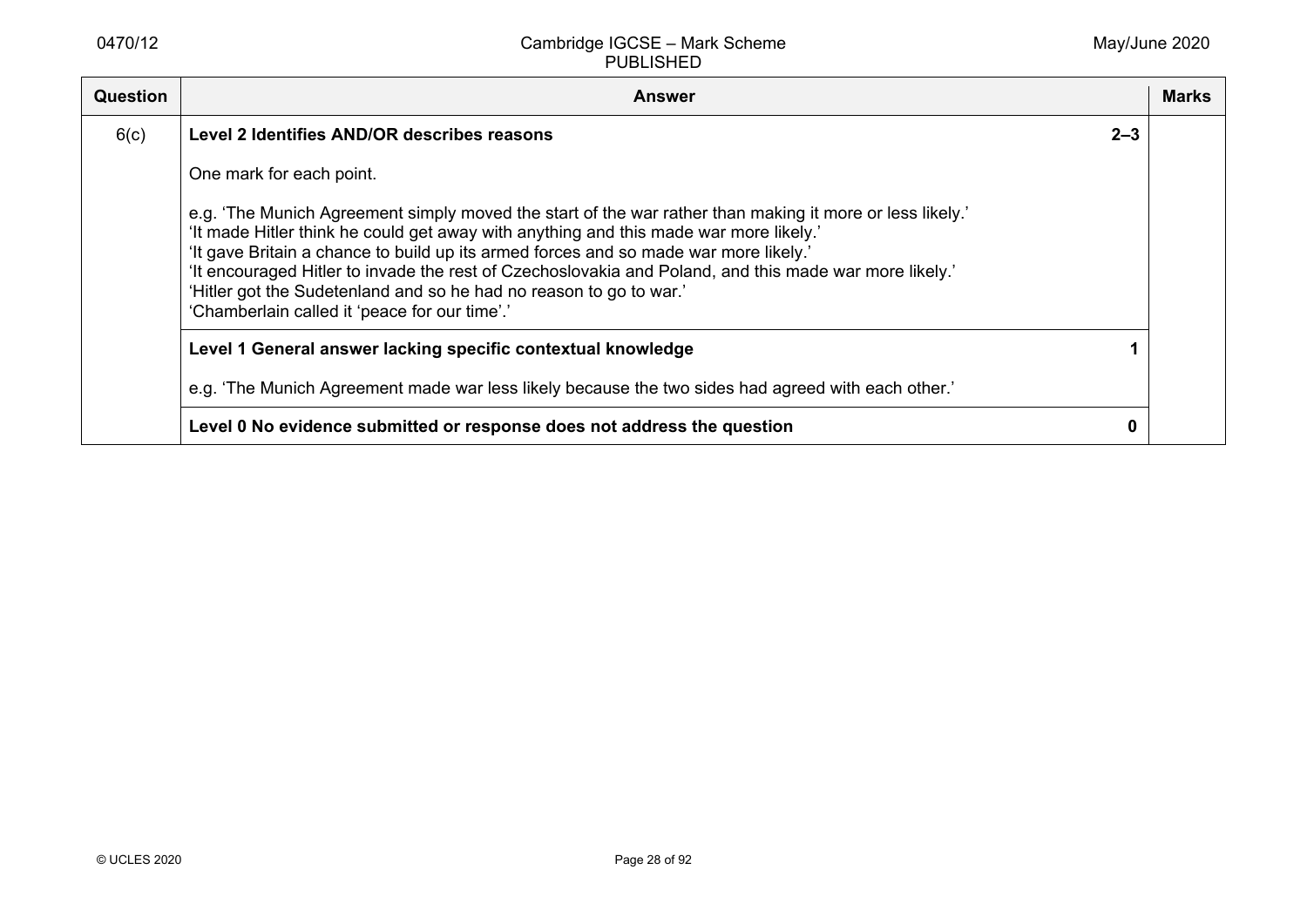| Question | <b>Answer</b>                                                                                                                                                                                                                                                                                                                                                                                                                              |         | <b>Marks</b> |
|----------|--------------------------------------------------------------------------------------------------------------------------------------------------------------------------------------------------------------------------------------------------------------------------------------------------------------------------------------------------------------------------------------------------------------------------------------------|---------|--------------|
| 7(a)     | Describe what happened in the Bay of Pigs incident.                                                                                                                                                                                                                                                                                                                                                                                        |         |              |
|          | Level 1 One mark for each relevant point; additional mark for supporting detail                                                                                                                                                                                                                                                                                                                                                            | $1 - 4$ |              |
|          | e.g. 'Kennedy supplied anti-Castro exiles with arms and equipment for an invasion of Cuba.'<br>'The exiles landed at the Bay of Pigs.'<br>'American bombers attacked Cuban airfields.'<br>'In three days they were defeated by Cuban troops and tanks.'<br>'Kennedy decided against sending more air support for the exiles.'<br>'The exiles were all captured or killed within days.'<br>'The exiles were funded and trained by the CIA.' |         |              |
|          | Level 0 No evidence submitted or response does not address the question                                                                                                                                                                                                                                                                                                                                                                    | 0       |              |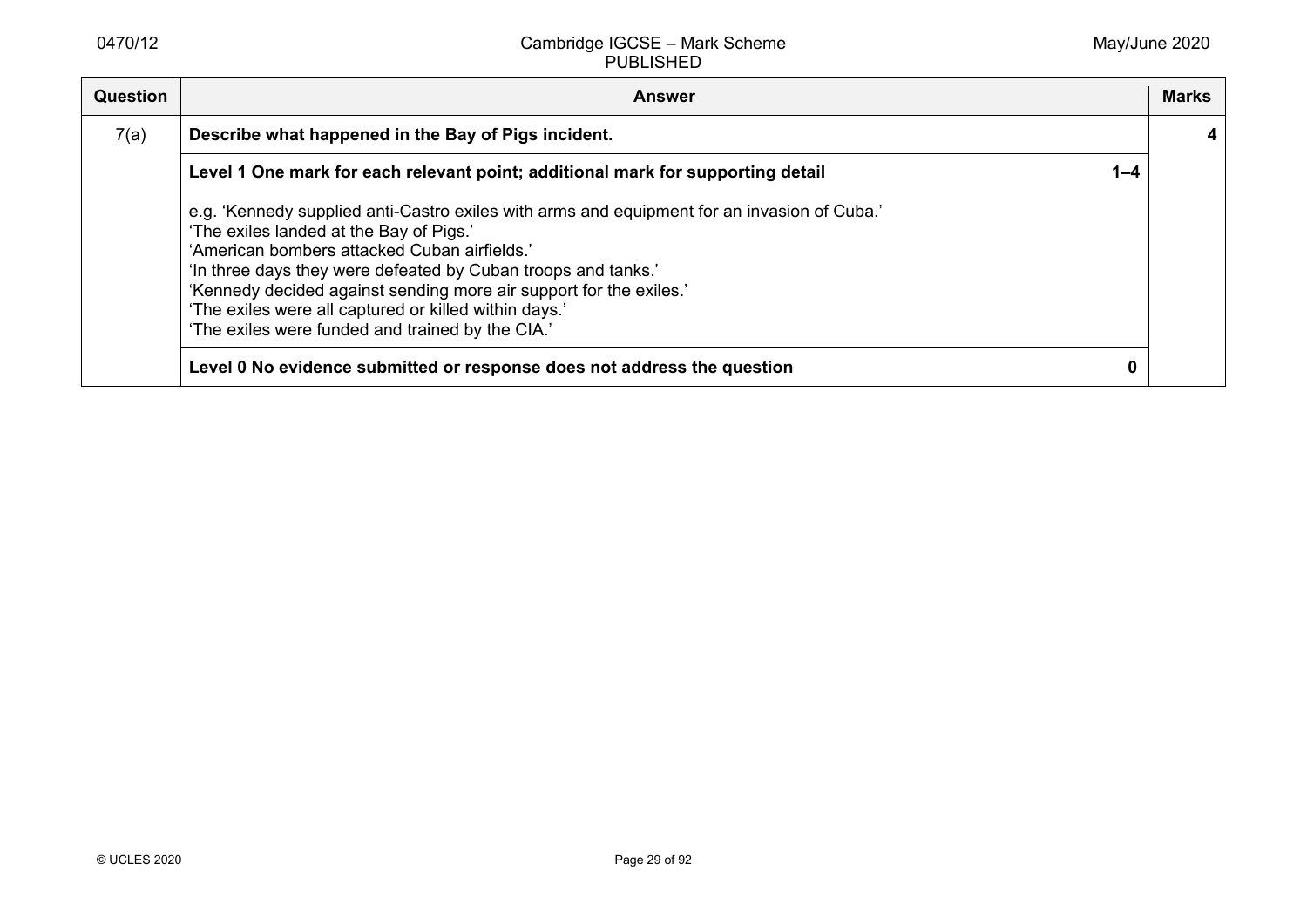| <b>Question</b> | <b>Answer</b>                                                                                                                                                                                                                                                                                                                                                                                                                                         | <b>Marks</b> |
|-----------------|-------------------------------------------------------------------------------------------------------------------------------------------------------------------------------------------------------------------------------------------------------------------------------------------------------------------------------------------------------------------------------------------------------------------------------------------------------|--------------|
| 7(b)            | Why was the existence of Soviet missiles in Cuba a problem for the USA?                                                                                                                                                                                                                                                                                                                                                                               | 6            |
|                 | <b>Level 4 Explains TWO reasons</b><br>6                                                                                                                                                                                                                                                                                                                                                                                                              |              |
|                 | <b>Level 3 Explains ONE reason</b><br>$4 - 5$                                                                                                                                                                                                                                                                                                                                                                                                         |              |
|                 | (Four marks for one explanation, five marks for full explanation)                                                                                                                                                                                                                                                                                                                                                                                     |              |
|                 | e.g. 'The missiles in Cuba were a problem for the USA because Cuba was communist, and anti-American. It was very close to<br>the USA. The missiles were only 90 miles from the USA, and therefore threatened Florida and the east coast. As this was<br>happening in the middle of the Cold War, this was a real threat to the people of the US. The presence of missiles in Cuba<br>would change the balance of power between the USA and the USSR.' |              |
|                 | Level 2 Identifies AND / OR describes reasons<br>$2 - 3$                                                                                                                                                                                                                                                                                                                                                                                              |              |
|                 | (One mark for each identification/description)                                                                                                                                                                                                                                                                                                                                                                                                        |              |
|                 | e.g. 'Cuba was close to the USA.'<br>'Cuba was a communist country.'<br>'Cuba was anti-American'<br>'The missiles could reach most of the Continental USA.'<br>'The missiles were nuclear ones.'<br>'Cuba was an ally of the USSR.'<br>'It was difficult to think how the US could get rid of the missiles without causing a war.'<br>'It would be seen as a victory for the USSR if the missiles remained.'                                          |              |
|                 | Level 1 General answer lacking specific contextual knowledge                                                                                                                                                                                                                                                                                                                                                                                          |              |
|                 | e.g. 'The Soviet missiles made the Americans very worried.'                                                                                                                                                                                                                                                                                                                                                                                           |              |
|                 | Level 0 No evidence submitted or response does not address the question<br>0                                                                                                                                                                                                                                                                                                                                                                          |              |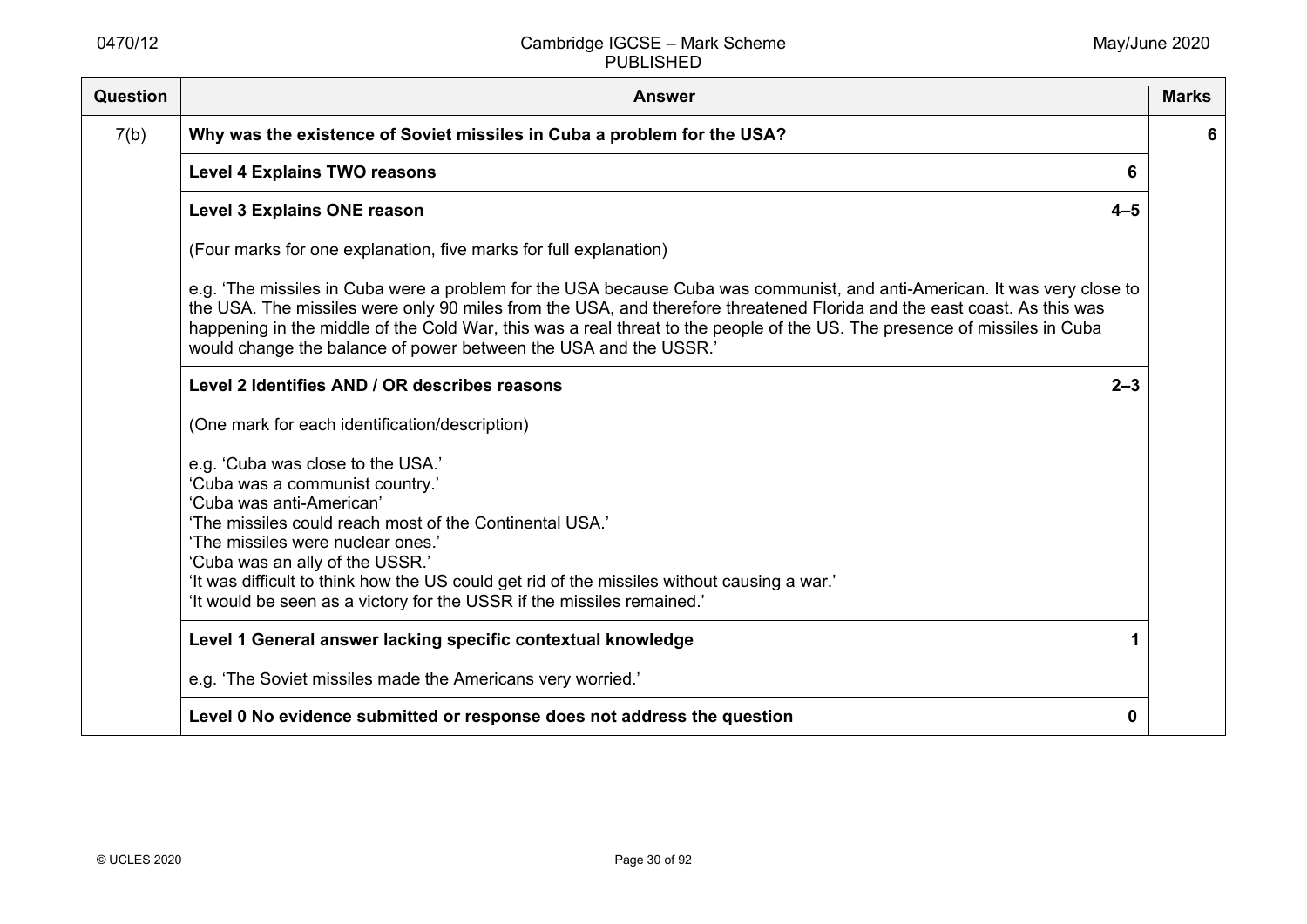| Question | <b>Answer</b>                                                                                                                                                                                                                                                                                                                                                                                                                                                                                    | <b>Marks</b> |
|----------|--------------------------------------------------------------------------------------------------------------------------------------------------------------------------------------------------------------------------------------------------------------------------------------------------------------------------------------------------------------------------------------------------------------------------------------------------------------------------------------------------|--------------|
| 7(c)     | 'Kennedy handled the Cuban Missile Crisis more effectively than Khrushchev.' How far do you agree with this<br>statement? Explain your answer.                                                                                                                                                                                                                                                                                                                                                   | 10           |
|          | Level 5 Explains with evaluation of 'how far'<br>10                                                                                                                                                                                                                                                                                                                                                                                                                                              |              |
|          | As Level 4 plus evaluation.                                                                                                                                                                                                                                                                                                                                                                                                                                                                      |              |
|          | $7 - 9$<br><b>Level 4 Explanation of both sides</b>                                                                                                                                                                                                                                                                                                                                                                                                                                              |              |
|          | A L4 answer will have a minimum of three explanations (2 on one side; 1 on the other.) This will be worth a mark of 7.<br>Fuller explanation of one issue to be given two marks.<br>An answer which only has one explanation on one side of the argument cannot be awarded more than 8.                                                                                                                                                                                                          |              |
|          | Level 3 One sided explanation OR one explanation of both sides 5 to 6 marks<br>$4 - 6$                                                                                                                                                                                                                                                                                                                                                                                                           |              |
|          | More detailed explanation of one issue to be given two marks.                                                                                                                                                                                                                                                                                                                                                                                                                                    |              |
|          | e.g. 'I agree that Kennedy was very effective. He resisted the temptation to go to war several times when his advisors were<br>advising him to use force. He also ignored Khrushchev's second letter and concentrated on his first letter where he said he<br>could take the missiles away if the US agreed not to attack Cuba. His acceptance of Khrushchev's offer in the first letter<br>meant that the Kennedy had managed to ensure the removal of the missile threat in Cuba without war.' |              |
|          | <b>OR</b>                                                                                                                                                                                                                                                                                                                                                                                                                                                                                        |              |
|          | e.g. 'I don't really agree with this. It was Khrushchev who put forward the suggestion of getting rid of the missiles in return for<br>the USA promising not to attack Cuba. In addition, not only was Cuba protected from the USA, Khrushchev also managed to<br>secure the removal of newly installed American missiles in Turkey in return for taking missiles out of Cuba. This made the<br>USSR feel less threatened, and was therefore effective.                                          |              |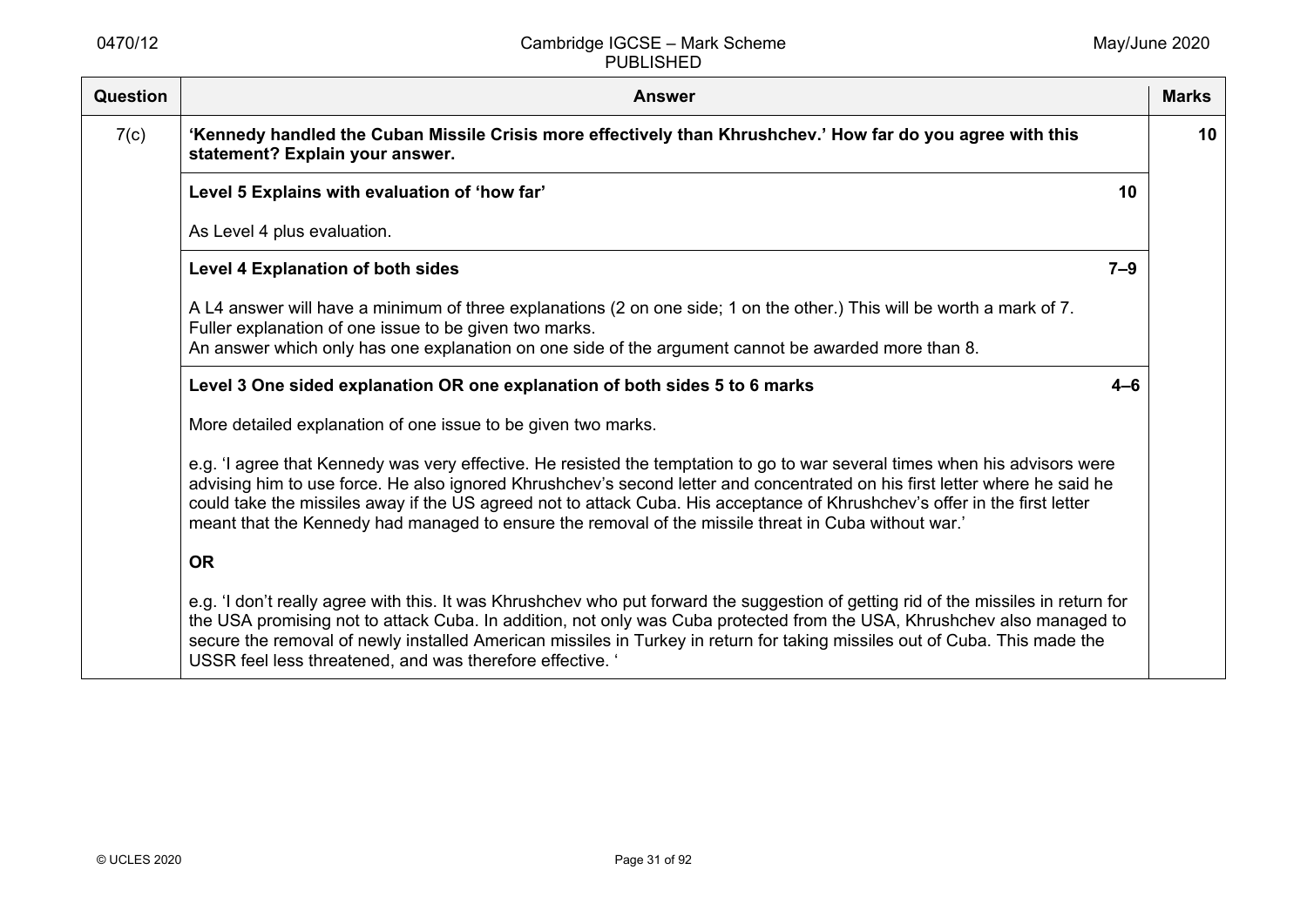| <b>Question</b> | <b>Answer</b>                                                                                                                                                                                                                                                                                                                                                                                                                                                                                                                  |         | Marks |
|-----------------|--------------------------------------------------------------------------------------------------------------------------------------------------------------------------------------------------------------------------------------------------------------------------------------------------------------------------------------------------------------------------------------------------------------------------------------------------------------------------------------------------------------------------------|---------|-------|
| 7(c)            | Level 2 Identifies AND/OR describe                                                                                                                                                                                                                                                                                                                                                                                                                                                                                             | $2 - 3$ |       |
|                 | One mark for each point.                                                                                                                                                                                                                                                                                                                                                                                                                                                                                                       |         |       |
|                 | e.g. 'Kennedy managed to get rid of the Soviet missiles without a war.'<br>'Kennedy managed to achieve a peaceful resolution and ignored those who wanted him to use force.'<br>'Kennedy managed to come out of the crisis looking like the winner.'<br>'The removal of American missiles from Turkey was not made public, making Kennedy seem more effective.'<br>'Both leaders managed to compromise and avoid a war.'<br>'Khrushchev managed to protect Cuba.'<br>'Khrushchev managed to get rid of US missiles in Turkey.' |         |       |
|                 | Level 1 General answer lacking specific contextual knowledge                                                                                                                                                                                                                                                                                                                                                                                                                                                                   |         |       |
|                 | e.g. 'I think Kennedy was most effective because he won the Cuban Missile Crisis.'                                                                                                                                                                                                                                                                                                                                                                                                                                             |         |       |
|                 | Level 0 No evidence submitted or response does not address the question                                                                                                                                                                                                                                                                                                                                                                                                                                                        | 0       |       |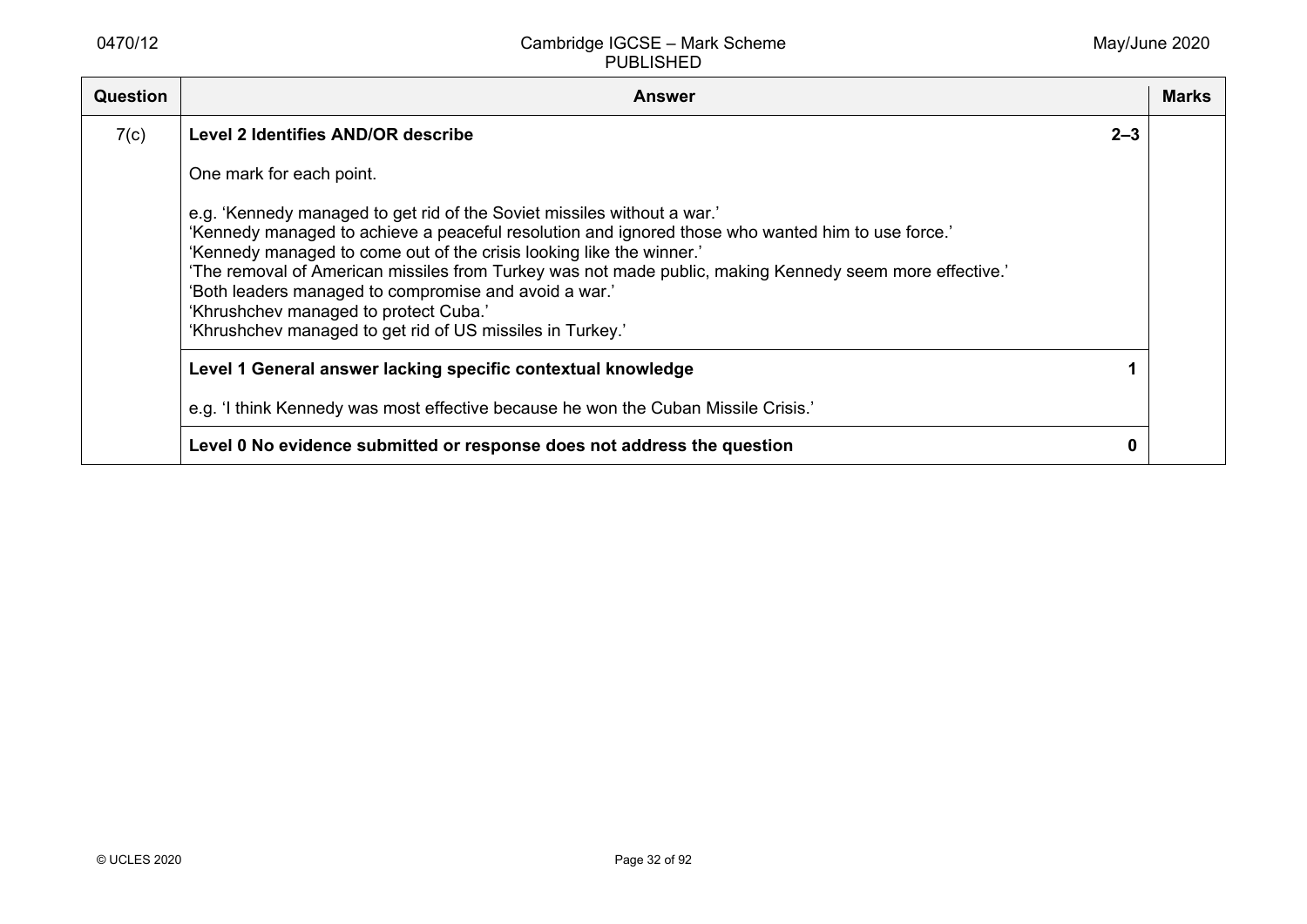| Question | <b>Answer</b>                                                                                                                                                                                                                                                                                                                                                                   | <b>Marks</b> |
|----------|---------------------------------------------------------------------------------------------------------------------------------------------------------------------------------------------------------------------------------------------------------------------------------------------------------------------------------------------------------------------------------|--------------|
| 8(a)     | Describe Saddam Hussein's modernisation programme in Iraq.                                                                                                                                                                                                                                                                                                                      |              |
|          | Level 1 One mark for each relevant point; additional mark for supporting detail<br>$1 - 4$                                                                                                                                                                                                                                                                                      |              |
|          | e.g. 'Saddam Hussein modernised and expanded the Iraqi economy.'<br>'Universal free schooling.'<br>'Increased the literacy rate.'<br>'Free hospital treatment for everyone.'<br>'Modernised the public health system.'<br>'Gave subsidies to farmers.'<br>'Modernised farming with the introduction of mechanisation.'<br>'Introduced welfare programmes for the Iraqi people.' |              |
|          | Level 0 No evidence submitted or response does not address the question<br>0                                                                                                                                                                                                                                                                                                    |              |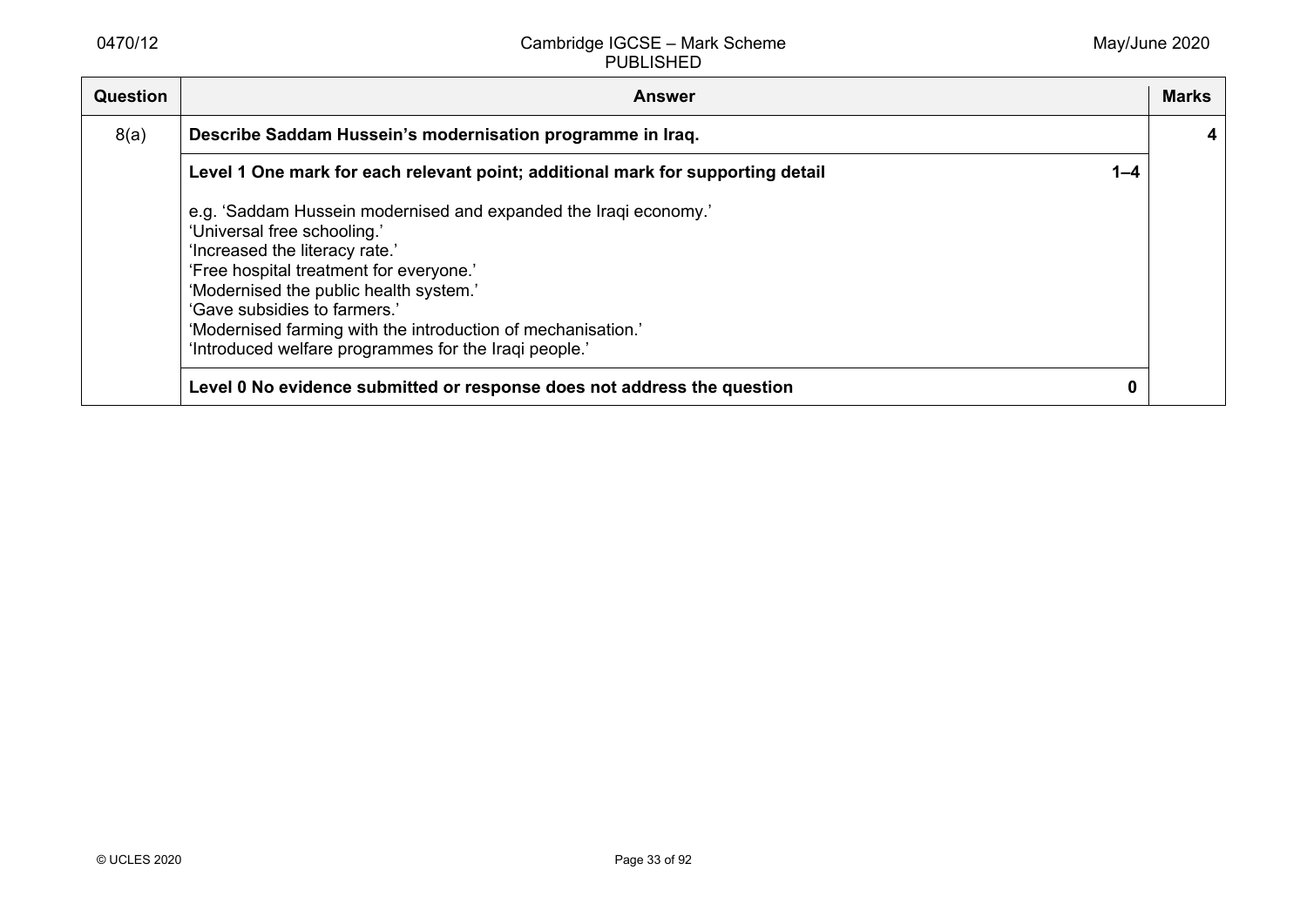| <b>Question</b> | <b>Answer</b>                                                                                                                                                                                                                                                                                                                                                                                                                                                                                                                | <b>Marks</b> |
|-----------------|------------------------------------------------------------------------------------------------------------------------------------------------------------------------------------------------------------------------------------------------------------------------------------------------------------------------------------------------------------------------------------------------------------------------------------------------------------------------------------------------------------------------------|--------------|
| 8(b)            | Why did Ayatollah Khomeini become the 'supreme leader' of Iran in 1979?                                                                                                                                                                                                                                                                                                                                                                                                                                                      | 6            |
|                 | <b>Level 4 Explains TWO reasons</b><br>6                                                                                                                                                                                                                                                                                                                                                                                                                                                                                     |              |
|                 | Level 3 Explains ONE reason<br>$4 - 5$                                                                                                                                                                                                                                                                                                                                                                                                                                                                                       |              |
|                 | (Four marks for one explanation, five marks for full explanation)                                                                                                                                                                                                                                                                                                                                                                                                                                                            |              |
|                 | e.g. 'Khomeini became the supreme leader because of what happened while he was in exile. During this time the Shah<br>became more and more unpopular because of his repressive rule. Khomeini became the obvious person to replace him<br>because while in exile he became the figurehead of opposition to the Shah. While he was in Paris he led the protests in Iran<br>urging Iranians not to compromise and ordering work stoppages. This meant that when the Shah fled, he was the natural<br>person to become leader.' |              |
|                 | Level 2 Identifies AND / OR describes reasons<br>$2 - 3$                                                                                                                                                                                                                                                                                                                                                                                                                                                                     |              |
|                 | (One mark for each identification/description)                                                                                                                                                                                                                                                                                                                                                                                                                                                                               |              |
|                 | e.g. 'He became the focus of opposition to the Shah during his exile.'<br>'This was because the Shah left the country.'<br>'Soldiers defected to him.'<br>'The Bakhtiar regime collapsed due to its unpopularity.'<br>'In the referendum of 1979 the people voted to establish an Islamic Republic.'<br>'He had popular support.'                                                                                                                                                                                            |              |
|                 | Level 1 General answer lacking specific contextual knowledge                                                                                                                                                                                                                                                                                                                                                                                                                                                                 |              |
|                 | e.g. 'He became the leader because he was popular and most people wanted him.'                                                                                                                                                                                                                                                                                                                                                                                                                                               |              |
|                 | Level 0 No evidence submitted or response does not address the question<br>0                                                                                                                                                                                                                                                                                                                                                                                                                                                 |              |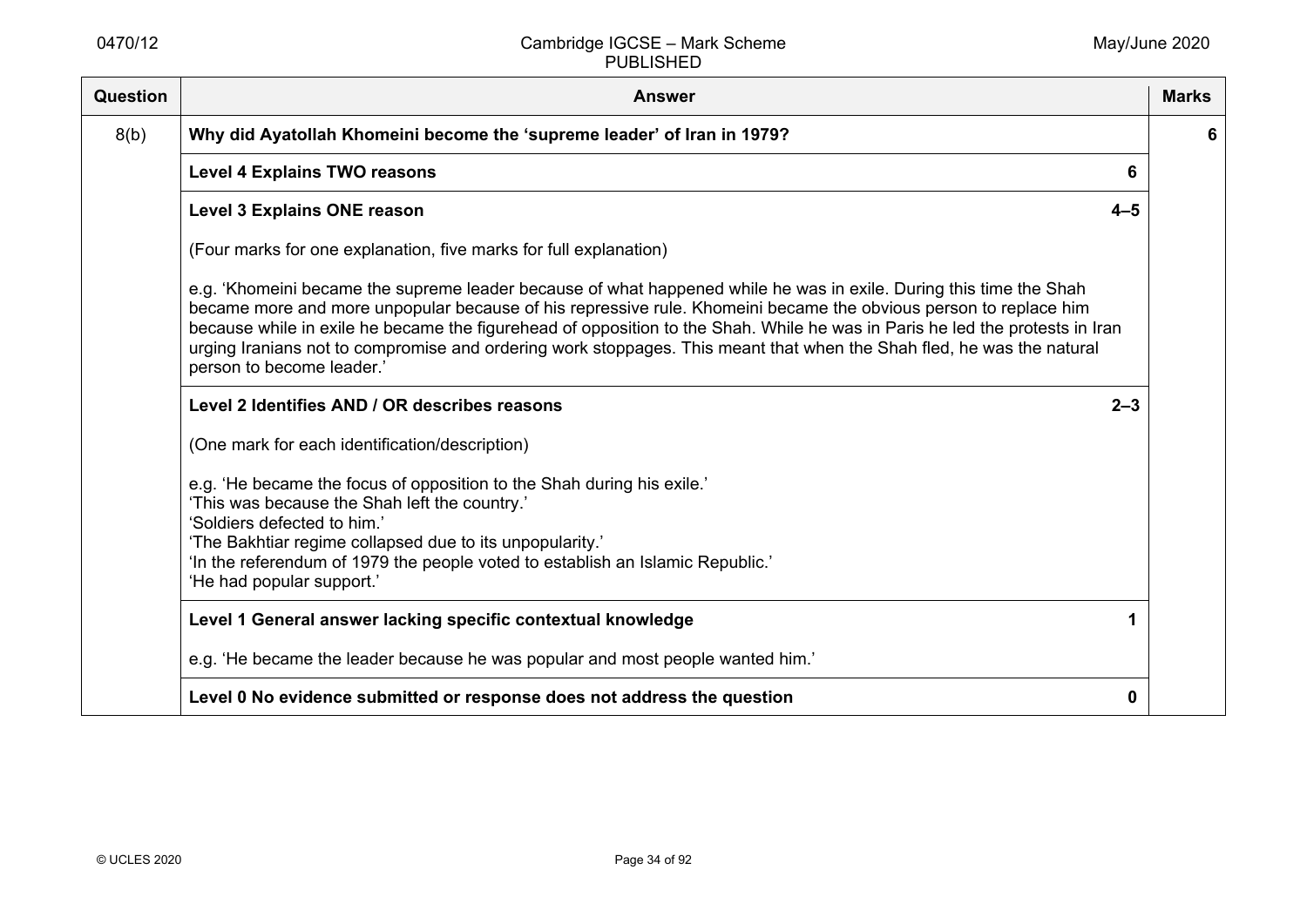| Question | <b>Answer</b>                                                                                                                                                                                                                                                                                                                                                                                                                                                                                                                       | <b>Marks</b> |
|----------|-------------------------------------------------------------------------------------------------------------------------------------------------------------------------------------------------------------------------------------------------------------------------------------------------------------------------------------------------------------------------------------------------------------------------------------------------------------------------------------------------------------------------------------|--------------|
| 8(c)     | 'Iraq's economic problems explain why it invaded Kuwait in 1990.' How far do you agree with this statement? Explain<br>your answer.                                                                                                                                                                                                                                                                                                                                                                                                 | 10           |
|          | Level 5 Explains with evaluation of 'how far'<br>10                                                                                                                                                                                                                                                                                                                                                                                                                                                                                 |              |
|          | As Level 4 plus evaluation.                                                                                                                                                                                                                                                                                                                                                                                                                                                                                                         |              |
|          | $7-9$<br>Level 4 Explanation of both sides                                                                                                                                                                                                                                                                                                                                                                                                                                                                                          |              |
|          | A L4 answer will have a minimum of three explanations (2 on one side; 1 on the other.) This will be worth a mark of 7.<br>Fuller explanation of one issue to be given two marks.                                                                                                                                                                                                                                                                                                                                                    |              |
|          | An answer which only has one explanation on one side of the argument cannot be awarded more than 8.                                                                                                                                                                                                                                                                                                                                                                                                                                 |              |
|          | Level 3 One sided explanation OR one explanation of both sides 5 to 6 marks<br>$4 - 6$                                                                                                                                                                                                                                                                                                                                                                                                                                              |              |
|          | More detailed explanation of one issue to be given two marks.                                                                                                                                                                                                                                                                                                                                                                                                                                                                       |              |
|          | e.g. 'Iraq's economy was in a bad state. The war against Iran had been very expensive and had destroyed much of Iraq's<br>economy. Iraq owed billions of dollars to Saudi Arabia and Kuwait, and its industrial production had gone right down. It was<br>also put under an international embargo which made matters worse. This meant that Iraq could not repay the loans from<br>Kuwait during the war with Iran. Saddam Hussein believed that he could raise millions of dollars by invading Kuwait and<br>taking over its oil.' |              |
|          | <b>OR</b>                                                                                                                                                                                                                                                                                                                                                                                                                                                                                                                           |              |
|          | e.g. 'I think Iraq invaded Kuwait because it was thought that Kuwait was using a new method of drilling called slant-drilling to<br>unlawfully drill for oil in Iraq's Rumaila oilfield. Iraq claimed that by doing this Kuwait had stolen oil worth billions of dollars.<br>When Saddam Hussein threatened Kuwait with invasion, he used the alleged illegal drilling as an excuse'                                                                                                                                                |              |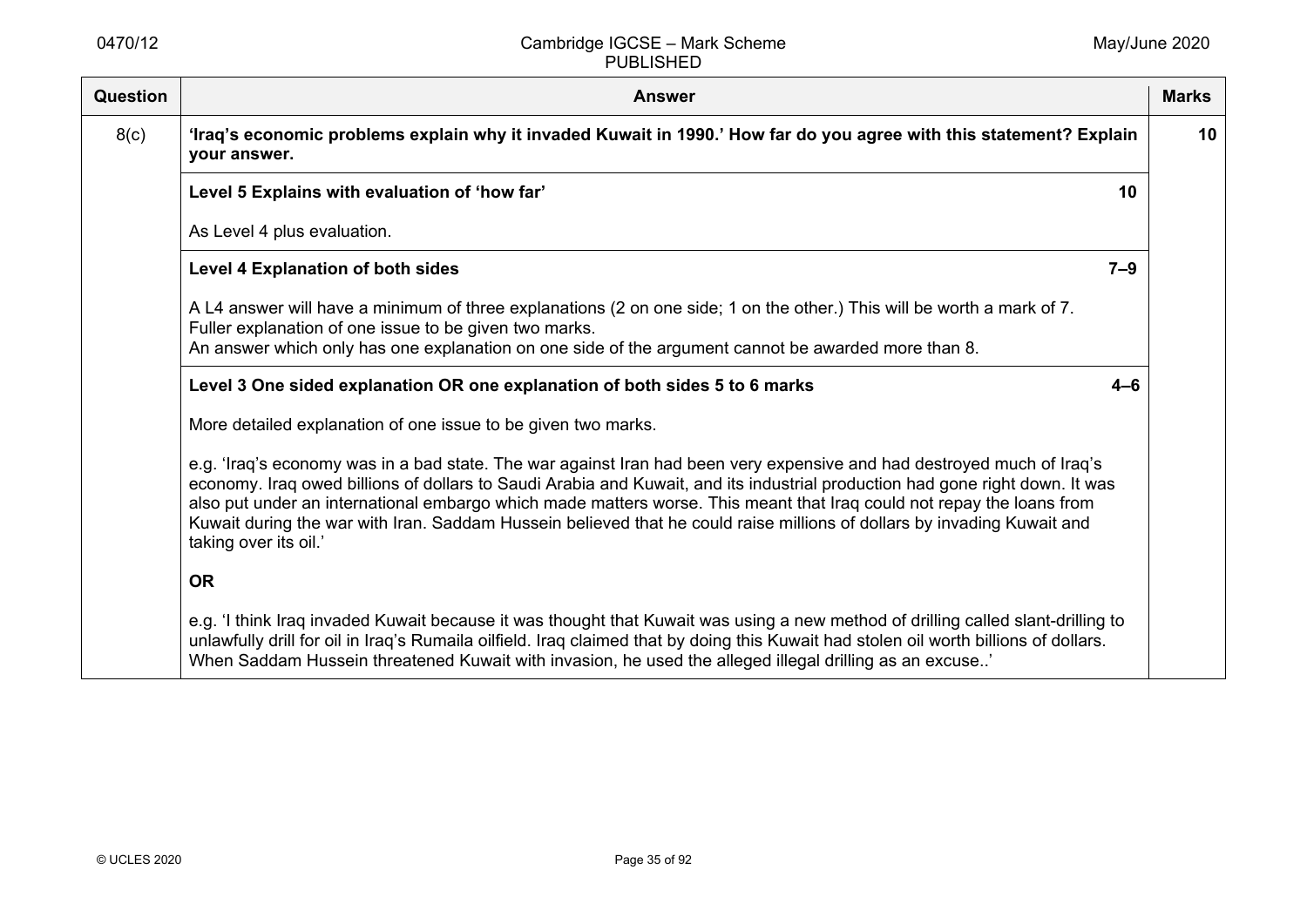| <b>Question</b> | <b>Answer</b>                                                                                                                                                                                                                                                                                                                                                                                                                                                                                                                                                                                                                 | <b>Marks</b> |
|-----------------|-------------------------------------------------------------------------------------------------------------------------------------------------------------------------------------------------------------------------------------------------------------------------------------------------------------------------------------------------------------------------------------------------------------------------------------------------------------------------------------------------------------------------------------------------------------------------------------------------------------------------------|--------------|
| 8(c)            | $2 - 3$<br>Level 2 Identifies AND/OR describes                                                                                                                                                                                                                                                                                                                                                                                                                                                                                                                                                                                |              |
|                 | One mark for each point.                                                                                                                                                                                                                                                                                                                                                                                                                                                                                                                                                                                                      |              |
|                 | e.g. 'Saudi Arabia and Kuwait refused to give Iraq new loans.'<br>'Kuwait demanded that Iraq pay back the loans given to Iraq during the war with Iran.'<br>'Kuwait increased its oil production keeping the price of oil down. This annoyed Iraq.'<br>'Iraq claimed that Kuwait was drilling for oil in an Iraqi oilfield.'<br>'Iraq was in a terrible economic state after the war with Iran.'<br>'Iraq claimed Kuwait was an artificial creation and the territory belonged to Iraq.'<br>'Saddam Hussein was hoping to increase his power in the Middle East.'<br>'Iraq believed that the US would not stop the invasion.' |              |
|                 | Level 1 General answer lacking specific contextual knowledge                                                                                                                                                                                                                                                                                                                                                                                                                                                                                                                                                                  |              |
|                 | e.g. 'Iraq invaded Kuwait because it was ambitious to have more power.'                                                                                                                                                                                                                                                                                                                                                                                                                                                                                                                                                       |              |
|                 | Level 0 No evidence submitted or response does not address the question                                                                                                                                                                                                                                                                                                                                                                                                                                                                                                                                                       |              |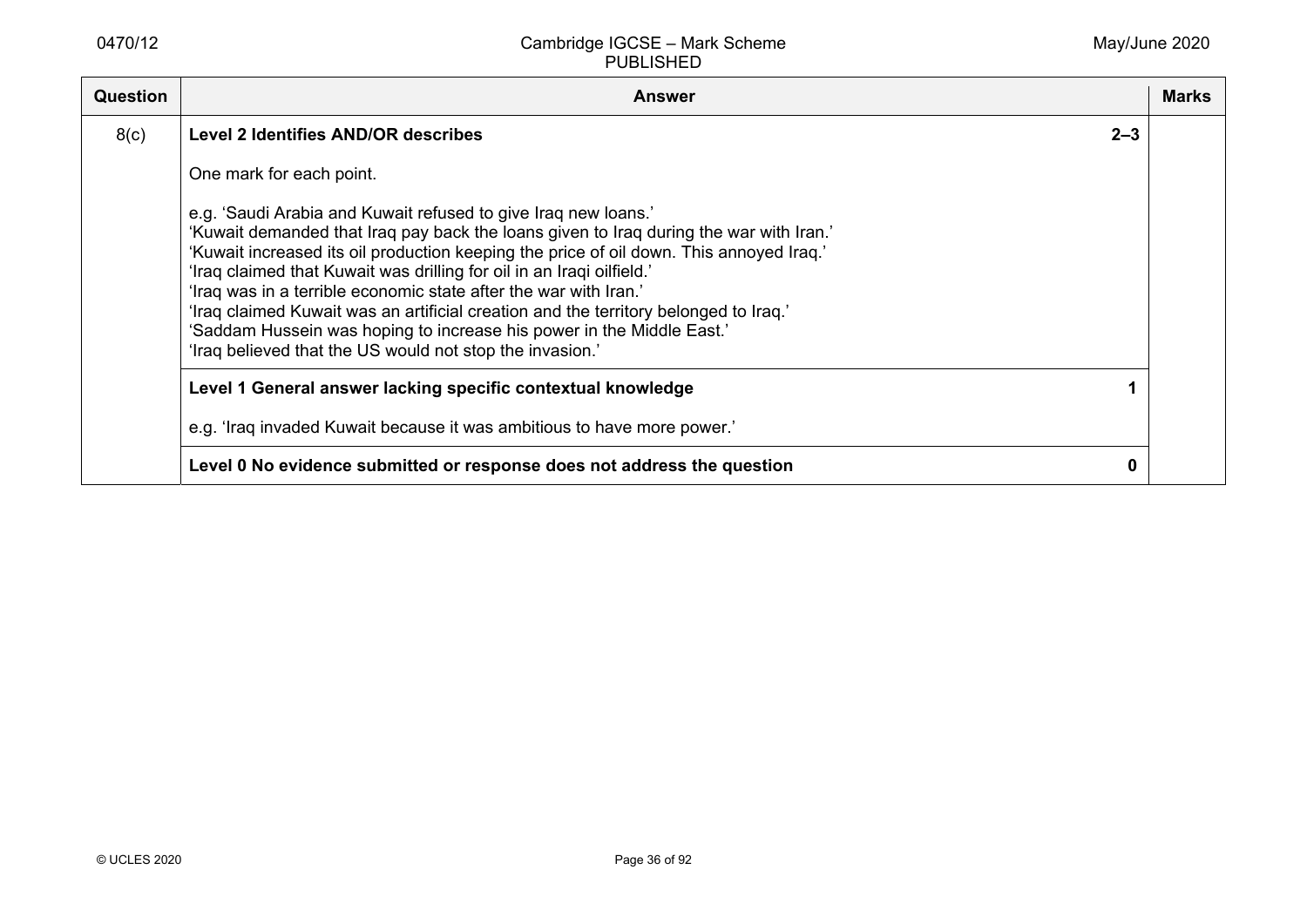|      | <b>Answer</b>                                                                                                                                                                                                                                                                                                                                                                                                                                                                                                                                                                                                                                                                                                                                                |         | <b>Marks</b> |
|------|--------------------------------------------------------------------------------------------------------------------------------------------------------------------------------------------------------------------------------------------------------------------------------------------------------------------------------------------------------------------------------------------------------------------------------------------------------------------------------------------------------------------------------------------------------------------------------------------------------------------------------------------------------------------------------------------------------------------------------------------------------------|---------|--------------|
| 9(a) | Describe what life was like for soldiers in the trenches.                                                                                                                                                                                                                                                                                                                                                                                                                                                                                                                                                                                                                                                                                                    |         |              |
|      | Level 1 One mark for each relevant point; additional mark for supporting detail                                                                                                                                                                                                                                                                                                                                                                                                                                                                                                                                                                                                                                                                              | $1 - 4$ |              |
|      | e.g. 'Much time was spent repairing the trenches.'<br>'They spent some days in the trenches and then some days in support trenches or behind the lines.'<br>'Sometimes it was very boring, with little to do.'<br>'The smell was terrible because of sewage and rotting corpses.'<br>'The soldiers were often infested with lice.'<br>'In wet weather they would be up to their knees in water and mud. Many suffered from trench foot.'<br>'In winter many got frostbite because of the cold.'<br>'The trenches were infested with rats.'<br>'They had to suffer days of artillery bombardments.'<br>'There were many dreadful casualties.'<br>'They suffered from gas attacks.'<br>Level 0 No evidence submitted or response does not address the question |         |              |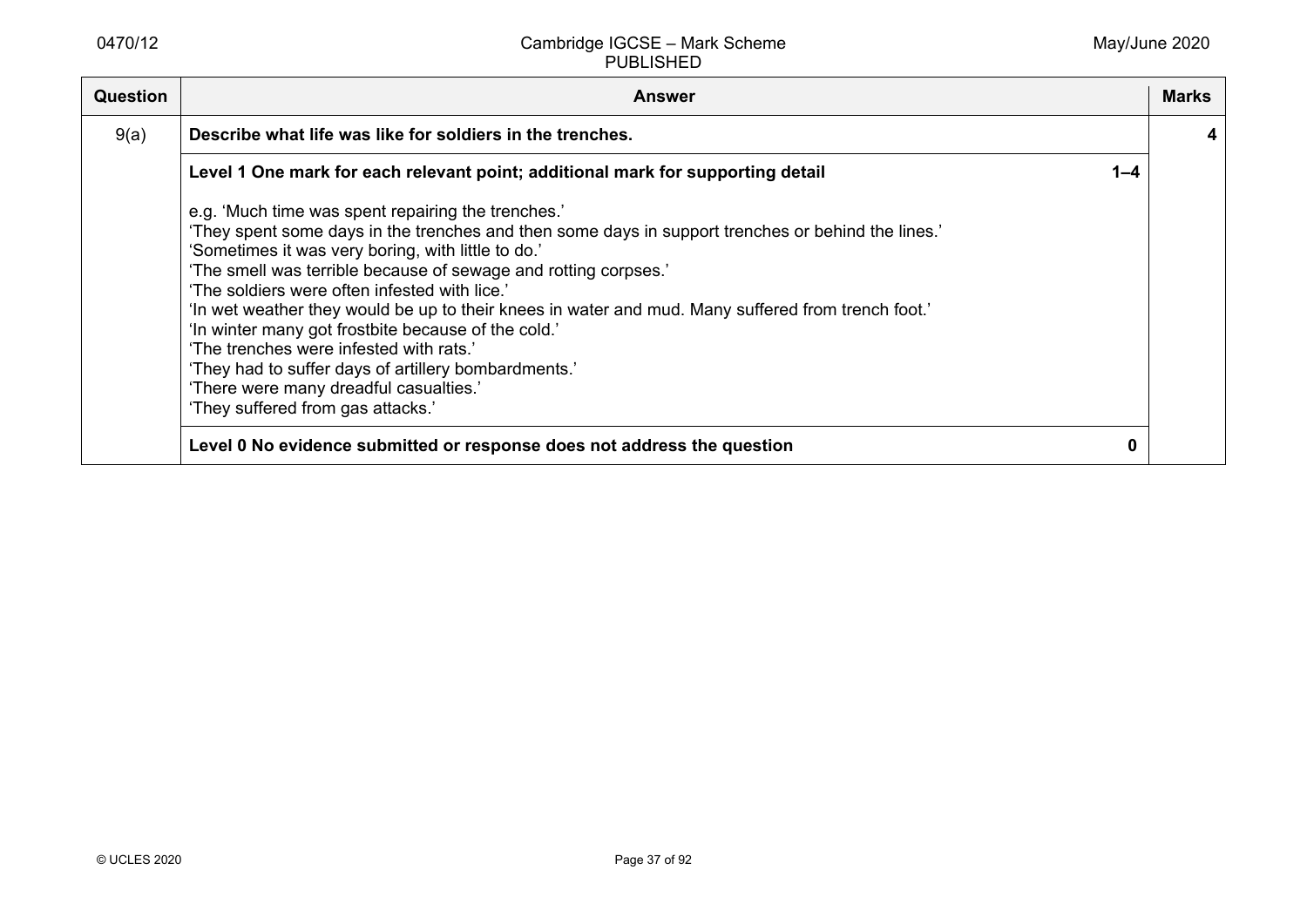| Question | <b>Answer</b>                                                                                                                                                                                                                                                                                                                                                                                                                                                                                                                                                                                                                                                                                                                           | <b>Marks</b> |
|----------|-----------------------------------------------------------------------------------------------------------------------------------------------------------------------------------------------------------------------------------------------------------------------------------------------------------------------------------------------------------------------------------------------------------------------------------------------------------------------------------------------------------------------------------------------------------------------------------------------------------------------------------------------------------------------------------------------------------------------------------------|--------------|
| 9(b)     | Why did the German failure to break through at Verdun in 1916 matter?                                                                                                                                                                                                                                                                                                                                                                                                                                                                                                                                                                                                                                                                   | 6            |
|          | <b>Level 4 Explains TWO reasons</b><br>6                                                                                                                                                                                                                                                                                                                                                                                                                                                                                                                                                                                                                                                                                                |              |
|          | <b>Level 3 Explains ONE reason</b><br>$4 - 5$                                                                                                                                                                                                                                                                                                                                                                                                                                                                                                                                                                                                                                                                                           |              |
|          | (Four marks for one explanation, five marks for full explanation)                                                                                                                                                                                                                                                                                                                                                                                                                                                                                                                                                                                                                                                                       |              |
|          | e.g. 'The battle of Verdun was an attempt by the Germans to severely weaken the French army by making them use up all the<br>troops they had to defend Verdun. The Germans thought that all the French reserves would be called up and killed. Although<br>there were huge French casualties, the French fought back more strongly than the Germans expected. There were nearly as<br>many German casualties. This led the Germans to eventually give up. This was important because there was still a French<br>army at the end of the battle. The Germans had hoped that a defeat here would knock the French out of the war.'                                                                                                        |              |
|          | Level 2 Identifies AND / OR describes reasons<br>$2 - 3$                                                                                                                                                                                                                                                                                                                                                                                                                                                                                                                                                                                                                                                                                |              |
|          | (One mark for each identification/description)                                                                                                                                                                                                                                                                                                                                                                                                                                                                                                                                                                                                                                                                                          |              |
|          | e.g. 'It was a great symbolic victory for the French and helped their morale.'<br>'A defeat at Verdun would have finished the French war effort and the Germans would have won.'<br>'It meant that France's eastern defences had held.'<br>'If the Germans had broken through Paris would have been vulnerable.'<br>'Verdun was a French salient into German territory which was a great threat to the Germans.'<br>'After the battle the salient still remained.'<br>'It halted the German advance and France survived to fight another day.'<br>'The Germans had huge casualties and after the battle had to change their strategy.'<br>'It mattered because it led to the firing of the German chief of staff Erich von Falkenhayn.' |              |
|          | Level 1 General answer lacking specific contextual knowledge<br>1                                                                                                                                                                                                                                                                                                                                                                                                                                                                                                                                                                                                                                                                       |              |
|          | e.g. 'It mattered a lot as it was important to them.'                                                                                                                                                                                                                                                                                                                                                                                                                                                                                                                                                                                                                                                                                   |              |
|          | Level 0 No evidence submitted or response does not address the question<br>0                                                                                                                                                                                                                                                                                                                                                                                                                                                                                                                                                                                                                                                            |              |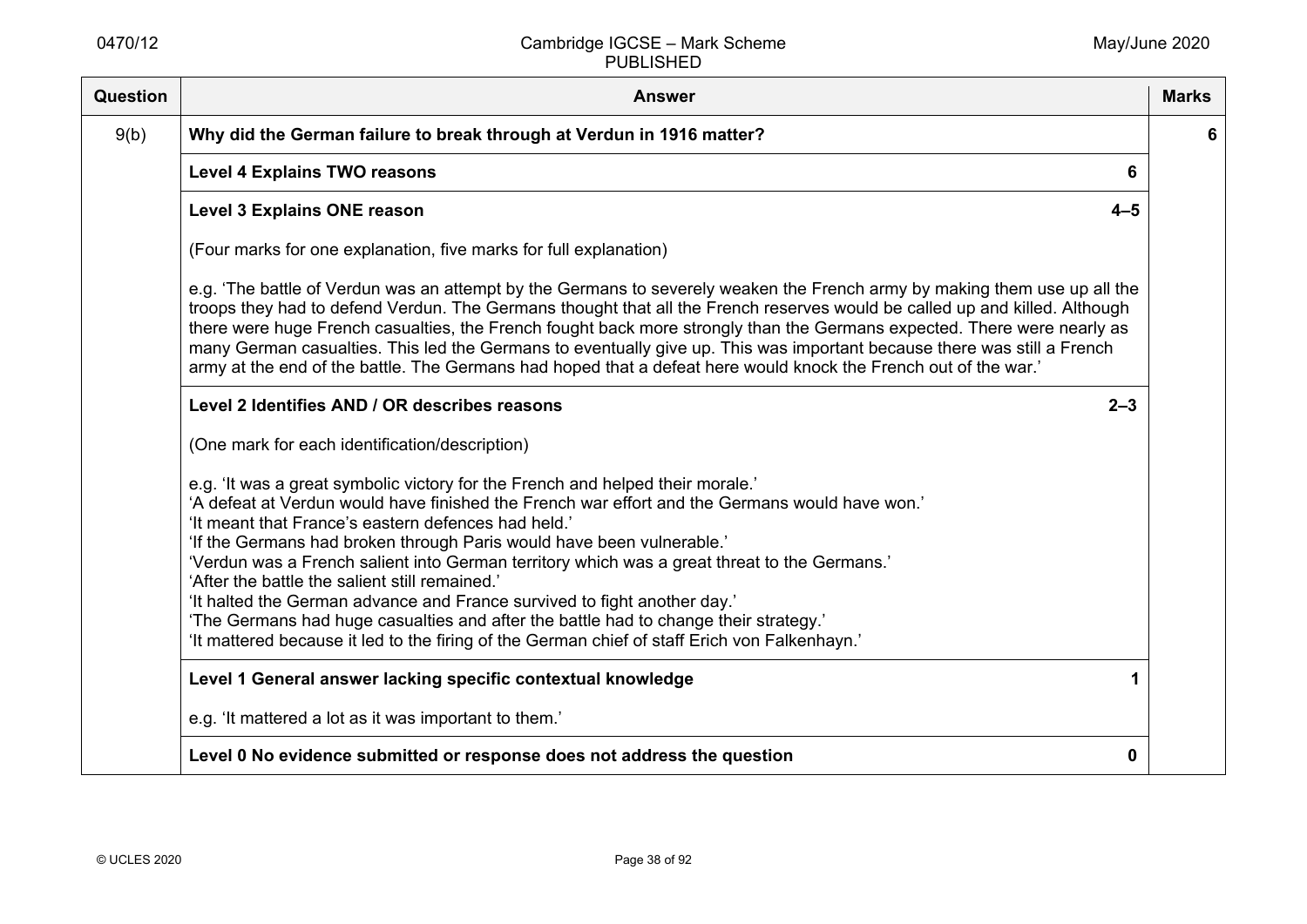| Question | <b>Answer</b>                                                                                                                                                                                                                                                                                                                                                                                                                                                                                                                                                                                                                                                                                                                                                  | <b>Marks</b> |
|----------|----------------------------------------------------------------------------------------------------------------------------------------------------------------------------------------------------------------------------------------------------------------------------------------------------------------------------------------------------------------------------------------------------------------------------------------------------------------------------------------------------------------------------------------------------------------------------------------------------------------------------------------------------------------------------------------------------------------------------------------------------------------|--------------|
| 9(c)     | How well did General Haig lead the British army in the Battle of the Somme? Explain your answer.                                                                                                                                                                                                                                                                                                                                                                                                                                                                                                                                                                                                                                                               | 10           |
|          | Level 5 Explains with evaluation of 'how well'<br>10                                                                                                                                                                                                                                                                                                                                                                                                                                                                                                                                                                                                                                                                                                           |              |
|          | As Level 4 plus evaluation.                                                                                                                                                                                                                                                                                                                                                                                                                                                                                                                                                                                                                                                                                                                                    |              |
|          | $7 - 9$<br><b>Level 4 Explanation of both sides</b>                                                                                                                                                                                                                                                                                                                                                                                                                                                                                                                                                                                                                                                                                                            |              |
|          | A L4 answer will have a minimum of three explanations (2 on one side; 1 on the other.) This will be worth a mark of 7.<br>Fuller explanation of one issue to be given two marks.<br>An answer which only has one explanation on one side of the argument cannot be awarded more than 8.                                                                                                                                                                                                                                                                                                                                                                                                                                                                        |              |
|          | Level 3 One sided explanation OR one explanation of both sides 5 to 6 marks<br>$4 - 6$                                                                                                                                                                                                                                                                                                                                                                                                                                                                                                                                                                                                                                                                         |              |
|          | More detailed explanation of one issue to be given two marks.                                                                                                                                                                                                                                                                                                                                                                                                                                                                                                                                                                                                                                                                                                  |              |
|          | e.g. 'It can be argued that Haig successfully led the British Army at the Somme. There are claims that he knowingly sent tens<br>of thousands to their deaths. These claims ignore the difficulties of commanding an inexperienced army of a scale never seen<br>before. The sheer size of the British army and the battle was new. The front was 15 miles long. This caused lots of difficulties<br>for commanders. For example, communications were very difficult, and Haig often had to act on out-of-date information. Haig<br>was in a completely new situation but never lost his nerve.'<br><b>OR</b>                                                                                                                                                  |              |
|          | e.g. 'Haig made several misjudgements during the battle. He ordered a heavy artillery bombardment of the German lines for<br>seven days before the Allied soldiers attacked. Haig thought this would make sure that British soldiers would meet little<br>resistance. Haig was totally wrong. Many of the shells used did not explode. Many of the shells that did explode were not<br>powerful enough to destroy the deep German dugouts or fortifications, and very little of the barbed wire was cut by the<br>bombardment. Many shells consisted of just shrapnel, rather than high explosive. When the British soldiers went over the top<br>on the first day, 19 000 were killed and nothing was gained. Despite this, Haig continued with this tactic.' |              |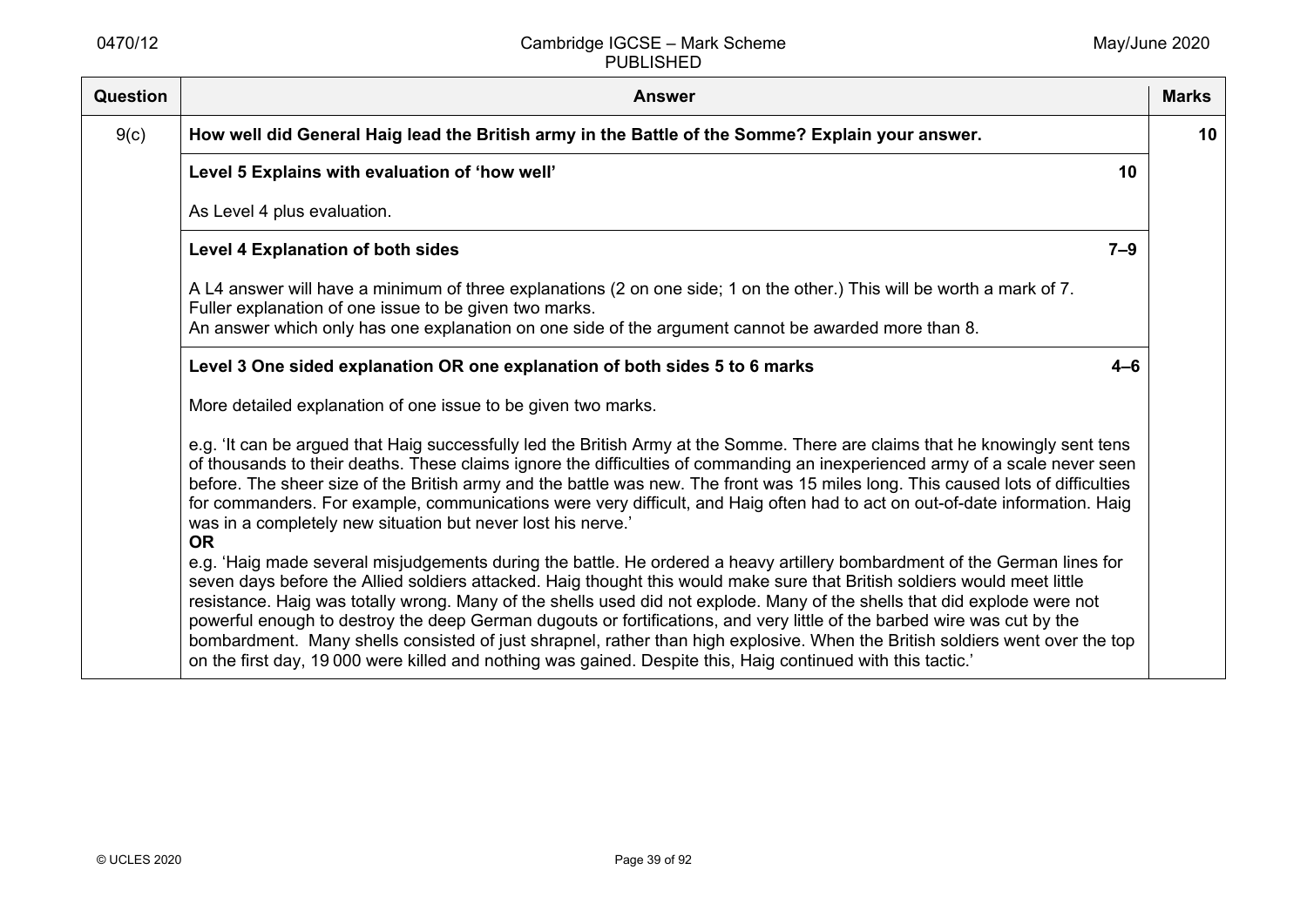| Question | <b>Answer</b>                                                                                                                                                                                                                                                                                                                                                                                                                                                                                                                                                                                                                                                                                                                                                                                                                                                                                                                                                                                                                                                                                                                                                                                                     | <b>Marks</b> |
|----------|-------------------------------------------------------------------------------------------------------------------------------------------------------------------------------------------------------------------------------------------------------------------------------------------------------------------------------------------------------------------------------------------------------------------------------------------------------------------------------------------------------------------------------------------------------------------------------------------------------------------------------------------------------------------------------------------------------------------------------------------------------------------------------------------------------------------------------------------------------------------------------------------------------------------------------------------------------------------------------------------------------------------------------------------------------------------------------------------------------------------------------------------------------------------------------------------------------------------|--------------|
| 9(c)     | <b>Level 2 Identifies AND/OR describes</b><br>$2 - 3$                                                                                                                                                                                                                                                                                                                                                                                                                                                                                                                                                                                                                                                                                                                                                                                                                                                                                                                                                                                                                                                                                                                                                             |              |
|          | One mark for each point.                                                                                                                                                                                                                                                                                                                                                                                                                                                                                                                                                                                                                                                                                                                                                                                                                                                                                                                                                                                                                                                                                                                                                                                          |              |
|          | e.g. 'The Somme did take some pressure off the French at Verdun.'<br>'He was ready to use new methods of fighting.'<br>'Given the circumstances of the western front heavy casualties were inevitable, there was little Haig could have done about<br>this.'<br>If he had refused to fight at the Somme, Verdun would have been lost and co-operation with the French would have broken<br>down.'<br>'He stayed away from the front to get an overall picture of such a vast battle.'<br>'His apparent callousness was part of the determination he needed when he had to send men to their deaths.'<br>'Haig's idea of a heavy bombardment before British soldiers attacked was a failure.'<br>'Haig made a mistake when he continued the offensive into November when there was little chance of advancing.'<br>'Haig seemed to think it was worth the high death toll if the German army was weakened as well.'<br>'He never went near the front and had no idea of the conditions in which the men were fighting.'<br>'Haig had no respect for human life and cared nothing about casualties.'<br>'Haig underestimated the strength of the German trenches, including deep concrete bunkers to protect them.' |              |
|          | Level 1 General answer lacking specific contextual knowledge                                                                                                                                                                                                                                                                                                                                                                                                                                                                                                                                                                                                                                                                                                                                                                                                                                                                                                                                                                                                                                                                                                                                                      |              |
|          | e.g. 'I don't think he did this very well. He was not really very good at leading the army.'                                                                                                                                                                                                                                                                                                                                                                                                                                                                                                                                                                                                                                                                                                                                                                                                                                                                                                                                                                                                                                                                                                                      |              |
|          | Level 0 No evidence submitted or response does not address the question<br>0                                                                                                                                                                                                                                                                                                                                                                                                                                                                                                                                                                                                                                                                                                                                                                                                                                                                                                                                                                                                                                                                                                                                      |              |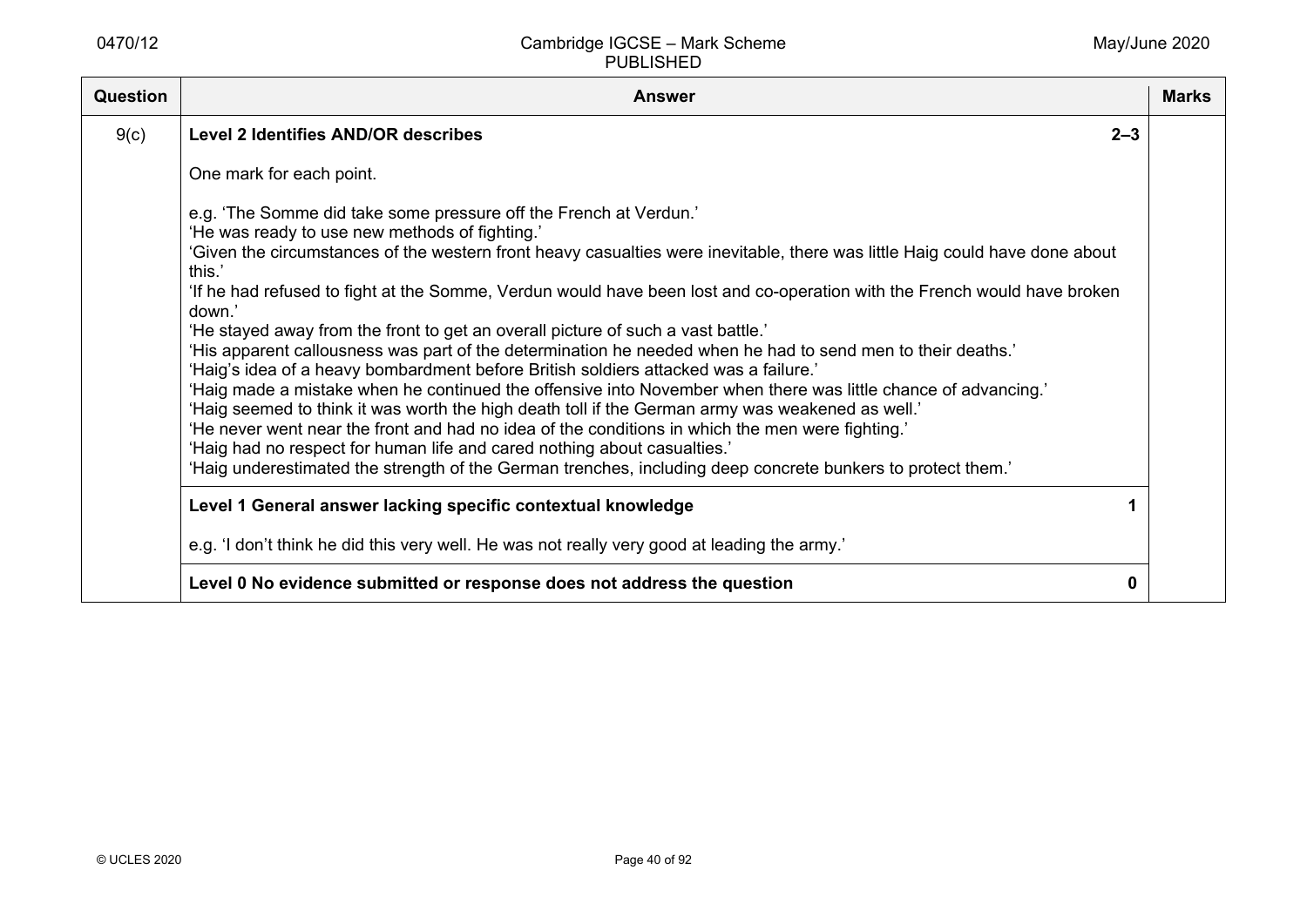| <b>Question</b> | <b>Answer</b>                                                                                                                                                                                                                                                                                                                                                                                                                              |         | Marks |
|-----------------|--------------------------------------------------------------------------------------------------------------------------------------------------------------------------------------------------------------------------------------------------------------------------------------------------------------------------------------------------------------------------------------------------------------------------------------------|---------|-------|
| 10(a)           | Describe how the British government restricted the freedom of civilians during the war.                                                                                                                                                                                                                                                                                                                                                    |         |       |
|                 | Level 1 One mark for each relevant point; additional mark for supporting detail                                                                                                                                                                                                                                                                                                                                                            | $1 - 4$ |       |
|                 | e.g. 'The Defence of the Realm Act was introduced in 1914.'<br>'DORA gave the government the right to take over industries and land for the war effort.'<br>'Conscription was introduced in January 1916 for men over 18.'<br>'Rationing was introduced in 1918 for meat, butter and cheese.'<br>'Censorship was introduced.'<br>'Striking was forbidden.'<br>'Pub opening times were limited.'<br>'No one was allowed to buy binoculars.' |         |       |
|                 | Level 0 No evidence submitted or response does not address the question                                                                                                                                                                                                                                                                                                                                                                    | 0       |       |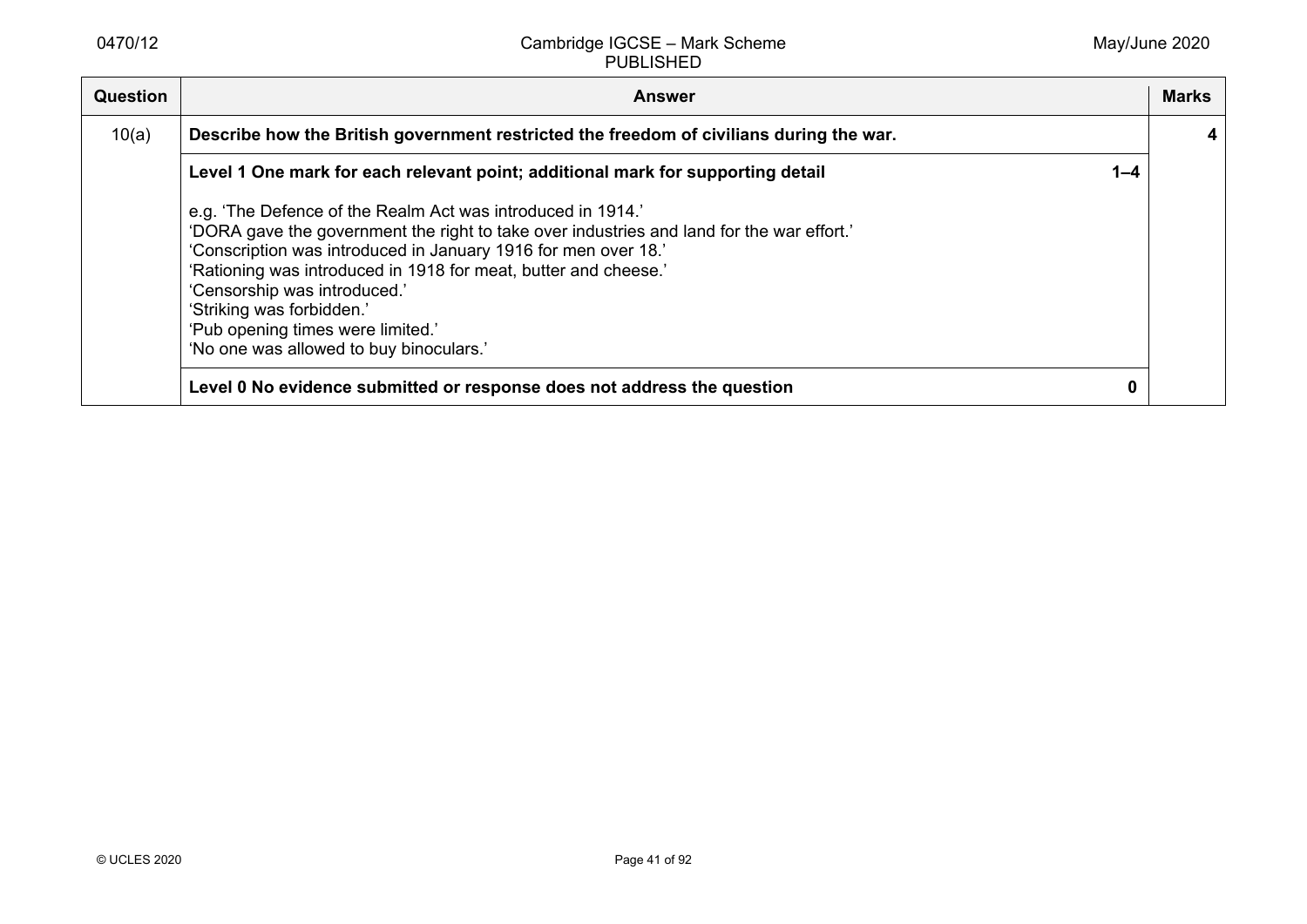| Question | <b>Answer</b>                                                                                                                                                                                                                                                                                                                                                                                                                                                                                                                                                                                                                                                                                                                                                                                                                                         | <b>Marks</b> |
|----------|-------------------------------------------------------------------------------------------------------------------------------------------------------------------------------------------------------------------------------------------------------------------------------------------------------------------------------------------------------------------------------------------------------------------------------------------------------------------------------------------------------------------------------------------------------------------------------------------------------------------------------------------------------------------------------------------------------------------------------------------------------------------------------------------------------------------------------------------------------|--------------|
| 10(b)    | Why was the Eastern Front important in the First World War?                                                                                                                                                                                                                                                                                                                                                                                                                                                                                                                                                                                                                                                                                                                                                                                           | 6            |
|          | <b>Level 4 Explains TWO reasons</b><br>6                                                                                                                                                                                                                                                                                                                                                                                                                                                                                                                                                                                                                                                                                                                                                                                                              |              |
|          | <b>Level 3 Explains ONE reason</b><br>$4 - 5$                                                                                                                                                                                                                                                                                                                                                                                                                                                                                                                                                                                                                                                                                                                                                                                                         |              |
|          | (Four marks for one explanation, five marks for full explanation)                                                                                                                                                                                                                                                                                                                                                                                                                                                                                                                                                                                                                                                                                                                                                                                     |              |
|          | e.g. 'One reason why the Eastern Front was important was because it led to the failure of Germany's Schlieffen Plan. The<br>huge Russian army invaded eastern Germany more quickly than the Germans were expecting. This meant that Germany had<br>to move 100 000 of its troops from the Western Front to fight the Russians. The Schlieffen Plan depended on Germany having<br>enough troops in France to take Paris and defeat France within six weeks. It could then send its troops to fight Russia. This<br>plan meant that Germany did not have to fight two fronts at the same time. But when Germany pulled 100 000 troops out of<br>the advance on Paris it slowed the advance down and the first part of the plan was never accomplished. All hopes of a quick<br>victory for Germany were over and this was because of the Eastern Front. |              |
|          | Level 2 Identifies AND / OR describes reasons<br>$2 - 3$                                                                                                                                                                                                                                                                                                                                                                                                                                                                                                                                                                                                                                                                                                                                                                                              |              |
|          | (One mark for each identification/description)                                                                                                                                                                                                                                                                                                                                                                                                                                                                                                                                                                                                                                                                                                                                                                                                        |              |
|          | e.g. 'It meant that the Schlieffen Plan was defeated.'<br>'It meant that a quick victory for Germany was prevented.'<br>'The Russians pulled out of the war in 1917 allowing Germany to send more troops to the Western Front.'<br>'Brusilov's Offensive weakened the Austro-Hungarian army.'                                                                                                                                                                                                                                                                                                                                                                                                                                                                                                                                                         |              |
|          | Level 1 General answer lacking specific contextual knowledge                                                                                                                                                                                                                                                                                                                                                                                                                                                                                                                                                                                                                                                                                                                                                                                          |              |
|          | e.g. 'The Eastern Front was very important because there was a lot of fighting there.'                                                                                                                                                                                                                                                                                                                                                                                                                                                                                                                                                                                                                                                                                                                                                                |              |
|          | Level 0 No evidence submitted or response does not address the question<br>0                                                                                                                                                                                                                                                                                                                                                                                                                                                                                                                                                                                                                                                                                                                                                                          |              |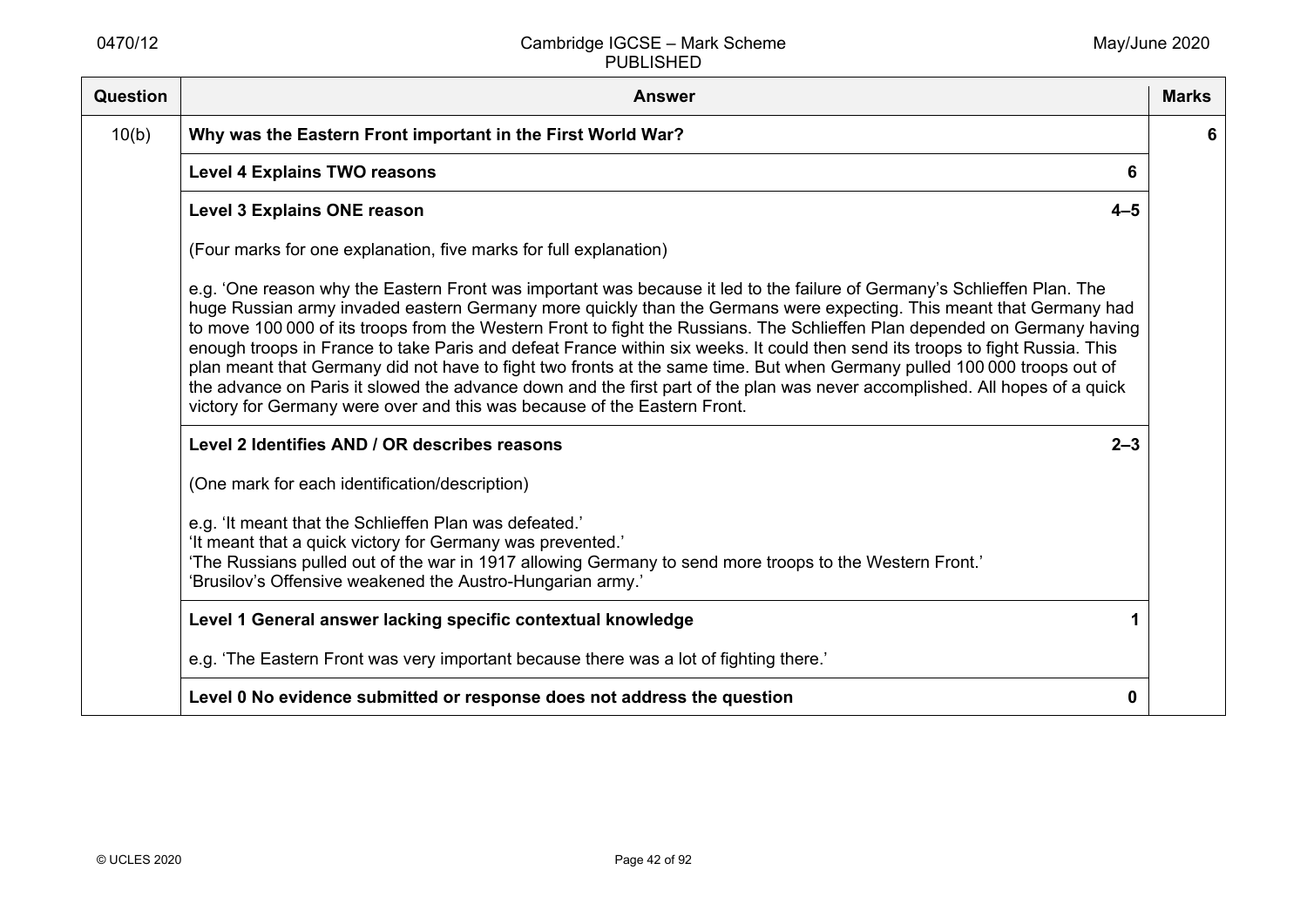| <b>Question</b> | <b>Answer</b>                                                                                                                                                                                                                                                                                                                                                                                                                                                                                                                                                                                                                                                              | <b>Marks</b>    |
|-----------------|----------------------------------------------------------------------------------------------------------------------------------------------------------------------------------------------------------------------------------------------------------------------------------------------------------------------------------------------------------------------------------------------------------------------------------------------------------------------------------------------------------------------------------------------------------------------------------------------------------------------------------------------------------------------------|-----------------|
| 10(c)           | 'The most important aspect of the war at sea was the British blockade of German ports.' How far do you agree with<br>this statement? Explain your answer.                                                                                                                                                                                                                                                                                                                                                                                                                                                                                                                  | 10 <sup>°</sup> |
|                 | Level 5 Explains with evaluation of 'how far'<br>10                                                                                                                                                                                                                                                                                                                                                                                                                                                                                                                                                                                                                        |                 |
|                 | As Level 4 plus evaluation.                                                                                                                                                                                                                                                                                                                                                                                                                                                                                                                                                                                                                                                |                 |
|                 | $7 - 9$<br><b>Level 4 Explanation of both sides</b>                                                                                                                                                                                                                                                                                                                                                                                                                                                                                                                                                                                                                        |                 |
|                 | A L4 answer will have a minimum of three explanations (2 on one side; 1 on the other.) This will be worth a mark of 7.<br>Fuller explanation of one issue to be given two marks.<br>An answer which only has one explanation on one side of the argument cannot be awarded more than 8.                                                                                                                                                                                                                                                                                                                                                                                    |                 |
|                 | Level 3 One sided explanation OR one explanation of both sides 5 to 6 marks<br>$4 - 6$                                                                                                                                                                                                                                                                                                                                                                                                                                                                                                                                                                                     |                 |
|                 | More detailed explanation of one issue to be given two marks.                                                                                                                                                                                                                                                                                                                                                                                                                                                                                                                                                                                                              |                 |
|                 | e.g. 'I think the blockade of German ports was the most important part of the war at sea. This is because it stopped supplies<br>getting through to Germany. It depended on imports to feed its population, and to make weapons and ammunition. Most of<br>this came from the USA but the British used its warships to make sure that little got through. This caused enormous suffering<br>in Germany where people were starving. Many Germans were killed by the effects of the blockade. This caused riots in<br>Germany and was one of the main reasons why Germany collapsed in 1918. It was simply too weak and exhausted on the<br>home front to carry on fighting. |                 |
|                 | <b>OR</b>                                                                                                                                                                                                                                                                                                                                                                                                                                                                                                                                                                                                                                                                  |                 |
|                 | e.g. 'Much more important was the British defeat of the German U-boats. The Germans used unrestricted submarine warfare<br>to stop food supplies getting to Britain from America. They were very successful and by 1917 Britain was close to a crisis with<br>only a few days supplies left. However, the threat was defeated by organising the merchant ships into convoys. Using the<br>convoy system made it much easier to defend the merchant ships. Use of mines also helped to defeat the U-boat threat. It<br>was crucial to defeat this threat, otherwise Britain could have run out of food and have been defeated in the war.'                                  |                 |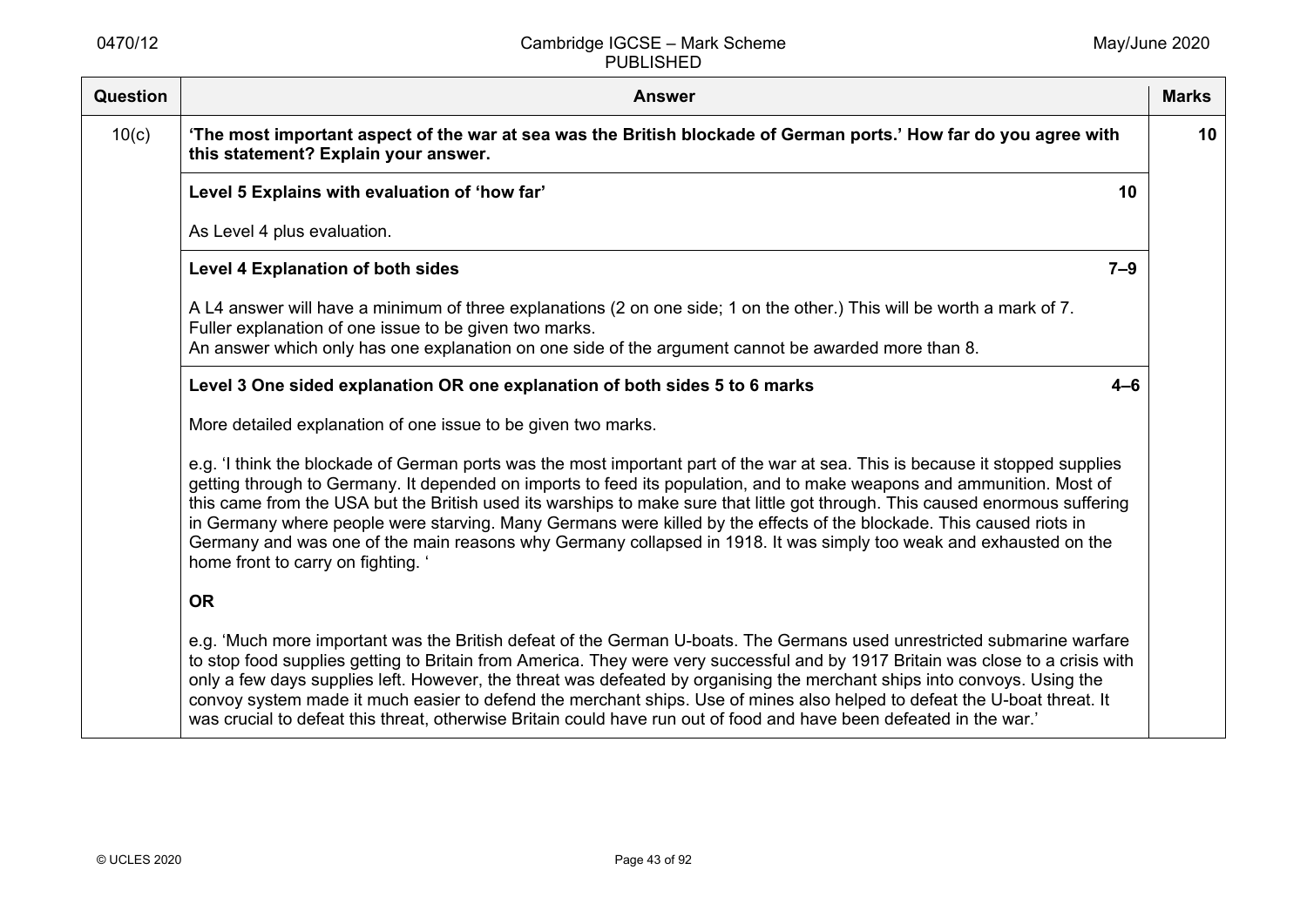| <b>Question</b> | <b>Answer</b>                                                                                                                                                                                                                                                                                                                                                                                                                                                                                                                          |         | <b>Marks</b> |
|-----------------|----------------------------------------------------------------------------------------------------------------------------------------------------------------------------------------------------------------------------------------------------------------------------------------------------------------------------------------------------------------------------------------------------------------------------------------------------------------------------------------------------------------------------------------|---------|--------------|
| 10(c)           | <b>Level 2 Identifies AND/OR describes</b>                                                                                                                                                                                                                                                                                                                                                                                                                                                                                             | $2 - 3$ |              |
|                 | One mark for each point.                                                                                                                                                                                                                                                                                                                                                                                                                                                                                                               |         |              |
|                 | e.g. 'Germany was stopped from importing supplies for the USA.'<br>'By 1918 much of the German population was starving and Germany was in a dreadful state.'<br>'Defeating the German U-boat threat prevented Britain from running out of food.'<br>'After Jutland the German warships mainly stayed in their ports handing the seas over to Britain.'<br>'The use of convoys for merchant ships was crucial.'<br>'German U-boat tactics helped persuade the USA to enter the war on the Allies side. This was a crucial development.' |         |              |
|                 | Level 1 General answer lacking specific contextual knowledge                                                                                                                                                                                                                                                                                                                                                                                                                                                                           |         |              |
|                 | e.g. 'The British blockade of German ports was very important. Without it, Germany would not have been defeated.'                                                                                                                                                                                                                                                                                                                                                                                                                      |         |              |
|                 | Level 0 No evidence submitted or response does not address the question                                                                                                                                                                                                                                                                                                                                                                                                                                                                |         |              |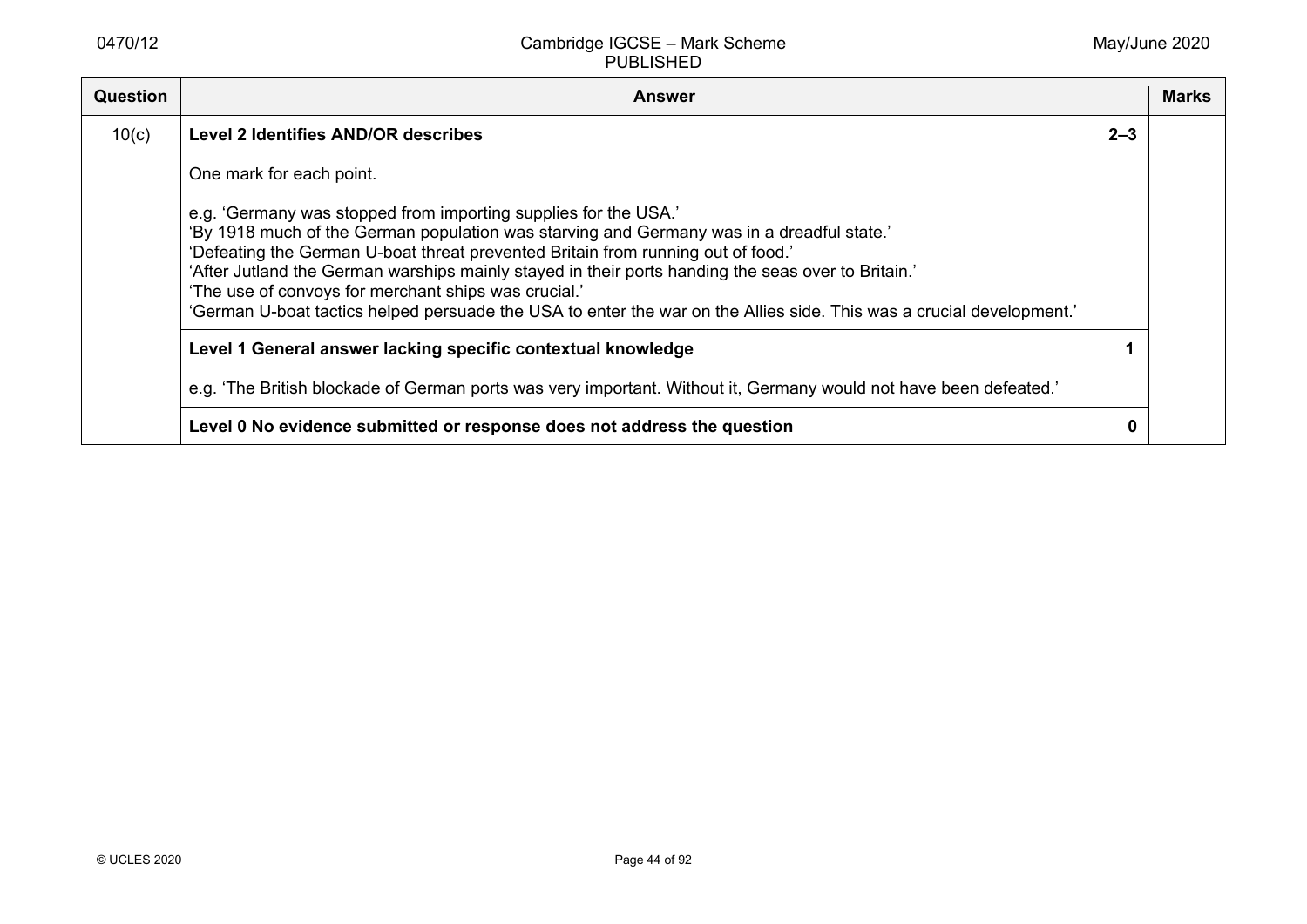| <b>Question</b> | <b>Answer</b>                                                                                                                                                                                                                                                                                                                                                                                                                                                                                                              |         | <b>Marks</b> |
|-----------------|----------------------------------------------------------------------------------------------------------------------------------------------------------------------------------------------------------------------------------------------------------------------------------------------------------------------------------------------------------------------------------------------------------------------------------------------------------------------------------------------------------------------------|---------|--------------|
| 11(a)           | Describe revolutionary events in Germany in 1918–19.                                                                                                                                                                                                                                                                                                                                                                                                                                                                       |         |              |
|                 | Level 1 One mark for each relevant point; additional mark for supporting detail                                                                                                                                                                                                                                                                                                                                                                                                                                            | $1 - 4$ |              |
|                 | e.g. 'Sailors in northern Germany mutinied and took over Kiel.'<br>'There were uprisings by Socialists, workers and soldiers in German ports and cities.'<br>'In November 1918, the Kaiser abdicated.'<br>'Freedom of speech and worship was introduced.'<br>'In January 1919 free elections were held for the first time in Germany.'<br>'The Spartacists led a communist rebellion.'<br>'Fighting between the Spartacists and the Freikorps.'<br>'Communists led a rebellion in Bavaria and declared a Soviet republic.' |         |              |
|                 | Level 0 No evidence submitted or response does not address the question                                                                                                                                                                                                                                                                                                                                                                                                                                                    | 0       |              |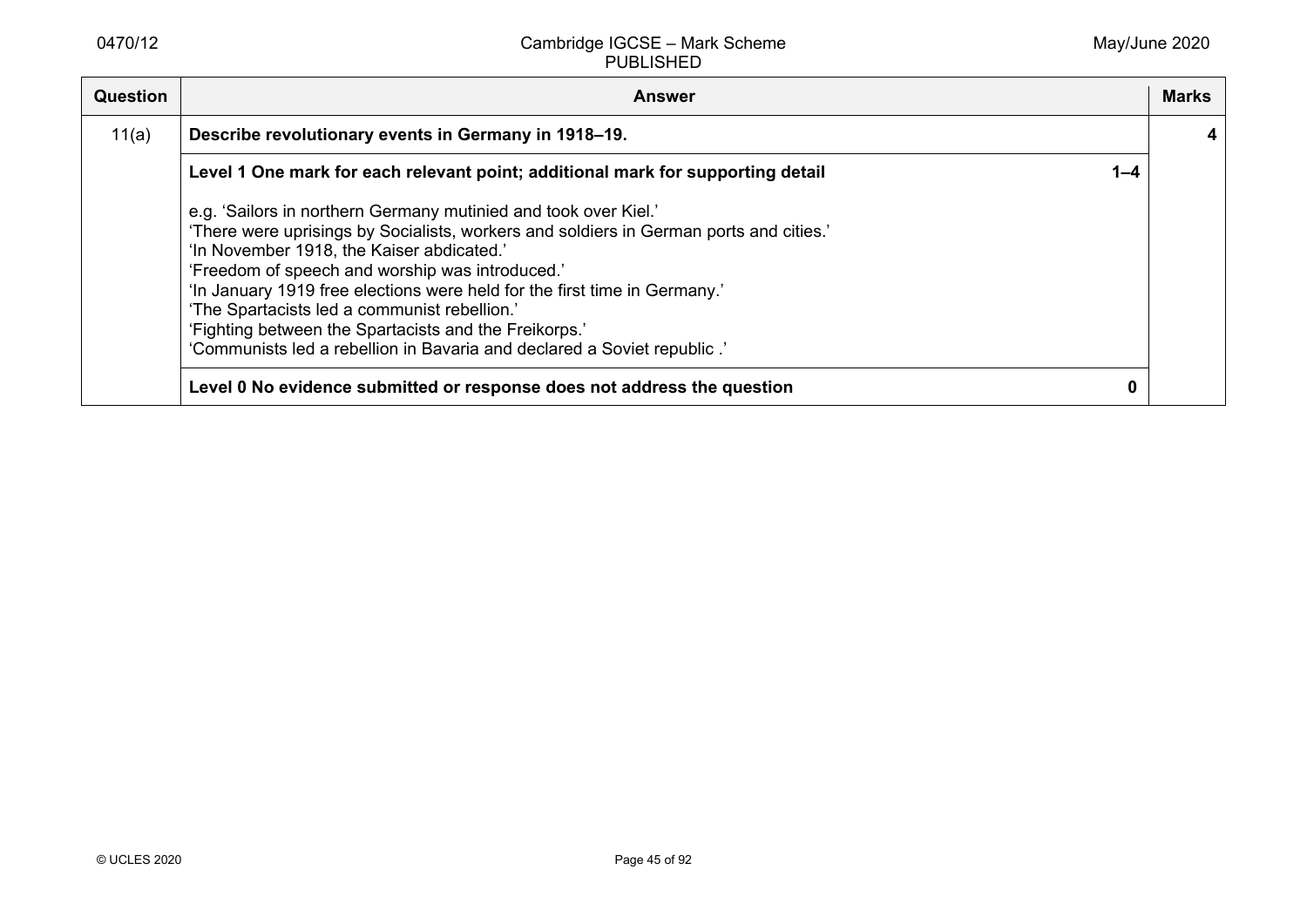| Question | <b>Answer</b>                                                                                                                                                                                                                                                                                                                                                                                                                                                                                      | <b>Marks</b> |
|----------|----------------------------------------------------------------------------------------------------------------------------------------------------------------------------------------------------------------------------------------------------------------------------------------------------------------------------------------------------------------------------------------------------------------------------------------------------------------------------------------------------|--------------|
| 11(b)    | Why did events in the Ruhr in 1923 have important consequences for Germany?                                                                                                                                                                                                                                                                                                                                                                                                                        | 6            |
|          | <b>Level 4 Explains TWO reasons</b><br>6                                                                                                                                                                                                                                                                                                                                                                                                                                                           |              |
|          | <b>Level 3 Explains ONE reason</b><br>$4 - 5$                                                                                                                                                                                                                                                                                                                                                                                                                                                      |              |
|          | (Four marks for one explanation, five marks for full explanation)                                                                                                                                                                                                                                                                                                                                                                                                                                  |              |
|          | e.g. 'Events in the Ruhr had important consequences because they led to hyperinflation for Germany. When the French and<br>Belgian troops occupied the Ruhr, the German government ordered Germans to go on strike. This stopped industrial<br>production in the wealthiest area in Germany. As a result, the government had to print money to pay the workers. This paper<br>money was worthless, prices increased rapidly and there was hyperinflation. Soon many people could not afford food.' |              |
|          | Level 2 Identifies AND / OR describes reasons<br>$2 - 3$                                                                                                                                                                                                                                                                                                                                                                                                                                           |              |
|          | (One mark for each identification/description)                                                                                                                                                                                                                                                                                                                                                                                                                                                     |              |
|          | e.g. 'The events in the Ruhr led to hyperinflation.'<br>'They led to occupation by French and Belgian troops.'<br>'German workers went on strike and German industrial production collapsed.'<br>'People could not afford food.'<br>'Stresemann replaced the worthless mark with the Rentenmark.'<br>'Pensioners and those with savings were greatly affected by the hyperinflation.'                                                                                                              |              |
|          | Level 1 General answer lacking specific contextual knowledge                                                                                                                                                                                                                                                                                                                                                                                                                                       |              |
|          | e.g. 'They had important consequences because the events affected Germany a lot.'                                                                                                                                                                                                                                                                                                                                                                                                                  |              |
|          | Level 0 No evidence submitted or response does not address the question<br>0                                                                                                                                                                                                                                                                                                                                                                                                                       |              |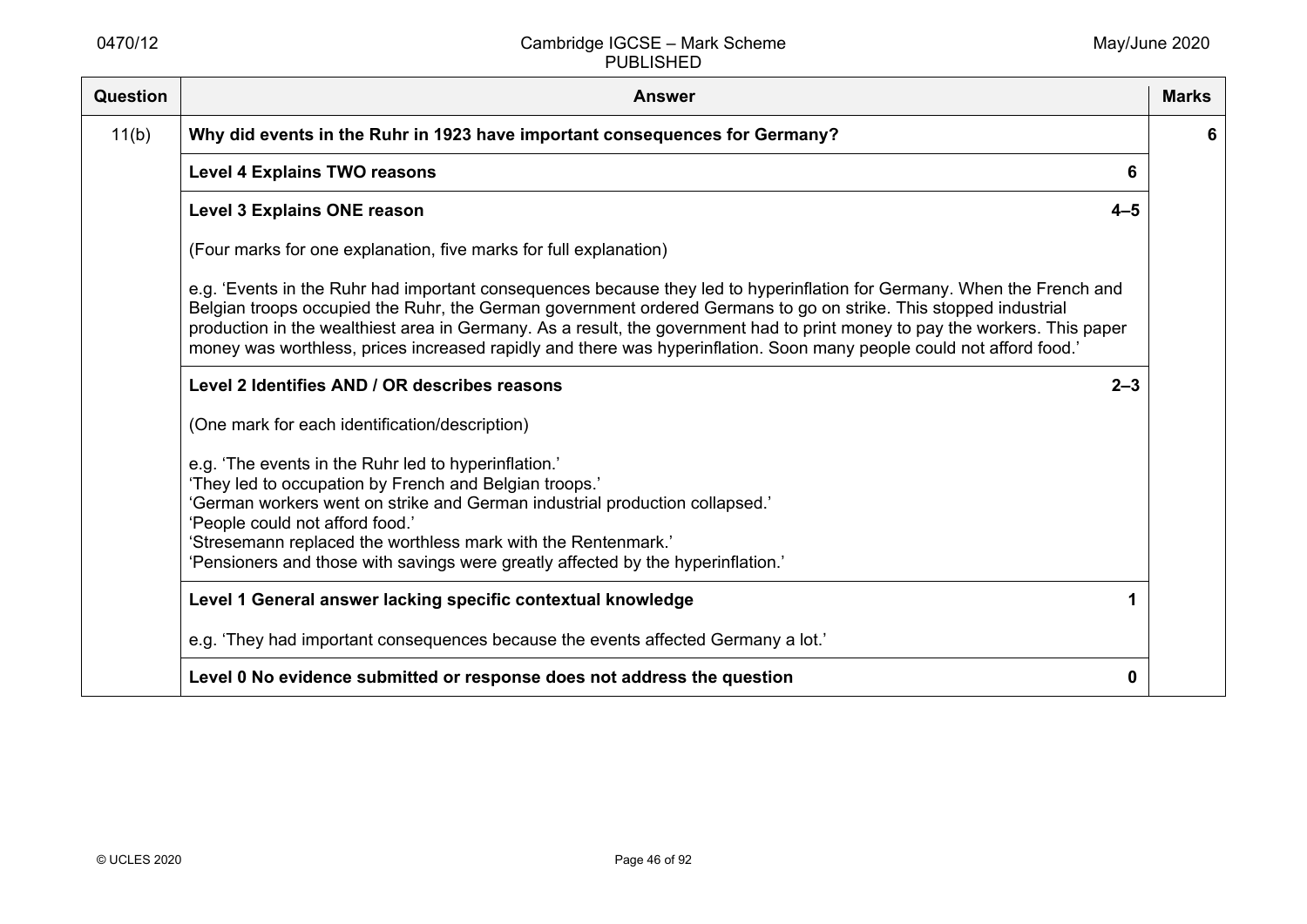| Question | <b>Answer</b>                                                                                                                                                                                                                                                                                                                                                                                                                                                                                                                                                                                     | <b>Marks</b> |
|----------|---------------------------------------------------------------------------------------------------------------------------------------------------------------------------------------------------------------------------------------------------------------------------------------------------------------------------------------------------------------------------------------------------------------------------------------------------------------------------------------------------------------------------------------------------------------------------------------------------|--------------|
| 11(c)    | 'The Weimar Republic never recovered from its early weaknesses.' How far do you agree with this statement?<br>Explain your answer.                                                                                                                                                                                                                                                                                                                                                                                                                                                                | 10           |
|          | Level 5 Explains with evaluation of 'how far'<br>10                                                                                                                                                                                                                                                                                                                                                                                                                                                                                                                                               |              |
|          | As Level 4 plus evaluation.                                                                                                                                                                                                                                                                                                                                                                                                                                                                                                                                                                       |              |
|          | <b>Level 4 Explanation of both sides</b><br>$7 - 9$                                                                                                                                                                                                                                                                                                                                                                                                                                                                                                                                               |              |
|          | A L4 answer will have a minimum of three explanations (2 on one side; 1 on the other.) This will be worth a mark of 7.<br>Fuller explanation of one issue to be given two marks.                                                                                                                                                                                                                                                                                                                                                                                                                  |              |
|          | An answer which only has one explanation on one side of the argument cannot be awarded more than 8.                                                                                                                                                                                                                                                                                                                                                                                                                                                                                               |              |
|          | Level 3 One sided explanation OR one explanation of both sides 5 to 6 marks<br>$4 - 6$                                                                                                                                                                                                                                                                                                                                                                                                                                                                                                            |              |
|          | More detailed explanation of one issue to be given two marks.                                                                                                                                                                                                                                                                                                                                                                                                                                                                                                                                     |              |
|          | e.g. 'It did recover under Stresemann. He got rid of hyperinflation by introducing the Rentenmark and arranged for new loans<br>from the United States under the Dawes Plan. This helped German industry recover, exports went up and the country was<br>becoming prosperous again. Germany began to be accepted internationally after the Locarno Treaties. Stresemann even got<br>reparations reduced through the Young Plan. These were great achievements and showed that Germany was recovering.'                                                                                            |              |
|          | <b>OR</b>                                                                                                                                                                                                                                                                                                                                                                                                                                                                                                                                                                                         |              |
|          | e.g. 'The Weimar Republic never really recovered. Although things might have looked good on the surface, there were serious<br>problems hidden away. Germany's recovery depended on American loans and when the USA asked for the loans to be repaid<br>as it did the Depression, there was economic collapse. It became clear that the recovery was built on weak foundations. The<br>Republic also had other weaknesses such as rising unemployment and the huge sums spent on welfare and health care. It<br>only needed a development like the Depression and the Weimar Republic collapsed.' |              |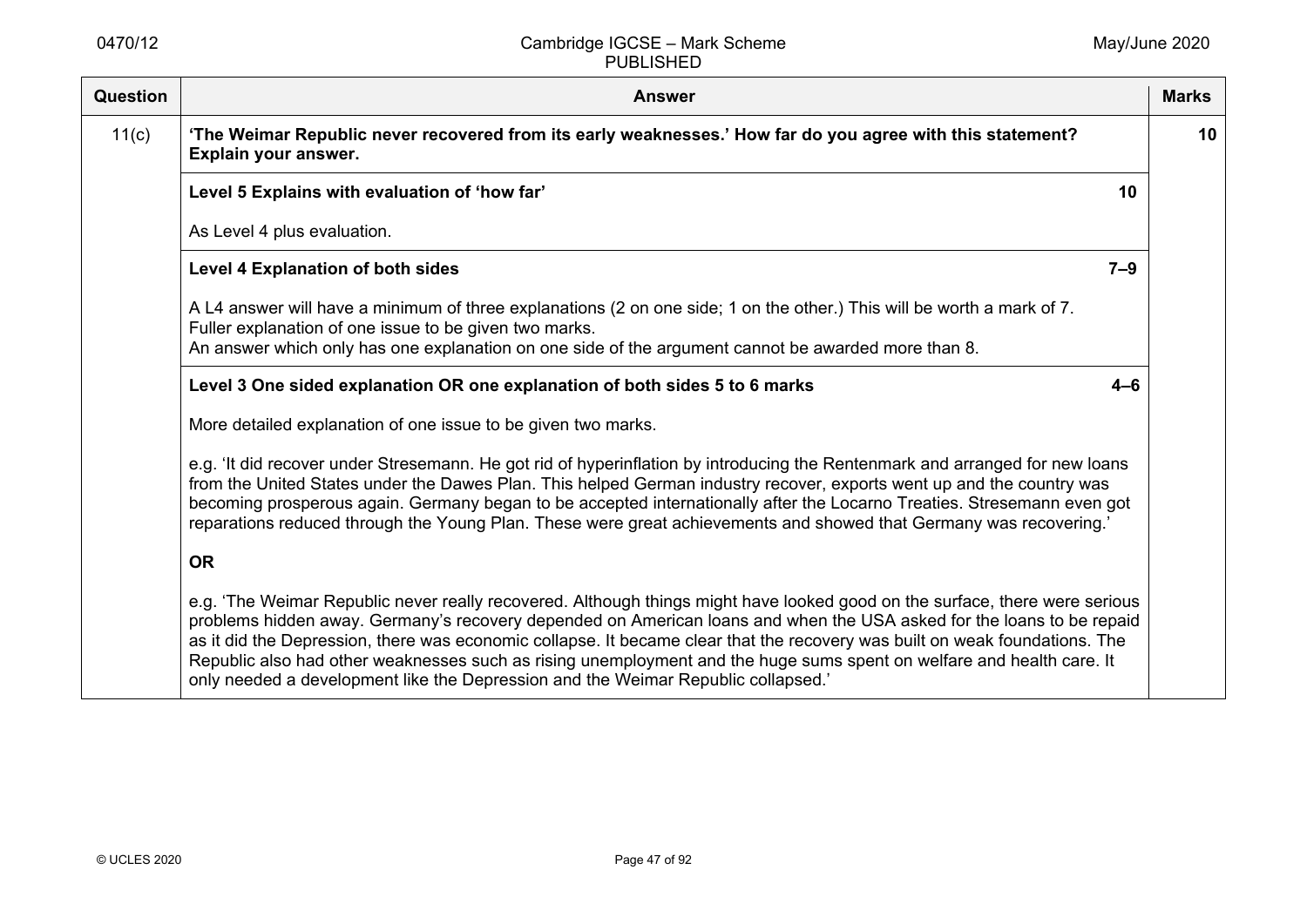| <b>Question</b> | <b>Answer</b>                                                                                                                                                                                                                                                                                                                                                                                                                                                                                                                                                                                                         | <b>Marks</b> |
|-----------------|-----------------------------------------------------------------------------------------------------------------------------------------------------------------------------------------------------------------------------------------------------------------------------------------------------------------------------------------------------------------------------------------------------------------------------------------------------------------------------------------------------------------------------------------------------------------------------------------------------------------------|--------------|
| 11(c)           | <b>Level 2 Identifies AND/OR describes</b><br>$2 - 3$                                                                                                                                                                                                                                                                                                                                                                                                                                                                                                                                                                 |              |
|                 | One mark for each point.                                                                                                                                                                                                                                                                                                                                                                                                                                                                                                                                                                                              |              |
|                 | e.g. 'Hyperinflation was ended.'<br>'German industry prospered.'<br>'The USA gave Germany huge loans to help it recover.'<br>'Germany became accepted internationally.'<br>'The Weimar Republic had many cultural achievements.'<br>'The recovery was not a real recovery, it all depended on German loans.'<br>'There were still groups ready to strike the Republic down such as the Nazis and the Communists.'<br>'Unemployment was going up.'<br>'The government was spending vast sums on health care and welfare.'<br>'The Republic was weak and it only needed a crisis like the Depression to finish it off.' |              |
|                 | Level 1 General answer lacking specific contextual knowledge                                                                                                                                                                                                                                                                                                                                                                                                                                                                                                                                                          |              |
|                 | e.g. 'I think the Weimar Republic was able to recover a bit but it did not last long.'                                                                                                                                                                                                                                                                                                                                                                                                                                                                                                                                |              |
|                 | Level 0 No evidence submitted or response does not address the question<br>0                                                                                                                                                                                                                                                                                                                                                                                                                                                                                                                                          |              |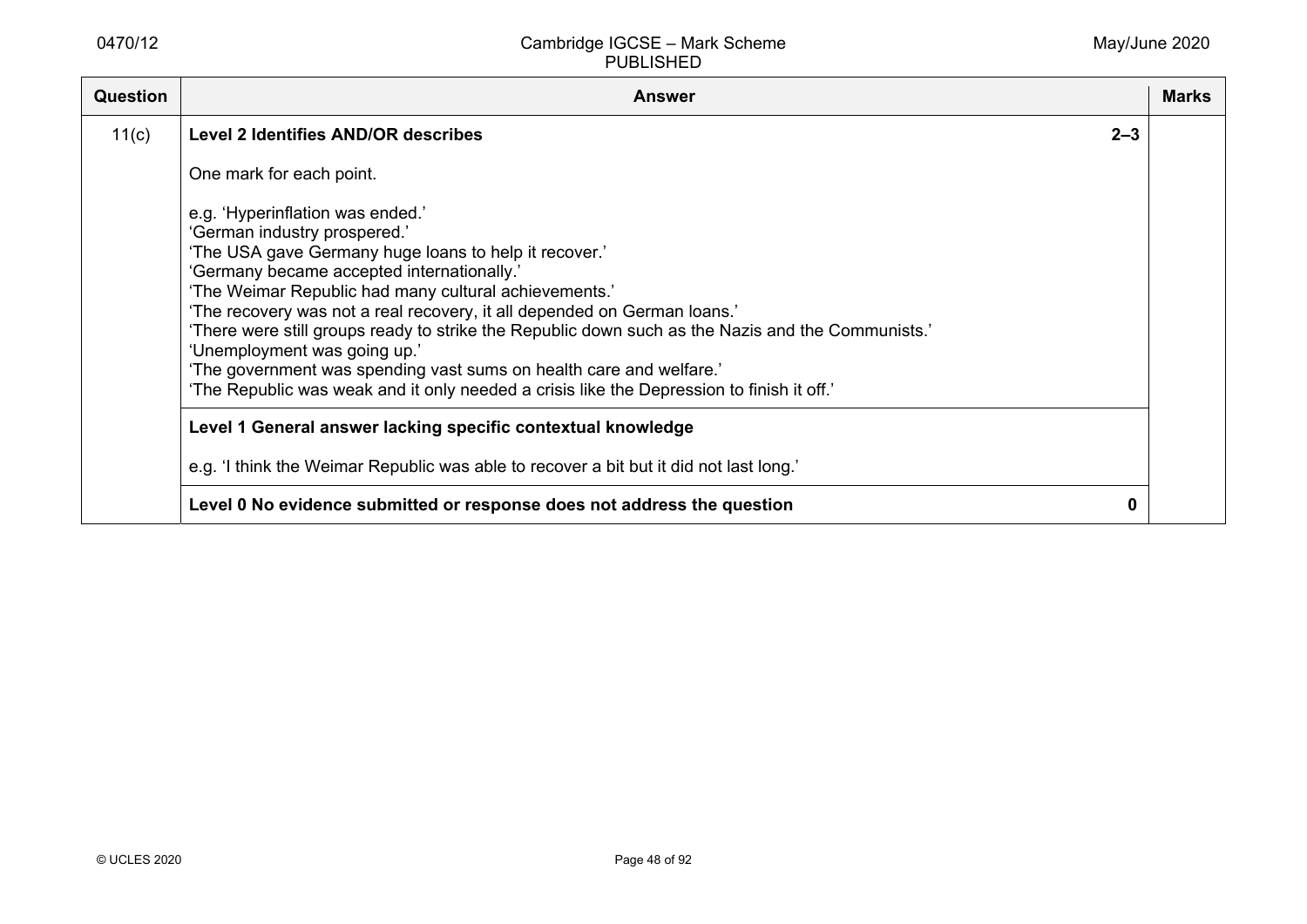| Question | <b>Answer</b>                                                                                                                                                                                                                                                                                                                                                                                                                                                             |         | <b>Marks</b> |
|----------|---------------------------------------------------------------------------------------------------------------------------------------------------------------------------------------------------------------------------------------------------------------------------------------------------------------------------------------------------------------------------------------------------------------------------------------------------------------------------|---------|--------------|
| 12(a)    | Describe the activities of the 'Swing' movement.                                                                                                                                                                                                                                                                                                                                                                                                                          |         |              |
|          | Level 1 One mark for each relevant point; additional mark for supporting detail                                                                                                                                                                                                                                                                                                                                                                                           | $1 - 4$ |              |
|          | e.g. 'They listened to jazz and swing music.'<br>'They danced in clubs and rented halls.'<br>'They wore clothes and fashion that had British and American influences.'<br>'Their clothing and love of music represented a rebellion against Nazi values and against the Hitler Youth.'<br>'The young women wore their hair down and used make-up.'<br>'They set up Swing Clubs.'<br>'They distributed anti-Nazi propaganda.'<br>'They developed songs to mock the Nazis.' |         |              |
|          | Level 0 No evidence submitted or response does not address the question                                                                                                                                                                                                                                                                                                                                                                                                   | 0       |              |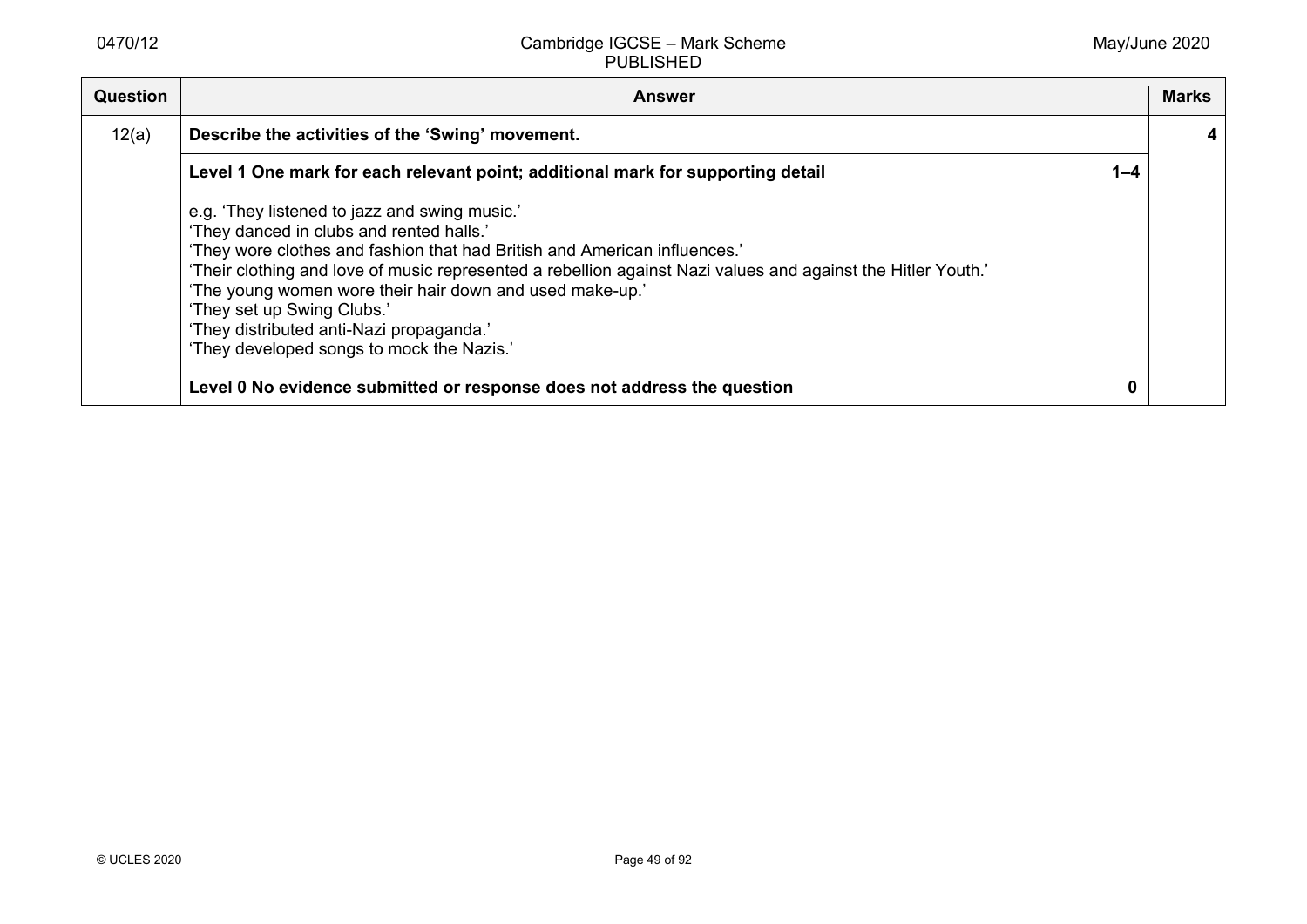| Question | <b>Answer</b>                                                                                                                                                                                                                                                                                                                                                                                                                                                                                                       | <b>Marks</b> |
|----------|---------------------------------------------------------------------------------------------------------------------------------------------------------------------------------------------------------------------------------------------------------------------------------------------------------------------------------------------------------------------------------------------------------------------------------------------------------------------------------------------------------------------|--------------|
| 12(b)    | Why did the Nazis change their economic policies during the war years?                                                                                                                                                                                                                                                                                                                                                                                                                                              | 6            |
|          | <b>Level 4 Explains TWO reasons</b><br>6                                                                                                                                                                                                                                                                                                                                                                                                                                                                            |              |
|          | <b>Level 3 Explains ONE reason</b><br>$4 - 5$                                                                                                                                                                                                                                                                                                                                                                                                                                                                       |              |
|          | (Four marks for one explanation, five marks for full explanation)                                                                                                                                                                                                                                                                                                                                                                                                                                                   |              |
|          | e.g. 'The Nazis changed their economic policies because as the war progressed they needed to increase military production.<br>Germany had lost a lot of planes in the Battle of Britain. More tanks and ammunition were needed as well. As a result, civilian<br>factories were converted to military use. In 1943 Germany switched to a full war economy under Albert Speer. This meant that<br>nearly all of Germany's economy was dedicated to military production.'                                             |              |
|          | Level 2 Identifies AND / OR describes reasons<br>$2 - 3$                                                                                                                                                                                                                                                                                                                                                                                                                                                            |              |
|          | (One mark for each identification/description)                                                                                                                                                                                                                                                                                                                                                                                                                                                                      |              |
|          | e.g. 'To produce weapons and armaments for the war.'<br>'Slave labour camps were set up to produce armaments for the war.'<br>'Attempts at autarky were intensified.'<br>'The British blockade meant they needed to produce more goods for themselves.'<br>'Rationing was introduced in 1939.'<br>'They exploited conquered territories.'<br>'Speer introduced a war economy because of the needs of war.'<br>'Shortages were very serious by 1943, and Speer changed the system and greatly increased production.' |              |
|          | Level 1 General answer lacking specific contextual knowledge                                                                                                                                                                                                                                                                                                                                                                                                                                                        |              |
|          | e.g. 'They did this because the war changed everything and so their economic policies had to change.'                                                                                                                                                                                                                                                                                                                                                                                                               |              |
|          | Level 0 No evidence submitted or response does not address the question<br>0                                                                                                                                                                                                                                                                                                                                                                                                                                        |              |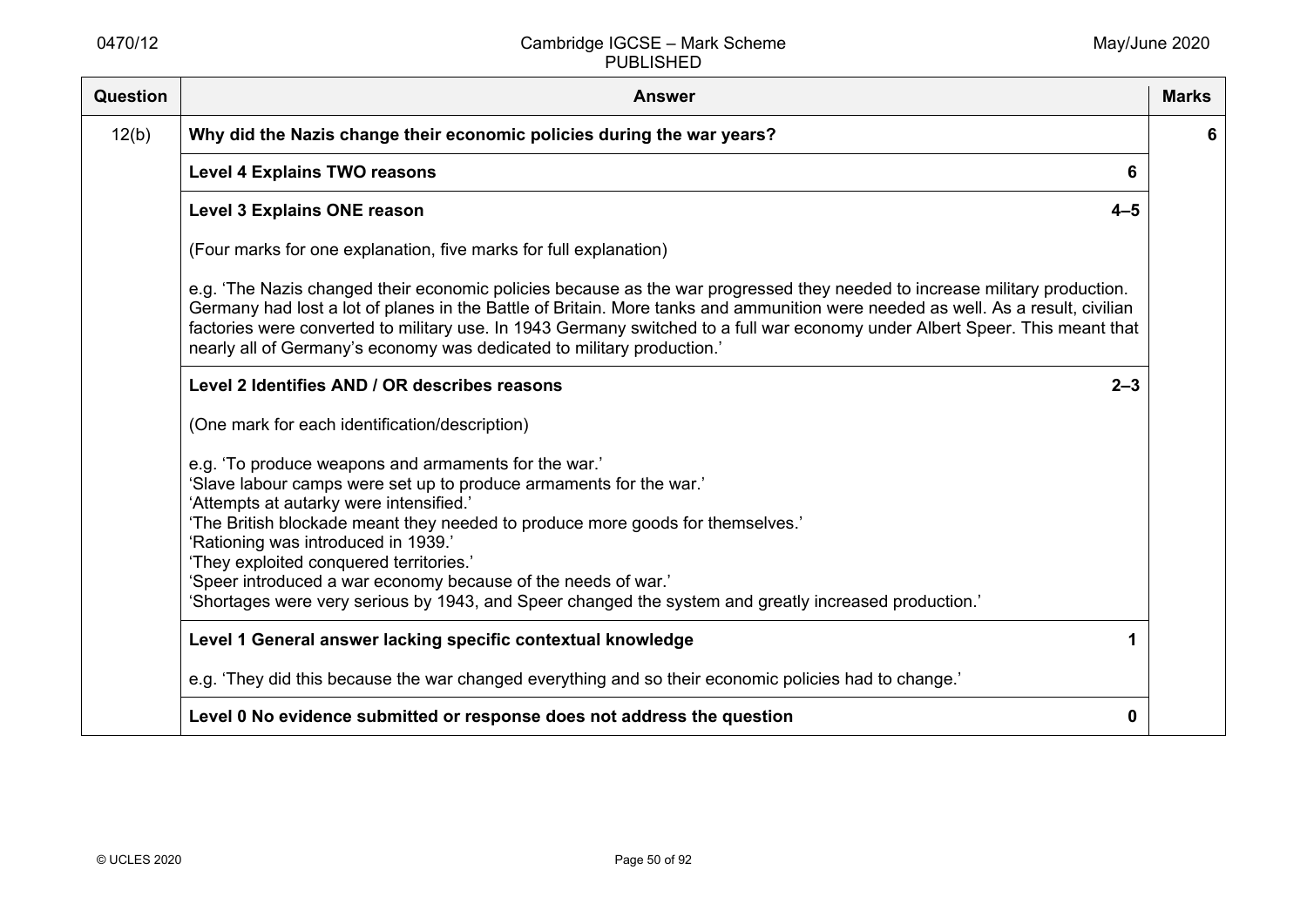| <b>Question</b> | <b>Answer</b>                                                                                                                                                                                                                                                                                                                                                                                                                                                                                                                                                                                                           | <b>Marks</b> |
|-----------------|-------------------------------------------------------------------------------------------------------------------------------------------------------------------------------------------------------------------------------------------------------------------------------------------------------------------------------------------------------------------------------------------------------------------------------------------------------------------------------------------------------------------------------------------------------------------------------------------------------------------------|--------------|
| 12(c)           | 'Nazi policies towards women were unsuccessful.' How far do you agree with this statement? Explain your answer.                                                                                                                                                                                                                                                                                                                                                                                                                                                                                                         | 10           |
|                 | Level 5 Explains with evaluation of 'how far'<br>10                                                                                                                                                                                                                                                                                                                                                                                                                                                                                                                                                                     |              |
|                 | As Level 4 plus evaluation.                                                                                                                                                                                                                                                                                                                                                                                                                                                                                                                                                                                             |              |
|                 | $7 - 9$<br>Level 4 Explanation of both sides                                                                                                                                                                                                                                                                                                                                                                                                                                                                                                                                                                            |              |
|                 | A L4 answer will have a minimum of three explanations (2 on one side; 1 on the other.) This will be worth a mark of 7.<br>Fuller explanation of one issue to be given two marks.<br>An answer which only has one explanation on one side of the argument cannot be awarded more than 8.                                                                                                                                                                                                                                                                                                                                 |              |
|                 | Level 3 One sided explanation OR one explanation of both sides 5 to 6 marks<br>$4 - 6$                                                                                                                                                                                                                                                                                                                                                                                                                                                                                                                                  |              |
|                 | More detailed explanation of one issue to be given two marks.                                                                                                                                                                                                                                                                                                                                                                                                                                                                                                                                                           |              |
|                 | e.g. 'One of Hitler's aims was to increase the birth rate in Germany, to provide Germany with soldiers and workers in the<br>future. Nazi policies tried to overturn the falling birth rate under the Weimar Republic. Financial rewards were given for having<br>lots of children, and Nazi propaganda emphasised that the proper role of women was as mothers and homebuilders. The<br>German Maiden's League was used to indoctrinate girls in these ideas. The policies did work to an extent. Many women left<br>their jobs and looked after their homes and families, and the birth rate did go up in the 1930s.' |              |
|                 | <b>OR</b>                                                                                                                                                                                                                                                                                                                                                                                                                                                                                                                                                                                                               |              |
|                 | e.g. 'Nazis policies towards women did not really work. This is because there were basic contradictions in the policies. The<br>Nazis wanted women to stay at home and have children. At the same time, they wanted the economy to grow. Especially<br>during the war, Women were needed to work in factories. The number of women in jobs actually went up in the 1930s.<br>Despite this by 1936 Germany had a shortage of workers. The situation got worse during the war when the Nazis had to allow<br>many women to go back to work even. This went against what the Nazi's believed to be best for Germany.'      |              |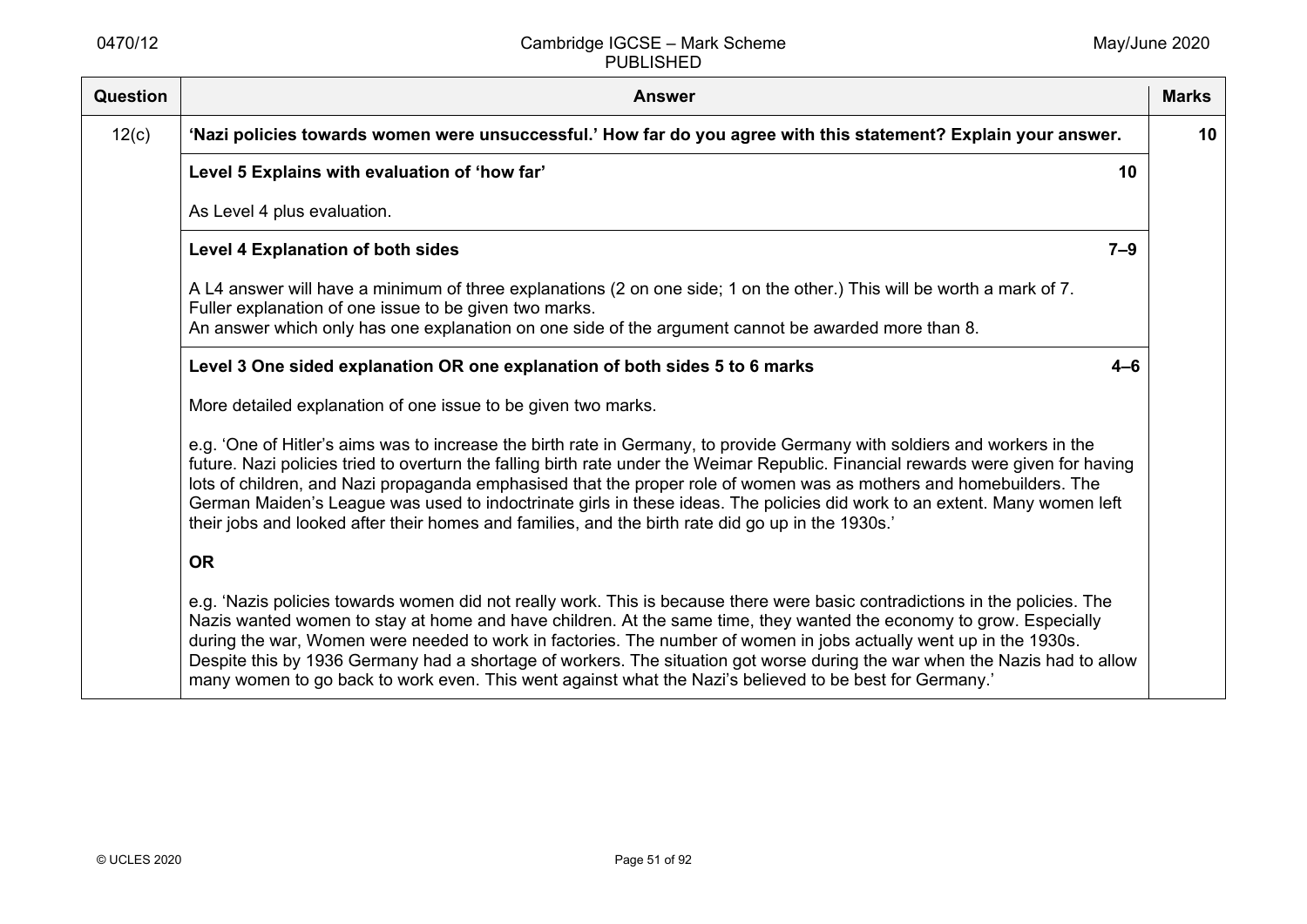| <b>Question</b> | <b>Answer</b>                                                                                                                                                                                                                                                                                                                                                                                                                                                                                                                                           | Marks |
|-----------------|---------------------------------------------------------------------------------------------------------------------------------------------------------------------------------------------------------------------------------------------------------------------------------------------------------------------------------------------------------------------------------------------------------------------------------------------------------------------------------------------------------------------------------------------------------|-------|
| 12(c)           | <b>Level 2 Identifies AND/OR describes</b><br>$2 - 3$                                                                                                                                                                                                                                                                                                                                                                                                                                                                                                   |       |
|                 | One mark for each point.                                                                                                                                                                                                                                                                                                                                                                                                                                                                                                                                |       |
|                 | e.g. 'The birth rate went up between 1933 and 1939.'<br>'Births outside marriage were encouraged.'<br>'Many women followed the propaganda ideas to stay at home and have lots of children.'<br>'Women were sacked from government jobs when the Nazis came to power.'<br>'In 1939 the Nazis had to introduce compulsory agricultural labour service for unmarried women under 25.'<br>'The number of women in jobs increased in the 1930s.'<br>'During the war the number of women in work went up.'<br>'The birth rate started to decline after 1939.' |       |
|                 | Level 1 General answer lacking specific contextual knowledge                                                                                                                                                                                                                                                                                                                                                                                                                                                                                            |       |
|                 | e.g. 'Nazi policies towards women did not really work because they were not thought out properly.'                                                                                                                                                                                                                                                                                                                                                                                                                                                      |       |
|                 | Level 0 No evidence submitted or response does not address the question<br>0                                                                                                                                                                                                                                                                                                                                                                                                                                                                            |       |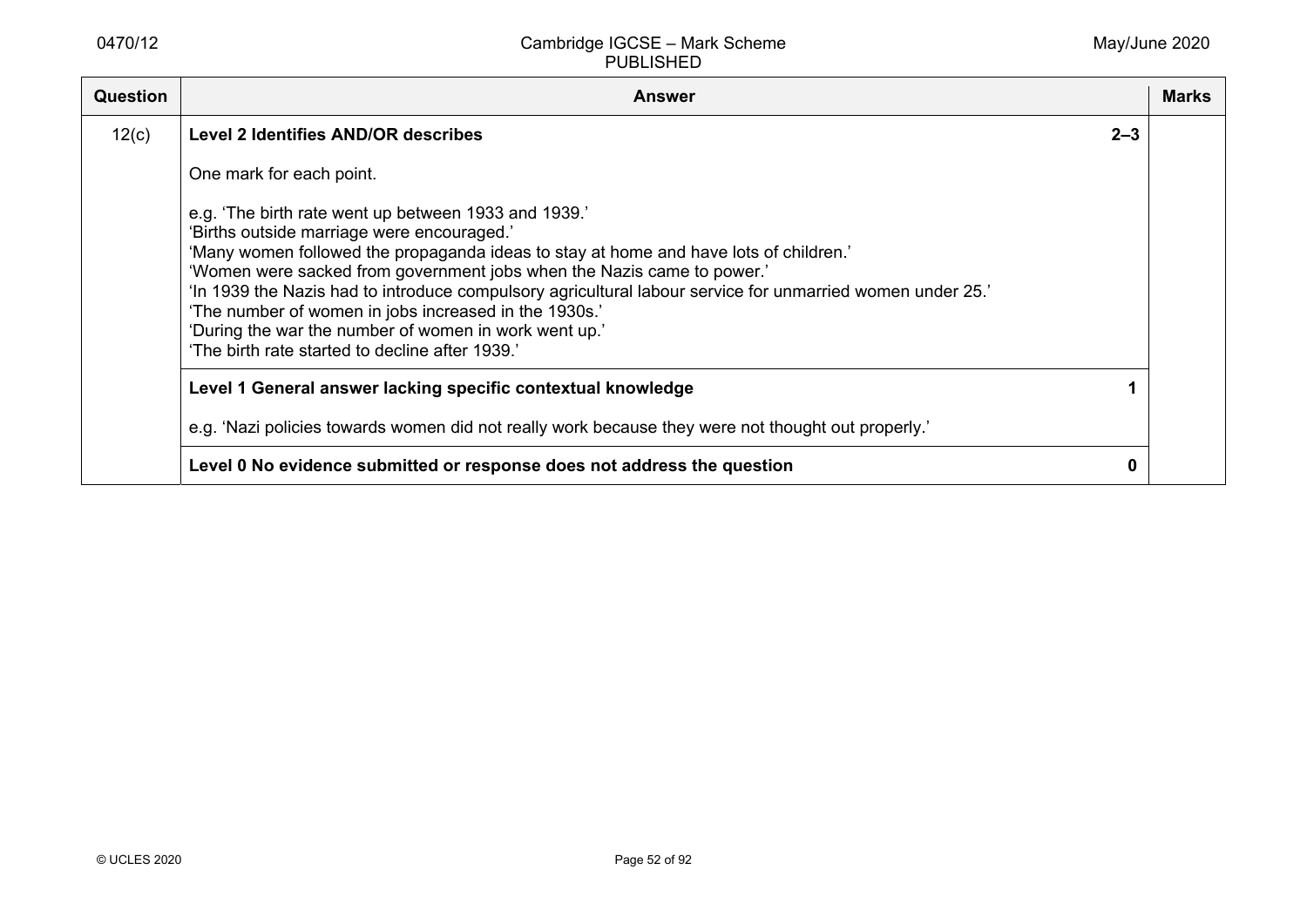| Question | <b>Answer</b>                                                                                                                                                                                                                                                                                                                                                                                                 |         | <b>Marks</b> |
|----------|---------------------------------------------------------------------------------------------------------------------------------------------------------------------------------------------------------------------------------------------------------------------------------------------------------------------------------------------------------------------------------------------------------------|---------|--------------|
| 13(a)    | Describe the actions of the Bolsheviks in Petrograd during 7-8 November 1917.                                                                                                                                                                                                                                                                                                                                 |         |              |
|          | Level 1 One mark for each relevant point; additional mark for supporting detail                                                                                                                                                                                                                                                                                                                               | $1 - 4$ |              |
|          | e.g. 'Bolsheviks took control of post offices, bridges and the State Bank.'<br>'They took control of most of Petrograd.'<br>'They stormed the Winter Palace and arrested the ministers of the Provisional Government.'<br>'Abolition of private property and redistribution of land to the peasants was announced.'<br>'Withdrawal from the war was announced.'<br>'Censorship of newspapers was introduced.' |         |              |
|          | Level 0 No evidence submitted or response does not address the question                                                                                                                                                                                                                                                                                                                                       |         |              |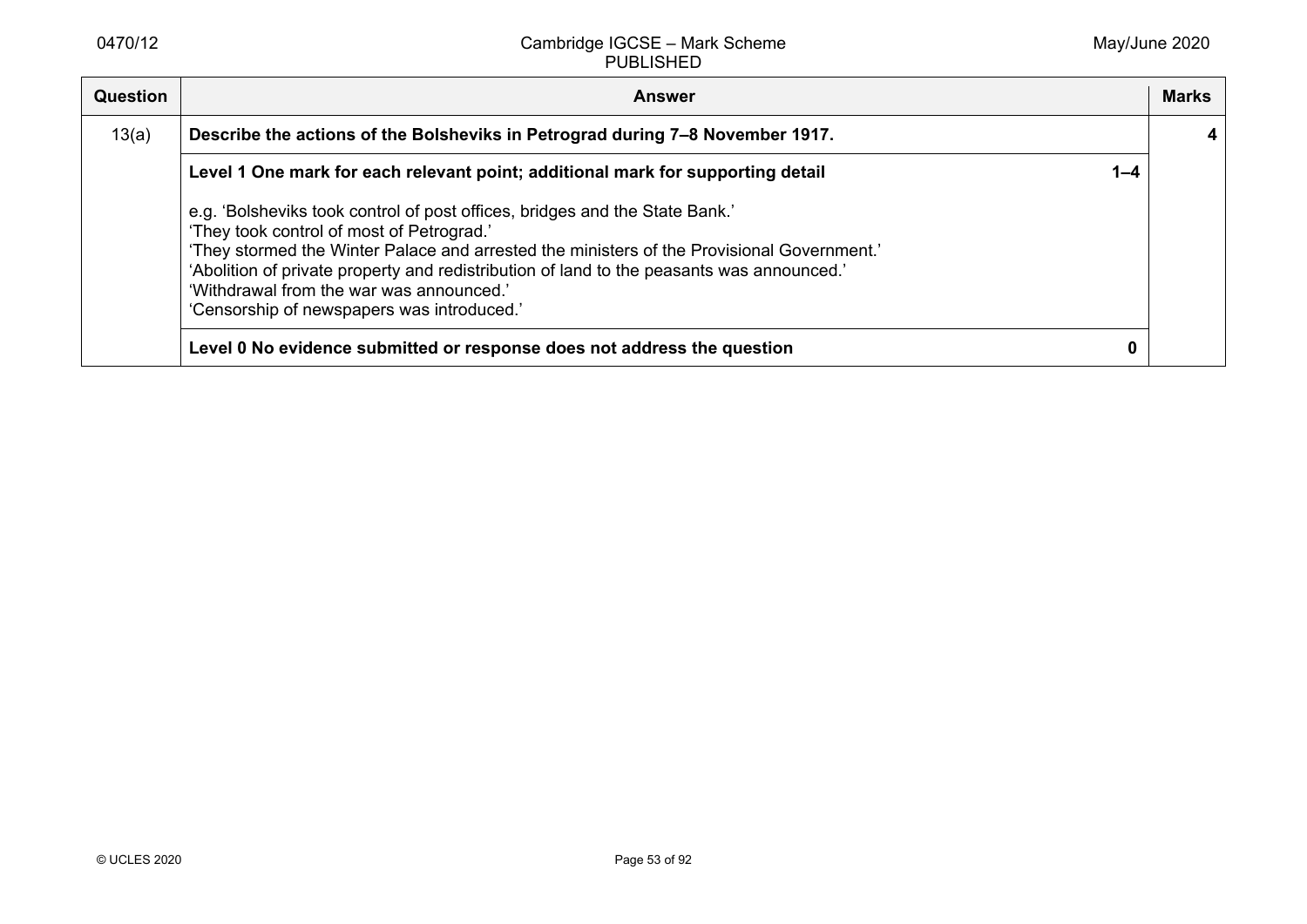| Question | <b>Answer</b>                                                                                                                                                                                                                                                                                                                                                                                                                                                                                                | <b>Marks</b> |
|----------|--------------------------------------------------------------------------------------------------------------------------------------------------------------------------------------------------------------------------------------------------------------------------------------------------------------------------------------------------------------------------------------------------------------------------------------------------------------------------------------------------------------|--------------|
| 13(b)    | Why were there disagreements between the Provisional Government and the Petrograd Soviet?                                                                                                                                                                                                                                                                                                                                                                                                                    | 6            |
|          | <b>Level 4 Explains TWO reasons</b><br>6                                                                                                                                                                                                                                                                                                                                                                                                                                                                     |              |
|          | $4 - 5$<br><b>Level 3 Explains ONE reason</b>                                                                                                                                                                                                                                                                                                                                                                                                                                                                |              |
|          | (Four marks for one explanation, five marks for full explanation)                                                                                                                                                                                                                                                                                                                                                                                                                                            |              |
|          | e.g. 'I think the main reason for the disagreements was the war. The Provisional Government declared that Russia would stay<br>in the war until Germany was defeated. This was very unpopular with the Petrograd Soviet. The Socialists and Mensheviks in<br>the Soviet wanted peace because conditions in Russia were dreadful. They wanted to reform the country and this could not<br>be done whilst Russia was fighting in a war.'                                                                       |              |
|          | Level 2 Identifies AND / OR describes reasons<br>$2 - 3$                                                                                                                                                                                                                                                                                                                                                                                                                                                     |              |
|          | (One mark for each identification/description)                                                                                                                                                                                                                                                                                                                                                                                                                                                               |              |
|          | e.g. 'They disagreed over whether to withdraw from the First World War.'<br>'The Provisional Government was made up of middle-class liberals, but the Soviet consisted of socialists and Mensheviks.'<br>'The Soviet wanted to pass reforms that were too radical for the Provisional Government.'<br>'The Provisional Government tried to stop peasants taking over land, but the Soviet supported them.'<br>'The Provisional Government was officially in charge, but the real power lay with the Soviet.' |              |
|          | Level 1 General answer lacking specific contextual knowledge                                                                                                                                                                                                                                                                                                                                                                                                                                                 |              |
|          | e.g. 'There were disagreements because they wanted different things and had different aims.'                                                                                                                                                                                                                                                                                                                                                                                                                 |              |
|          | Level 0 No evidence submitted or response does not address the question<br>0                                                                                                                                                                                                                                                                                                                                                                                                                                 |              |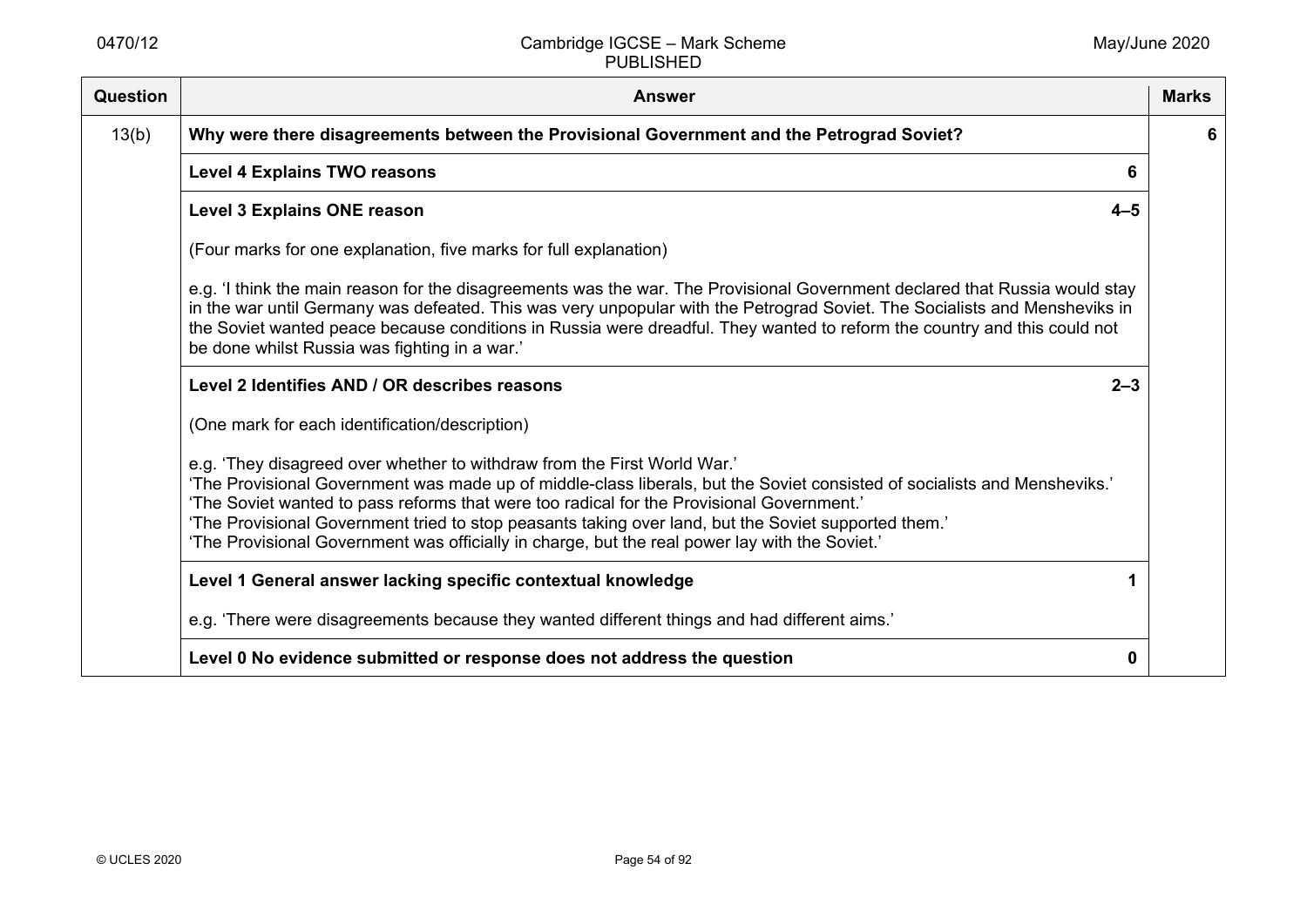| <b>Question</b> | <b>Answer</b>                                                                                                                                                                                                                                                                                                                                                                                                                                                                                                                                                                                                                                                                     | <b>Marks</b> |
|-----------------|-----------------------------------------------------------------------------------------------------------------------------------------------------------------------------------------------------------------------------------------------------------------------------------------------------------------------------------------------------------------------------------------------------------------------------------------------------------------------------------------------------------------------------------------------------------------------------------------------------------------------------------------------------------------------------------|--------------|
| 13(c)           | 'The introduction of the New Economic Policy by Lenin was surprising.' How far do you agree with this statement?<br>Explain your answer.                                                                                                                                                                                                                                                                                                                                                                                                                                                                                                                                          | 10           |
|                 | Level 5 Explains with evaluation of 'how far'<br>10                                                                                                                                                                                                                                                                                                                                                                                                                                                                                                                                                                                                                               |              |
|                 | As Level 4 plus evaluation.                                                                                                                                                                                                                                                                                                                                                                                                                                                                                                                                                                                                                                                       |              |
|                 | <b>Level 4 Explanation of both sides</b><br>$7 - 9$                                                                                                                                                                                                                                                                                                                                                                                                                                                                                                                                                                                                                               |              |
|                 | A L4 answer will have a minimum of three explanations (2 on one side; 1 on the other.) This will be worth a mark of 7.<br>Fuller explanation of one issue to be given two marks.<br>An answer which only has one explanation on one side of the argument cannot be awarded more than 8.                                                                                                                                                                                                                                                                                                                                                                                           |              |
|                 | Level 3 One sided explanation OR one explanation of both sides 5 to 6 marks<br>$4 - 6$                                                                                                                                                                                                                                                                                                                                                                                                                                                                                                                                                                                            |              |
|                 | More detailed explanation of one issue to be given two marks.                                                                                                                                                                                                                                                                                                                                                                                                                                                                                                                                                                                                                     |              |
|                 | e.g. 'I am not surprised that Lenin introduced the New Economic Policy. His previous policy of War Communism had achieved<br>its aim of helping the Bolsheviks win the Civil War. As a result, War Communism was not needed anymore. War Communism<br>also caused enormous hardships. There was a lot of opposition to War Communism. There were food shortages and millions<br>of people died in a famine in 1921. The NEP was designed to try and put the situation right. It introduced elements of<br>capitalism such as peasants selling their surplus grain for profit. Some factories went back into private ownership. The policy<br>worked and food production went up.' |              |
|                 | <b>OR</b>                                                                                                                                                                                                                                                                                                                                                                                                                                                                                                                                                                                                                                                                         |              |
|                 | e.g. 'It was very surprising. The NEP involved capitalist ideas like peasants selling their surplus produce for profit. This is what<br>the Bolsheviks were trying to get away from. They believed in state ownership and everything being produced for the state.<br>They believed that individual people should not make enormous profits and get rich at the expense of everyone else. Many<br>Bolsheviks were horrified at what Lenin was doing. This makes his policy a great surprise.'                                                                                                                                                                                     |              |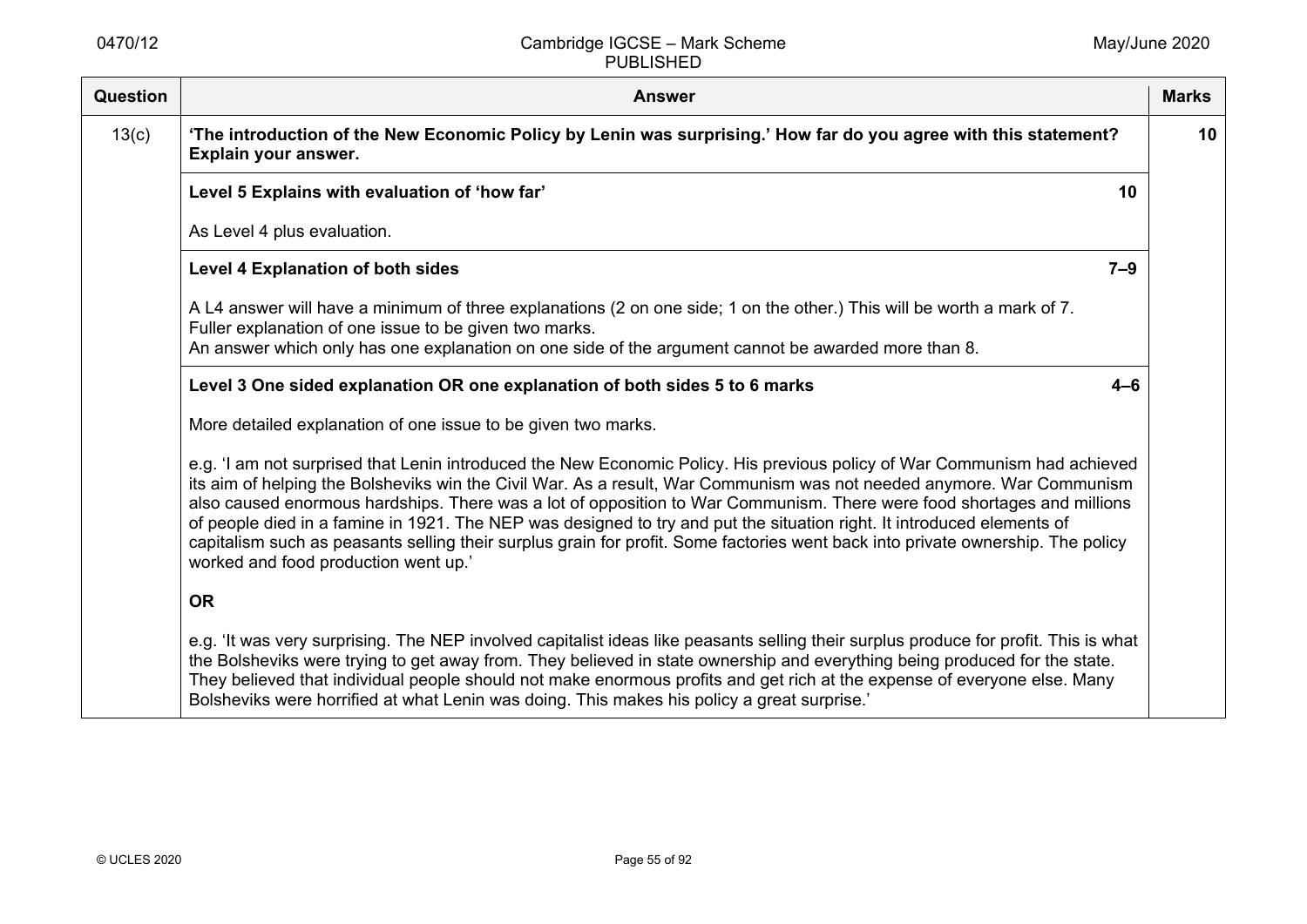| <b>Question</b> | <b>Answer</b>                                                                                                                                                                                                                                                                                                                                                                                                                                                                                                                                                                                                                                                                          |         | <b>Marks</b> |
|-----------------|----------------------------------------------------------------------------------------------------------------------------------------------------------------------------------------------------------------------------------------------------------------------------------------------------------------------------------------------------------------------------------------------------------------------------------------------------------------------------------------------------------------------------------------------------------------------------------------------------------------------------------------------------------------------------------------|---------|--------------|
| 13(c)           | <b>Level 2 Identifies AND/OR describes</b>                                                                                                                                                                                                                                                                                                                                                                                                                                                                                                                                                                                                                                             | $2 - 3$ |              |
|                 | One mark for each point.                                                                                                                                                                                                                                                                                                                                                                                                                                                                                                                                                                                                                                                               |         |              |
|                 | e.g. 'It was introduced because of the famine.'<br>'It was introduced because War Communism led to food shortages.'<br>'Lenin introduced it because of the Kronstadt revolt.'<br>'There was trouble all over Russia with peasants rebelling over their grain being taken from them.'<br>'The Bolsheviks had won the Civil War and so War Communism was no longer needed.'<br>'It led to an increase in food production.'<br>'It involved a return to capitalism.'<br>'It was seen as a betrayal by some Bolsheviks.'<br>'It let people make profits for themselves.'<br>'It led to the emergence of 'NEPmen' who were businessmen that made profits because of NEP during the period.' |         |              |
|                 | Level 1 General answer lacking specific contextual knowledge                                                                                                                                                                                                                                                                                                                                                                                                                                                                                                                                                                                                                           |         |              |
|                 | e.g. 'It wasn't surprising as it needed to be introduced.'                                                                                                                                                                                                                                                                                                                                                                                                                                                                                                                                                                                                                             |         |              |
|                 | Level 0 No evidence submitted or response does not address the question                                                                                                                                                                                                                                                                                                                                                                                                                                                                                                                                                                                                                | 0       |              |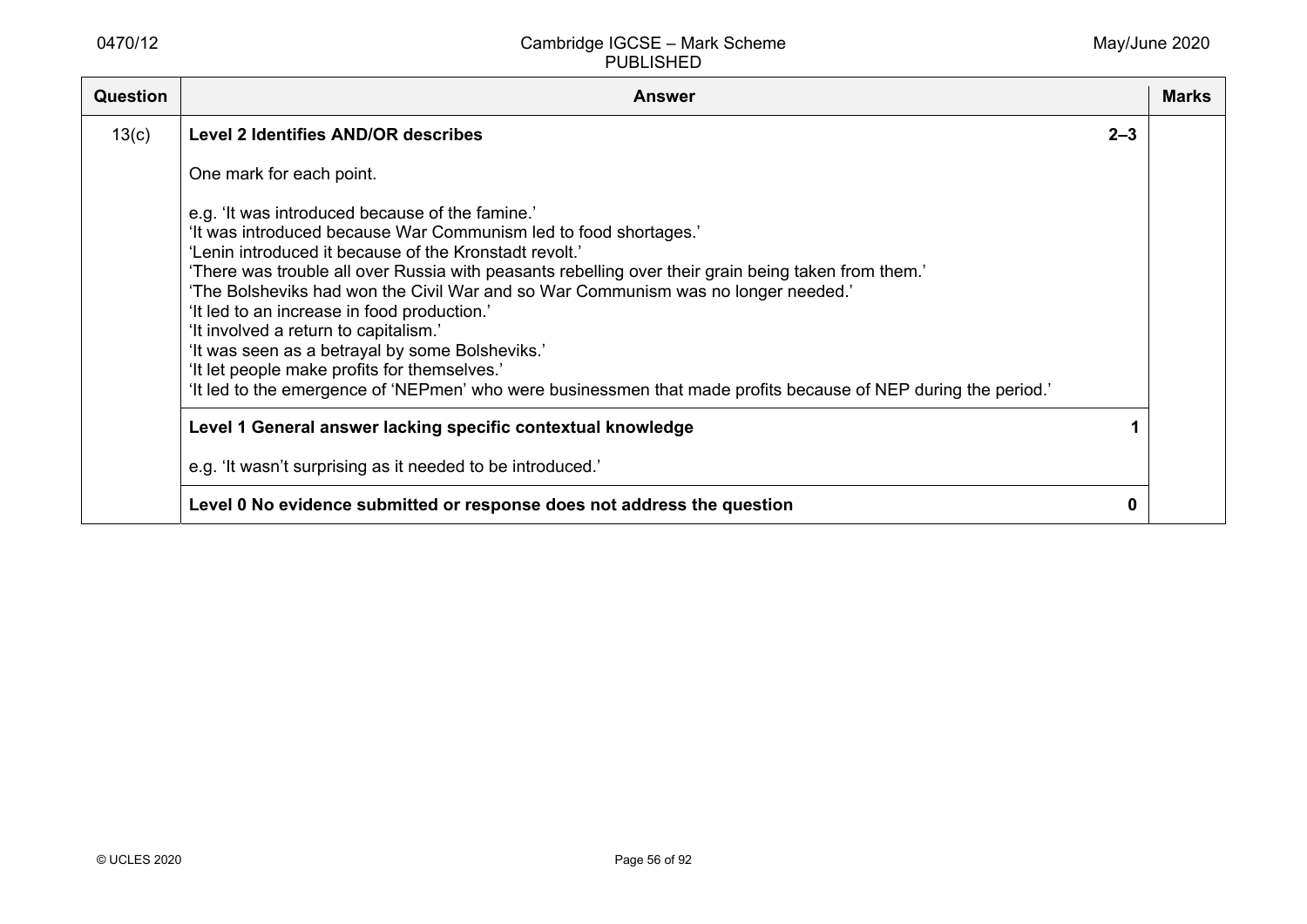| <b>Question</b> | <b>Answer</b>                                                                                                                                                                                                                                                                                                                                                                                        |         | <b>Marks</b> |
|-----------------|------------------------------------------------------------------------------------------------------------------------------------------------------------------------------------------------------------------------------------------------------------------------------------------------------------------------------------------------------------------------------------------------------|---------|--------------|
| 14(a)           | Describe what happened at Stalin's 'show trials'.                                                                                                                                                                                                                                                                                                                                                    |         | 4            |
|                 | Level 1 One mark for each relevant point; additional mark for supporting detail                                                                                                                                                                                                                                                                                                                      | $1 - 4$ |              |
|                 | e.g. 'Leading communists were made to confess to being traitors to the state and they were sentenced to death or sent to<br>labour camps.'<br>'They confessed to the crimes because they were tortured or their families were threatened.'<br>'Stalin's opponents were removed.'<br>'The Soviet army was purged of its leaders.'<br>'Leaders like Bukharin and Kamenev confessed to being traitors.' |         |              |
|                 | Level 0 No evidence submitted or response does not address the question                                                                                                                                                                                                                                                                                                                              |         |              |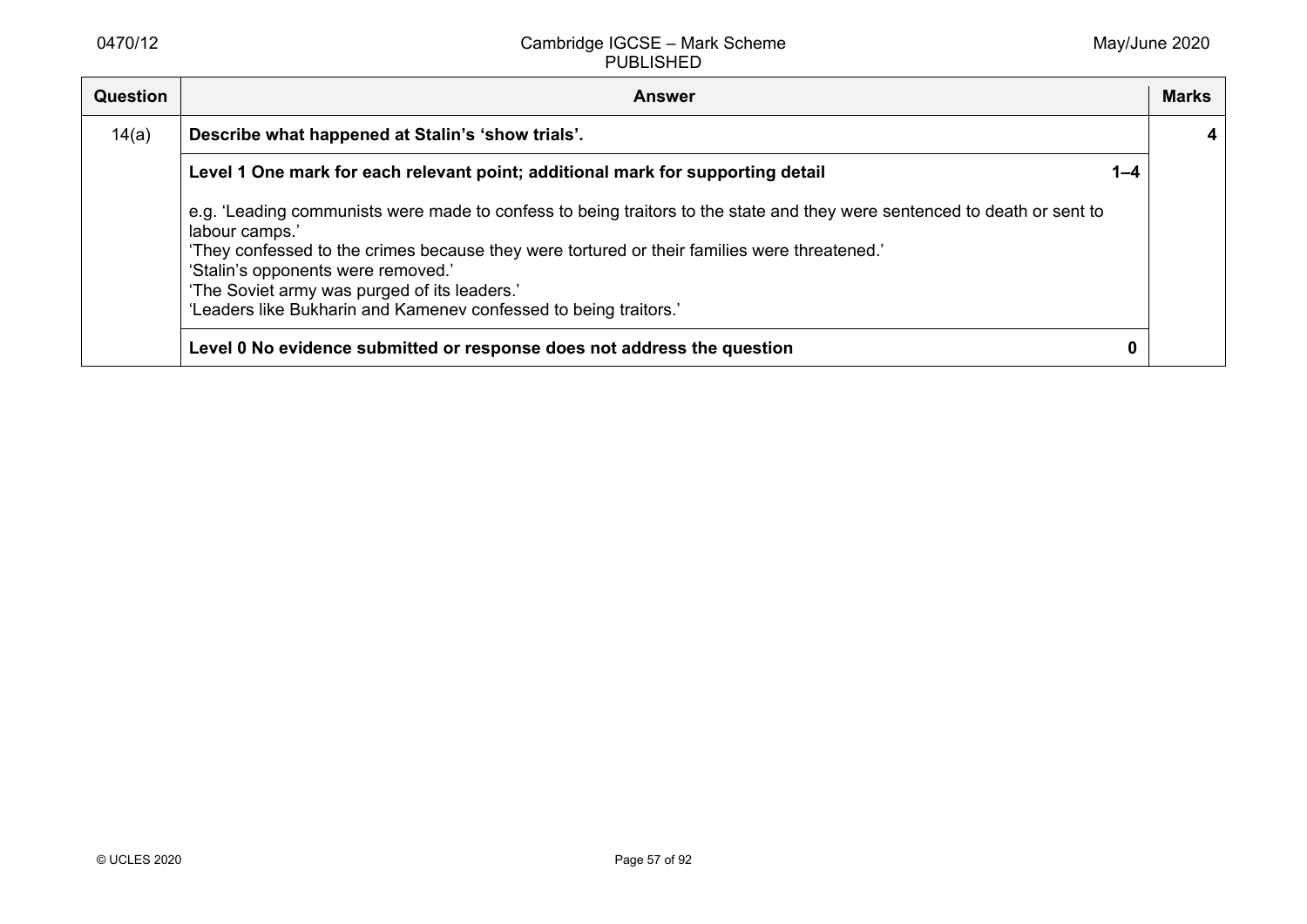| Question | <b>Answer</b>                                                                                                                                                                                                                                                                                                                                                                                                                                                                                                                                 | <b>Marks</b> |
|----------|-----------------------------------------------------------------------------------------------------------------------------------------------------------------------------------------------------------------------------------------------------------------------------------------------------------------------------------------------------------------------------------------------------------------------------------------------------------------------------------------------------------------------------------------------|--------------|
| 14(b)    | Why did it surprise many people when Stalin emerged as the new leader of the Soviet Union?                                                                                                                                                                                                                                                                                                                                                                                                                                                    | 6            |
|          | <b>Level 4 Explains TWO reasons</b><br>6                                                                                                                                                                                                                                                                                                                                                                                                                                                                                                      |              |
|          | <b>Level 3 Explains ONE reason</b><br>$4 - 5$                                                                                                                                                                                                                                                                                                                                                                                                                                                                                                 |              |
|          | (Four marks for one explanation, five marks for full explanation)                                                                                                                                                                                                                                                                                                                                                                                                                                                                             |              |
|          | e.g. 'It was a surprise when Stalin emerged as the leader, as Trotsky was a more prominent member of the Bolsheviks. To<br>many people, Trotsky seemed like the natural successor to Lenin. Trotsky was a brilliant speaker, and had led the Red Army<br>to victory over the Whites in the Civil War. Stalin, on the other hand, was much less well known, and a relatively minor<br>position in the Party. This difference between the two made it surprising that Trotsky did not become the new leader as he<br>seemed an obvious choice.' |              |
|          | Level 2 Identifies AND / OR describes reasons<br>$2 - 3$                                                                                                                                                                                                                                                                                                                                                                                                                                                                                      |              |
|          | (One mark for each identification/description)                                                                                                                                                                                                                                                                                                                                                                                                                                                                                                |              |
|          | e.g. 'Trotsky had been an important person in both the Bolshevik Revolution and the Civil War.'<br>'Trotsky was a brilliant speaker and political thinker.'<br>'Kamenev and Zinoviev were also leading Bolsheviks who could have become leader.'<br>'Lenin stated in his Testament that he did not want Stalin to succeed him.'<br>'Stalin was regarded as rather mediocre with no special talents.'                                                                                                                                          |              |
|          | Level 1 General answer lacking specific contextual knowledge                                                                                                                                                                                                                                                                                                                                                                                                                                                                                  |              |
|          | e.g. 'This was because there were other people who were more likely to become leader.                                                                                                                                                                                                                                                                                                                                                                                                                                                         |              |
|          | Level 0 No evidence submitted or response does not address the question<br>0                                                                                                                                                                                                                                                                                                                                                                                                                                                                  |              |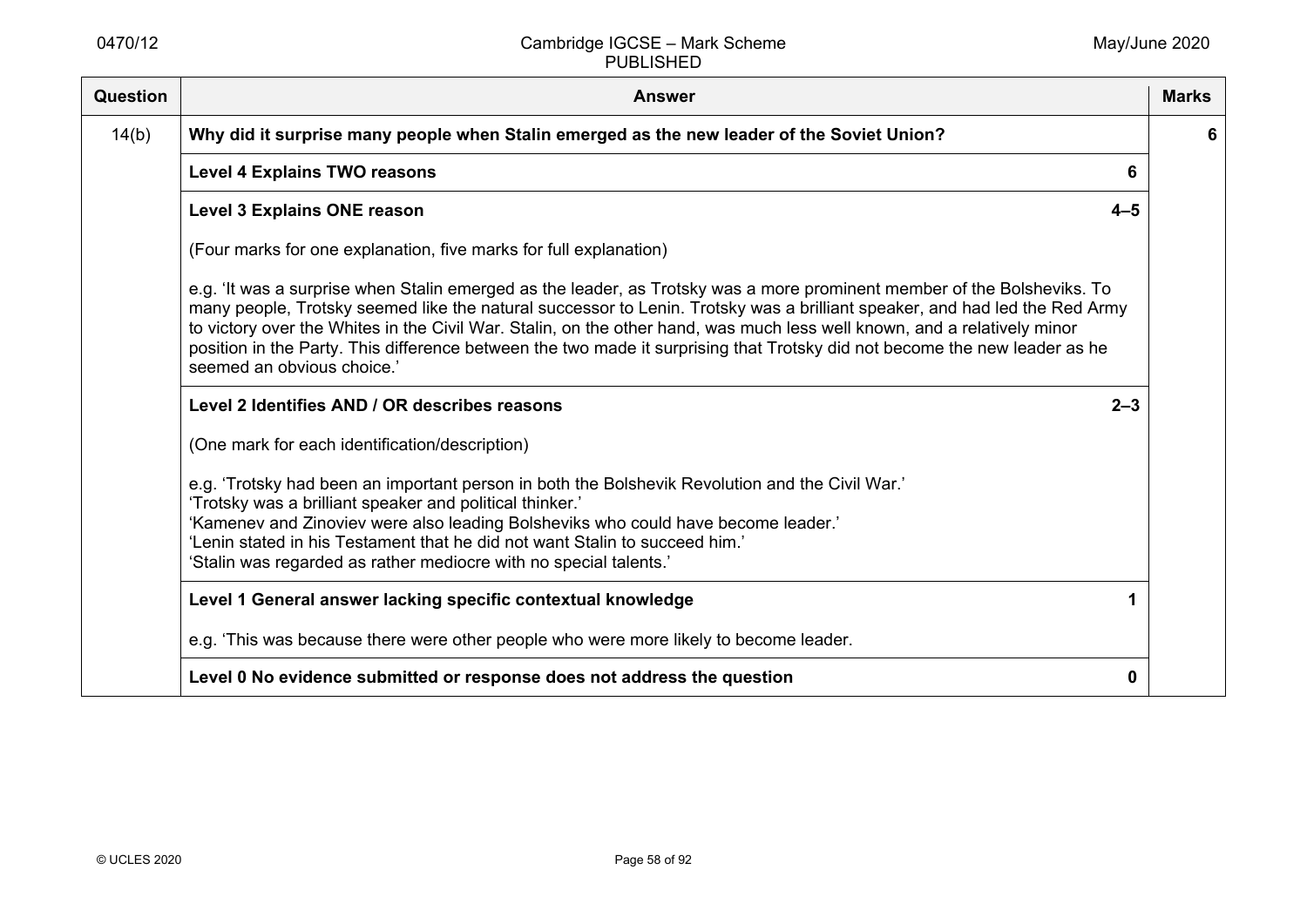| <b>Question</b> | <b>Answer</b>                                                                                                                                                                                                                                                                                                                                                                                                                                                                                                                                                                                                                     | <b>Marks</b> |
|-----------------|-----------------------------------------------------------------------------------------------------------------------------------------------------------------------------------------------------------------------------------------------------------------------------------------------------------------------------------------------------------------------------------------------------------------------------------------------------------------------------------------------------------------------------------------------------------------------------------------------------------------------------------|--------------|
| 14(c)           | 'The main reason that Stalin was able to control the Soviet Union was his use of the cult of personality.' How far do<br>you agree with this statement? Explain your answer.                                                                                                                                                                                                                                                                                                                                                                                                                                                      | 10           |
|                 | Level 5 Explains with evaluation of 'how far'<br>10                                                                                                                                                                                                                                                                                                                                                                                                                                                                                                                                                                               |              |
|                 | As Level 4 plus evaluation.                                                                                                                                                                                                                                                                                                                                                                                                                                                                                                                                                                                                       |              |
|                 | <b>Level 4 Explanation of both sides</b><br>$7 - 9$                                                                                                                                                                                                                                                                                                                                                                                                                                                                                                                                                                               |              |
|                 | A L4 answer will have a minimum of three explanations (2 on one side; 1 on the other.) This will be worth a mark of 7.<br>Fuller explanation of one issue to be given two marks.<br>An answer which only has one explanation on one side of the argument cannot be awarded more than 8.                                                                                                                                                                                                                                                                                                                                           |              |
|                 | Level 3 One sided explanation OR one explanation of both sides 5 to 6 marks<br>$4 - 6$                                                                                                                                                                                                                                                                                                                                                                                                                                                                                                                                            |              |
|                 | More detailed explanation of one issue to be given two marks.                                                                                                                                                                                                                                                                                                                                                                                                                                                                                                                                                                     |              |
|                 | e.g. 'I agree that he kept control because of the cult of personality. He could not stay in control just by using terror, so needed<br>the Russian people to respect and even love him. This was achieved through propaganda. History was rewritten to make<br>Stalin the hero of the Revolution. Posters, statues and photographs flooded the country so that Stalin appeared everywhere in<br>a heroic pose. Music and poems were created to praise Stalin. Many towns held regular processions to celebrate Stalin. It<br>was all this propaganda that made people loyal to Stalin, allowing him to control the Soviet Union.' |              |
|                 | <b>OR</b>                                                                                                                                                                                                                                                                                                                                                                                                                                                                                                                                                                                                                         |              |
|                 | e.g. 'I disagree with this. He controlled the country through terror. In the purges in the 1930s he removed anyone he thought<br>might be a threat to him. This included leading communists like Zinoviev, army officers, teachers, scientists and even ordinary<br>workers. Millions of people were sent to the labour camps. This created an atmosphere in the country where people knew that<br>they needed to agree with everything Stalin did if they wanted to survive. It is often called the Great Terror and people were<br>so frightened that Stalin was able to make his control complete.'                            |              |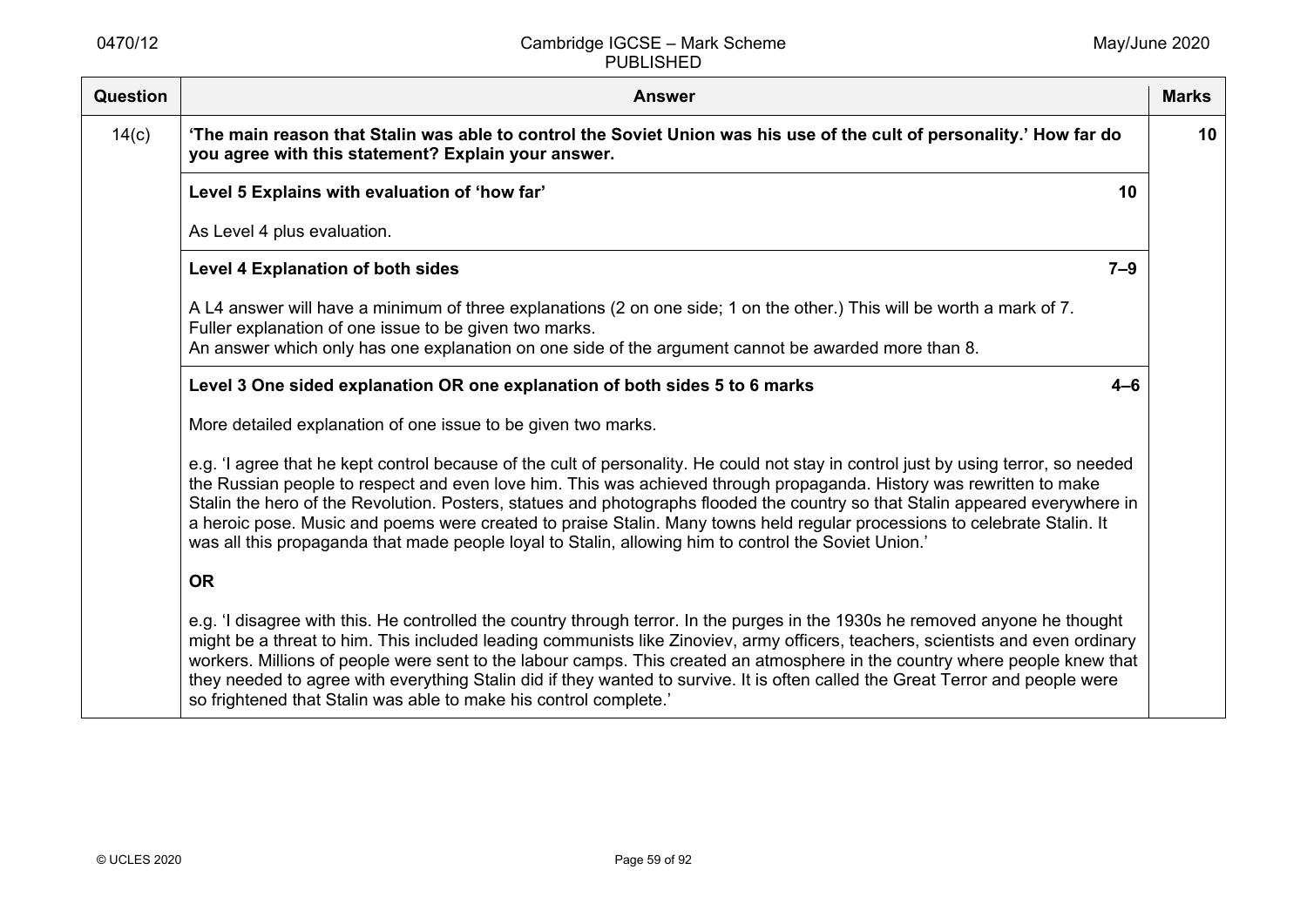| <b>Question</b> | <b>Answer</b>                                                                                                                                                                                                                                                                                                                                                                                                                                                        |         | <b>Marks</b> |
|-----------------|----------------------------------------------------------------------------------------------------------------------------------------------------------------------------------------------------------------------------------------------------------------------------------------------------------------------------------------------------------------------------------------------------------------------------------------------------------------------|---------|--------------|
| 14(c)           | <b>Level 2 Identifies AND/OR describes</b>                                                                                                                                                                                                                                                                                                                                                                                                                           | $2 - 3$ |              |
|                 | One mark for each point.                                                                                                                                                                                                                                                                                                                                                                                                                                             |         |              |
|                 | e.g. 'He controlled the Soviet Union through terror during the purges.'<br>'He destroyed any chance of opposition by sending millions of people to labour camps.'<br>'He got rid of anyone who might be a threat to him.'<br>'Propaganda was used to make people love him as a great figure.'<br>'He was shown in poster and photographs to be responsible for all the Soviet Union's achievements.'<br>'The arts were used to show him as a great and lovable man.' |         |              |
|                 | Level 1 General answer lacking specific contextual knowledge                                                                                                                                                                                                                                                                                                                                                                                                         |         |              |
|                 | e.g. 'The purges were very important to Stalin and helped him keep power."                                                                                                                                                                                                                                                                                                                                                                                           |         |              |
|                 | Level 0 No evidence submitted or response does not address the question                                                                                                                                                                                                                                                                                                                                                                                              |         |              |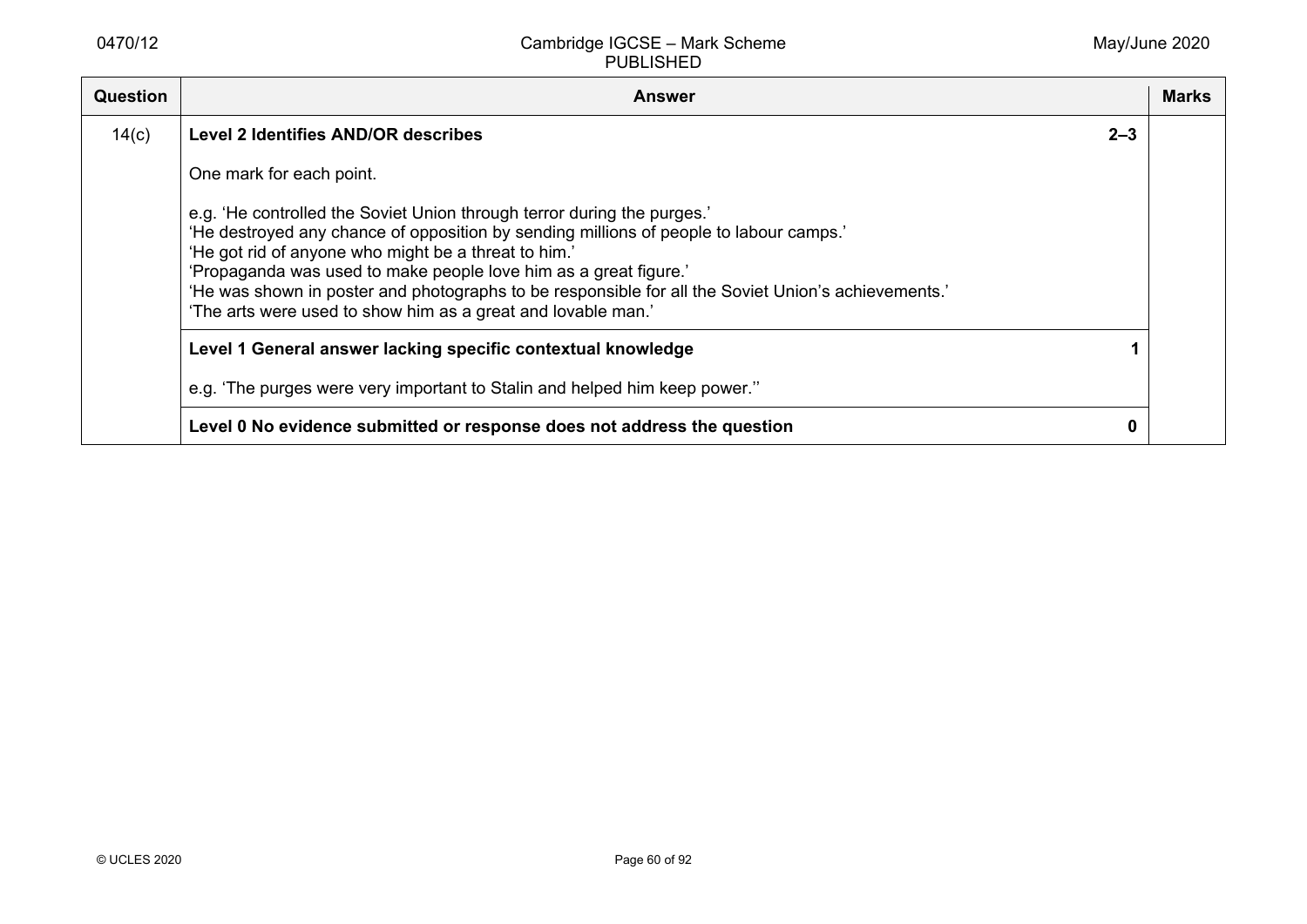| <b>Question</b> | <b>Answer</b>                                                                                                                                                                                                                                                                                                                                                                                                                                                         |         | <b>Marks</b> |
|-----------------|-----------------------------------------------------------------------------------------------------------------------------------------------------------------------------------------------------------------------------------------------------------------------------------------------------------------------------------------------------------------------------------------------------------------------------------------------------------------------|---------|--------------|
| 15(a)           | Describe the attractions of the cinema for Americans in the 1920s.                                                                                                                                                                                                                                                                                                                                                                                                    |         |              |
|                 | Level 1 One mark for each relevant point; additional mark for supporting detail                                                                                                                                                                                                                                                                                                                                                                                       | $1 - 4$ |              |
|                 | e.g. 'The cinema produced many films about sex and sex symbols.'<br>'In 1927 the first 'talkie' movie was made.'<br>'People had more leisure time for things like the cinema.'<br>'There were many daring adventure films.'<br>'It was cheap to attend.'<br>'Stars like Charlie Chaplin and Douglas Fairbanks attracted people.'<br>'The films became more polished and realistic.'<br>'Enormous luxurious movie palaces were built to make it a special experience.' |         |              |
|                 | Level 0 No evidence submitted or response does not address the question                                                                                                                                                                                                                                                                                                                                                                                               |         |              |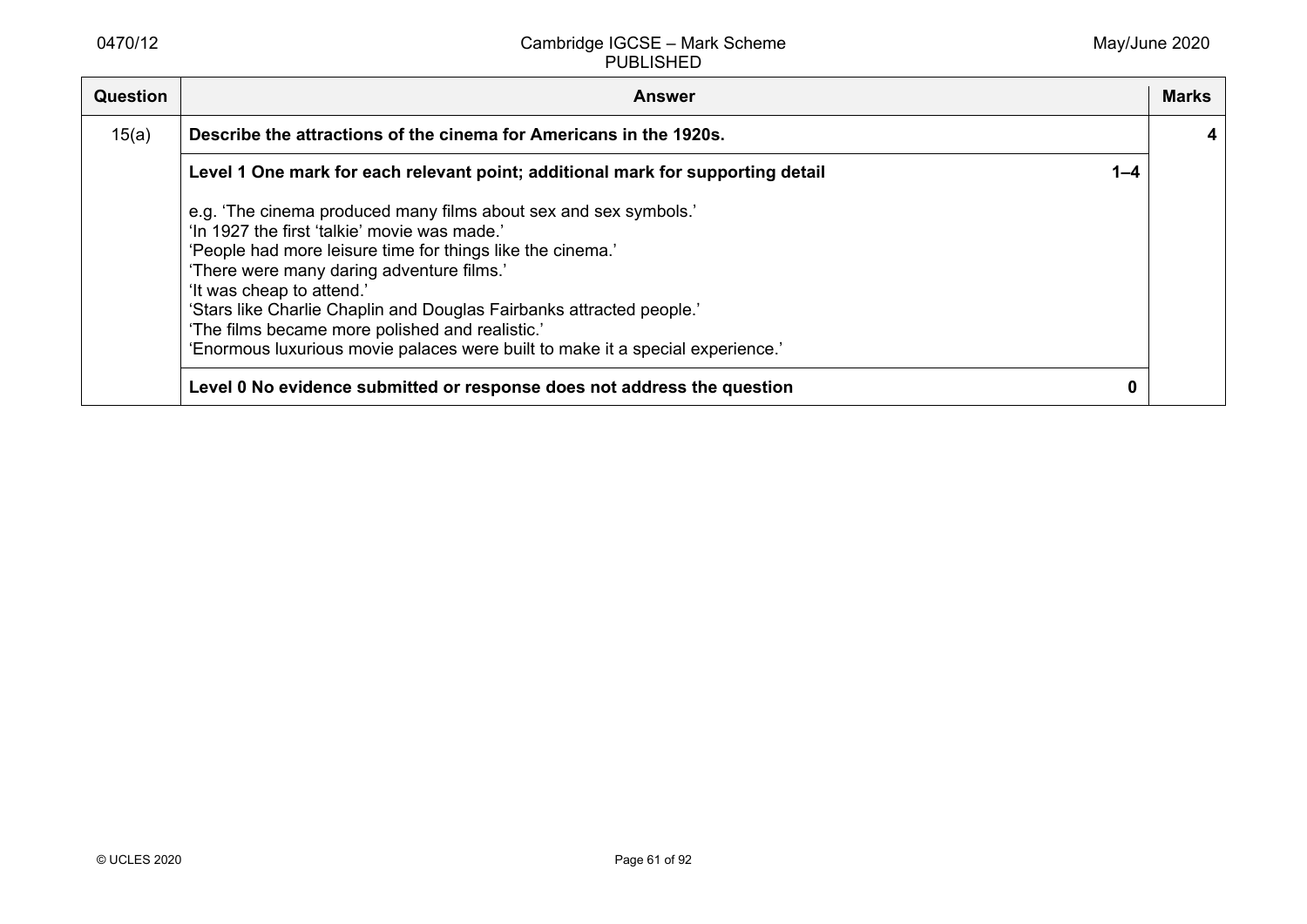| <b>Question</b> | <b>Answer</b>                                                                                                                                                                                                                                                                                                                                                                                                                            | <b>Marks</b> |
|-----------------|------------------------------------------------------------------------------------------------------------------------------------------------------------------------------------------------------------------------------------------------------------------------------------------------------------------------------------------------------------------------------------------------------------------------------------------|--------------|
| 15(b)           | Why were there changes to the roles of women in the 1920s?                                                                                                                                                                                                                                                                                                                                                                               | 6            |
|                 | <b>Level 4 Explains TWO reasons</b><br>6                                                                                                                                                                                                                                                                                                                                                                                                 |              |
|                 | <b>Level 3 Explains ONE reason</b><br>$4 - 5$                                                                                                                                                                                                                                                                                                                                                                                            |              |
|                 | (Four marks for one explanation, five marks for full explanation)                                                                                                                                                                                                                                                                                                                                                                        |              |
|                 | e.g. 'This was mainly due to the effect of new technology that was mass produced. Mass production meant that middle-class<br>women could afford new products. These were products and appliances like the car, vacuum cleaners and washing<br>machines. Inventions like washing machines gave women more free time, and the car meant they were no longer tied to the<br>home. If they had free time and some money they could get out.' |              |
|                 | Level 2 Identifies AND / OR describes reasons<br>$2 - 3$                                                                                                                                                                                                                                                                                                                                                                                 |              |
|                 | (One mark for each identification/description)                                                                                                                                                                                                                                                                                                                                                                                           |              |
|                 | e.g. 'The development of labour-saving devices in the home.'<br>'The car gave them freedom away from the home.'<br>'Some women had worked during the war and after the war they wanted to continue to have jobs.'<br>'New industries provided more jobs for women.'<br>'Advertising persuaded them they needed new things and a new way of life.'<br>'Films, magazines and novels showed women a different kind of life.'                |              |
|                 | Level 1 General answer lacking specific contextual knowledge                                                                                                                                                                                                                                                                                                                                                                             |              |
|                 | e.g. 'This was because women wanted a more exciting life.'                                                                                                                                                                                                                                                                                                                                                                               |              |
|                 | Level 0 No evidence submitted or response does not address the question<br>0                                                                                                                                                                                                                                                                                                                                                             |              |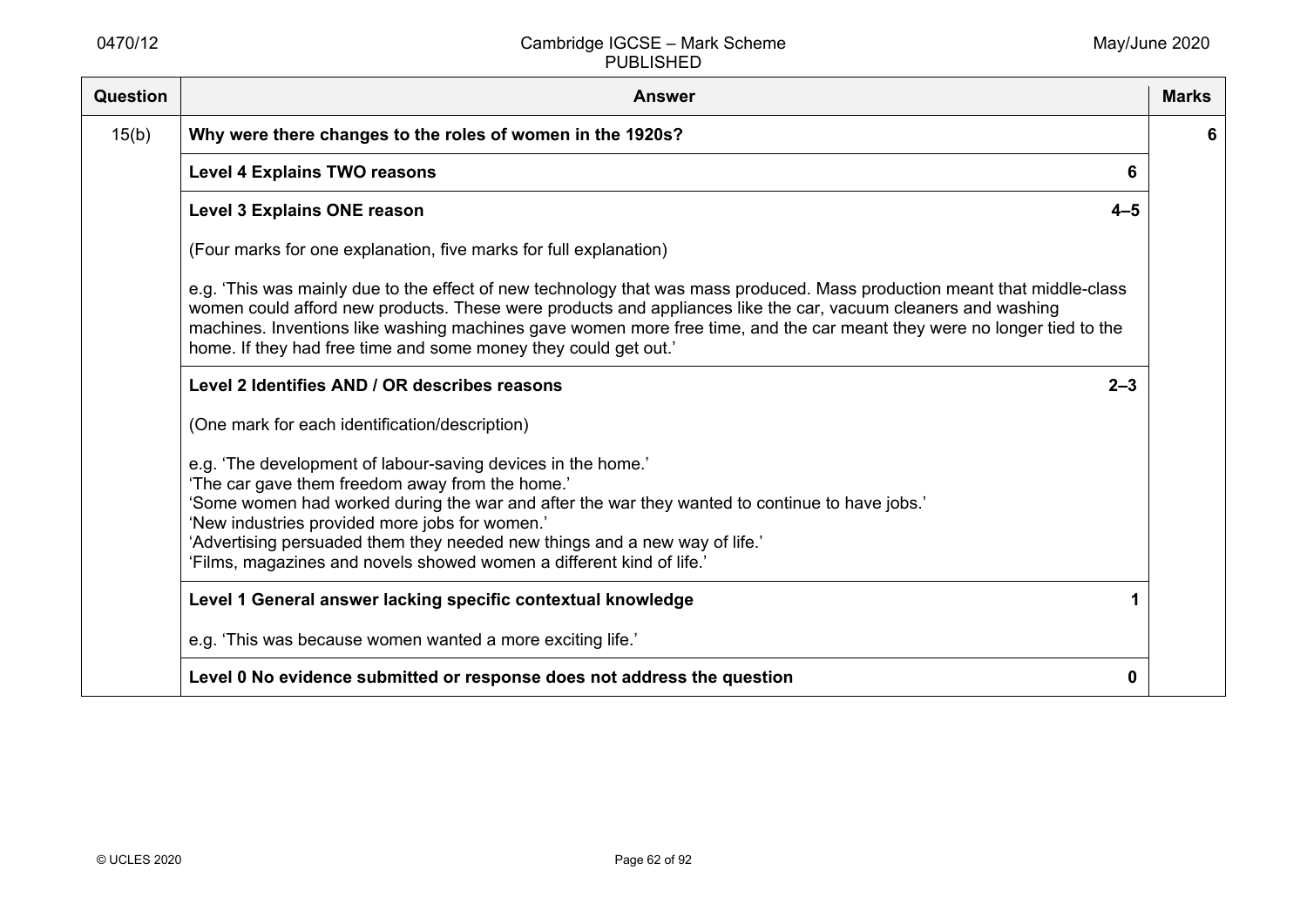| Question | <b>Answer</b>                                                                                                                                                                                                                                                                                                                                                                                                                                                                                                                                                                                                   | <b>Marks</b> |
|----------|-----------------------------------------------------------------------------------------------------------------------------------------------------------------------------------------------------------------------------------------------------------------------------------------------------------------------------------------------------------------------------------------------------------------------------------------------------------------------------------------------------------------------------------------------------------------------------------------------------------------|--------------|
| 15(c)    | 'Immigrants suffered most from the intolerance of US society in the 1920s.' How far do you agree with this<br>statement? Explain your answer.                                                                                                                                                                                                                                                                                                                                                                                                                                                                   | 10           |
|          | Level 5 Explains with evaluation of 'how far'<br>10                                                                                                                                                                                                                                                                                                                                                                                                                                                                                                                                                             |              |
|          | As Level 4 plus evaluation.                                                                                                                                                                                                                                                                                                                                                                                                                                                                                                                                                                                     |              |
|          | $7 - 9$<br><b>Level 4 Explanation of both sides</b>                                                                                                                                                                                                                                                                                                                                                                                                                                                                                                                                                             |              |
|          | A L4 answer will have a minimum of three explanations (2 on one side; 1 on the other.) This will be worth a mark of 7.<br>Fuller explanation of one issue to be given two marks.                                                                                                                                                                                                                                                                                                                                                                                                                                |              |
|          | An answer which only has one explanation on one side of the argument cannot be awarded more than 8.                                                                                                                                                                                                                                                                                                                                                                                                                                                                                                             |              |
|          | Level 3 One sided explanation OR one explanation of both sides 5 to 6 marks<br>$4 - 6$                                                                                                                                                                                                                                                                                                                                                                                                                                                                                                                          |              |
|          | More detailed explanation of one issue to be given two marks.                                                                                                                                                                                                                                                                                                                                                                                                                                                                                                                                                   |              |
|          | e.g. 'Immigrants did suffer from intolerance. In the 1920s people in the US became much more worried about immigration.<br>They blamed immigrants for the rising violence and problems in the large cities. Americans were worried that they were<br>bringing in communist ideas. This intolerance can be seen when two Italian immigrants Sacco and Vanzetti were executed for<br>a crime they did not commit. A number of new laws were passed restricting immigration, and in 1929 only 150 000 immigrants<br>were allowed in and immigration from Asia and southern and eastern Europe was almost stopped.' |              |
|          | <b>OR</b>                                                                                                                                                                                                                                                                                                                                                                                                                                                                                                                                                                                                       |              |
|          | e.g. 'I disagree as black Americans suffered far more from intolerance. Most states had segregation laws for schools,<br>hospitals and other public places. Discrimination and worse in the South was so bad that many black families moved north to<br>live in cities like New York. The worst intolerance came from the Ku Klux Klan (KKK) which terrorised black Americans. Black<br>people were lynched and beaten, and driven from their homes. This was worse than the treatment of immigrants.                                                                                                           |              |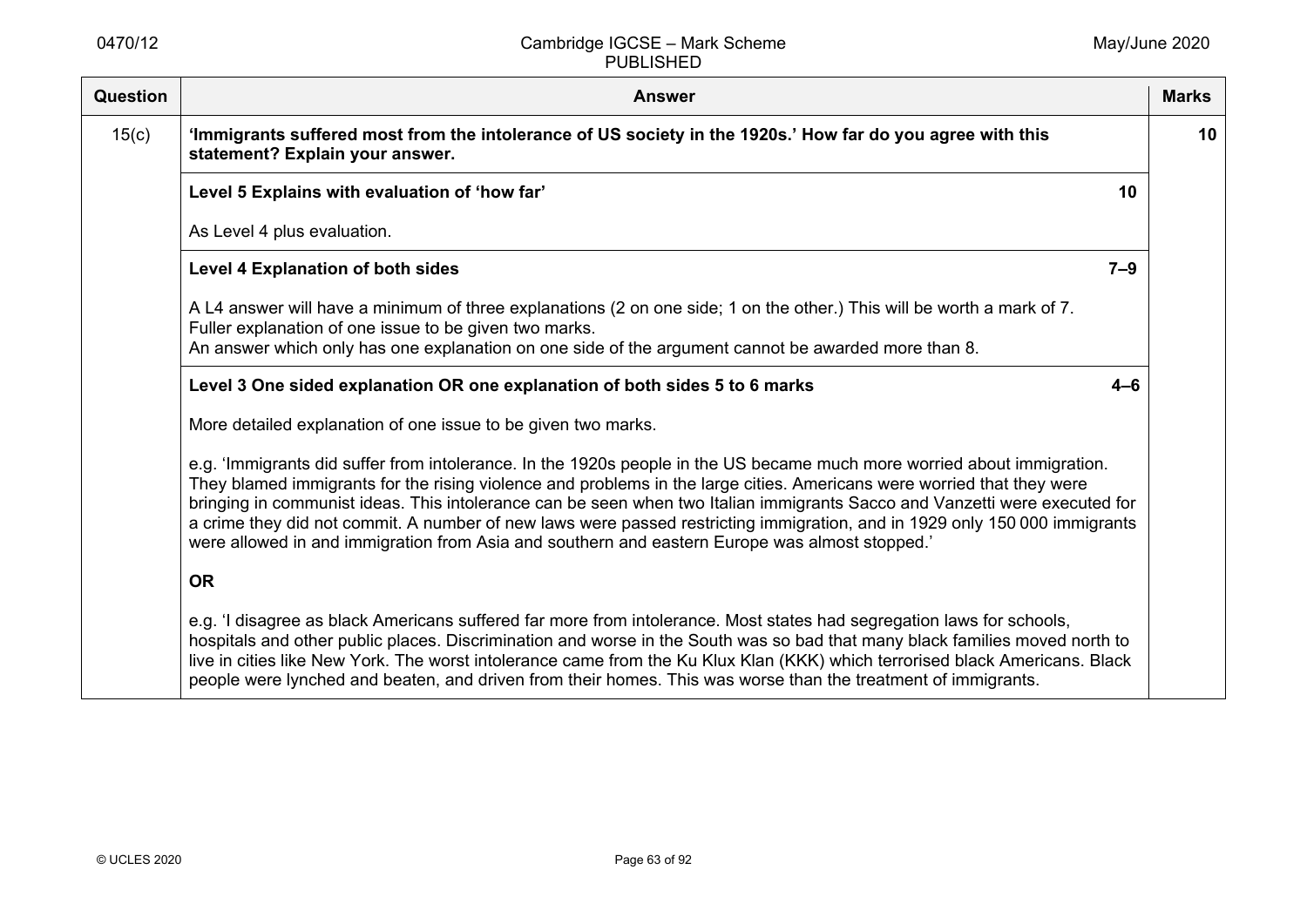| <b>Question</b> | <b>Answer</b>                                                                                                                                                                                                                                                                                                                                                                                                                                                                                                                                                                                                                                                                                                                  |         | <b>Marks</b> |
|-----------------|--------------------------------------------------------------------------------------------------------------------------------------------------------------------------------------------------------------------------------------------------------------------------------------------------------------------------------------------------------------------------------------------------------------------------------------------------------------------------------------------------------------------------------------------------------------------------------------------------------------------------------------------------------------------------------------------------------------------------------|---------|--------------|
| 15(c)           | <b>Level 2 Identifies AND/OR describes</b>                                                                                                                                                                                                                                                                                                                                                                                                                                                                                                                                                                                                                                                                                     | $2 - 3$ |              |
|                 | One mark for each point.                                                                                                                                                                                                                                                                                                                                                                                                                                                                                                                                                                                                                                                                                                       |         |              |
|                 | e.g. 'Immigrants were blamed for rising crime and communist ideas.'<br>'Harsh new immigration laws were passed.'<br>'Immigration was virtually stopped from Asia and southern and eastern Europe.'<br>'Sacco and Vanzetti did not get a fair trial because they were immigrants.'<br>'Immigrants became associated with un-American ideas such as socialism and trade unionism'<br>'The Red Scare was often aimed at immigrants.'<br>'Black people suffered from the Jim Crow laws in the South.'<br>'Black people were discriminated against in jobs, housing and schooling.'<br>'States in the South segregated black people in public places like restaurants and buses.'<br>'The KKK lynched and beat up black Americans.' |         |              |
|                 | Level 1 General answer lacking specific contextual knowledge                                                                                                                                                                                                                                                                                                                                                                                                                                                                                                                                                                                                                                                                   |         |              |
|                 | e.g. 'Immigrants did suffer from intolerance but there were many other groups that suffered as well.'                                                                                                                                                                                                                                                                                                                                                                                                                                                                                                                                                                                                                          |         |              |
|                 | Level 0 No evidence submitted or response does not address the question                                                                                                                                                                                                                                                                                                                                                                                                                                                                                                                                                                                                                                                        | 0       |              |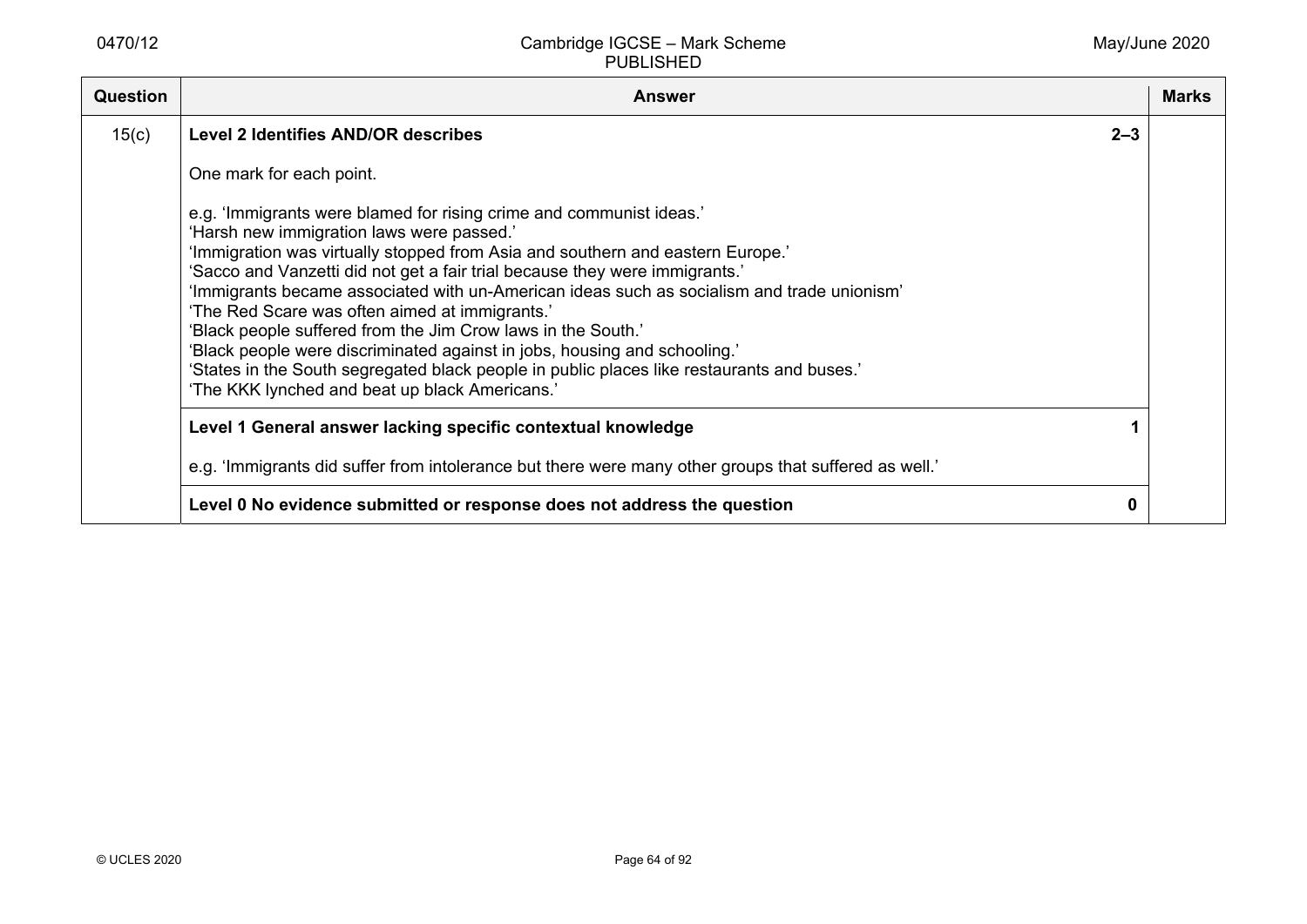| <b>Question</b> | <b>Answer</b>                                                                                                                                                                                                                                                                                                          | <b>Marks</b> |
|-----------------|------------------------------------------------------------------------------------------------------------------------------------------------------------------------------------------------------------------------------------------------------------------------------------------------------------------------|--------------|
| 16(a)           | What was the Works Progress Administration (WPA)?                                                                                                                                                                                                                                                                      |              |
|                 | Level 1 One mark for each relevant point; additional mark for supporting detail<br>$1 - 4$                                                                                                                                                                                                                             |              |
|                 | e.g. 'It was part of the Second New Deal.'<br>'It gave work to two million people.'<br>'It put people to work on building roads, schools, sewers and other public buildings.'<br>'It created projects for artists, writers and musicians.'<br>'It brought together all the organisations that were creating new jobs.' |              |
|                 | Level 0 No evidence submitted or response does not address the question                                                                                                                                                                                                                                                |              |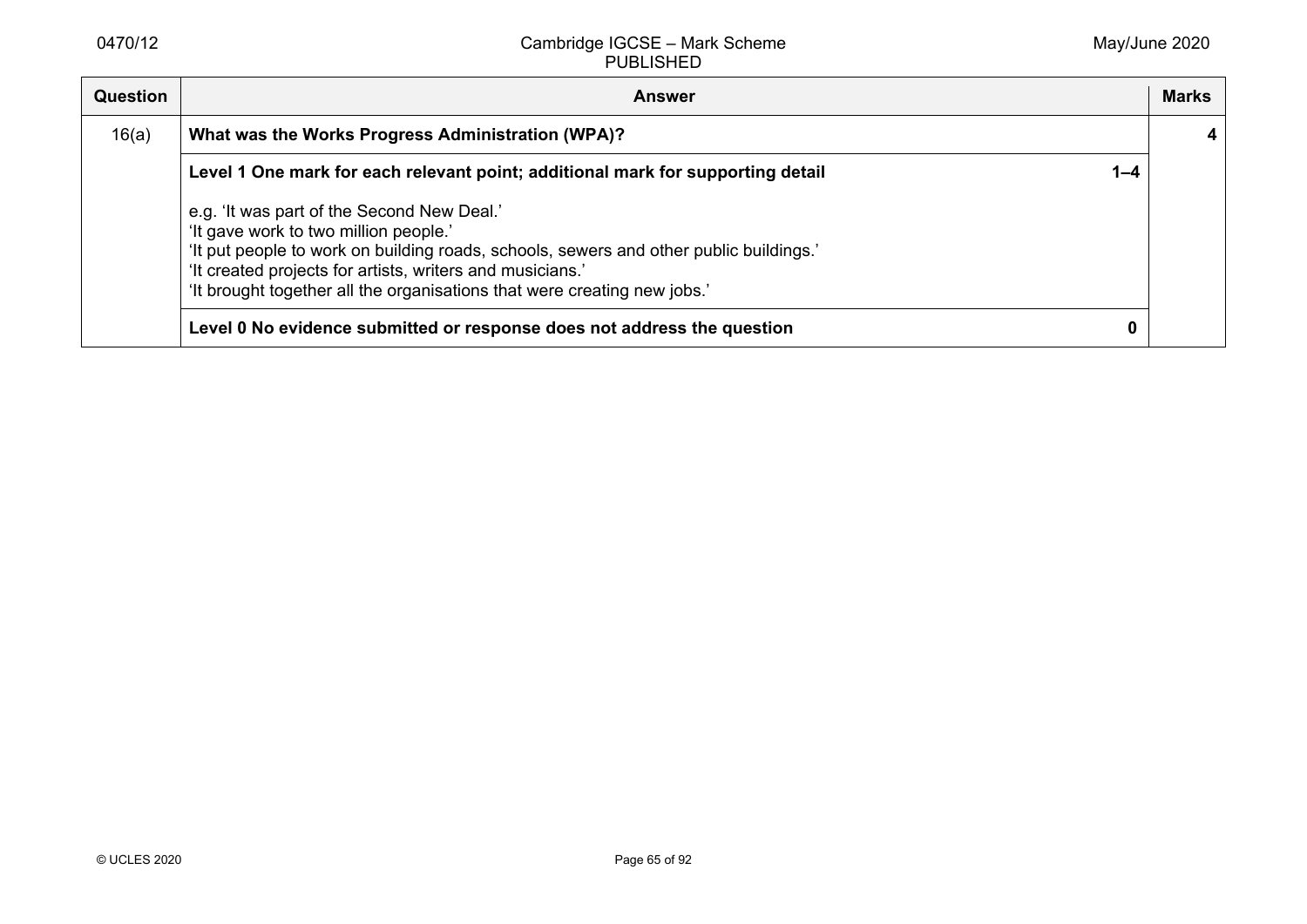| <b>Question</b> | <b>Answer</b>                                                                                                                                                                                                                                                                                                                                                                                                                                                         | <b>Marks</b> |
|-----------------|-----------------------------------------------------------------------------------------------------------------------------------------------------------------------------------------------------------------------------------------------------------------------------------------------------------------------------------------------------------------------------------------------------------------------------------------------------------------------|--------------|
| 16(b)           | Why was the Supreme Court important to the New Deal?                                                                                                                                                                                                                                                                                                                                                                                                                  | 6            |
|                 | <b>Level 4 Explains TWO reasons</b><br>6                                                                                                                                                                                                                                                                                                                                                                                                                              |              |
|                 | <b>Level 3 Explains ONE reason</b><br>$4 - 5$                                                                                                                                                                                                                                                                                                                                                                                                                         |              |
|                 | (Four marks for one explanation, five marks for full explanation)                                                                                                                                                                                                                                                                                                                                                                                                     |              |
|                 | e.g. 'The Supreme Court was important to the New Deal because it could block any laws that it thought were going against<br>the American constitution. In the 1930s most of the judges on the Supreme Court were Republicans. The judges thought that<br>the New Deal was undermining the American constitution and values like individual freedom from government control. In 1935<br>they decided that some of the measures in the New Deal were unconstitutional.' |              |
|                 | Level 2 Identifies AND / OR describes reasons<br>$2 - 3$                                                                                                                                                                                                                                                                                                                                                                                                              |              |
|                 | (One mark for each identification/description)                                                                                                                                                                                                                                                                                                                                                                                                                        |              |
|                 | e.g. 'The Supreme Court could block any measures by the President or Congress that it thought was unconstitutional.'<br>'It was dominated by Republicans who were against the New Deal.'<br>'In 1935-6 it decided that parts of the New Deal were unconstitutional.'<br>'There was an enormous battle between Roosevelt and the Supreme Court in 1936.'<br>'The struggle with the Supreme Court led to Roosevelt to slow down on the New Deal.'                       |              |
|                 | Level 1 General answer lacking specific contextual knowledge                                                                                                                                                                                                                                                                                                                                                                                                          |              |
|                 | e.g. 'It was important because its decisions affected the New Deal.'                                                                                                                                                                                                                                                                                                                                                                                                  |              |
|                 | Level 0 No evidence submitted or response does not address the question<br>0                                                                                                                                                                                                                                                                                                                                                                                          |              |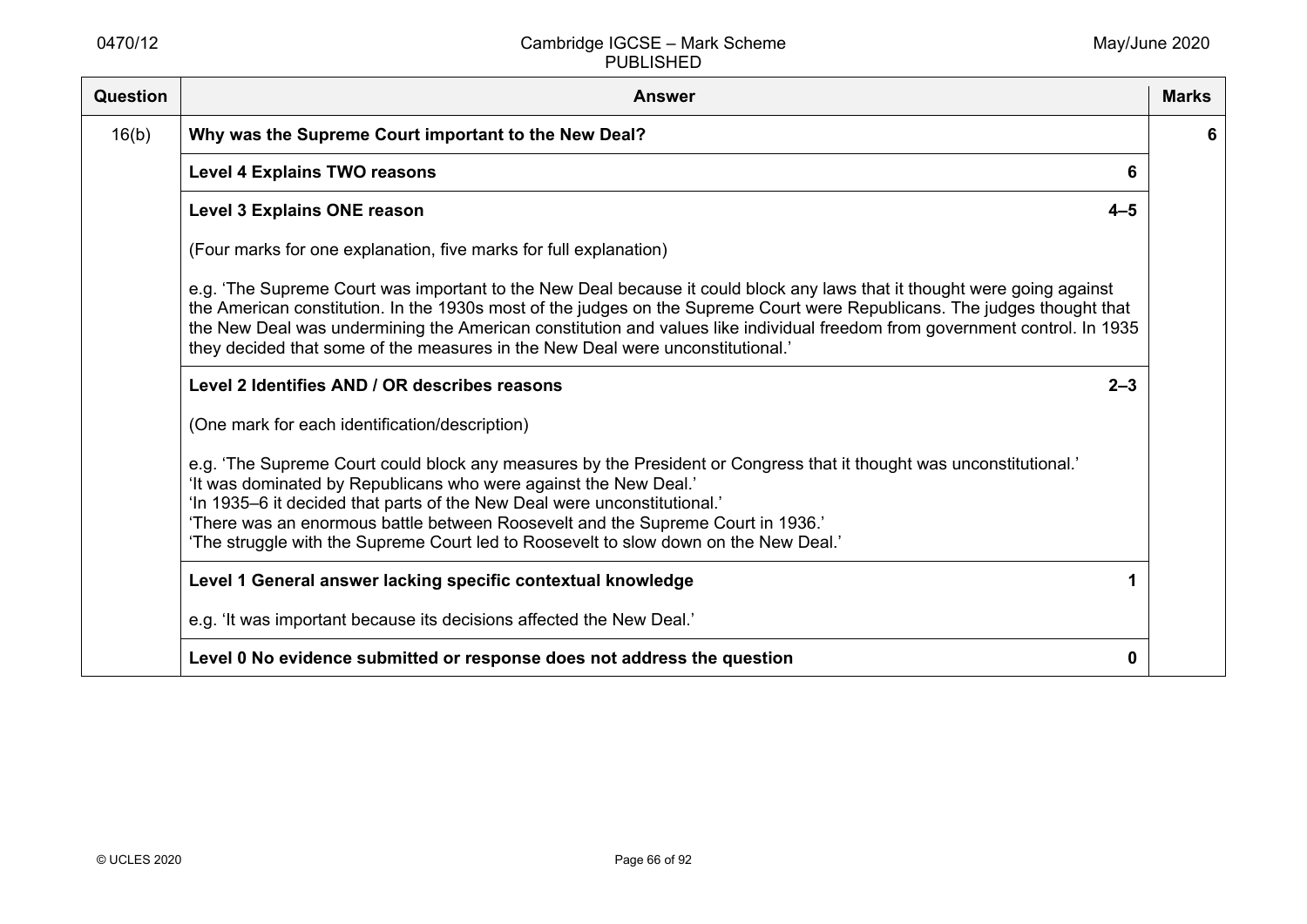| <b>Question</b> | <b>Answer</b>                                                                                                                                                                                                                                                                                                                                                                                                                                                    | <b>Marks</b> |
|-----------------|------------------------------------------------------------------------------------------------------------------------------------------------------------------------------------------------------------------------------------------------------------------------------------------------------------------------------------------------------------------------------------------------------------------------------------------------------------------|--------------|
| 16(c)           | 'The successes of the New Deal were more important than its failures.' How far do you agree with this statement?<br>Explain your answer.                                                                                                                                                                                                                                                                                                                         | 10           |
|                 | Level 5 Explains with evaluation of 'how far'<br>10                                                                                                                                                                                                                                                                                                                                                                                                              |              |
|                 | As Level 4 plus evaluation.                                                                                                                                                                                                                                                                                                                                                                                                                                      |              |
|                 | <b>Level 4 Explanation of both sides</b><br>$7 - 9$                                                                                                                                                                                                                                                                                                                                                                                                              |              |
|                 | A L4 answer will have a minimum of three explanations (2 on one side; 1 on the other.) This will be worth a mark of 7.<br>Fuller explanation of one issue to be given two marks.                                                                                                                                                                                                                                                                                 |              |
|                 | An answer which only has one explanation on one side of the argument cannot be awarded more than 8.                                                                                                                                                                                                                                                                                                                                                              |              |
|                 | Level 3 One sided explanation OR one explanation of both sides 5 to 6 marks<br>$4 - 6$                                                                                                                                                                                                                                                                                                                                                                           |              |
|                 | More detailed explanation of one issue to be given two marks.                                                                                                                                                                                                                                                                                                                                                                                                    |              |
|                 | e.g. 'I think its successes were more important. It was introduced to help industry and farming recover and to get people back<br>to work. Unemployment was reduced and businesses were revived. Many people's lives were improved by the building of<br>schools, hospitals and sewage plants and by being given jobs. In many ways its most important achievement was to restore<br>hope to millions of people. This was why Roosevelt was re-elected in 1936.' |              |
|                 | <b>OR</b>                                                                                                                                                                                                                                                                                                                                                                                                                                                        |              |
|                 | e.g. 'Its failures were more important. This is because it failed to end the depression. As soon as the government spent a bit<br>less money in 1937 there was another wave of depression. It was clear than even enormous amounts of public works were<br>not a permanent solution to the depression which was not ended until the Second World War started and the demand for<br>American goods increased.'                                                    |              |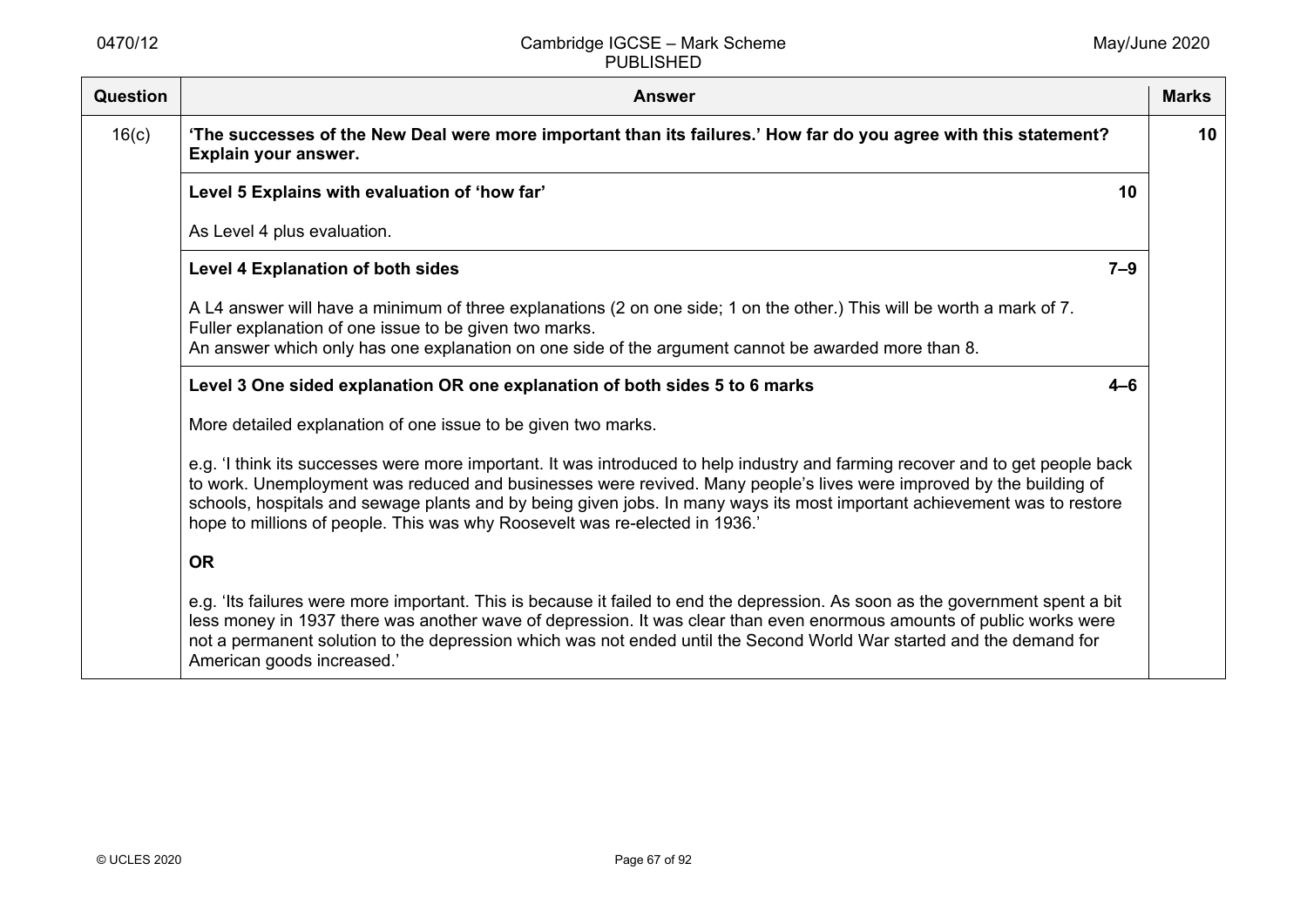| Question | <b>Answer</b>                                                                                                                                                                                                                                                                                                                                                                                                                                                                                                                                                                                                         |         | <b>Marks</b> |
|----------|-----------------------------------------------------------------------------------------------------------------------------------------------------------------------------------------------------------------------------------------------------------------------------------------------------------------------------------------------------------------------------------------------------------------------------------------------------------------------------------------------------------------------------------------------------------------------------------------------------------------------|---------|--------------|
| 16(c)    | <b>Level 2 Identifies AND/OR describes</b>                                                                                                                                                                                                                                                                                                                                                                                                                                                                                                                                                                            | $2 - 3$ |              |
|          | One mark for each point.                                                                                                                                                                                                                                                                                                                                                                                                                                                                                                                                                                                              |         |              |
|          | e.g. 'The New Deal stopped the depression from getting worse.'<br>'It helped farmers and homeowners keep their property.'<br>'It gave many people jobs and unemployment was reduced.'<br>'It provided schools, roads, dams.'<br>'It introduced better social security for people.'<br>'It gave the American people hope for the future.'<br>'It did not end the depression.'<br>'It did not solve unemployment. In 1941 there were still six million unemployed.'<br>'Many of the poorest such as tenant farmers, sharecroppers and migrant workers were not helped much.'<br>'Black Americans were not helped much.' |         |              |
|          | Level 1 General answer lacking specific contextual knowledge                                                                                                                                                                                                                                                                                                                                                                                                                                                                                                                                                          |         |              |
|          | e.g. 'I think its failures were more important because it did not really achieve much.'                                                                                                                                                                                                                                                                                                                                                                                                                                                                                                                               |         |              |
|          | Level 0 No evidence submitted or response does not address the question                                                                                                                                                                                                                                                                                                                                                                                                                                                                                                                                               | 0       |              |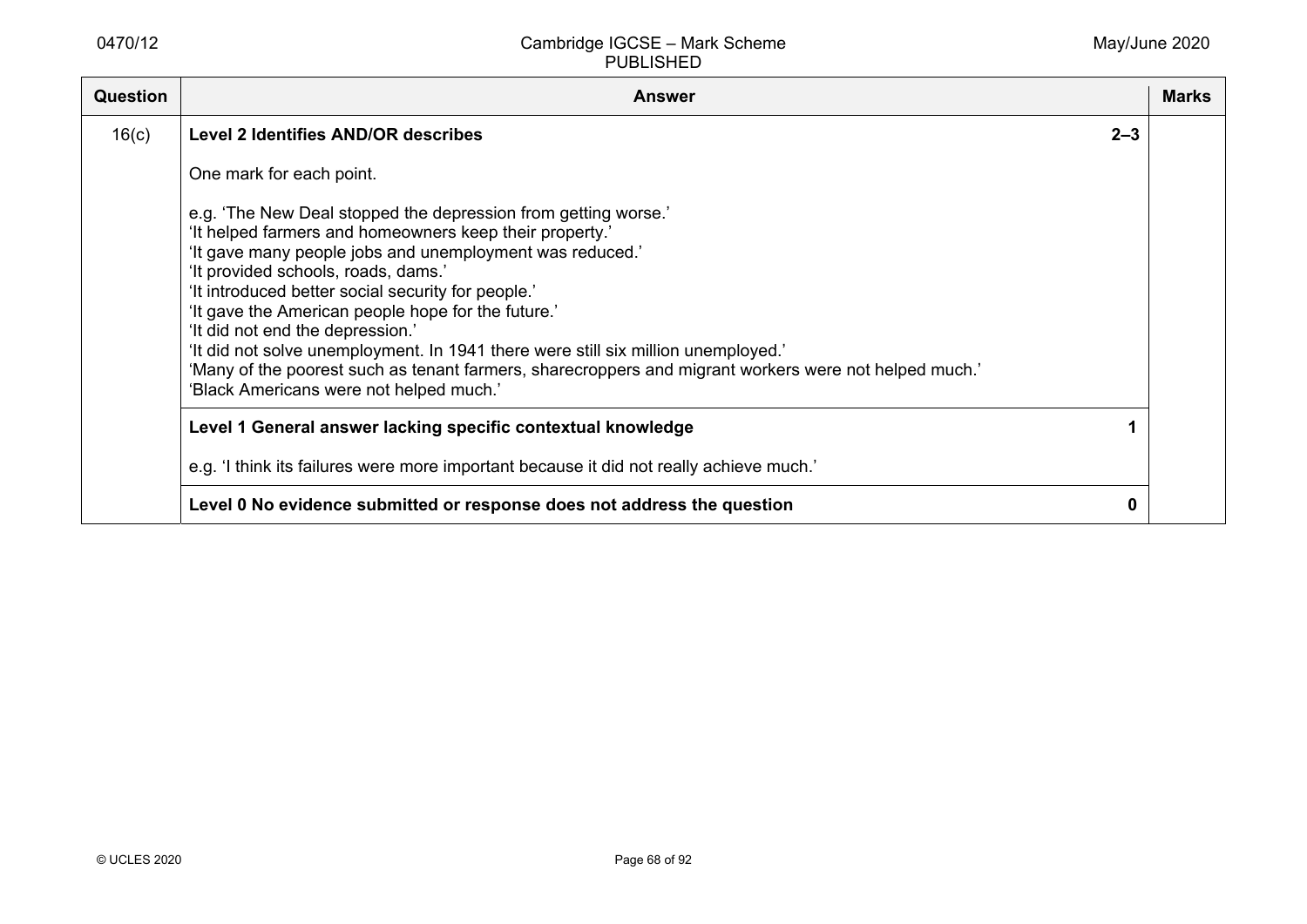| <b>Question</b> | <b>Answer</b>                                                                                                                                                                                                                                                                                                                                                                                                    |         | <b>Marks</b> |
|-----------------|------------------------------------------------------------------------------------------------------------------------------------------------------------------------------------------------------------------------------------------------------------------------------------------------------------------------------------------------------------------------------------------------------------------|---------|--------------|
| 17(a)           | Describe the threat to the Communists from Chiang Kai-shek in the period 1927-34.                                                                                                                                                                                                                                                                                                                                |         |              |
|                 | Level 1 One mark for each relevant point; additional mark for supporting detail                                                                                                                                                                                                                                                                                                                                  | $1 - 4$ |              |
|                 | e.g. 'In 1927 Chiang Kai-shek suddenly turned on the Communists.'<br>'In 1931 he started a full-scale military campaign against them.'<br>'He surrounded the Communists in Jianxi and they were in danger of being destroyed.'<br>'In 1927 he declared membership of the Chinese Communist Party illegal.'<br>'In 1927 he had communists in Shanghai slaughtered.'<br>'He launched five campaigns against them.' |         |              |
|                 | Level 0 No evidence submitted or response does not address the question                                                                                                                                                                                                                                                                                                                                          | 0       |              |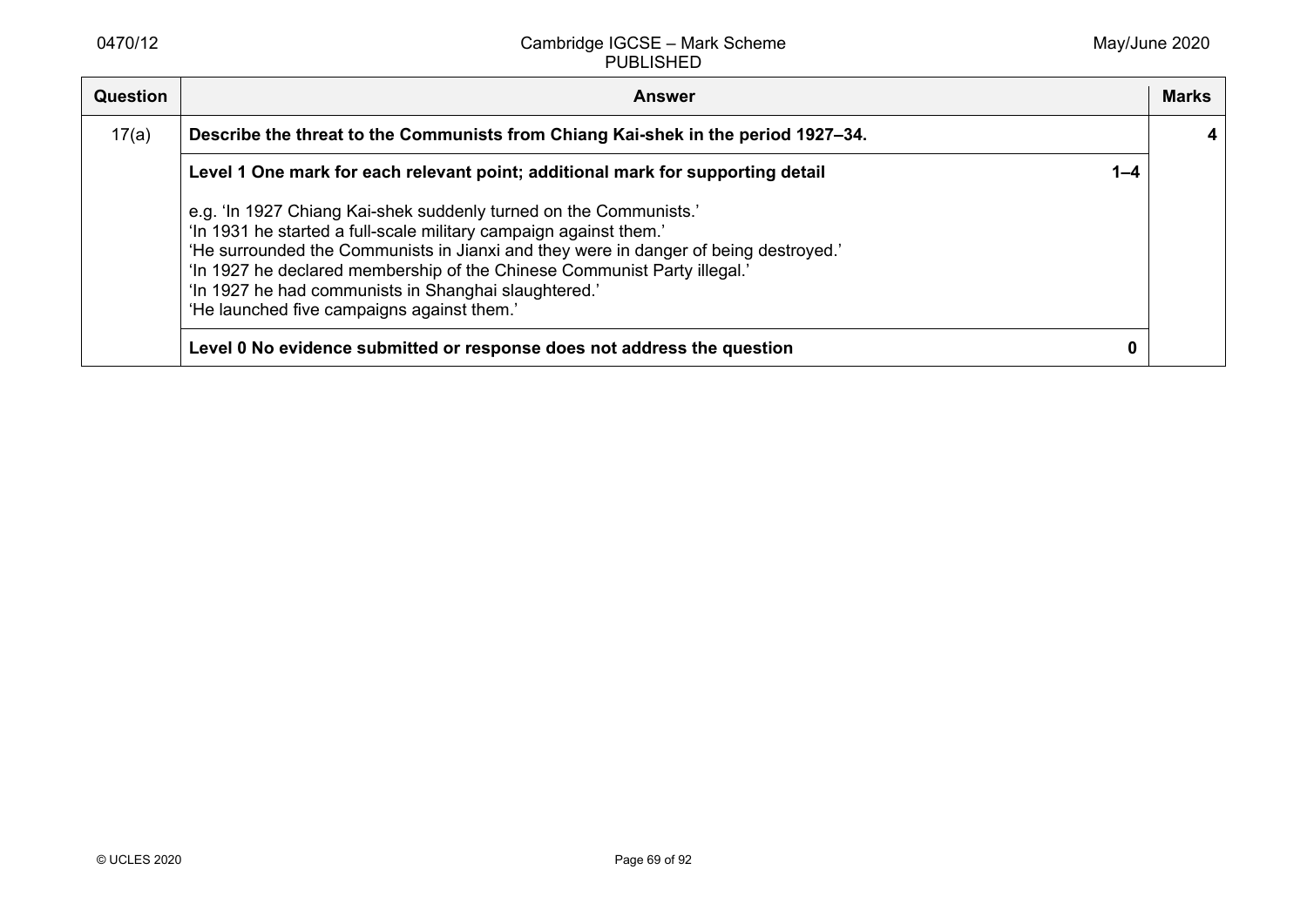| Question | <b>Answer</b>                                                                                                                                                                                                                                                                                                                                                                                                                                                                                | <b>Marks</b> |
|----------|----------------------------------------------------------------------------------------------------------------------------------------------------------------------------------------------------------------------------------------------------------------------------------------------------------------------------------------------------------------------------------------------------------------------------------------------------------------------------------------------|--------------|
| 17(b)    | Why were the years spent at Yenan important for the Communists?                                                                                                                                                                                                                                                                                                                                                                                                                              | 6            |
|          | <b>Level 4 Explains TWO reasons</b><br>6                                                                                                                                                                                                                                                                                                                                                                                                                                                     |              |
|          | <b>Level 3 Explains ONE reason</b><br>$4 - 5$                                                                                                                                                                                                                                                                                                                                                                                                                                                |              |
|          | (Four marks for one explanation, five marks for full explanation)                                                                                                                                                                                                                                                                                                                                                                                                                            |              |
|          | e.g. 'In these years Mao really made his position as leader of the Communists completely safe. He started the Rectification<br>Movement which involved giving thousands of new members of the Communist Party a grounding in Marxist ideas. Party<br>members were, indoctrinated into being loyal to Mao. He also developed the volunteer corps meaning that Mao had tens of<br>thousands of loyal young supporters.'                                                                        |              |
|          | Level 2 Identifies AND / OR describes reasons<br>$2 - 3$                                                                                                                                                                                                                                                                                                                                                                                                                                     |              |
|          | (One mark for each identification/description)                                                                                                                                                                                                                                                                                                                                                                                                                                               |              |
|          | e.g. 'Yenan was an isolated area and gave the Communists some safety.'<br>During the time that the Communists spent in Yenan, Mao started the Rectification Movement.'<br>'The time at Yenan was important because it gave Mao time to win the peasants over to communist ideas.'<br>'In this time the Communists grew from 10 000 troops to 2.8 million members.'<br>'It gave the Communists a chance to recover and grow in strength'<br>'It gave Mao a chance to develop a set of ideas.' |              |
|          | Level 1 General answer lacking specific contextual knowledge                                                                                                                                                                                                                                                                                                                                                                                                                                 |              |
|          | e.g. 'These were important for the Communists because they were able to prepare for the future.'                                                                                                                                                                                                                                                                                                                                                                                             |              |
|          | Level 0 No evidence submitted or response does not address the question<br>0                                                                                                                                                                                                                                                                                                                                                                                                                 |              |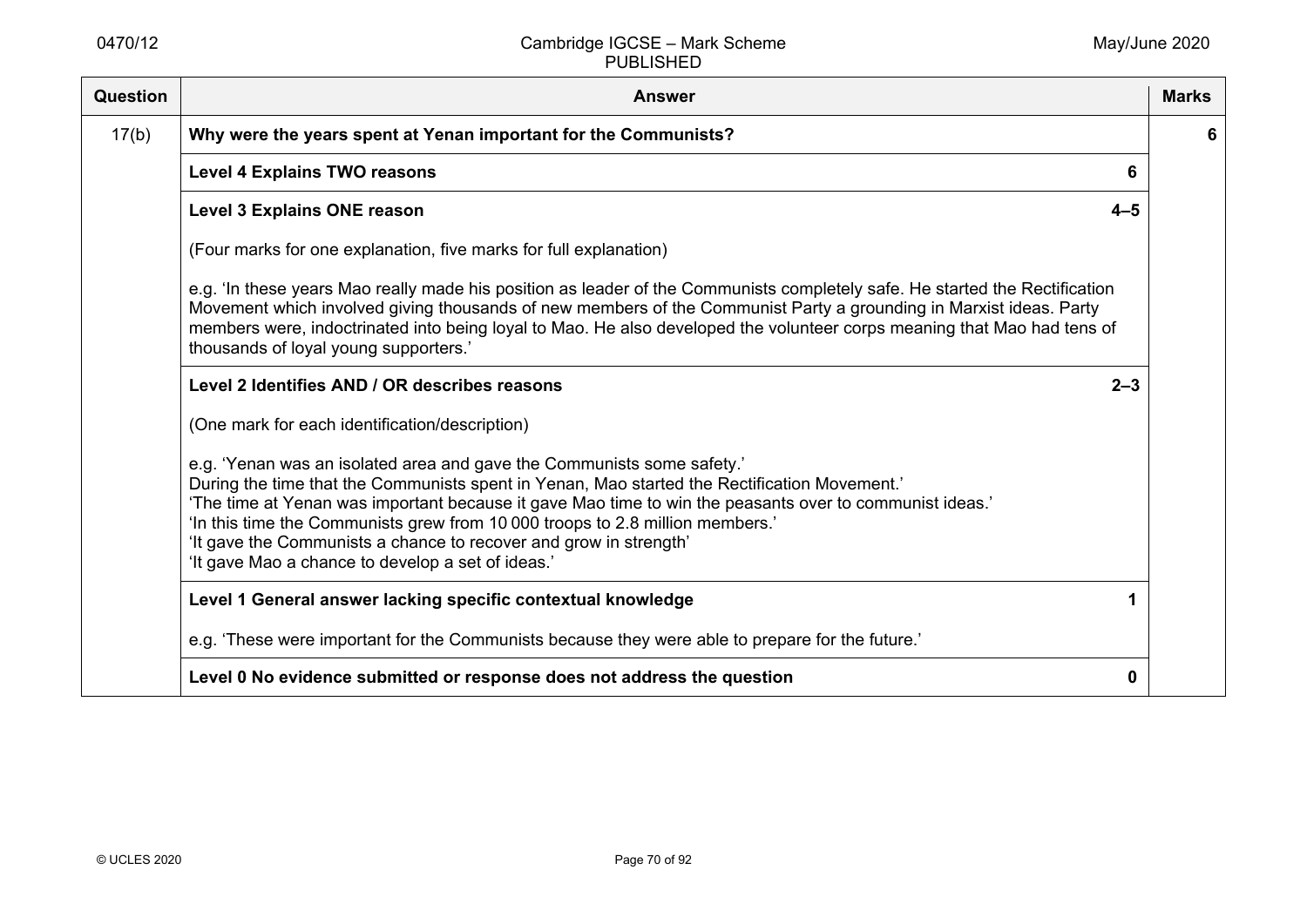| <b>Question</b> | <b>Answer</b>                                                                                                                                                                                                                                                                                                                                                                                                                                                                                                                                                                                                                                                                               | <b>Marks</b> |
|-----------------|---------------------------------------------------------------------------------------------------------------------------------------------------------------------------------------------------------------------------------------------------------------------------------------------------------------------------------------------------------------------------------------------------------------------------------------------------------------------------------------------------------------------------------------------------------------------------------------------------------------------------------------------------------------------------------------------|--------------|
| 17(c)           | 'The weaknesses of the Nationalists, and not the strengths of the Communists, was the most important factor in the<br>outcome of the Civil War.' How far do you agree with this statement? Explain your answer.                                                                                                                                                                                                                                                                                                                                                                                                                                                                             | 10           |
|                 | Level 5 Explains with evaluation of 'how far'<br>10                                                                                                                                                                                                                                                                                                                                                                                                                                                                                                                                                                                                                                         |              |
|                 | As Level 4 plus evaluation.                                                                                                                                                                                                                                                                                                                                                                                                                                                                                                                                                                                                                                                                 |              |
|                 | $7 - 9$<br><b>Level 4 Explanation of both sides</b>                                                                                                                                                                                                                                                                                                                                                                                                                                                                                                                                                                                                                                         |              |
|                 | A L4 answer will have a minimum of three explanations (2 on one side; 1 on the other.) This will be worth a mark of 7.<br>Fuller explanation of one issue to be given two marks.<br>An answer which only has one explanation on one side of the argument cannot be awarded more than 8.                                                                                                                                                                                                                                                                                                                                                                                                     |              |
|                 | Level 3 One sided explanation OR one explanation of both sides 5 to 6 marks<br>$4 - 6$                                                                                                                                                                                                                                                                                                                                                                                                                                                                                                                                                                                                      |              |
|                 | More detailed explanation of one issue to be given two marks.                                                                                                                                                                                                                                                                                                                                                                                                                                                                                                                                                                                                                               |              |
|                 | e.g. 'The weaknesses of the Nationalists were very important to the outcome of the Civil War. In the areas of China that The<br>Nationalists controlled their officials made little attempt to win over the peasants. The officials were corrupt, making as much<br>money as they could for themselves. Army officers were left to do as they wanted and often mistreated the peasants. The<br>Nationalists also made the peasants pay heavy taxes. All of this was a mistake and it is not surprising that many peasants<br>ended up hating the Nationalists. When the Nationalists and Communists fought, lack of support for the Nationalists among<br>the peasants was very important.' |              |
|                 | <b>OR</b>                                                                                                                                                                                                                                                                                                                                                                                                                                                                                                                                                                                                                                                                                   |              |
|                 | e.g. 'I think the strengths of the Communists were more important. An important strength was that the Communists won the<br>support of the peasants. The Red Army lived in the villages with the peasants. The Communists protected the peasants from<br>the Japanese. The peasants saw the Communists as the same as them. The Communists were not corrupt. The Communists<br>treated the peasants with respect and taught them communist beliefs. All this meant that the Communists had the support of<br>over 100 million Chinese peasants.'                                                                                                                                            |              |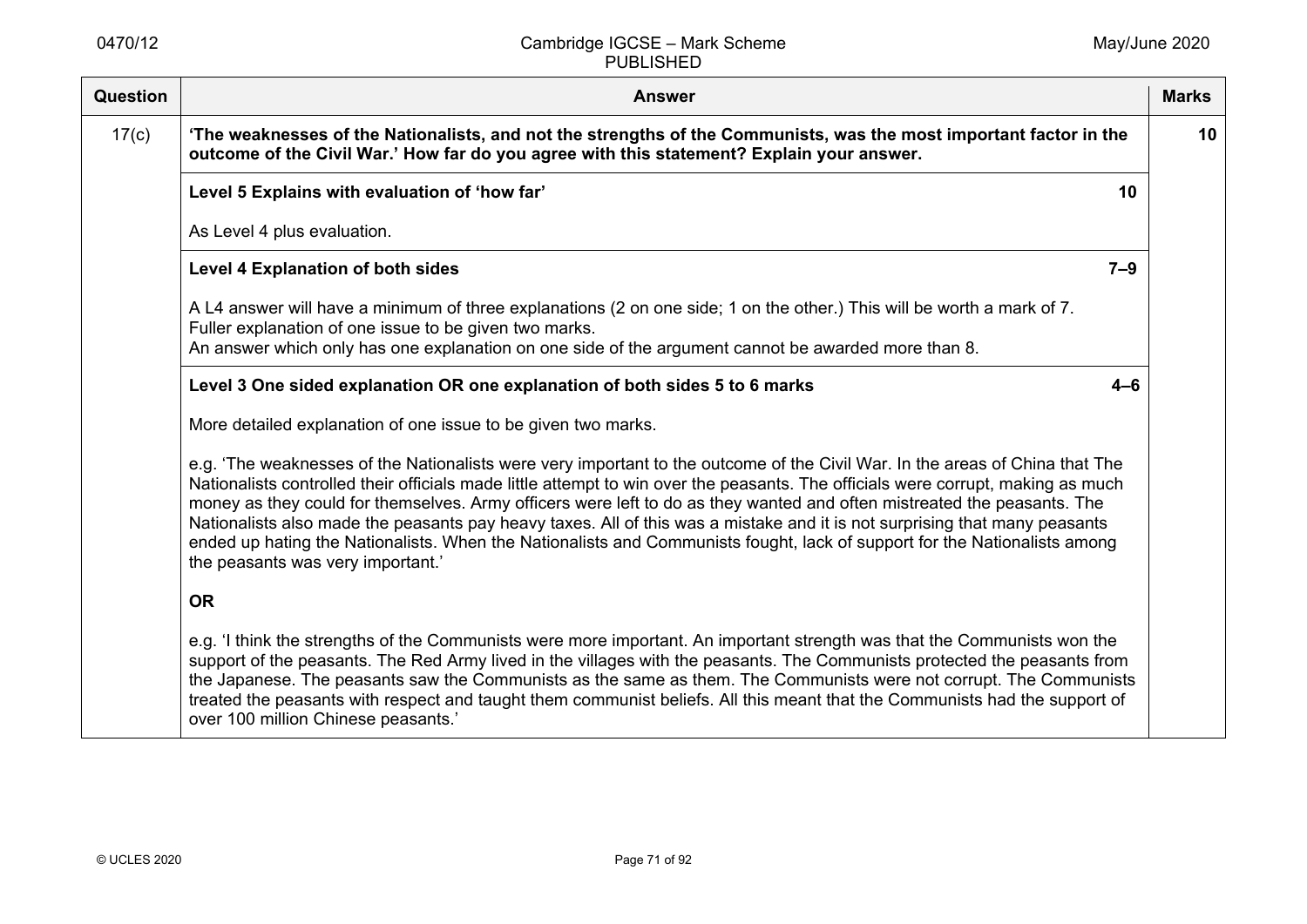| <b>Question</b> | <b>Answer</b>                                                                                                                                                                                                                                                                                                                                                                                                                                                                                                                                                                                                                                                                                                                                                                                                           |         | <b>Marks</b> |
|-----------------|-------------------------------------------------------------------------------------------------------------------------------------------------------------------------------------------------------------------------------------------------------------------------------------------------------------------------------------------------------------------------------------------------------------------------------------------------------------------------------------------------------------------------------------------------------------------------------------------------------------------------------------------------------------------------------------------------------------------------------------------------------------------------------------------------------------------------|---------|--------------|
| 17(c)           | <b>Level 2 Identifies AND/OR describes</b>                                                                                                                                                                                                                                                                                                                                                                                                                                                                                                                                                                                                                                                                                                                                                                              | $2 - 3$ |              |
|                 | One mark for each point.                                                                                                                                                                                                                                                                                                                                                                                                                                                                                                                                                                                                                                                                                                                                                                                                |         |              |
|                 | e.g. 'The incompetence of the Nationalist army leaders.'<br>'Nationalist officials were often corrupt and therefore unpopular.'<br>'Low morale in the Nationalist armies.'<br>'Nationalist rule in areas they controlled was harsh.'<br>'Chiang's scorched earth policy against the Japanese brought misery to thousands of Chinese peasants.'<br>'The Nationalists put little effort into fighting the Japanese, they were more interested in dealing with the Communists.'<br>'The Communists won support because of their constant opposition to the Japanese.'<br>'The Communists treated the peasants well and won their support.'<br>'The Communists taught the peasants communist ideas and beliefs.'<br>'Communists guerrilla tactics were very effective.'<br>'Nationalist troops defected to the Communists.' |         |              |
|                 | Level 1 General answer lacking specific contextual knowledge                                                                                                                                                                                                                                                                                                                                                                                                                                                                                                                                                                                                                                                                                                                                                            |         |              |
|                 | e.g. 'I think this is wrong. The Communists had lots of support and that is why they won the Civil War.'                                                                                                                                                                                                                                                                                                                                                                                                                                                                                                                                                                                                                                                                                                                |         |              |
|                 | Level 0 No evidence submitted or response does not address the question                                                                                                                                                                                                                                                                                                                                                                                                                                                                                                                                                                                                                                                                                                                                                 |         |              |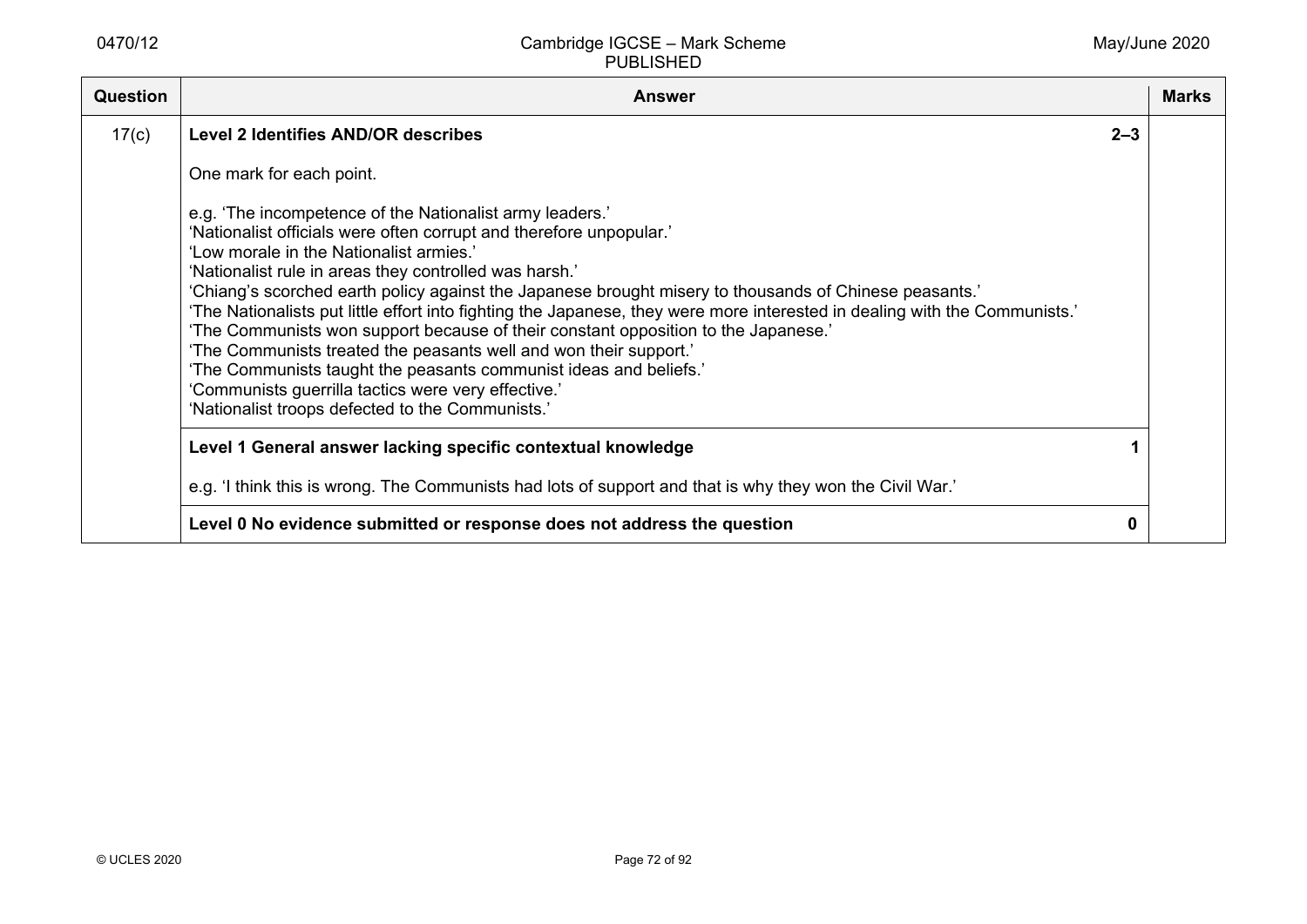| Question | <b>Answer</b>                                                                                                                                                                                                                                                                                                                                                                               |         | <b>Marks</b> |
|----------|---------------------------------------------------------------------------------------------------------------------------------------------------------------------------------------------------------------------------------------------------------------------------------------------------------------------------------------------------------------------------------------------|---------|--------------|
| 18(a)    | Describe the power struggle between Hua Guofeng and Deng Xiaoping after Mao's death.                                                                                                                                                                                                                                                                                                        |         |              |
|          | Level 1 One mark for each relevant point; additional mark for supporting detail                                                                                                                                                                                                                                                                                                             | $1 - 4$ |              |
|          | e.g. 'Hua reinstated Deng to the politburo.'<br>'Deng was in charge of the four modernisations and had important economic and political power.'<br>'Hua followed the policy of supporting Mao's policies. This became unpopular.'<br>'Hua was implicated in the crimes of the Gang of Four and resigned.'<br>'Deng installed his supporters as Premier and General Secretary of the Party.' |         |              |
|          | Level 0 No evidence submitted or response does not address the question                                                                                                                                                                                                                                                                                                                     | 0       |              |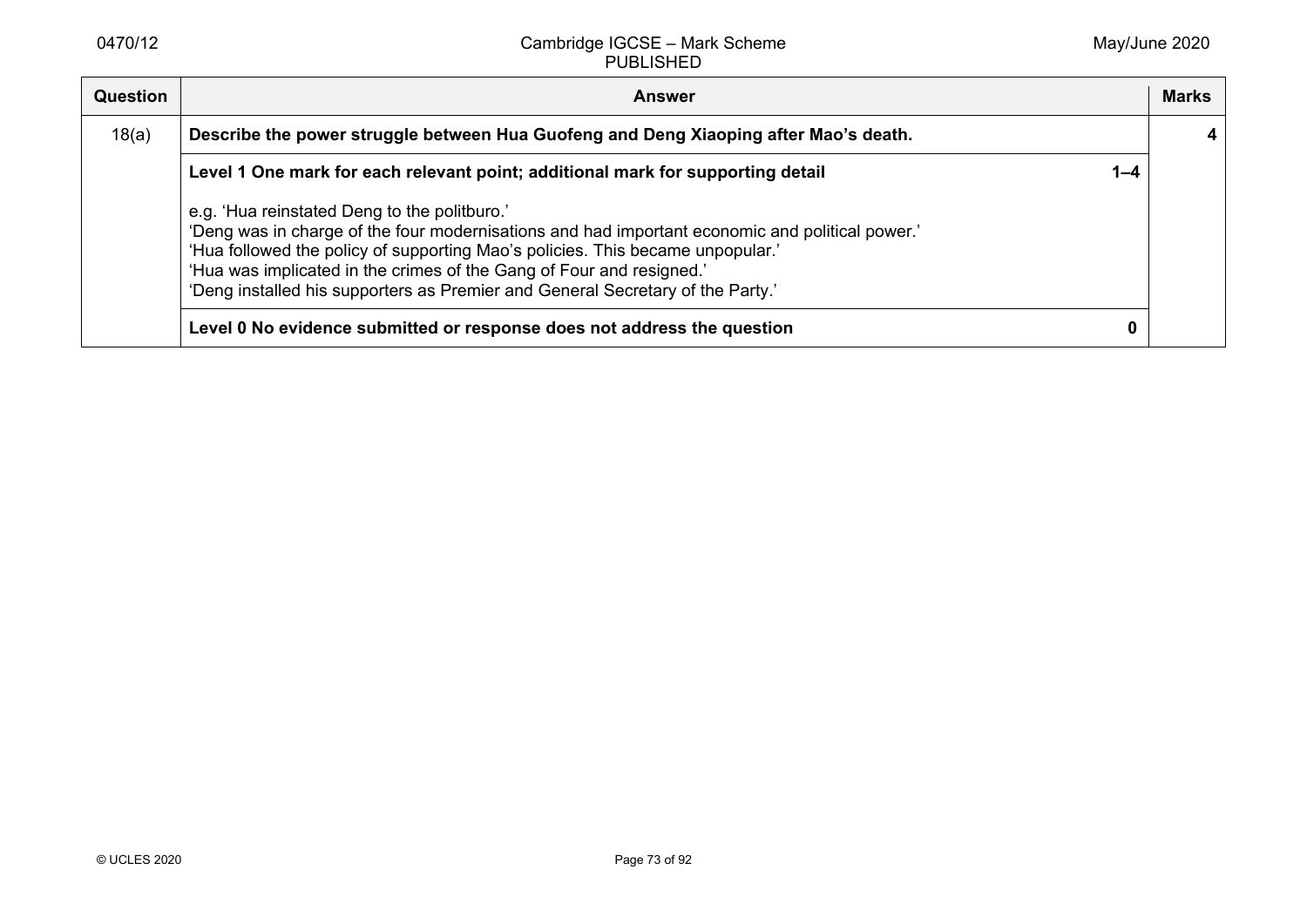| Question | <b>Answer</b>                                                                                                                                                                                                                                                                                                                                                                                             | <b>Marks</b> |
|----------|-----------------------------------------------------------------------------------------------------------------------------------------------------------------------------------------------------------------------------------------------------------------------------------------------------------------------------------------------------------------------------------------------------------|--------------|
| 18(b)    | Why did the Cultural Revolution come to an end?                                                                                                                                                                                                                                                                                                                                                           | 6            |
|          | <b>Level 4 Explains TWO reasons</b><br>6                                                                                                                                                                                                                                                                                                                                                                  |              |
|          | <b>Level 3 Explains ONE reason</b><br>$4 - 5$                                                                                                                                                                                                                                                                                                                                                             |              |
|          | (Four marks for one explanation, five marks for full explanation)                                                                                                                                                                                                                                                                                                                                         |              |
|          | e.g. 'The cultural revolution came to an end because Mao had created the Red Guards to purify China and take it back to<br>pure communism. However, the Red Guards got out of control. They turned on each other and fought street battles. They<br>fought with peasants and militia, and the country was close to civil war. In 1968 the army stepped in to disarm the Red Guards<br>and restore order.' |              |
|          | Level 2 Identifies AND / OR describes reasons<br>$2 - 3$                                                                                                                                                                                                                                                                                                                                                  |              |
|          | (One mark for each identification/description)                                                                                                                                                                                                                                                                                                                                                            |              |
|          | e.g. 'The Red Guards were getting out of control.'<br>'It was plunging the country into a deep crisis.'<br>'It had achieved what Mao wanted.'<br>'Zhou Enlai argued for a return to normality.'<br>'Mao had consolidated his power and his possible rivals had been dealt with.'                                                                                                                          |              |
|          | Level 1 General answer lacking specific contextual knowledge                                                                                                                                                                                                                                                                                                                                              |              |
|          | e.g. 'It came to an end because it had to be stopped.'                                                                                                                                                                                                                                                                                                                                                    |              |
|          | Level 0 No evidence submitted or response does not address the question<br>0                                                                                                                                                                                                                                                                                                                              |              |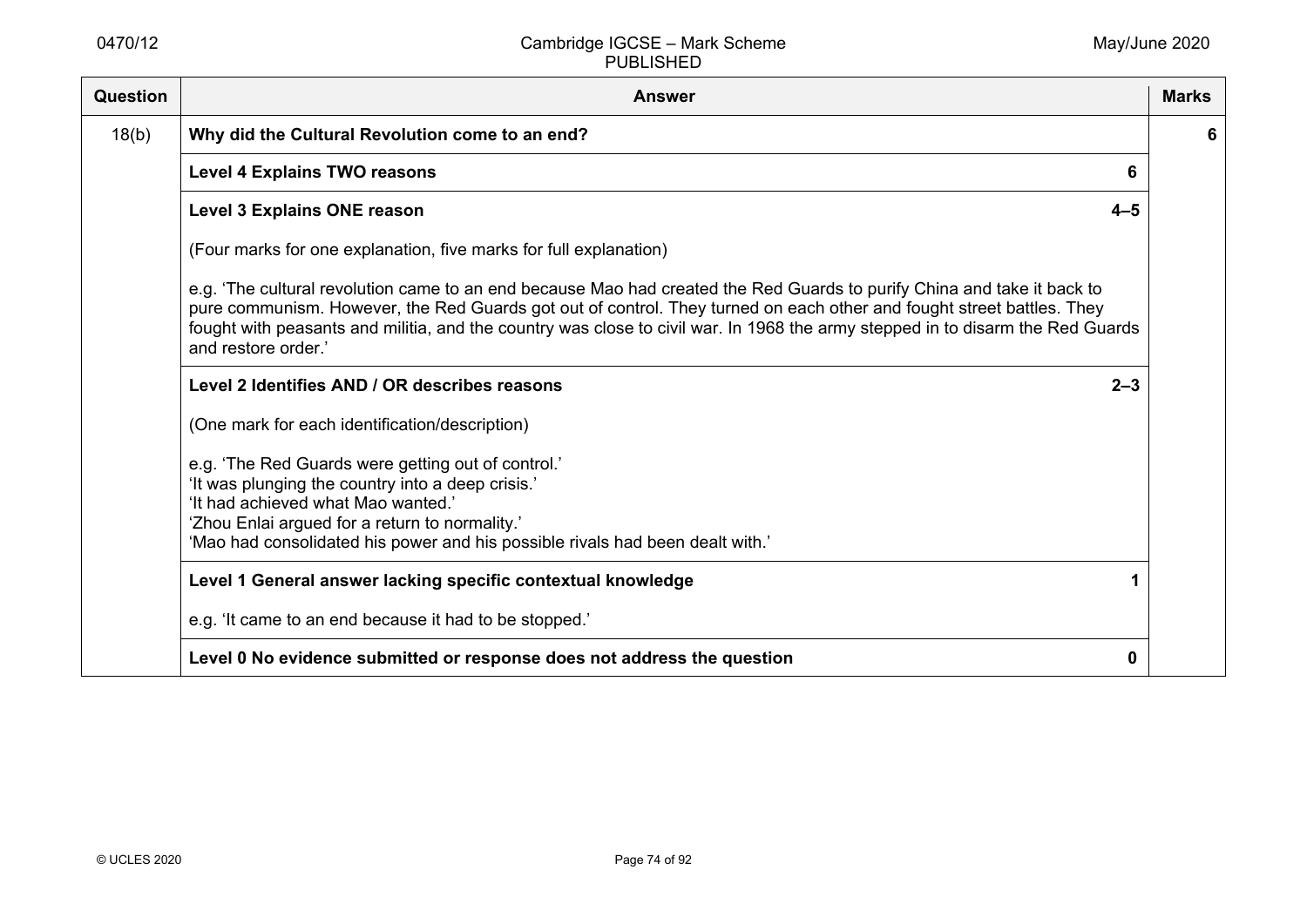| <b>Question</b> | <b>Answer</b>                                                                                                                                                                                                                                                                                                                                                                                                                                                                                                                                                                          | <b>Marks</b> |
|-----------------|----------------------------------------------------------------------------------------------------------------------------------------------------------------------------------------------------------------------------------------------------------------------------------------------------------------------------------------------------------------------------------------------------------------------------------------------------------------------------------------------------------------------------------------------------------------------------------------|--------------|
| 18(c)           | 'China in 1990 was very different from China under Mao.' How far do you agree with this statement? Explain your<br>answer.                                                                                                                                                                                                                                                                                                                                                                                                                                                             | 10           |
|                 | Level 5 Explains with evaluation of 'how far'<br>10                                                                                                                                                                                                                                                                                                                                                                                                                                                                                                                                    |              |
|                 | As Level 4 plus evaluation.                                                                                                                                                                                                                                                                                                                                                                                                                                                                                                                                                            |              |
|                 | $7 - 9$<br><b>Level 4 Explanation of both sides</b>                                                                                                                                                                                                                                                                                                                                                                                                                                                                                                                                    |              |
|                 | A L4 answer will have a minimum of three explanations (2 on one side; 1 on the other.) This will be worth a mark of 7.<br>Fuller explanation of one issue to be given two marks.                                                                                                                                                                                                                                                                                                                                                                                                       |              |
|                 | An answer which only has one explanation on one side of the argument cannot be awarded more than 8.                                                                                                                                                                                                                                                                                                                                                                                                                                                                                    |              |
|                 | Level 3 One sided explanation OR one explanation of both sides 5 to 6 marks<br>$4 - 6$                                                                                                                                                                                                                                                                                                                                                                                                                                                                                                 |              |
|                 | More detailed explanation of one issue to be given two marks.                                                                                                                                                                                                                                                                                                                                                                                                                                                                                                                          |              |
|                 | e.g. 'In many ways China in 1990 was very different from Mao's China. This was partly because Zhou Enlai and Deng had<br>introduced the Four Modernisations of industry, agriculture, science and technology, and the army. These modernised China<br>in many ways. China was opened up to foreign trade and investment. Living standards improved for many Chinese people.<br>Consumer goods like televisions, washing machines and watches became popular. In the countryside, communes were<br>broken up and peasants were able to sell their surplus, thus making some very rich.' |              |
|                 | <b>OR</b>                                                                                                                                                                                                                                                                                                                                                                                                                                                                                                                                                                              |              |
|                 | e.g. 'Although there were many changes, the Chinese people did not enjoy much greater political freedom. China remained as<br>a one-party state, with the Communist Party in control. Many of the freedoms gained in the 1980s were lost. Firm control over<br>the press and mass media was re-established, with all official media publications being state owned or state controlled. These<br>changes took the country back to the time of Mao.'                                                                                                                                    |              |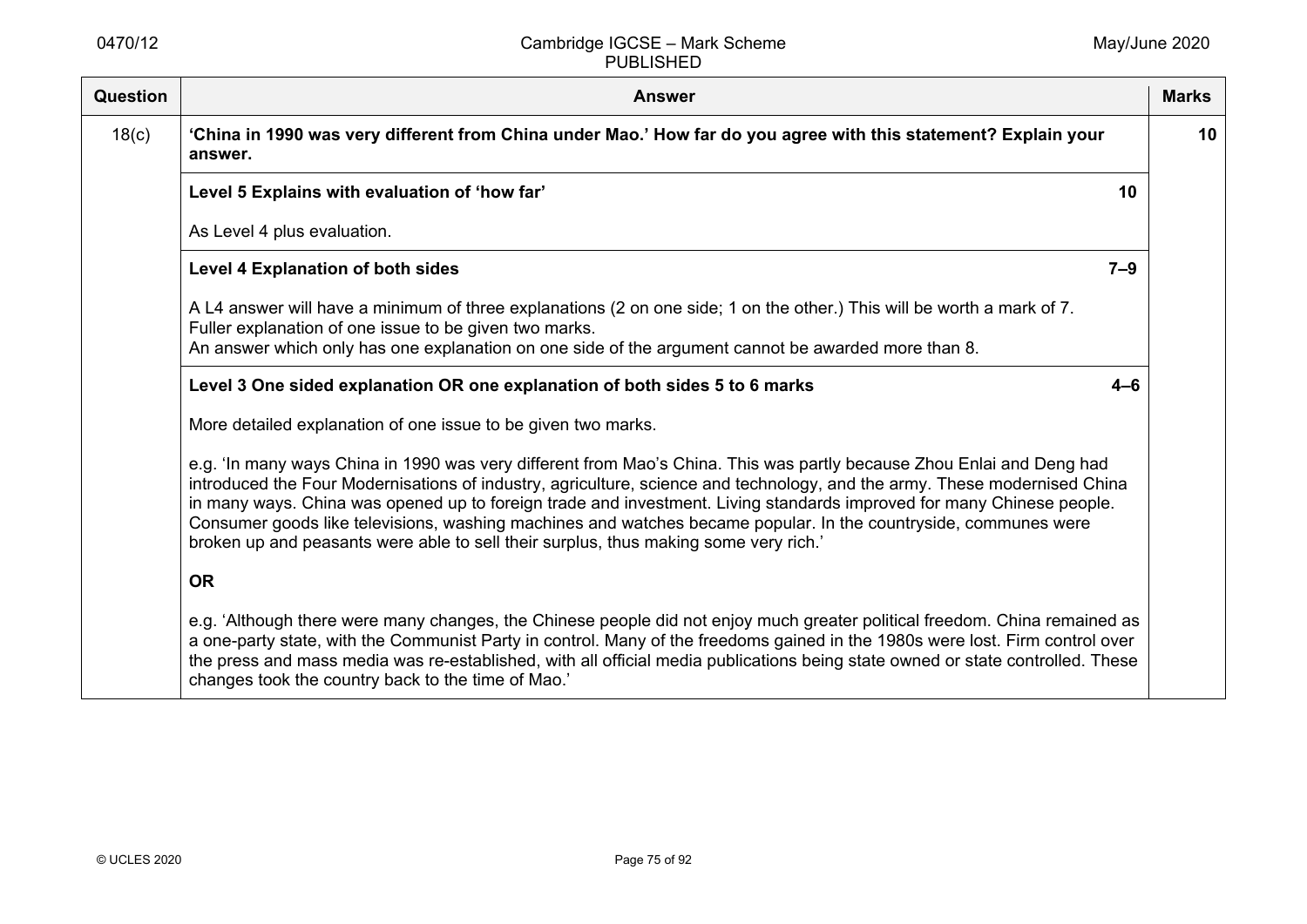| Question | <b>Answer</b>                                                                                                                                                                                                                                                                                                                                                                                                                     |         | <b>Marks</b> |
|----------|-----------------------------------------------------------------------------------------------------------------------------------------------------------------------------------------------------------------------------------------------------------------------------------------------------------------------------------------------------------------------------------------------------------------------------------|---------|--------------|
| 18(c)    | <b>Level 2 Identifies AND/OR describes</b>                                                                                                                                                                                                                                                                                                                                                                                        | $2 - 3$ |              |
|          | One mark for each point.                                                                                                                                                                                                                                                                                                                                                                                                          |         |              |
|          | e.g. 'China opened up to more foreign trade.'<br>'Foreign investment was allowed in China.'<br>'The Chinese began to buy consumer goods.'<br>'The standard of living was much higher.'<br>'Peasants were allowed to make a profit by selling their surplus produce.'<br>'There was little more political freedom than there was under Mao.'<br>'The Communist Party was still in control.'<br>'There was still little democracy.' |         |              |
|          | Level 1 General answer lacking specific contextual knowledge                                                                                                                                                                                                                                                                                                                                                                      |         |              |
|          | e.g. 'There were many differences by 1990. China was a completely different kind of country and many reforms had been<br>passed.'                                                                                                                                                                                                                                                                                                 |         |              |
|          | Level 0 No evidence submitted or response does not address the question                                                                                                                                                                                                                                                                                                                                                           | 0       |              |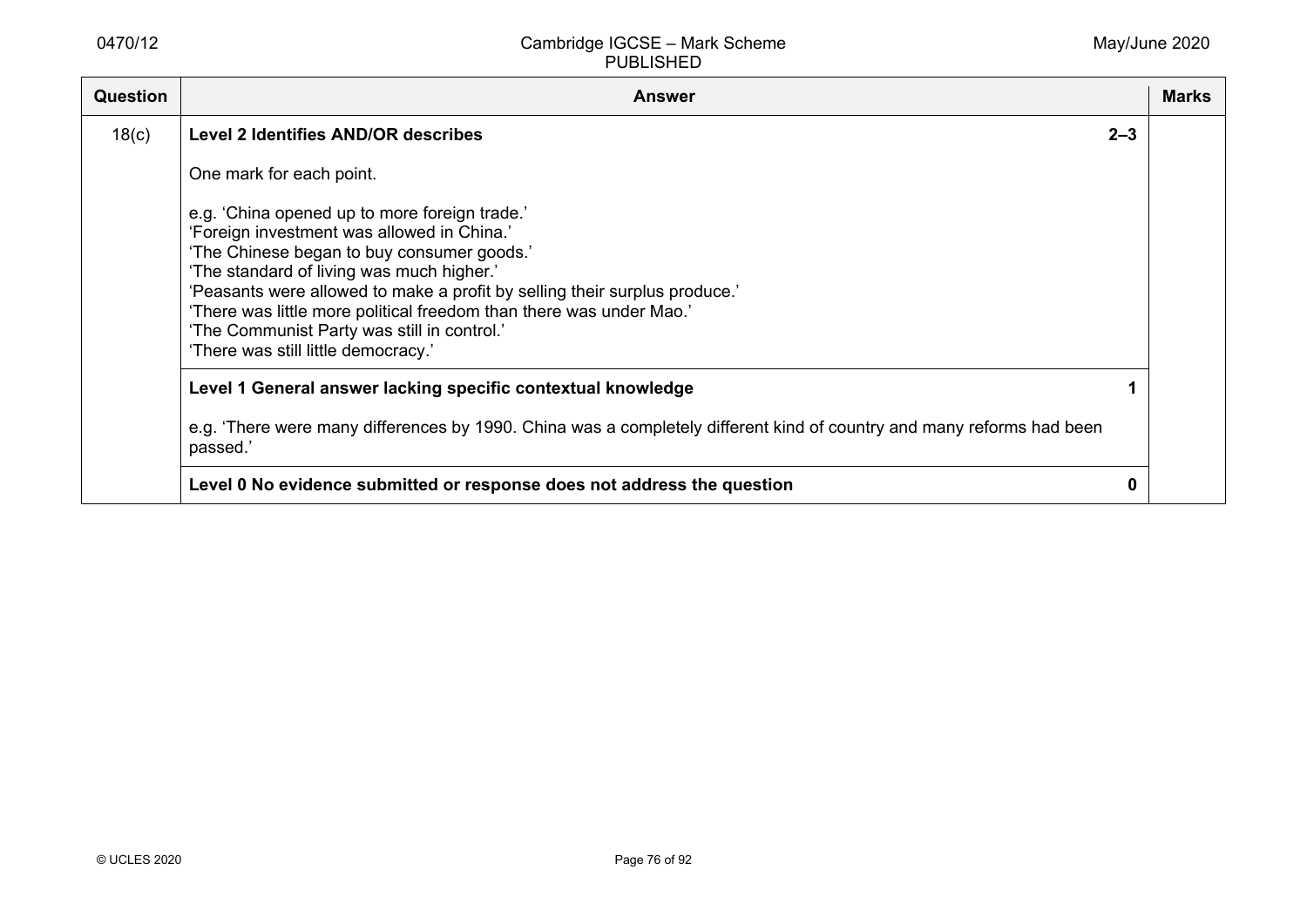| Question | <b>Answer</b>                                                                                                                                                                                                                                                                                                                                                                                       |         | <b>Marks</b> |
|----------|-----------------------------------------------------------------------------------------------------------------------------------------------------------------------------------------------------------------------------------------------------------------------------------------------------------------------------------------------------------------------------------------------------|---------|--------------|
| 19(a)    | Describe the consequences of the Native Urban Areas Act of 1923 for black South Africans.                                                                                                                                                                                                                                                                                                           |         |              |
|          | Level 1 One mark for each relevant point; additional mark for supporting detail                                                                                                                                                                                                                                                                                                                     | $1 - 4$ |              |
|          | e.g. 'Separate residence locations for black South Africans were set up usually on the edge of towns.'<br>'New black townships were built.'<br>'Black South Africans did not have the right to own property.'<br>'Black South Africans were only allowed into urban areas to serve the needs of the white population.'<br>'It made it much harder for black South Africans to go into urban areas.' |         |              |
|          | Level 0 No evidence submitted or response does not address the question                                                                                                                                                                                                                                                                                                                             |         |              |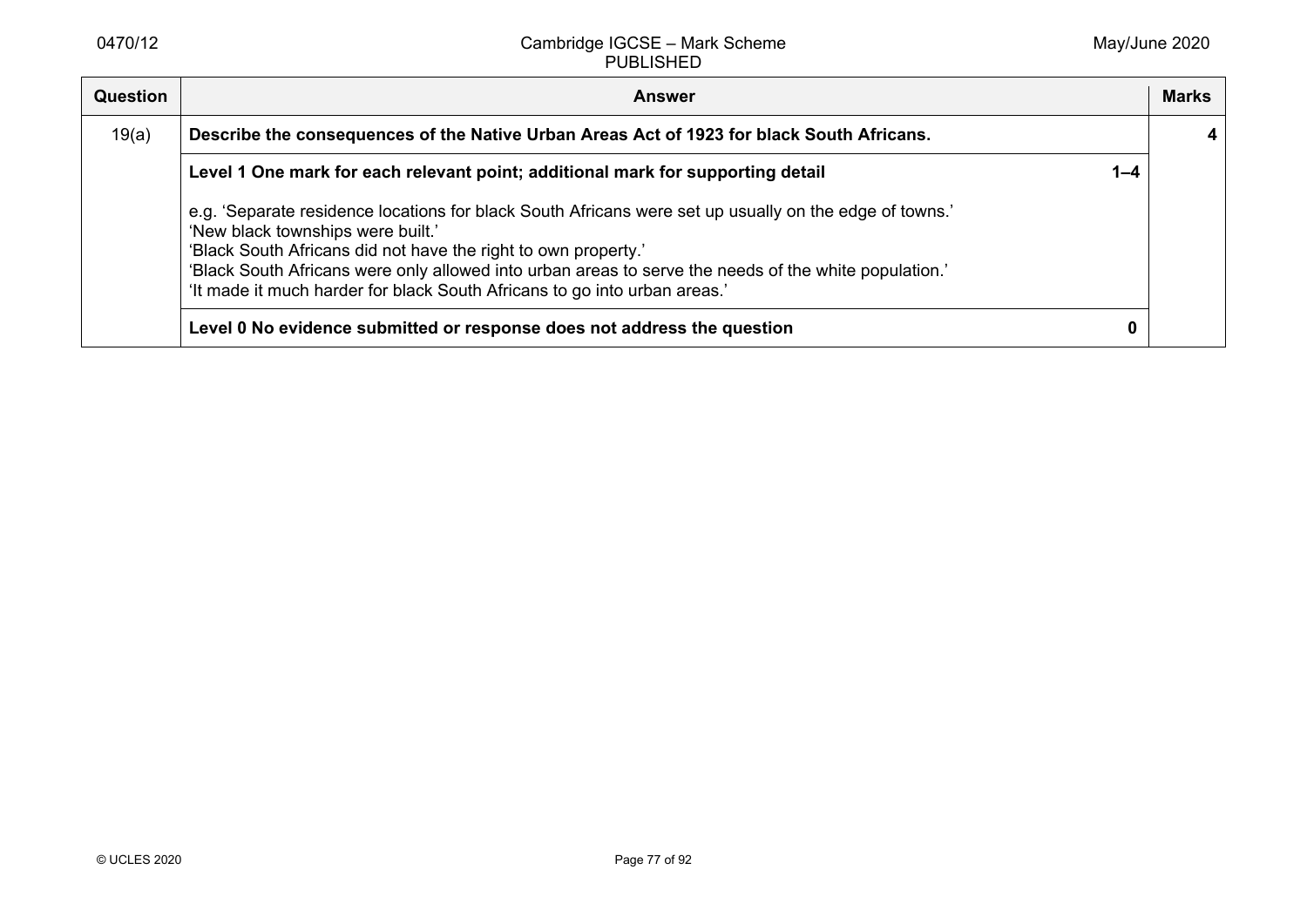| <b>Question</b> | <b>Answer</b>                                                                                                                                                                                                                                                                                                                                                                                                                                                                                                                                                                                | <b>Marks</b> |
|-----------------|----------------------------------------------------------------------------------------------------------------------------------------------------------------------------------------------------------------------------------------------------------------------------------------------------------------------------------------------------------------------------------------------------------------------------------------------------------------------------------------------------------------------------------------------------------------------------------------------|--------------|
| 19(b)           | Why did the 1948 election have important consequences for South Africa?                                                                                                                                                                                                                                                                                                                                                                                                                                                                                                                      | 6            |
|                 | <b>Level 4 Explains TWO reasons</b><br>6                                                                                                                                                                                                                                                                                                                                                                                                                                                                                                                                                     |              |
|                 | <b>Level 3 Explains ONE reason</b><br>$4 - 5$                                                                                                                                                                                                                                                                                                                                                                                                                                                                                                                                                |              |
|                 | (Four marks for one explanation, five marks for full explanation)                                                                                                                                                                                                                                                                                                                                                                                                                                                                                                                            |              |
|                 | e.g. 'The 1948 election had important consequences for South Africa because it changed South Africa in important ways. The<br>National Party won the election after promising to introduce apartheid. When they came to power The National Party fulfilled<br>their election promise and introduced apartheid. Within two years laws had been passed to ban marriages and sexual<br>relationships between people of different races. Changes like this dominated South African history for the next 40 years and<br>brought much violence and misery.'                                       |              |
|                 | Level 2 Identifies AND / OR describes reasons<br>$2 - 3$                                                                                                                                                                                                                                                                                                                                                                                                                                                                                                                                     |              |
|                 | (One mark for each identification/description)                                                                                                                                                                                                                                                                                                                                                                                                                                                                                                                                               |              |
|                 | e.g. 'The 1948 election led to apartheid laws being introduced.'<br>'Public services and spaces were divided according to race.'<br>'Towns were divided into 'White', 'Coloured' and 'Black' areas.'<br>'Many black South Africans were forcibly moved out of their homes, as in Sophiatown.'<br>'The National Party dominated politics in South Africa for a long time.'<br>'Black South Africans were forced to attend inferior schools and get poorer education than white people.'<br>'Communism was banned.'<br>'The election and apartheid led to the resistance struggle by the ANC.' |              |
|                 | Level 1 General answer lacking specific contextual knowledge                                                                                                                                                                                                                                                                                                                                                                                                                                                                                                                                 |              |
|                 | e.g. 'It was important because it led to many changes in South Africa.'                                                                                                                                                                                                                                                                                                                                                                                                                                                                                                                      |              |
|                 | Level 0 No evidence submitted or response does not address the question<br>0                                                                                                                                                                                                                                                                                                                                                                                                                                                                                                                 |              |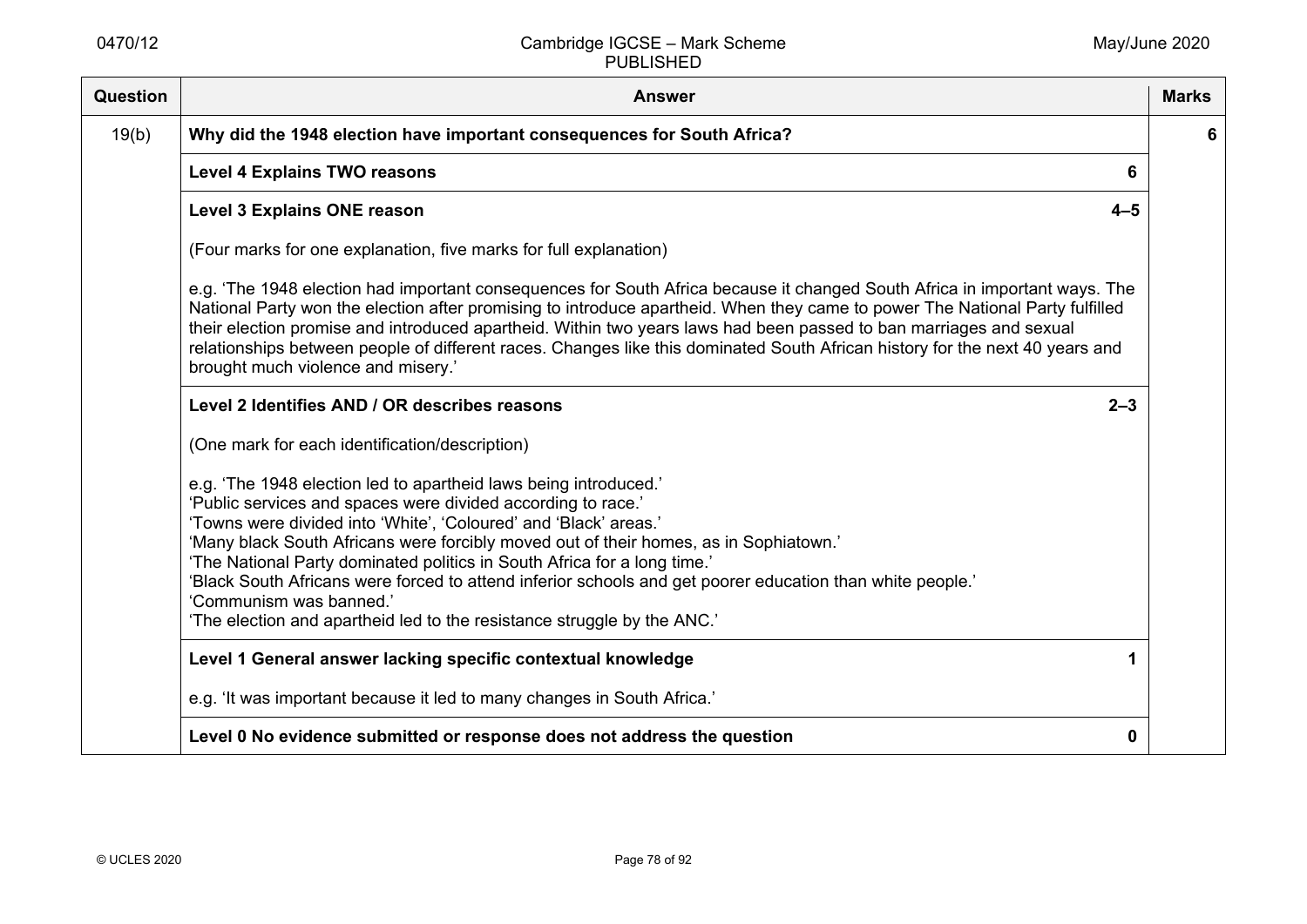| <b>Question</b> | <b>Answer</b>                                                                                                                                                                                                                                                                                                                                                                                                                                                                                           | <b>Marks</b>    |
|-----------------|---------------------------------------------------------------------------------------------------------------------------------------------------------------------------------------------------------------------------------------------------------------------------------------------------------------------------------------------------------------------------------------------------------------------------------------------------------------------------------------------------------|-----------------|
| 19(c)           | 'Economic development by 1945 benefited the people of South Africa.' How far do you agree with this statement?<br>Explain your answer.                                                                                                                                                                                                                                                                                                                                                                  | 10 <sup>°</sup> |
|                 | Level 5 Explains with evaluation of 'how far'<br>10                                                                                                                                                                                                                                                                                                                                                                                                                                                     |                 |
|                 | As Level 4 plus evaluation.                                                                                                                                                                                                                                                                                                                                                                                                                                                                             |                 |
|                 | <b>Level 4 Explanation of both sides</b><br>$7 - 9$                                                                                                                                                                                                                                                                                                                                                                                                                                                     |                 |
|                 | A L4 answer will have a minimum of three explanations (2 on one side; 1 on the other.) This will be worth a mark of 7.<br>Fuller explanation of one issue to be given two marks.<br>An answer which only has one explanation on one side of the argument cannot be awarded more than 8.                                                                                                                                                                                                                 |                 |
|                 | Level 3 One sided explanation OR one explanation of both sides 5 to 6 marks<br>$4 - 6$                                                                                                                                                                                                                                                                                                                                                                                                                  |                 |
|                 | More detailed explanation of one issue to be given two marks.                                                                                                                                                                                                                                                                                                                                                                                                                                           |                 |
|                 | e.g. 'There was much economic growth after 1933. Mining companies did well because of the rise in the price of gold. This<br>gave good jobs to many white workers, whose living standards gradually improved. Even during the Depression, white<br>workers were helped by the government. There were job creation schemes and white farmers received a guaranteed price for<br>their products.'                                                                                                         |                 |
|                 | <b>OR</b>                                                                                                                                                                                                                                                                                                                                                                                                                                                                                               |                 |
|                 | e.g. 'Black South Africans did not benefit much. A whole range of jobs were restricted to white people only, such as some jobs<br>in the mines where black people were labourers. Every job on the railways was white only. Black South Africans suffered very<br>badly during the Depression. Black people were sacked from their jobs to provide employment for whites. Wages were held<br>down for black workers and by 1939 the average black South African was 10 percent worse off than in 1919.' |                 |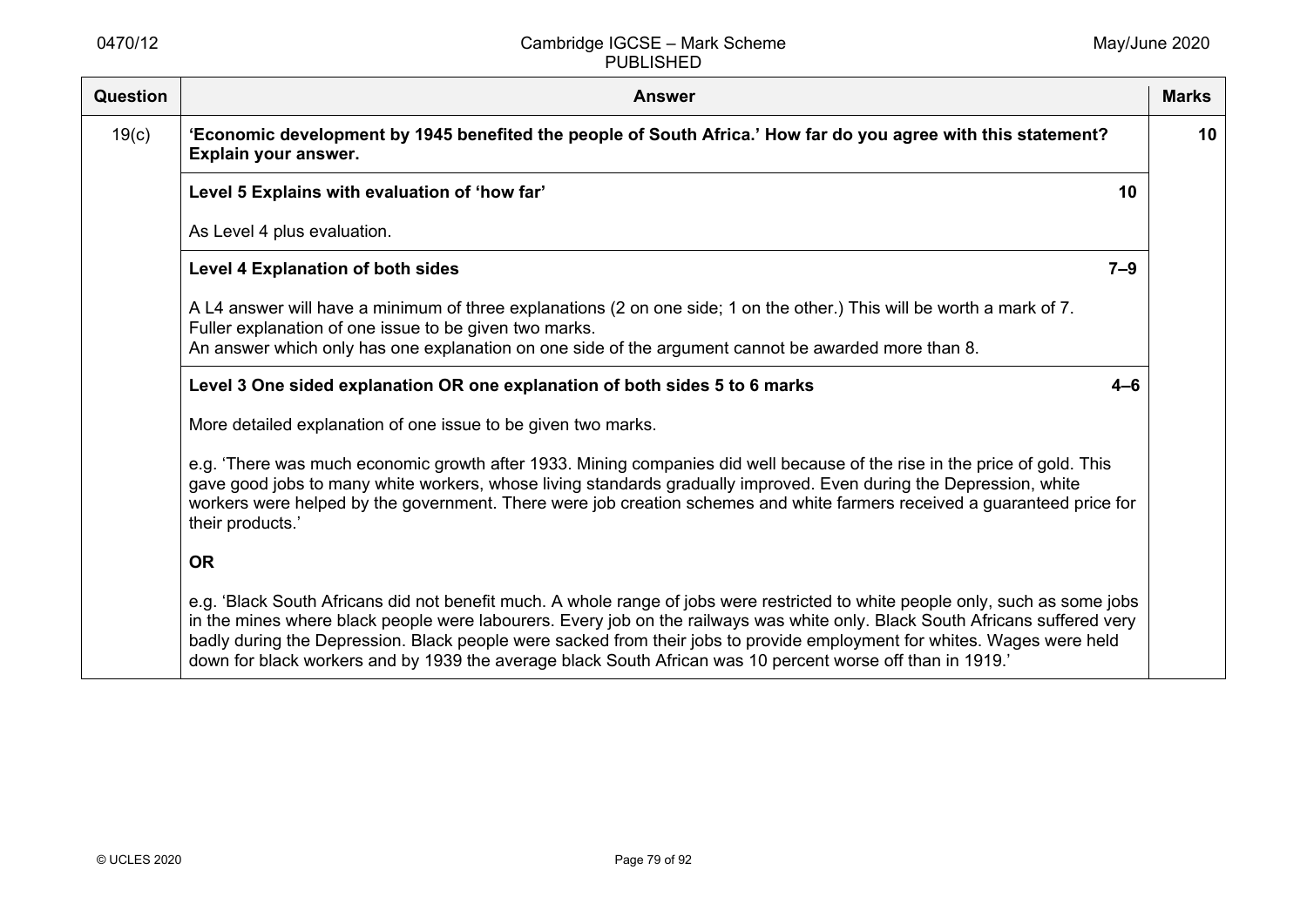| Question | Answer                                                                                                                                                                                                                                                                                                                                                                                                                                                                                                                                  | <b>Marks</b> |
|----------|-----------------------------------------------------------------------------------------------------------------------------------------------------------------------------------------------------------------------------------------------------------------------------------------------------------------------------------------------------------------------------------------------------------------------------------------------------------------------------------------------------------------------------------------|--------------|
| 19(c)    | <b>Level 2 Identifies AND/OR describes</b><br>$2 - 3$                                                                                                                                                                                                                                                                                                                                                                                                                                                                                   |              |
|          | One mark for each point.                                                                                                                                                                                                                                                                                                                                                                                                                                                                                                                |              |
|          | e.g. 'White people benefited from many good jobs being reserved for them.'<br>'The mining industry prospered and this benefited white workers.'<br>'Many white South Africans found good jobs on the railways.'<br>'Many white farmers were unable to make a living in the 1920s and gave up farming.'<br>'Black South Africans were only given the lowest jobs, like labouring.'<br>'The standard of living of most black people went down.'<br>'Black South Africans suffered badly during the Depression when many lost their jobs.' |              |
|          | Level 1 General answer lacking specific contextual knowledge                                                                                                                                                                                                                                                                                                                                                                                                                                                                            |              |
|          | e.g. 'The economic development only benefited some of the people in South Africa.'                                                                                                                                                                                                                                                                                                                                                                                                                                                      |              |
|          | Level 0 No evidence submitted or response does not address the question                                                                                                                                                                                                                                                                                                                                                                                                                                                                 |              |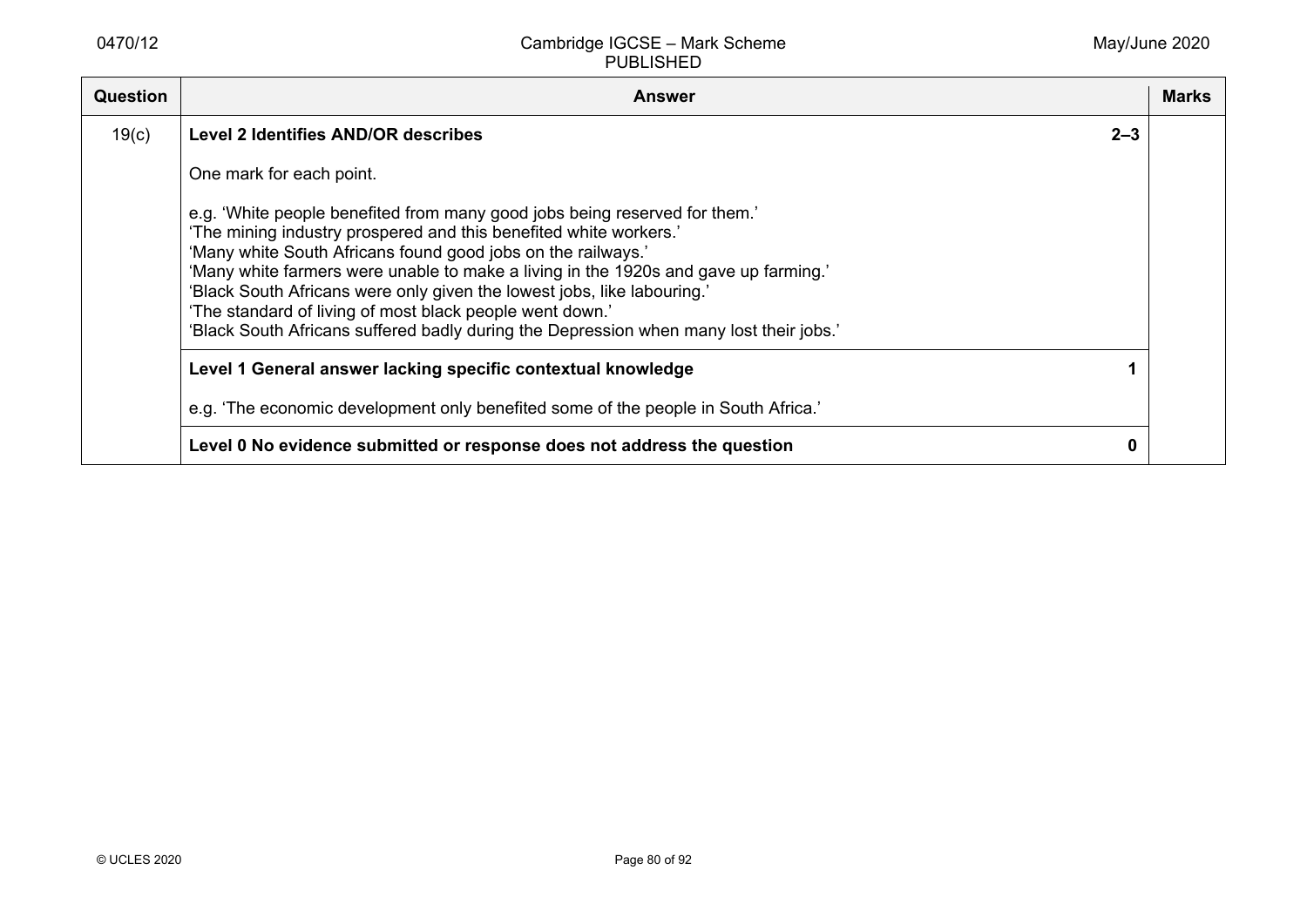| Question | <b>Answer</b>                                                                                                                                                                                                                                                                                                                                                                               | <b>Marks</b> |
|----------|---------------------------------------------------------------------------------------------------------------------------------------------------------------------------------------------------------------------------------------------------------------------------------------------------------------------------------------------------------------------------------------------|--------------|
| 20(a)    | Describe the actions taken by the United Nations against South Africa in the period 1966 to 1973.                                                                                                                                                                                                                                                                                           |              |
|          | Level 1 One mark for each relevant point; additional mark for supporting detail<br>$1 - 4$                                                                                                                                                                                                                                                                                                  |              |
|          | e.g. 'In 1966 the UN tried to make South Africa hand back Namibia.'<br>'The UN encouraged economic sanctions against South Africa.'<br>'In 1971 the UN declared that South Africa's mandate over Namibia was terminated.'<br>'In 1968 the UN asked all states to suspend cultural and sporting links with South Africa.'<br>'The UN asked all states to stop selling arms to South Africa.' |              |
|          | Level 0 No evidence submitted or response does not address the question                                                                                                                                                                                                                                                                                                                     |              |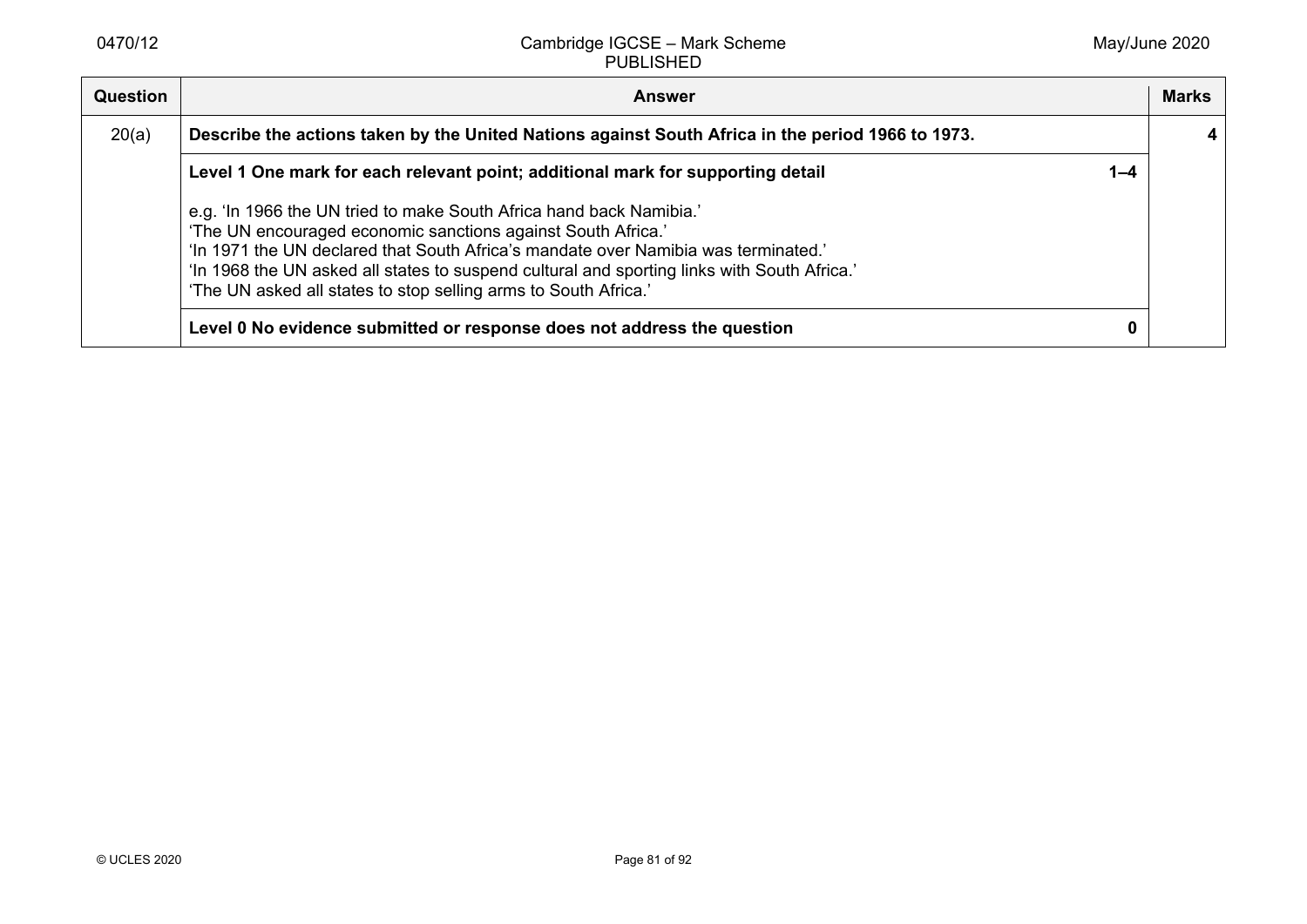| Question | <b>Answer</b>                                                                                                                                                                                                                                                                                                                                                                                                                                  | <b>Marks</b> |
|----------|------------------------------------------------------------------------------------------------------------------------------------------------------------------------------------------------------------------------------------------------------------------------------------------------------------------------------------------------------------------------------------------------------------------------------------------------|--------------|
| 20(b)    | Why was Steve Biko important?                                                                                                                                                                                                                                                                                                                                                                                                                  | 6            |
|          | <b>Level 4 Explains TWO reasons</b><br>6                                                                                                                                                                                                                                                                                                                                                                                                       |              |
|          | <b>Level 3 Explains ONE reason</b><br>$4 - 5$                                                                                                                                                                                                                                                                                                                                                                                                  |              |
|          | (Four marks for one explanation, five marks for full explanation)                                                                                                                                                                                                                                                                                                                                                                              |              |
|          | e.g. 'Steve Biko was important because he encouraged the Black Consciousness movement. This encouraged black South<br>Africans to be proud of being black, refusing to accept help from white people and to be proud of their African heritage. These<br>ideas inspired the pupils in Soweto schools and led them to riot in 1976. These riots had international attention and meant that<br>the police never really controlled Soweto again.' |              |
|          | Level 2 Identifies AND / OR describes reasons<br>$2 - 3$                                                                                                                                                                                                                                                                                                                                                                                       |              |
|          | (One mark for each identification/description)                                                                                                                                                                                                                                                                                                                                                                                                 |              |
|          | e.g. 'Developed the ideas of Black Consciousness.'<br>'Set up a students' union for black students only.'<br>'Encouraged black South Africans to be proud of being black.'<br>'Worked for the Black Consciousness Convention.'<br>'Travelled the country speaking and influenced a lot of people.'<br>'Inspired the Soweto uprising of 1976.'<br>'Died while in police custody. His death was condemned around the world.'                     |              |
|          | Level 1 General answer lacking specific contextual knowledge<br>1                                                                                                                                                                                                                                                                                                                                                                              |              |
|          | e.g. 'He was important because a lot of people supported him.'                                                                                                                                                                                                                                                                                                                                                                                 |              |
|          | Level 0 No evidence submitted or response does not address the question<br>0                                                                                                                                                                                                                                                                                                                                                                   |              |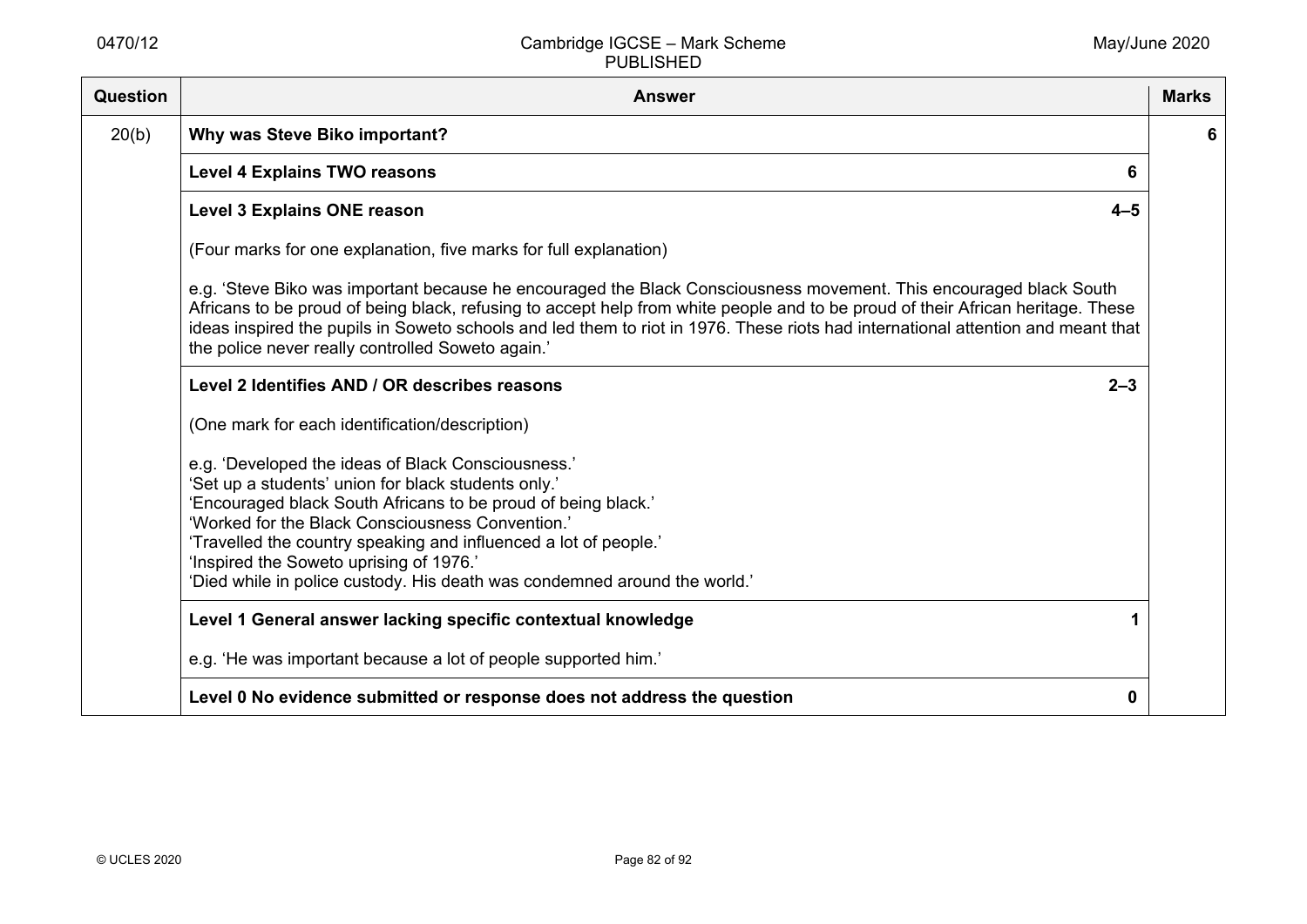| <b>Question</b> | <b>Answer</b>                                                                                                                                                                                                                                                                                                                                                                                                                                                                  | <b>Marks</b> |
|-----------------|--------------------------------------------------------------------------------------------------------------------------------------------------------------------------------------------------------------------------------------------------------------------------------------------------------------------------------------------------------------------------------------------------------------------------------------------------------------------------------|--------------|
| 20(c)           | How far did South Africans benefit from improvements in the economy in the period 1966 to 1980? Explain your<br>answer.                                                                                                                                                                                                                                                                                                                                                        | 10           |
|                 | Level 5 Explains with evaluation of 'how far'<br>10                                                                                                                                                                                                                                                                                                                                                                                                                            |              |
|                 | As Level 4 plus evaluation.                                                                                                                                                                                                                                                                                                                                                                                                                                                    |              |
|                 | <b>Level 4 Explanation of both sides</b><br>$7 - 9$                                                                                                                                                                                                                                                                                                                                                                                                                            |              |
|                 | A L4 answer will have a minimum of three explanations (2 on one side; 1 on the other.) This will be worth a mark of 7.<br>Fuller explanation of one issue to be given two marks.                                                                                                                                                                                                                                                                                               |              |
|                 | An answer which only has one explanation on one side of the argument cannot be awarded more than 8.                                                                                                                                                                                                                                                                                                                                                                            |              |
|                 | Level 3 One sided explanation OR one explanation of both sides 5 to 6 marks<br>$4 - 6$                                                                                                                                                                                                                                                                                                                                                                                         |              |
|                 | More detailed explanation of one issue to be given two marks.                                                                                                                                                                                                                                                                                                                                                                                                                  |              |
|                 | e.g. 'Black South Africans did not benefit at all. The quality of their education was dreadful. The government spent ten times<br>more on educating each white child. The teachers were badly trained and poorly paid. When the government announced that<br>some of the subjects would be taught in Afrikaans the students rioted in 1976. Black workers in Natal also went on strike in<br>1973 because their wages were being reduced and their hours of work made longer.' |              |
|                 | <b>OR</b>                                                                                                                                                                                                                                                                                                                                                                                                                                                                      |              |
|                 | e.g. 'The South African economy grew in the first part of this period and countries all round the world were investing in the<br>country. It also did well because of its reserves of gold and diamonds. The mines did provide work for black South Africans,<br>but it was white South Africans who had better jobs and owned the businesses who did best.'                                                                                                                   |              |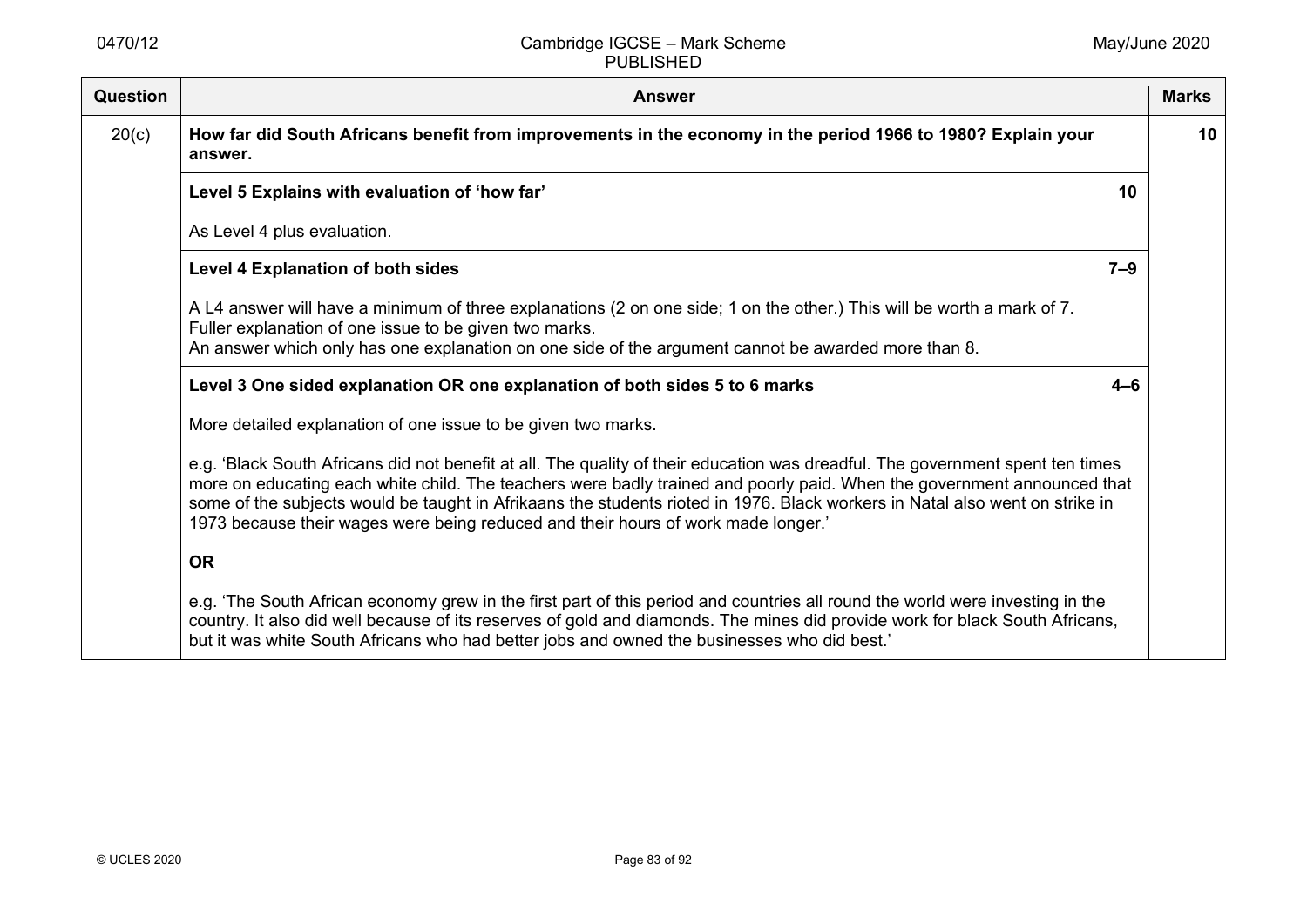| Question | <b>Answer</b>                                                                                                                                                                                                                                                                                                                                                                                                                                                        |         | <b>Marks</b> |
|----------|----------------------------------------------------------------------------------------------------------------------------------------------------------------------------------------------------------------------------------------------------------------------------------------------------------------------------------------------------------------------------------------------------------------------------------------------------------------------|---------|--------------|
| 20(c)    | <b>Level 2 Identifies AND/OR describes</b>                                                                                                                                                                                                                                                                                                                                                                                                                           | $2 - 3$ |              |
|          | One mark for each point.                                                                                                                                                                                                                                                                                                                                                                                                                                             |         |              |
|          | e.g. 'The Soweto riots showed that black students were not benefiting.'<br>'The quality of education for black students was dreadful.'<br>'The South African economy began to suffer in the 1970s and black workers had their wages reduced and their hours<br>lengthened.'<br>'White South Africans benefited from economic development in the late 1960s.'<br>'At the end of the 1970s black South Africans did benefit from their Trade Unions being made legal.' |         |              |
|          | Level 1 General answer lacking specific contextual knowledge                                                                                                                                                                                                                                                                                                                                                                                                         |         |              |
|          | e.g. 'I think that white South Africans benefited far more than black South Africans.'                                                                                                                                                                                                                                                                                                                                                                               |         |              |
|          | Level 0 No evidence submitted or response does not address the question                                                                                                                                                                                                                                                                                                                                                                                              | 0       |              |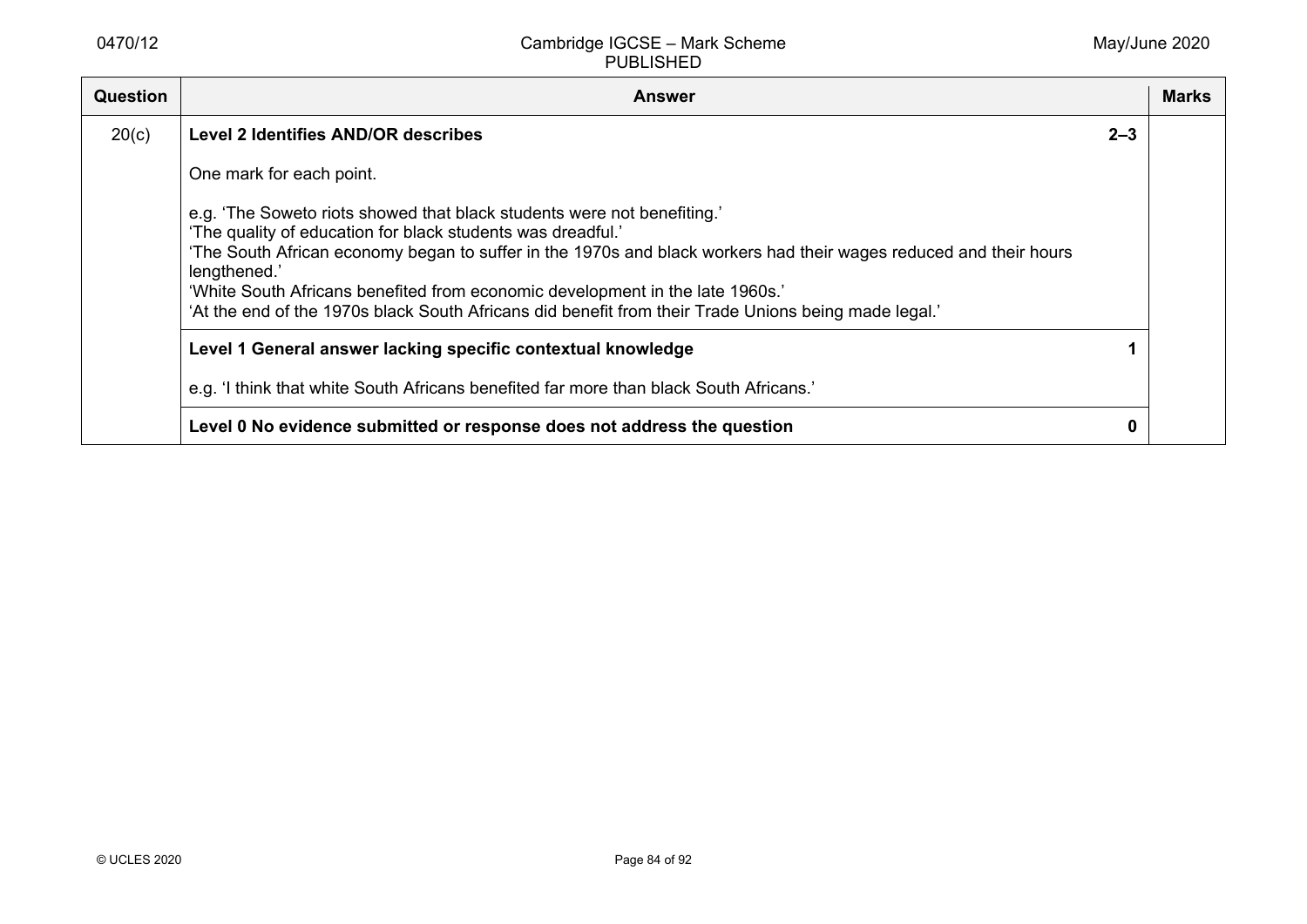| <b>Question</b> | <b>Answer</b>                                                                                                                                                                                                                                                                                                                                                                                                                     |         | <b>Marks</b> |
|-----------------|-----------------------------------------------------------------------------------------------------------------------------------------------------------------------------------------------------------------------------------------------------------------------------------------------------------------------------------------------------------------------------------------------------------------------------------|---------|--------------|
| 21(a)           | What was the Arab League?                                                                                                                                                                                                                                                                                                                                                                                                         |         |              |
|                 | Level 1 One mark for each relevant point; additional mark for supporting detail                                                                                                                                                                                                                                                                                                                                                   | $1 - 4$ |              |
|                 | e.g. 'The Arab League was an organisation of Arab states founded in 1945.'<br>'It helped Arab countries have closer relations with each other and co-ordinate their policies over matters important to them.'<br>'It deals with disputes between members.'<br>'Its members include Egypt, Jordan, Saudi Arabia, Palestine and Iraq.'<br>'It develops economic and social programmes for member states.'<br>'It has a joint army.' |         |              |
|                 | Level 0 No evidence submitted or response does not address the question                                                                                                                                                                                                                                                                                                                                                           |         |              |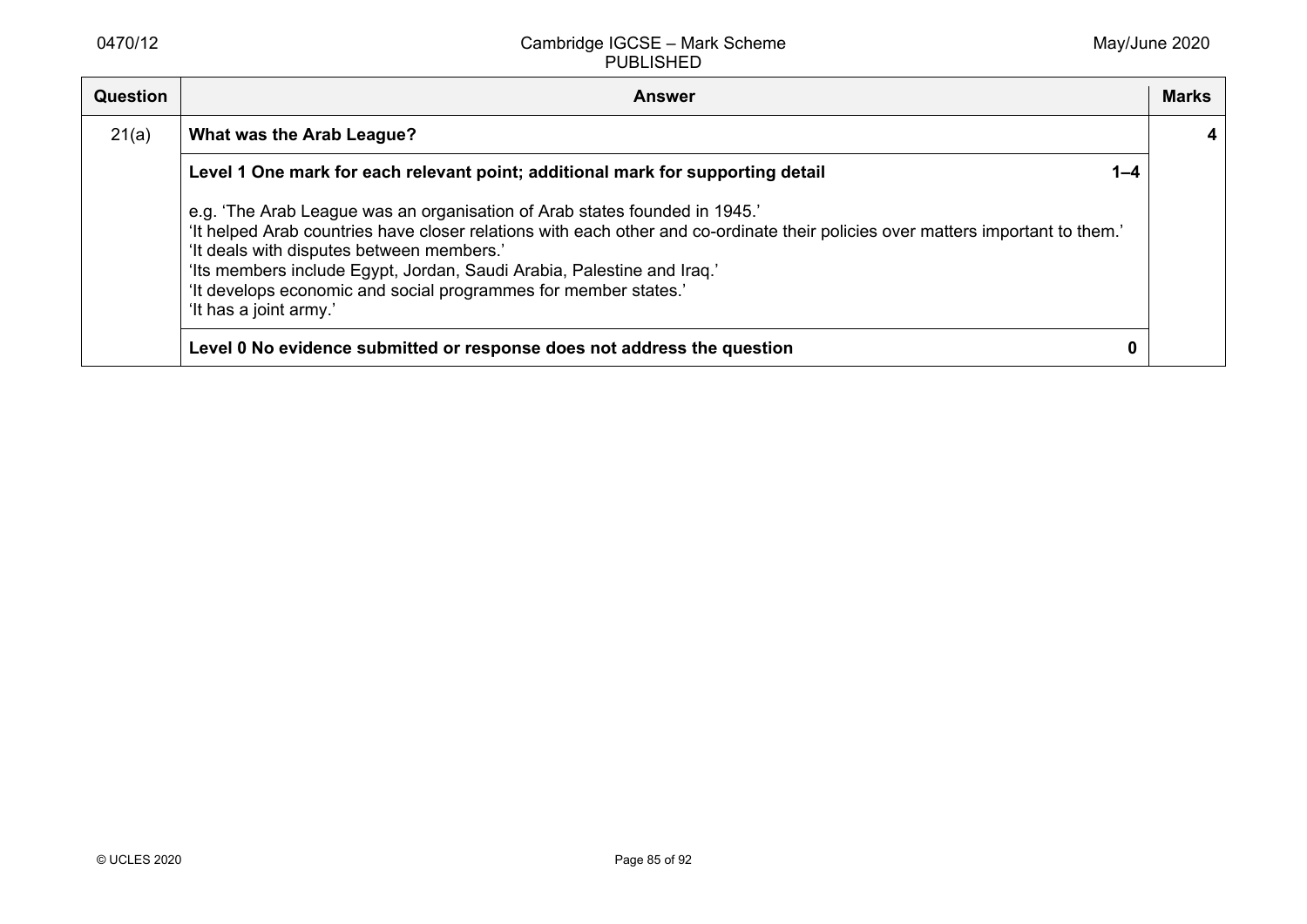| Question | <b>Answer</b>                                                                                                                                                                                                                                                                                                                                                                                                                                                                                             | <b>Marks</b> |
|----------|-----------------------------------------------------------------------------------------------------------------------------------------------------------------------------------------------------------------------------------------------------------------------------------------------------------------------------------------------------------------------------------------------------------------------------------------------------------------------------------------------------------|--------------|
| 21(b)    | Why did Jews want Britain to leave Palestine?                                                                                                                                                                                                                                                                                                                                                                                                                                                             | 6            |
|          | <b>Level 4 Explains TWO reasons</b><br>6                                                                                                                                                                                                                                                                                                                                                                                                                                                                  |              |
|          | <b>Level 3 Explains ONE reason</b><br>$4 - 5$                                                                                                                                                                                                                                                                                                                                                                                                                                                             |              |
|          | (Four marks for one explanation, five marks for full explanation)                                                                                                                                                                                                                                                                                                                                                                                                                                         |              |
|          | e.g. 'Jews hoped that when the Labour government came to power in 1945 it would change the British immigration policy for<br>Jews. They hoped that Jewish immigration into Palestine would be welcomed. However, the government continued with the<br>policy of restricting immigration. The Jews were disappointed and thought that they would never improve the situation until the<br>British left. This led to Jewish groups like the Irgun to step up their terrorist campaign against the British.' |              |
|          | Level 2 Identifies AND / OR describes reasons<br>$2 - 3$                                                                                                                                                                                                                                                                                                                                                                                                                                                  |              |
|          | (One mark for each identification/description)                                                                                                                                                                                                                                                                                                                                                                                                                                                            |              |
|          | e.g. 'They wanted to create a Jewish state in Palestine.'<br>'Britain was limiting Jewish immigration into Palestine.'<br>'When the new Labour government was elected in 1945 it announced it was continuing with the restrictions on Jewish<br>immigration.'<br>'British policy was to divide Palestine between Jews and Arabs.'<br>'Britain had the mandate for Palestine.'                                                                                                                             |              |
|          | Level 1 General answer lacking specific contextual knowledge                                                                                                                                                                                                                                                                                                                                                                                                                                              |              |
|          | e.g. 'They wanted Britain to leave Palestine because they thought they would then be better off.'                                                                                                                                                                                                                                                                                                                                                                                                         |              |
|          | Level 0 No evidence submitted or response does not address the question<br>0                                                                                                                                                                                                                                                                                                                                                                                                                              |              |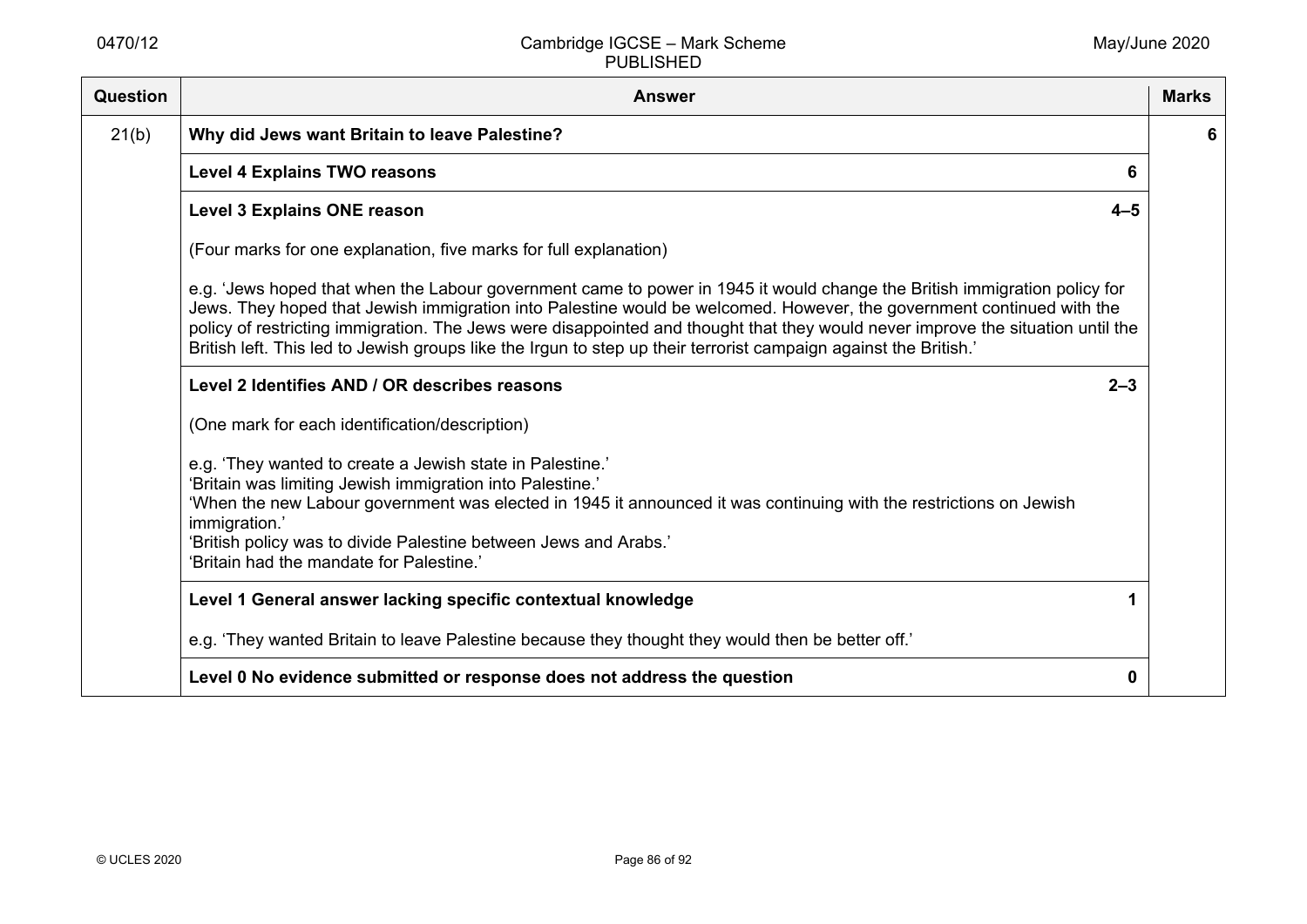| Question | <b>Answer</b>                                                                                                                                                                                                                                                                                                                                                                                                                                                                                                                                                 | <b>Marks</b> |
|----------|---------------------------------------------------------------------------------------------------------------------------------------------------------------------------------------------------------------------------------------------------------------------------------------------------------------------------------------------------------------------------------------------------------------------------------------------------------------------------------------------------------------------------------------------------------------|--------------|
| 21(c)    | 'Israel won the war of 1948-49 because of support from Europe and the USA.' How far do you agree with this<br>statement? Explain your answer.                                                                                                                                                                                                                                                                                                                                                                                                                 | 10           |
|          | Level 5 Explains with evaluation of 'how far'<br>10                                                                                                                                                                                                                                                                                                                                                                                                                                                                                                           |              |
|          | As Level 4 plus evaluation.                                                                                                                                                                                                                                                                                                                                                                                                                                                                                                                                   |              |
|          | $7 - 9$<br><b>Level 4 Explanation of both sides</b>                                                                                                                                                                                                                                                                                                                                                                                                                                                                                                           |              |
|          | A L4 answer will have a minimum of three explanations (2 on one side; 1 on the other.) This will be worth a mark of 7.<br>Fuller explanation of one issue to be given two marks.                                                                                                                                                                                                                                                                                                                                                                              |              |
|          | An answer which only has one explanation on one side of the argument cannot be awarded more than 8.                                                                                                                                                                                                                                                                                                                                                                                                                                                           |              |
|          | Level 3 One sided explanation OR one explanation of both sides 5 to 6 marks<br>$4 - 6$                                                                                                                                                                                                                                                                                                                                                                                                                                                                        |              |
|          | More detailed explanation of one issue to be given two marks.                                                                                                                                                                                                                                                                                                                                                                                                                                                                                                 |              |
|          | e.g. 'Support of European countries and the US was very important to Israel in the 1948-49 war. Israel was able to buy three<br>B-17 Flying Fortress bombers from the USA, one of which was used to bomb Cairo. Large amounts of arms were also<br>acquired from Europe, especially Czechoslovakia, which supplied fighter aircraft as well as other arms. Countries like France<br>allowed planes carrying arms to land on their way to Israel. All this meant Israel had a lot of modern equipment and was<br>better equipped than most of the Arab forces. |              |
|          | <b>OR</b>                                                                                                                                                                                                                                                                                                                                                                                                                                                                                                                                                     |              |
|          | 'e.g. 'The Israeli military won the war because of its fighting style and tactics. It developed a very flexible style of command.<br>Junior officers were allowed to make their own decisions and react quickly to changing circumstances. This meant that they<br>were able to capitalise on the experience. Israeli forces had gained a lot of experience fighting during World War 2, and<br>against the British after the war, making them very effective.'                                                                                               |              |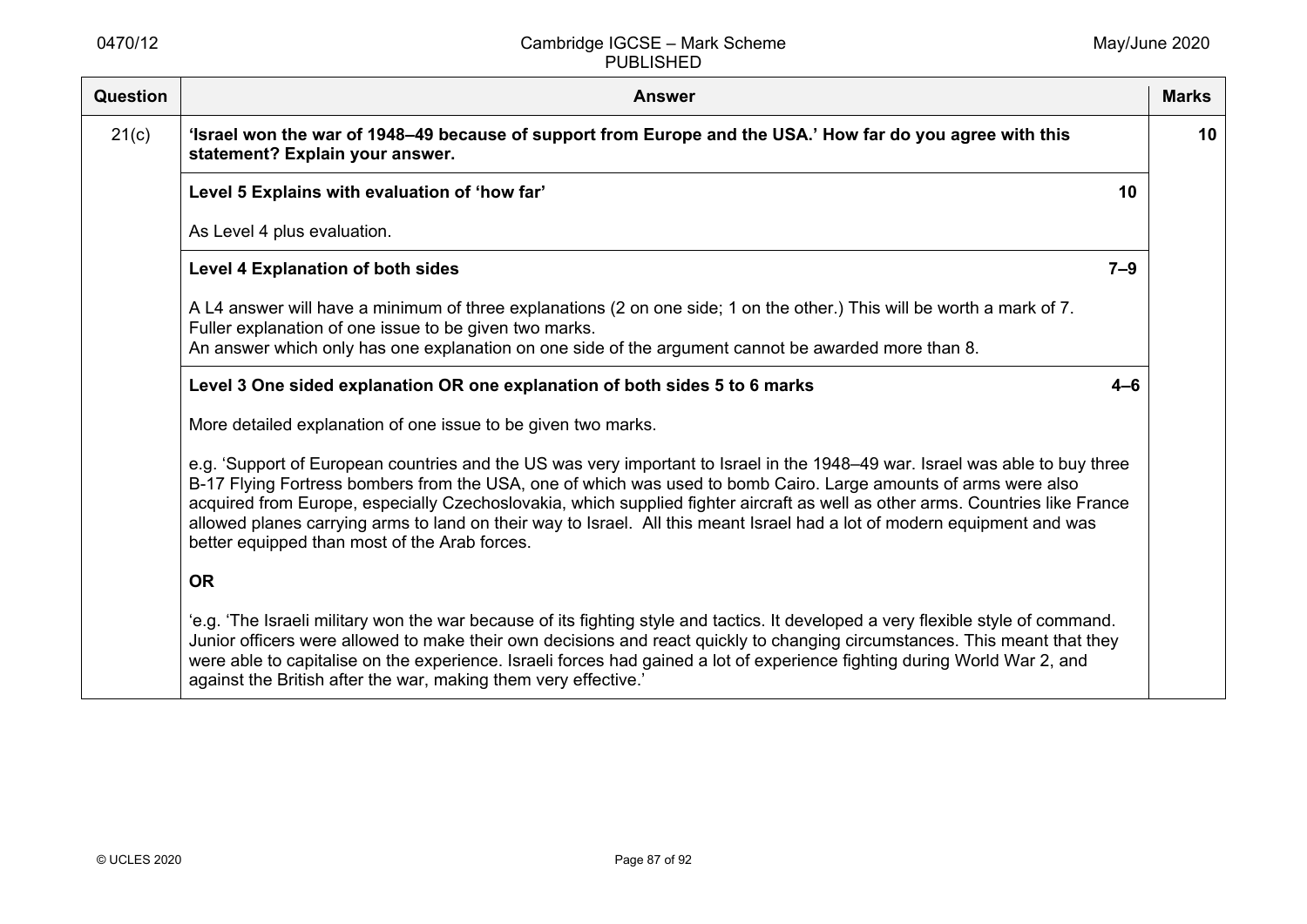| <b>Question</b> | <b>Answer</b>                                                                                                                                                                                                                                                                                                                                                                                            | <b>Marks</b> |
|-----------------|----------------------------------------------------------------------------------------------------------------------------------------------------------------------------------------------------------------------------------------------------------------------------------------------------------------------------------------------------------------------------------------------------------|--------------|
| 21(c)           | $2 - 3$<br>Level 2 Identifies AND/OR describes                                                                                                                                                                                                                                                                                                                                                           |              |
|                 | One mark for each point.                                                                                                                                                                                                                                                                                                                                                                                 |              |
|                 | e.g. 'The Israelis had modern weapons from Europe and the USA.'<br>'Israel received large amounts of armaments from Czechoslovakia.'<br>'The Israelis were fighting for their survival.'<br>'Many Jews had had experience of fighting in World War II.'<br>'The Arab countries all had different plans and aims and often quarrelled.'<br>'Jordan was the only Arab country that had an effective army.' |              |
|                 | Level 1 General answer lacking specific contextual knowledge                                                                                                                                                                                                                                                                                                                                             |              |
|                 | e.g. 'The support of Europe and the USA was very important to Israel and was one of the main reasons why it won the war.'                                                                                                                                                                                                                                                                                |              |
|                 | Level 0 No evidence submitted or response does not address the question<br>0                                                                                                                                                                                                                                                                                                                             |              |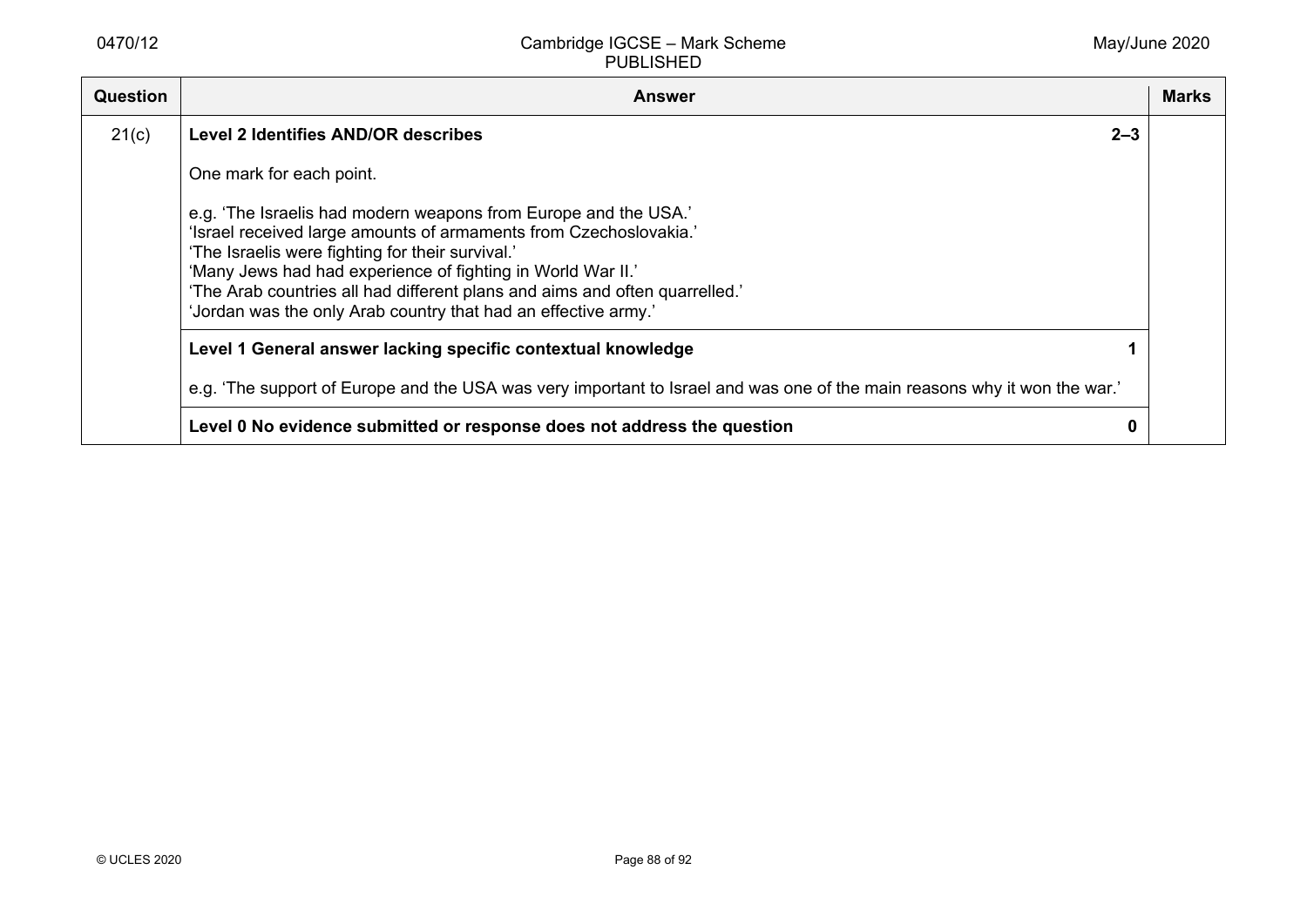| <b>Question</b> | <b>Answer</b>                                                                                                                                                                                                                                                                                                                                                                                                                                                                                                                                                                                     | <b>Marks</b> |
|-----------------|---------------------------------------------------------------------------------------------------------------------------------------------------------------------------------------------------------------------------------------------------------------------------------------------------------------------------------------------------------------------------------------------------------------------------------------------------------------------------------------------------------------------------------------------------------------------------------------------------|--------------|
| 22(a)           | Describe how the United Nations has helped Palestinian refugees.                                                                                                                                                                                                                                                                                                                                                                                                                                                                                                                                  |              |
|                 | Level 1 One mark for each relevant point; additional mark for supporting detail<br>$1 - 4$                                                                                                                                                                                                                                                                                                                                                                                                                                                                                                        |              |
|                 | e.g. 'The UN set up refugee camps in Gaza in the 1950s and provided food, clinics and schools.'<br>'In 1949 the UN Relief and Works Agency for Palestine Refugees was set up to help Palestinians who were forced to flee their<br>homes.'<br>'The UN helped about 4.3 million Palestinian refugees.'<br>'The UN made more than 100 000 loans to help refugees restart their lives.'<br>'The UN made sure that no refugees are returned to a country where they might be persecuted.'<br>'The UN ran refugee camps for Palestinians all over the Middle East including in Iraq, Egypt and Libya.' |              |
|                 | Level 0 No evidence submitted or response does not address the question<br>0                                                                                                                                                                                                                                                                                                                                                                                                                                                                                                                      |              |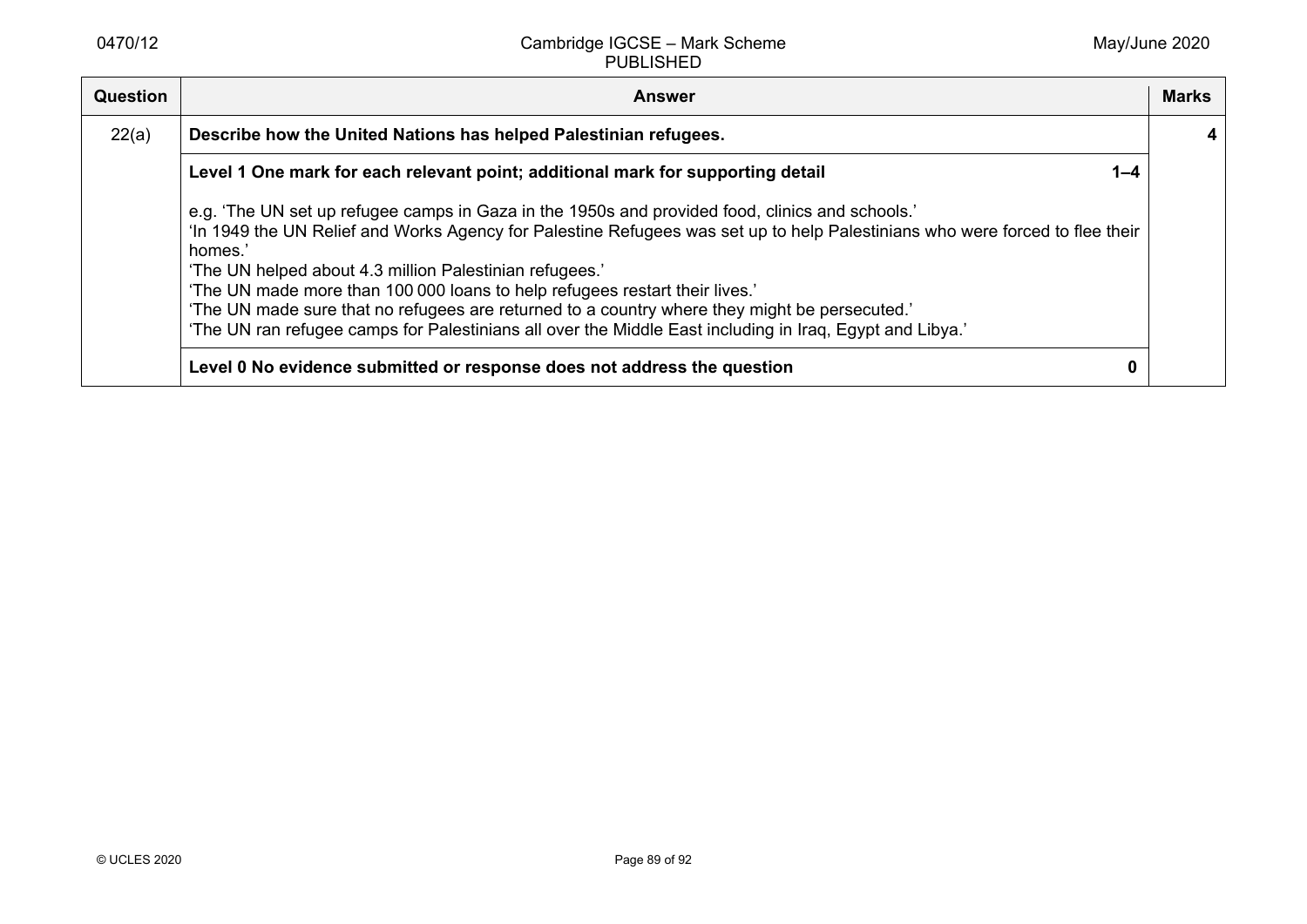| Question | <b>Answer</b>                                                                                                                                                                                                                                                                                                                                                                                                                                                                          | <b>Marks</b> |
|----------|----------------------------------------------------------------------------------------------------------------------------------------------------------------------------------------------------------------------------------------------------------------------------------------------------------------------------------------------------------------------------------------------------------------------------------------------------------------------------------------|--------------|
| 22(b)    | Why did the events of 1947–48 create a refugee crisis?                                                                                                                                                                                                                                                                                                                                                                                                                                 | 6            |
|          | <b>Level 4 Explains TWO reasons</b>                                                                                                                                                                                                                                                                                                                                                                                                                                                    |              |
|          | Level 3 Explains ONE reason<br>$4 - 5$                                                                                                                                                                                                                                                                                                                                                                                                                                                 |              |
|          | (Four marks for one explanation, five marks for full explanation)                                                                                                                                                                                                                                                                                                                                                                                                                      |              |
|          | e.g. 'A refugee crisis was created because of the 1947–48 war. At the end of the war Israel controlled more than three-<br>quarters of Palestine including half of the Arab state proposed by the UN. Palestinian Arabs had fled out of fear to<br>neighbouring Arab states because of the Israeli advance. When the war was over, they were trapped because Israel refused<br>to let them return to their homes. This led to refugee camps being set up in Lebanon, Gaza and Jordan.' |              |
|          | Level 2 Identifies AND / OR describes reasons<br>$2 - 3$                                                                                                                                                                                                                                                                                                                                                                                                                               |              |
|          | (One mark for each identification/description)                                                                                                                                                                                                                                                                                                                                                                                                                                         |              |
|          | e.g. 'The war with Israel caused this.'<br>'Arabs fled from their homes because of the Israeli advance.'<br>'Some historians claim Arabs chose to leave their homes, but they planned to return after an Arab victory.'<br>'The Arabs in places like Haifa and Acre were expelled by the Israelis.'                                                                                                                                                                                    |              |
|          | Level 1 General answer lacking specific contextual knowledge                                                                                                                                                                                                                                                                                                                                                                                                                           |              |
|          | e.g. 'These events were very bad and a lot of people suffered including those who became refugees.'                                                                                                                                                                                                                                                                                                                                                                                    |              |
|          | Level 0 No evidence submitted or response does not address the question<br>0                                                                                                                                                                                                                                                                                                                                                                                                           |              |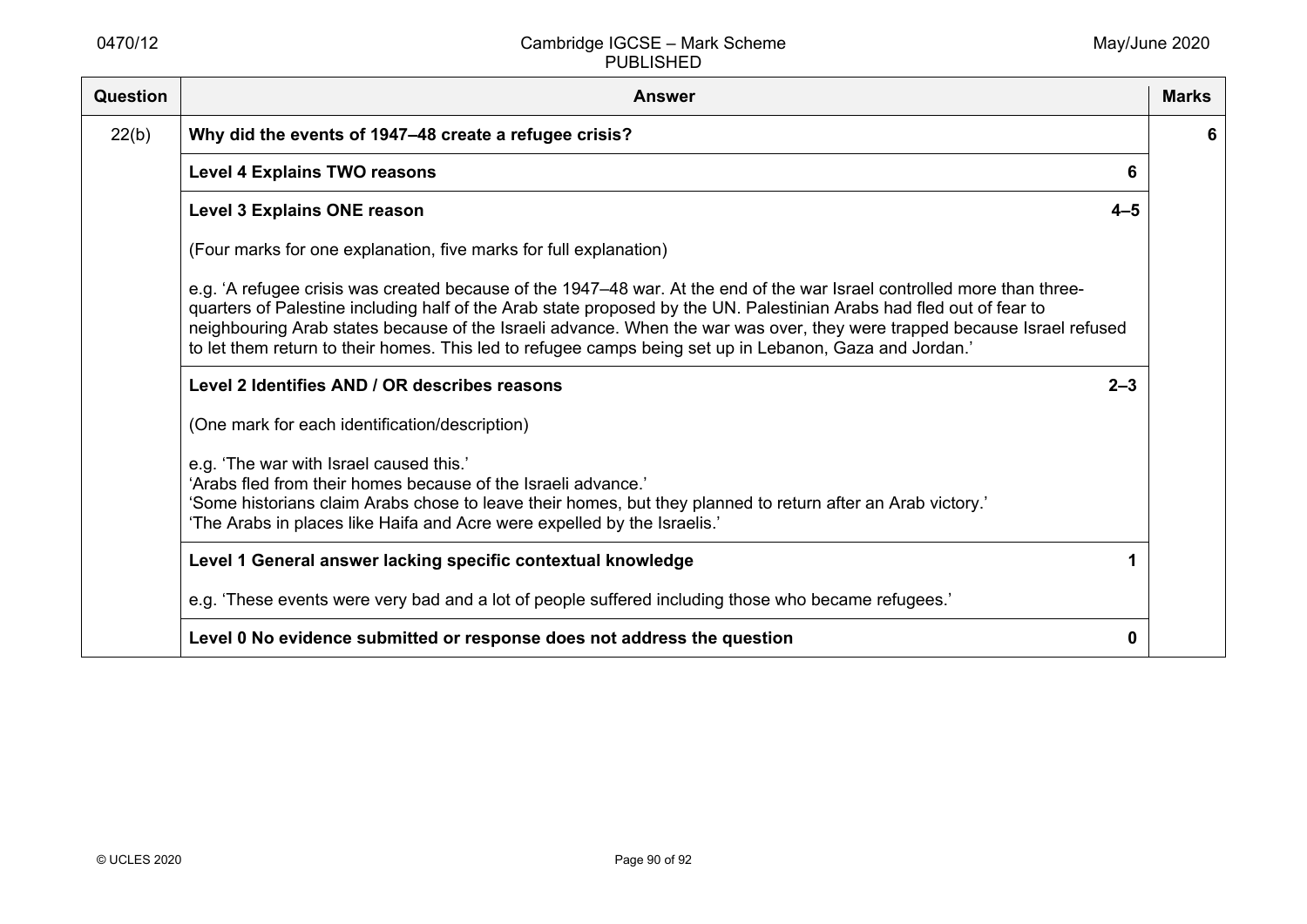| Question | <b>Answer</b>                                                                                                                                                                                                                                                                                                                                                                                                                                                                                 | <b>Marks</b> |
|----------|-----------------------------------------------------------------------------------------------------------------------------------------------------------------------------------------------------------------------------------------------------------------------------------------------------------------------------------------------------------------------------------------------------------------------------------------------------------------------------------------------|--------------|
| 22(c)    | Did Yasser Arafat help or hinder the Palestinian cause? Explain your answer.                                                                                                                                                                                                                                                                                                                                                                                                                  | 10           |
|          | Level 5 Explains with evaluation of 'did Yasser Arafat help or hinder'<br>10                                                                                                                                                                                                                                                                                                                                                                                                                  |              |
|          | As Level 4 plus evaluation.                                                                                                                                                                                                                                                                                                                                                                                                                                                                   |              |
|          | $7 - 9$<br><b>Level 4 Explanation of both sides</b>                                                                                                                                                                                                                                                                                                                                                                                                                                           |              |
|          | A L4 answer will have a minimum of three explanations (2 on one side; 1 on the other.) This will be worth a mark of 7.<br>Fuller explanation of one issue to be given two marks.<br>An answer which only has one explanation on one side of the argument cannot be awarded more than 8.                                                                                                                                                                                                       |              |
|          | Level 3 One sided explanation OR one explanation of both sides 5 to 6 marks<br>$4 - 6$                                                                                                                                                                                                                                                                                                                                                                                                        |              |
|          | More detailed explanation of one issue to be given two marks.                                                                                                                                                                                                                                                                                                                                                                                                                                 |              |
|          | e.g. 'Arafat did help the Palestinian cause. In 1974 he decided that peaceful methods would be best, and he started to argue<br>for a Palestinian state that would include the West Bank and Gaza. The Arab states decided to recognise the PLO as the only<br>rightful representatives of the Palestinian people. Arafat made a speech at the UN that was well-received. Arafat's main<br>achievement was the fact that the Palestinians could not be ignored in the future.'                |              |
|          | <b>OR</b>                                                                                                                                                                                                                                                                                                                                                                                                                                                                                     |              |
|          | 'e.g. 'While he was leader of the PLO, Arafat at first supported terrorist actions to win the Palestinian cause publicity. This did<br>not work as he intended. This included hijackings and kidnappings in 1973 where innocent people were killed. This violence<br>did not win sympathy for the Palestinians. In fact, they lost support from Arab states like Saudi Arabia. By the end of 1973<br>Arafat realised his mistake and announced that terrorism would only be aimed at Israel.' |              |